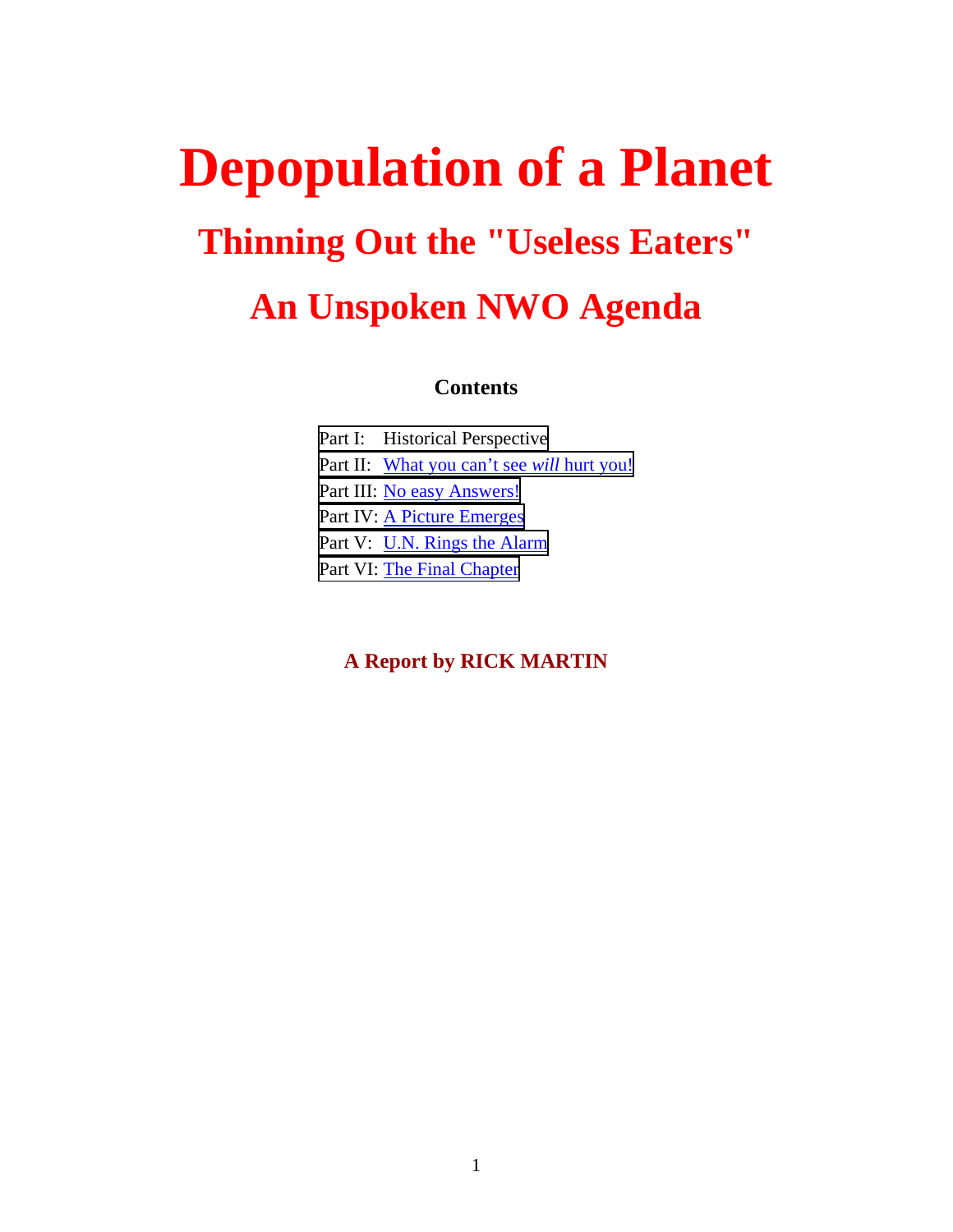#### **Part I: Historical Perspective**

<span id="page-1-0"></span>Many writers have spoken of intentional plans by certain Elite to thin-out the world's population; it's a recurring theme among so-called conspiracy theorists. There are frequent references to "useless eaters", which includes the bulk of mankind. Most, when hearing of plots to depopulate the planet, simply say under their breath, "Yeah, right," or more often, while shaking their head, "You're nuts." But when there is a careful examination of writings by prominent authors of this century, pieces of the puzzle certainly do fall into place - pieces which support the contention that there are certain individuals, if not entire governments, who have implemented a program of global genocide in an effort to salvage and corner "resources".

What you will be reading in this series on *Depopulation Of A Planet* are selected writings from a wide cross-section of viewpoints and political leanings. I will be using "their" own documents, their own words, to weave a fabric which, in the end, will be a tapestry of undeniable clarity for those with eyes to see.

Without the historical foundation upon which to base understanding, writing about current efforts at depopulation, through the use of viruses and microorganisms, would have far less significance. So please stay with it as you read and it will come together. I realize that some of this initial material may seem dry, but it is important for a broader understanding of this critical and timely issue.

## **[THOMAS MALTHUS](http://cepa.newschool.edu/het/profiles/malthus.htm)**

Thomas Robert Malthus was a parson of the English State Church and an economist who lived from 1766-1834. He is best known for his writing *An Essay On The Principle Of Population*, published in 1798. His main idea is that populations increase more rapidly than food supplies. So, he claimed, there would always be more people in the world than can be fed, and **wars and disease will be necessary to kill off the extra population**.

Malthus did not claim to be the originator of this idea, although it has come to be known as the "Malthusian Theory". Malthus based his argument on the works of Condorcet, David Hume, Adam Smith, Defoe, Sir James Steuart, Townsend, Franklin, and others.

Malthus' *Essay* suggested to Charles Darwin the relationship between progress and the survival of the fittest. This was the basic idea in Darwin's theory of evolution.

#### **[GEORG WILHELM HEGEL](http://plato.stanford.edu/entries/hegel/)**

Turning to the *New American Encyclopedia*, we read, "Georg Wilhelm Friedrich Hegel (1770- 1831), German philosopher of idealism who had an immense influence on 19th and 20th-century thought and history. During his life he was famous for his professorial lectures at the University of Berlin and he wrote on logic, ethics, history, religion and aesthetics. The main feature of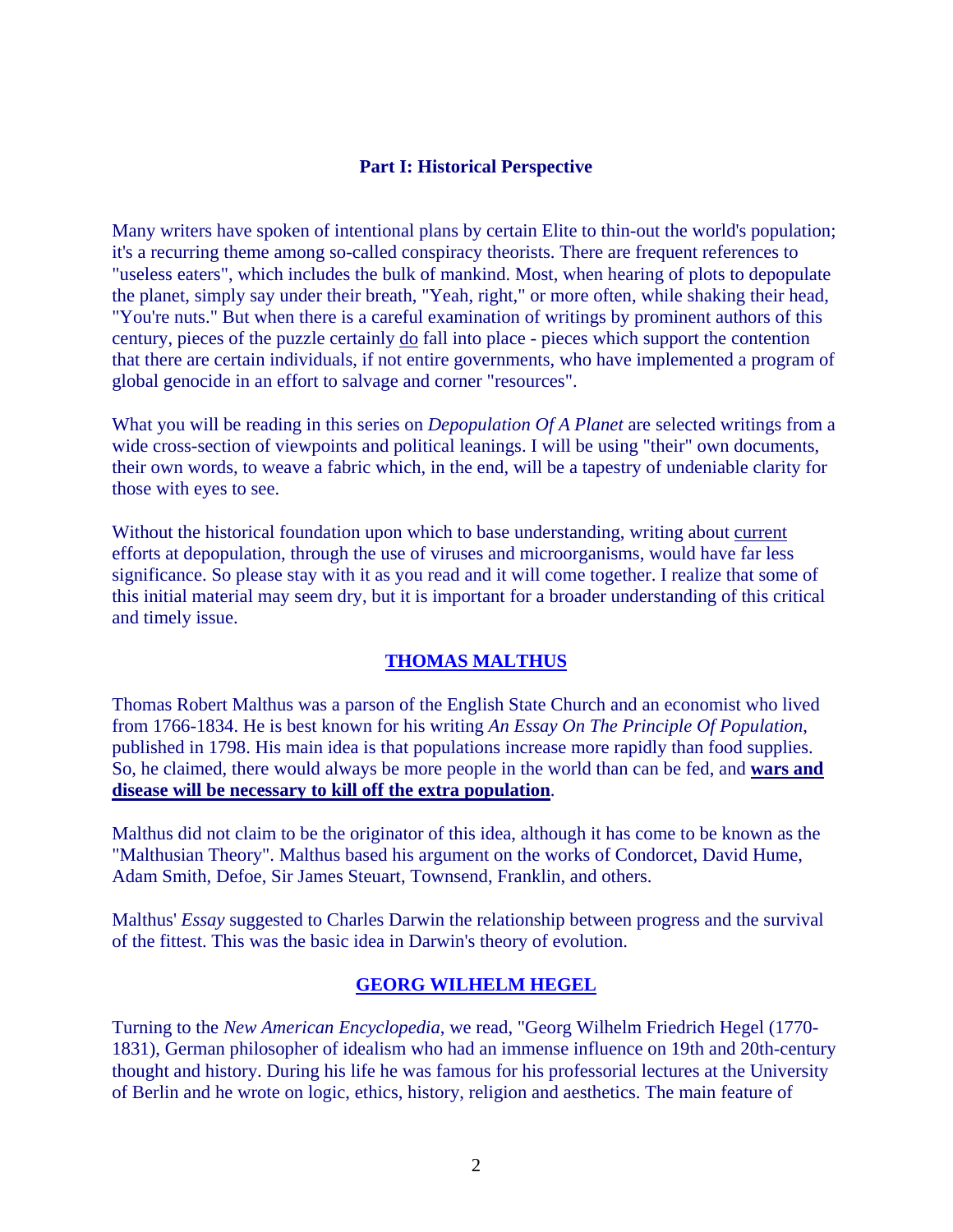Hegel's philosophy was the dialectical method by which an idea *(thesis)* was challenged by its opposite *(antithesis)* and the two ultimately reconciled in a third idea *(synthesis)* which subsumed both. Hegel found this method both in the workings of the mind, as a logical procedure, and in the workings of the history of the world, which to Hegel was the process of the development and realization of the World Spirit *(Weltgeist)*. Hegel's chief works were *Phenomenology of the Mind* (1807) and *Philosophy Of Right* (1821). His most important follower was Marx."

In the book edited by Carl J. Friedrich entitled *The Philosophy of Hegel*, Hegel writes in *The Philosophy of History*, "In the Christian religion God has revealed Himself, giving to men the knowledge of what He is so that He is no longer secluded and secret. With this possibility of knowing Him, God has imposed upon us the duty to so know Him. The development of the thinking spirit, which has started from this basis, from the revelation of the Divine Being, must at last progress to the point where what was at first presented to the spirit in feeling and imagination is comprehended by thought. Whether the time has come to achieve this knowledge depends upon whether the final end of the world has at last entered into actual reality in a generally valid and conscious manner."

Hegel concludes with, "World history, with all the changing drama of its histories, is this process of the development and realization of the spirit. It is the true theodicy, the justification of God in history. Only this insight can reconcile the spirit with world history and the actual reality, that what has happened, and is happening every day, is not only not 'without God', but is essentially the work of God."

In his work *A History Of Western Philosophy*, [Bertrand Russell](http://www.mcmaster.ca/russdocs/russell1.htm) writes, "Throughout the whole period after the death of Hegel, most academic philosophy remained traditional, and therefore not very important. British empiricist philosophy was dominant in England until near the end of the century, and in France until a somewhat earlier time; then, gradually, Kant and Hegel conquered the universities of France and England, so far as their teachers of technical philosophy were concerned."

Russell continues, "[\[Condorcet](http://www-groups.dcs.st-and.ac.uk/%7Ehistory/Mathematicians/Condorcet.html) 1743-1794]...was also the inventor of Malthus's theory of population, which, however, had not for him the gloomy consequences that it had for Malthus, because he coupled it with the necessity of birth control. Malthus's father was a disciple of Condorcet, and it was in this way that Malthus came to know of the theory."

Of Hegel, Russell writes in part, "Hegel does not mean only that, in some situations, a nation cannot rightly avoid going to war. He means much more than this. He is opposed to the creation of institutions - such as a world government - which would prevent such situations from arising, because he thinks it is a good thing that there should be wars from time to time. War, he [Hegel] says is the condition in which we take seriously the vanity of temporal goods and things. (This view is to be contrasted with the opposite theory, that all wars have economic causes.) War has a positive moral value: 'War has the higher significance that through it the moral health of peoples is preserved in their indifference towards the stabilizing of finite determinations.'"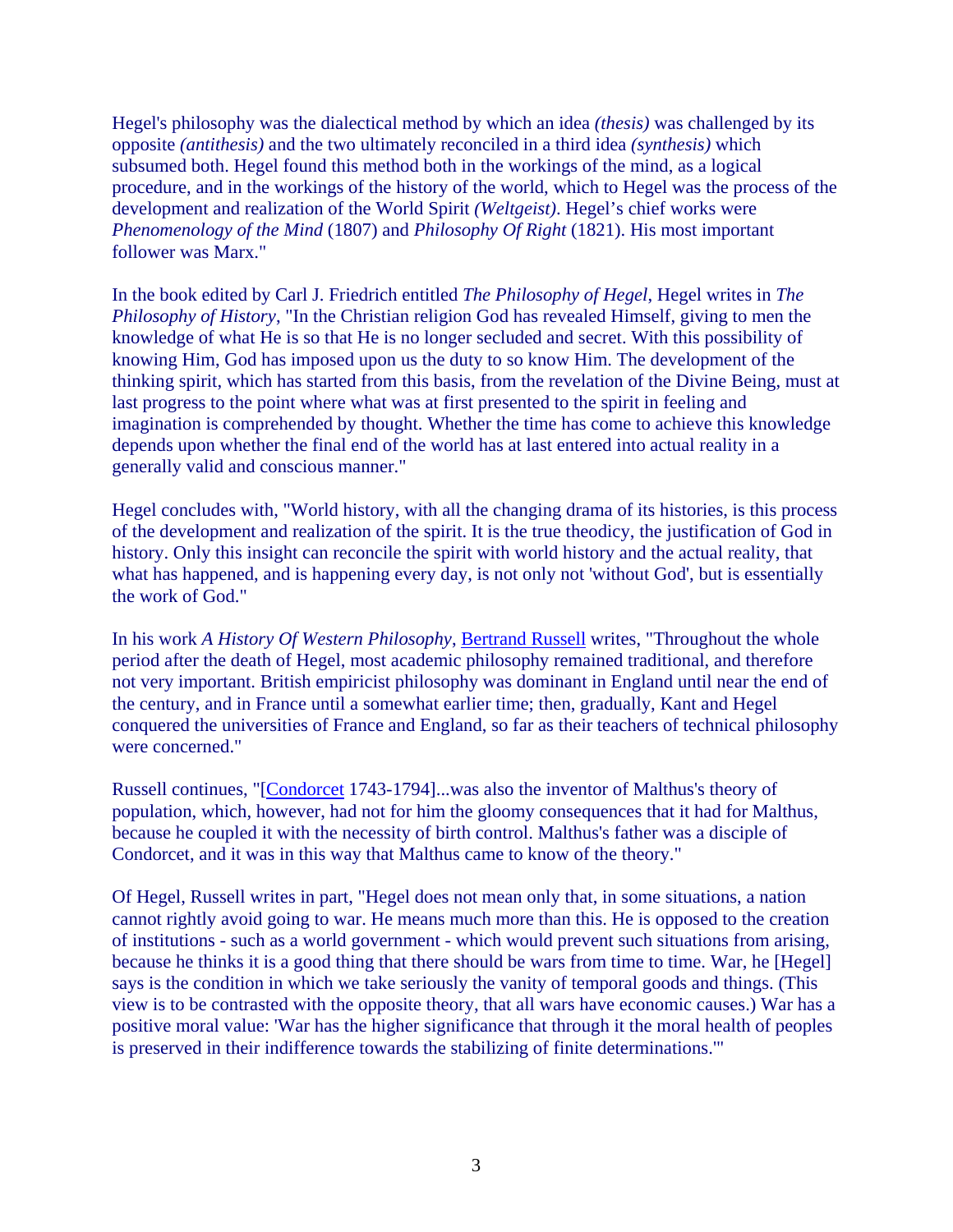Still quoting Bertrand Russell, "The Philosophical Radicals were a transitional school. Their system gave birth to two others, of more importance than itself, namely Darwinism and Socialism. Darwinism was an application to the whole of animal and vegetable life of Malthus's theory of population, which was an integral part of the politics and economics of the Benthamites - a global free competition, in which victory went to the animals that most resembled successful capitalists. Darwin himself was influenced by Malthus, and was in general sympathy with the Philosophical Radicals. There was, however, a great difference between the competition admired by orthodox economists and the struggle for existence which [Darwin](http://www.lib.virginia.edu/science/parshall/darwin.html) proclaimed as the motive force of evolution. 'Free competition,' in orthodox economics, is a very artificial conception, hedged in by legal restrictions. You may undersell a competitor, but you must not murder him. You must not use the armed forces of the State to help you to get the better of foreign manufacturers. Those who have not the good fortune to possess capital must not seek to improve their lot by revolution. 'Free competition,' as understood by the Benthamites, was by no means really free.

"Darwinian competition was not of this limited sort; there were no rules against hitting below the belt. The framework of law does not exist among animals, nor is war excluded as a competitive method. The use of the State to secure victory in competition was against the rules as conceived by the Benthamites, but could not be excluded from the Darwinian struggle. In fact, though Darwin himself was a liberal, and though Nietzsche never mentioned him except with contempt, Darwin's *Survival Of The Fittest* led, when thoroughly assimilated, to something much more like Nietzsche's philosophy than like Bentham's. These developments, however, belong to a later period, since Darwin's *Origin Of Species* was published in 1859, and its political implications were not at first perceived."

# **[KARL MARX](http://www.pagesz.net/%7Estevek/intellect/marx.html)**

In his 1843 writing from The Kreuznach Manuscripts: *Critique Of Hegel's Philosophy Of Right* [from Discussion Of The Princely Power, Comments On Hegel's 279] Karl Marx writes, [quoting:]

"Democracy is the truth of monarchy; monarchy is not the truth of democracy. Monarchy is forced to be democracy as a *non sequitur* within itself, whereas the monarchical moment is not a *non sequitur* within democracy. Democracy can be understood in its own terms; monarchy cannot. In democracy, none of its moments acquires a meaning other than that which is appropriate to it. Each is actually only a moment within the whole demos. In monarchy, a part determines the character of the whole. The whole constitution has to take shape of this firm foundation. Democracy is the type or species of the constitution. Monarchy is a variety, and indeed a bad variety. Democracy is 'form and content'. Monarchy is *supposed* to be only form, but it falsifies the content.

"In monarchy, the whole, the people, is subsumed under one of its particular modes of existence, that of the political constitution. In democracy, on the other hand, the *constitution itself* appears as only *one* determination, and indeed, as the self-determination of the people. In monarchy, we have the people of the constitution; in democracy we have the constitution of the people. Democracy is the *riddle* of all constitutions solved. In democracy the constitution is always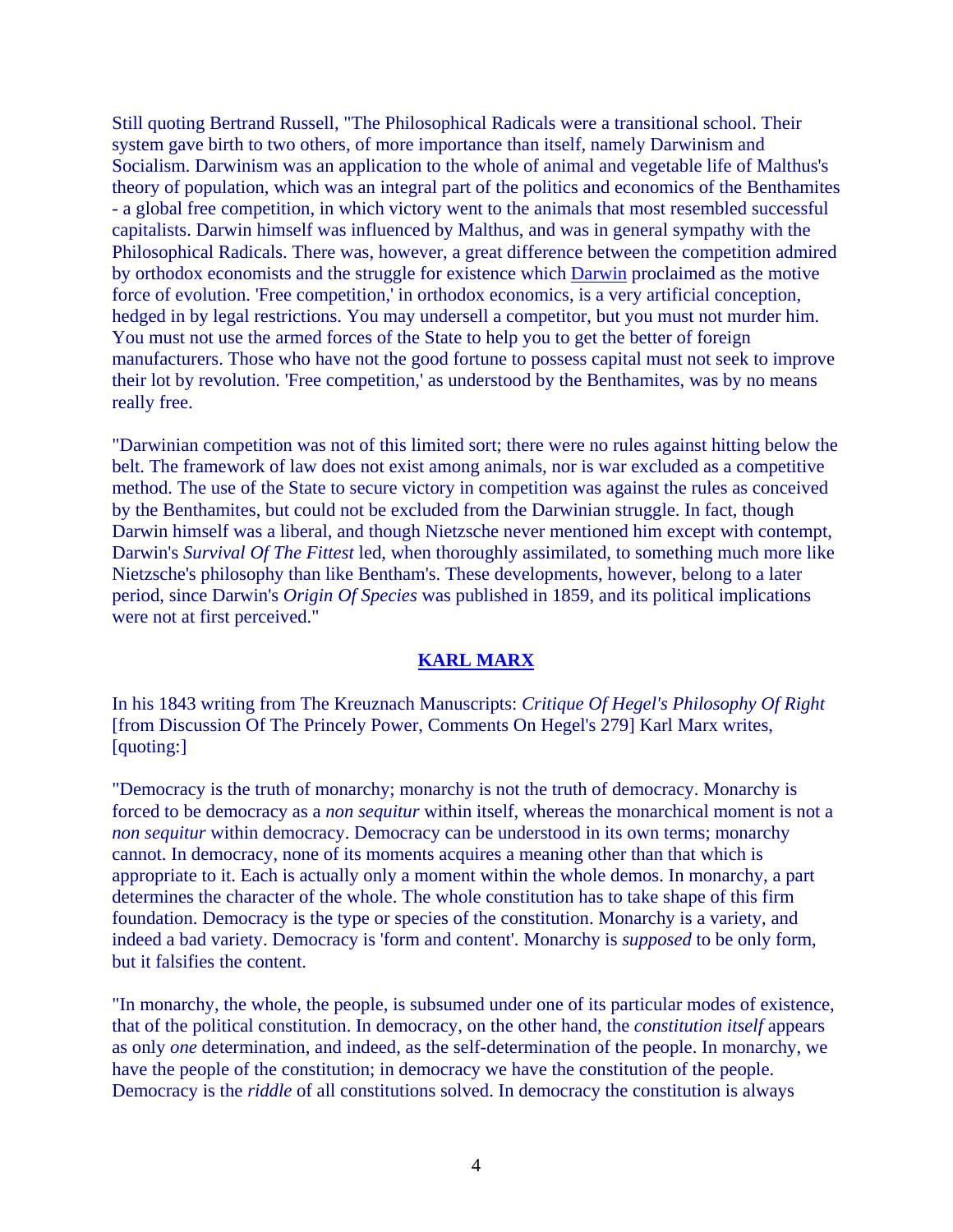based on its actual foundation, on *actual man* and the *actual people*, not only *in itself*, according to its essence, but in its *existence* and actuality; it is postulated as autonomous. The constitution is seen as what it is, the freely-created product of man. One could say that in some respects this is also true of constitutional monarchy, but what specifically differentiates democracy is the fact that in democracy the *constitution* is only one particular moment in the existence of the people, that the *political constitution* does not itself constitute the state.

"Hegel begins with the state and turns man into the state subjectivized; democracy begins with man and makes the state into man objectivized. Just as religion does not create man but man creates religion, so the constitution does not create the people but the people create the constitution. In certain respects, democracy bears the same relation to all other forms of state as Christianity bears to all other religions. Christianity is religion *par excellence*, the *essence of religion*, man deified as a *particular* religion. Similarly, democracy is the *essence* of every constitution; it is socialized man as a particular constitution. Democracy is related to other constitutions as a species is related to its varieties. But in democracy the species itself appears as a particular [form of] existence, as one therefore that appears as a particular type *vis-a-vis* other particular [individual] existences that do not correspond to their essence. Democracy is the *Old Testament* in relation to all other forms of state. Man does not exist for the law, but the law exists for man. In democracy law is the existence of man, while in other forms of state man is the existence of law. This is the fundamental distinguishing mark of democracy."

Marx concludes with, "In all states other than democracy the *state*, the *law*, the *constitution* is dominant without actually dominating, i.e., without penetrating materially the content of the remaining non-political spheres: in democracy the constitution, the law, the state itself as a political constitution is only a self-determination of the people, a particular content of theirs.

"It is self-evident, incidentally, that all forms of state have democracy as their truth, and are therefore untrue in so far as they are not democratic."

In a correspondence of 1843, which was an exchange of letters between Marx, Ruge, and Bakunin concerning the prospects of social and political emancipation, Marx writes,

"Man's self-esteem, freedom, must be awakened once more in the heart of these men. Only this feeling, which disappeared from the world with the Greeks and vanished into the blue mists of heaven with Christianity, can once more transform society into a fellowship of men working for their highest purposes, a democratic state.

"Those people, on the other hand, who do not feel themselves to be men become appendages of their masters, like a herd of slaves or horses. The hereditary masters are the point of this whole society. This world belongs to them. They take it as it is and as it feels. They take themselves as they find themselves and stand where their feet have grown, on the necks of these political animals who know no other destiny than to be subject, loyal and at their master's service.

"The world of the Philistines is the *political kingdom of animals*; if we have to recognize its existence then we have no alternative but simply to accept the *status quo*. Centuries of barbarism created and shaped it and it now exists as a consistent system, whose principle is the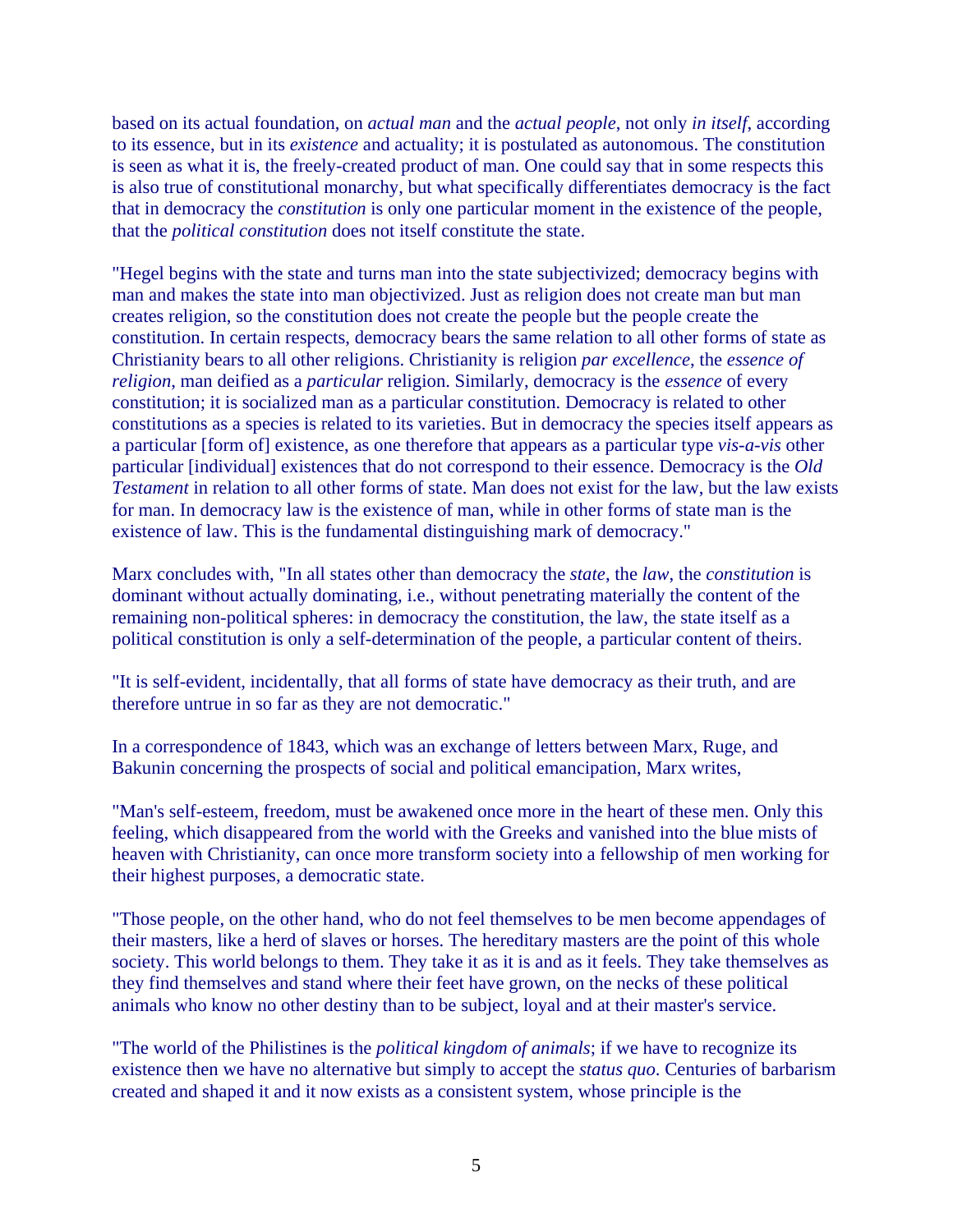*dehumanized world*. The perfected world of the Philistine, our Germany, naturally had to lag far behind the French Revolution, which restored man to himself. A German Aristotle, who would take his *Politics* from our conditions, would write on the first page: 'Man is a social, but a completely apolitical, animal'."

#### Further on, Marx continues,

"To be sure, in times when the political state as such is born, violently, out of civil society, when men strive to liberate themselves under the form of political self-liberation, the state can and must go on to *abolish* and destroy religion. But it does so only the way that it abolishes private property, by setting a maximum, providing for confiscation and progressive taxation, just as it abolished life by establishing the guillotine. In moments when political life has a specially strong feeling for its own importance, it seeks to repress its presuppositions, civil society and its elements, and to constitute itself as the real, harmonious species-life of man. It can do this only by entering into *violent* contradiction with its own conditions of existence; it can do so only by declaring the revolution to be *permanent;* and the political drama therefore necessarily ends with the restoration of religion, of private property, and of all the elements of civil society, just as war ends with peace...

"We have shown, then, that political emancipation from religion leaves religion standing, even if not as privileged religion. The contradiction in which the follower of a specific religion finds himself in relation to his citizenship is only *one aspect* of the universal secular *contradiction between the political state and civil society*. The consummation of the Christian state is a state that recognizes itself as state and abstracts itself from the religion of its members. The emancipation of the state from religion is not the emancipation of actual man from religion."

In *Capital*, Marx writes, (quoting:) The laboring population therefore produces, along with the accumulation of capital produced by it, the means by which itself is made relatively superfluous, is turned into a relative surplus-population; and it does this to an always increasing extent. This is the law of population peculiar to the capitalist mode of production; and in fact every specific historic mode of production has its own specific laws of population, historically valid within its limits alone. An abstract law of population exists for plants and animals only, and only insofar as man has not interfered with them. [end quoting]

Bertrand Russell writes in *A History Of Western Philosophy*, "Marx's philosophy of history is a blend of Hegel and British economics. Like Hegel, he thinks that the world develops according to a dialectical formula, but he totally disagrees with Hegel as to the motive force of this development. Hegel believed in a mystical entity called *Spirit*, which causes human history to develop according to the stages of the dialectic as set forth in Hegel's *Logic*. Why Spirit has to go through these stages is not clear. One is tempted to suppose that Spirit is trying to understand Hegel, and at each stage rashly objectifies what it has been reading. Marx's dialectic has none of this quality except a certain inevitableness. For Marx, matter, not spirit, is the driving force. But it is a matter in the peculiar sense that we have been considering, not the wholly dehumanized matter of the atomists. This means that, for Marx, the driving force is really man's relation to matter, of which the most important part is his mode of production. In this way Marx's materialism, in practice, becomes economics."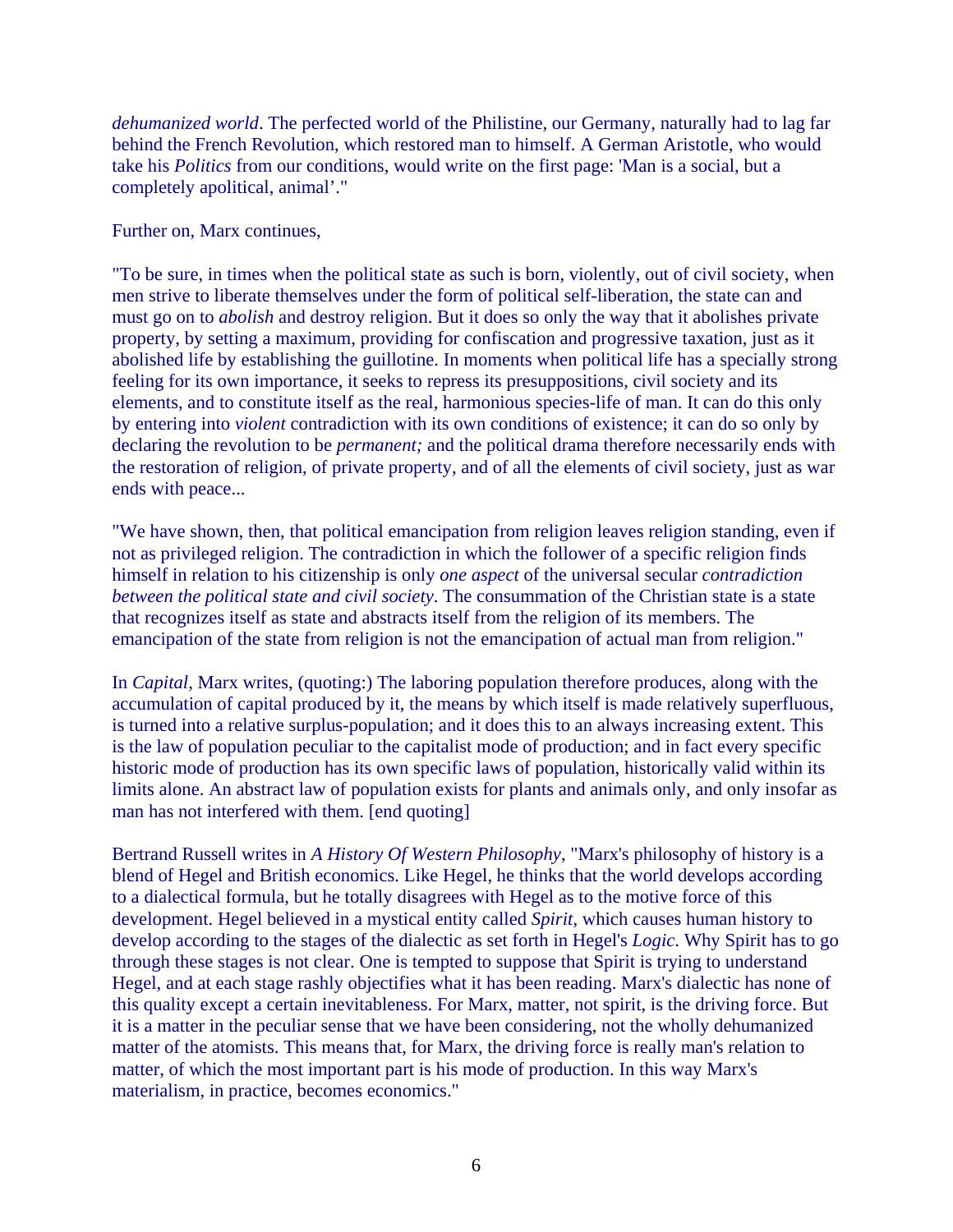#### **[THE FABIAN SOCIETY](http://www.fabian-society.org.uk/)**

In one of his *Fabian Essays* [The Fabian Society], entitled *Economic*, [George Bernard Shaw](http://chuma.cas.usf.edu/%7Edietrich/shawbizness.html) wrote the following in 1889, "All economic analyses begin with the cultivation of the Earth. To the mind's eye of the astronomer the Earth is a ball spinning in space without ulterior motives. To the bodily eye of the primitive cultivator it is a vast green plain, from which, by sticking a spade into it, wheat and other edible matters can be made to spring." Shaw continues, "It was the increase of population that spread cultivation and civilization from the center to the snow line, and at last forced men to sell themselves to the lords of the soil: it is the same force that continues to multiply men so that their exchange value fails slowly and surely until it disappears altogether - until even black chattel slaves are released as not worth keeping in a land where men of all colors are to be had for nothing. This is the condition of our English laborers today: they are no longer even dirt cheap; they are valueless, and can be had for nothing."

On overpopulation Shaw writes, "The introduction of the capitalistic system is a sign that the exploitation of the laborer toiling for a bare subsistence wage has become one of the chief arts of life among the holders of tenant rights. It also produces a delusive promise of endless employment which blinds the proletariat to those disastrous consequences of rapid multiplication which are obvious to the small cultivator and peasant proprietor. But indeed the more you degrade the workers, robbing them of all artistic enjoyment, and all chance of respect and admiration from their fellows, the more you throw them back, reckless, on the one pleasure and the one human tie left to them - the gratification of their instinct for producing fresh supplies of men. You will applaud this instinct as divine until at last the excessive supply becomes a nuisance: there comes a plague of men; and you suddenly discover that the instinct is diabolic, and set up a cry of 'overpopulation'. But your slaves are beyond caring for your cries: they breed like rabbits; and their poverty breeds filth, ugliness, dishonesty, disease, obscenity, drunkenness, and murder. In the midst of the riches which their labour piles up for you, their misery rises up too and stifles you. You withdraw in disgust to the other end of the town from them; you appoint special carriages on your railways and special seats in your churches and theaters for them; you set your life apart from theirs by every class barrier you can devise; and yet they swarm about you still: your face gets stamped with your habitual loathing and suspicion of them: your ears get so filled with the language of the vilest of them that you break into it when you lose your selfcontrol: they poison your life as remorselessly as you have sacrificed theirs heartlessly. You begin to believe intensely in the devil. Then comes the terror of their revolting; the drilling and arming of bodies of them to keep down the rest; the prison, the hospital, paroxysms of frantic coercion, followed by paroxysms of frantic charity. And in the meantime, the population continues to increase!"

#### **GEORGE ORWELL**

In George Orwell's classic *[Animal Farm](http://www.k-1.com/Orwell/animf.htm)*, he writes,

"Now, comrades, what is the nature of this life of ours? Let us face it: our lives are miserable, laborious, and short. We are born, we are given just so much food as will keep the breath in our bodies, and those of us who are capable of it are forced to work to the last atom of our strength; and the very instant that our usefulness has come to an end we are slaughtered with hideous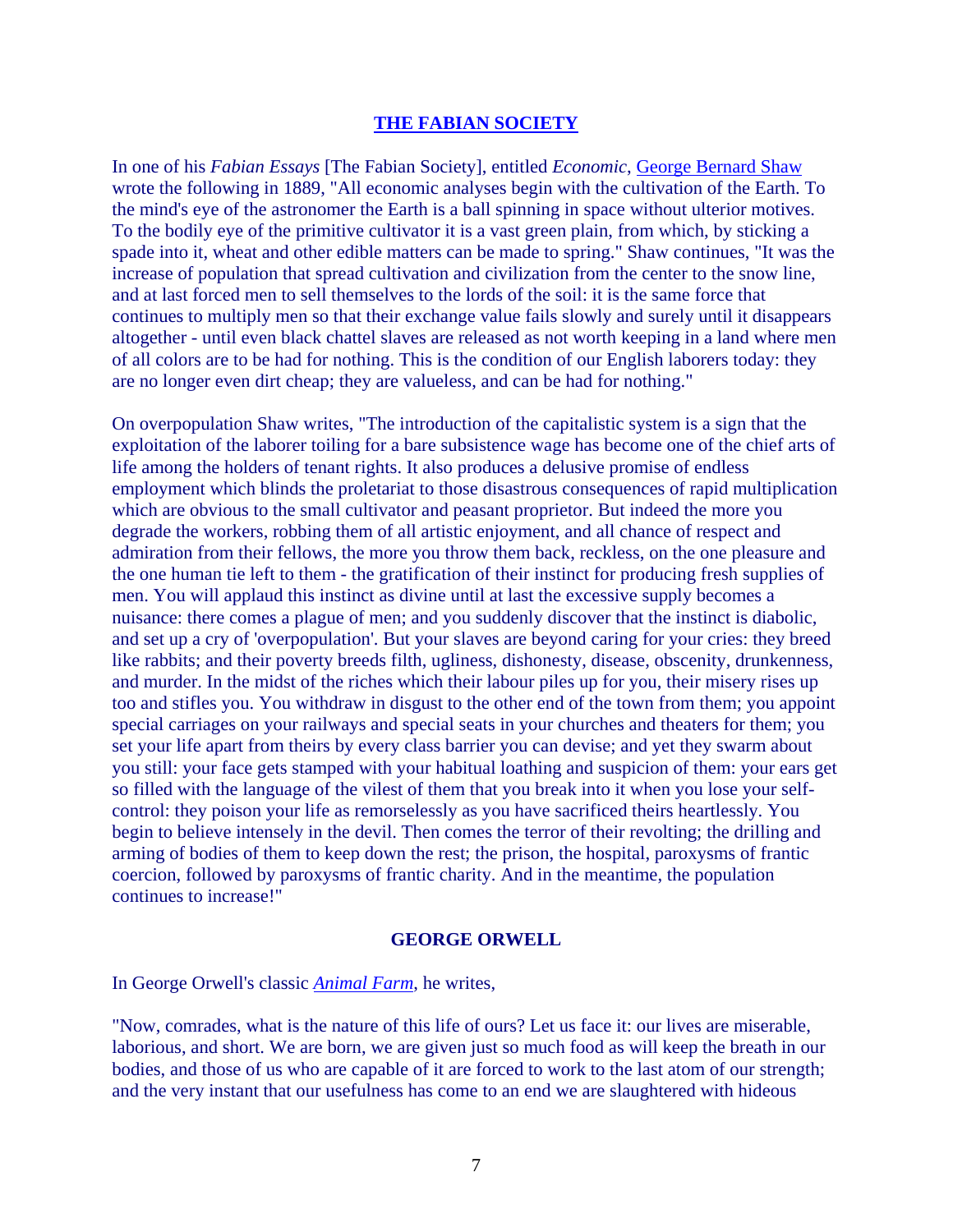cruelty. No animal in England knows the meaning of happiness or leisure after he is a year old. No animal in England is free. The life of an animal is misery and slavery: that is the plain truth.

"But is this simply part of the order of nature? Is it because this land of ours is so poor that it cannot afford a decent life to those who dwell upon it? No, comrades, a thousand times no! The soil of England is fertile, its climate is good, it is capable of affording food in abundance to an enormously greater number of animals than now inhabit it. This single farm of ours would support a dozen horses, twenty cows, hundreds of sheep - and all of them living in a comfort and a dignity that are now almost beyond our imagining. Why then do we continue in this miserable condition? Nearly the whole of the produce of our labour is stolen from us by human beings. There, comrades, is the answer to all our problems. It is summed up in a single word - Man. Man is the only real enemy we have. Remove Man from the scene, and the root cause of hunger and overwork is abolished for ever.

"Man is the only creature that consumes without producing. He does not give milk, he does not lay eggs, he is too weak to pull the plough, he cannot run fast enough to catch rabbits. Yet he is lord of all the animals. He sets them to work, he gives back to them the bare minimum that will prevent them from starving, and the rest he keeps for himself. Our labour tills the soil, our dung fertilizes it, and yet there is not one of us that owns more than his bare skin. You cows that I see before me, how many thousands of gallons of milk have you given during this last year? And what has happened to that milk which should have been breeding up sturdy calves? Every drop of it has gone down the throats of our enemies. And you hens, how many eggs have you laid in this last year, and how many of those eggs ever hatched into chickens? The rest have all gone to market to bring in money for Jones and his men. And you, Clover, where are those four foals you bore, who should have been the support and pleasure of your old age? Each was sold at a year old - you will never see one of them again. In return for your four confinements and all your labour in the fields, what have you ever had except your bare rations and a stall?

"And even the miserable lives we lead are not allowed to reach their natural span. For myself I do not grumble, for I am one of the lucky ones. I am twelve years old and have had over four hundred children. Such is the natural life of a pig. But no animal escapes the cruel knife in the end. You young porkers who are sitting in front of me, every one of you will scream your lives out at the block within a year. To that horror we all must come - cows, pigs, hens, sheep, everyone. Even the horses and the dogs have no better fate. You, Boxer, the very day that those great muscles of yours lose their power, Jones will sell you to the knacker, who will cut your throat and boil you down for the foxhounds. As for the dogs, when they grow old and toothless, Jones ties a brick around their neck and drowns them in the nearest pond.

"Is it not crystal clear, then, comrades, that all the evils of this life of ours spring from the tyranny of human beings? Only get rid of Man, and the produce of our labour would be our own. Almost overnight we could become rich and free. What then must we do? Why, work night and day, body and soul, for the overthrow of the human race. That is my message to you, comrades: Rebellion! I do not know when that Rebellion will come, it might be in a week or in a hundred years, but I know, as surely as I see this straw beneath my feet, that sooner or later justice will be done. Fix your eyes on that, comrades, throughout the short remainder of your lives! And above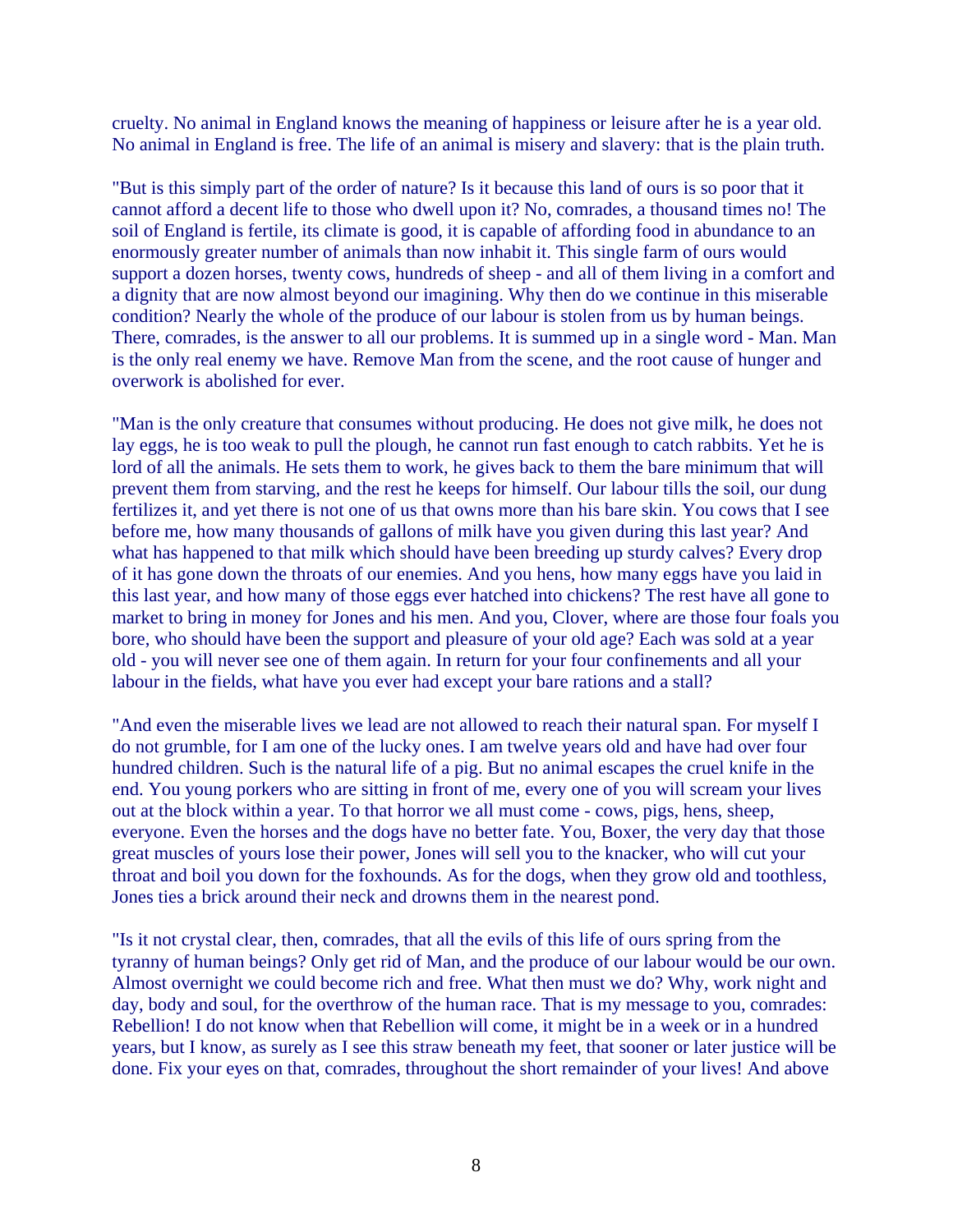all, pass on this message of mine to those who come after you, so that future generations shall carry on the struggle until it is victorious.

"And remember, comrades, your resolution must never falter. No argument must lead you astray. Never listen when they tell you that Man and the animals have a common interest, that the prosperity of the one is the prosperity of the others. It is all lies. Man serves the interests of no creature except himself. And among us animals let there be perfect unity, perfect comradeship in the struggle. All men are enemies. All animals are comrades."

#### **[ALDOUS HUXLEY](http://userwww.sfsu.edu/%7Ersauzier/HuxleyA.html)**

In the *Foreword* to the 1946 (second printing) of the classic novel *[Brave New World](http://www.huxley.net/bnw/)*, first published in 1932, author Aldous Huxley writes,

"There is, of course, no reason why the new totalitarians should resemble the old. Government by clubs and firing squads, by artificial famine, mass imprisonment and mass deportation, is not merely inhumane (nobody cares much about that nowadays); it is demonstrably inefficient and in an age of advanced technology, inefficiency is the sin against the Holy Ghost. A really efficient totalitarian state would be one in which the all-powerful executive of political bosses and their army of managers control a population of slaves who do not have to be coerced, because they love their servitude. To make them love it is the task assigned, in present-day totalitarian states, to ministries of propaganda, newspaper editors and school teachers. But their methods are still crude and unscientific. The old Jesuits' boast that, if they were given the schooling of the child, they could answer for the man's religious opinions, was a product of wishful thinking. And the modern pedagogue is probably rather less efficient at conditioning his pupils' reflexes than were the reverend fathers who educated Voltaire. The greatest triumphs of propaganda have been accomplished, not by doing something, but by refraining from doing. Great is truth, but still greater, from a practical point of view, is silence about truth. By simply not mentioning certain subjects, by lowering what Mr. Churchill calls an "iron curtain" between the masses and such facts or arguments as the local political bosses regard as undesirable, totalitarian propagandists have influenced opinion much more effectively than they could have done by the most eloquent denunciations, the most compelling of logical rebuttals. But silence is not enough. If persecution, liquidation and the other symptoms of social friction are to be avoided, the positive sides of propaganda must be made as effective as the negative. The most important Manhattan Projects of the future will be vast government-sponsored enquiries into what the politicians and the participating scientists will call "the problem of happiness" - in other words, the problem of making people love their servitude. Without economic security, the love of servitude cannot possibly come into existence; for the sake of brevity, I assume that the all-powerful executive and its managers will succeed in solving the problem of permanent security. But security tends very quickly to be taken for granted. Its achievement is merely a superficial, external revolution. The love of servitude cannot be established except as the result of a deep, personal revolution in human minds and bodies. To bring about that revolution we require, among others, the following discoveries and inventions. First, a greatly improved technique of suggestion - through infant conditioning and, later, with the aid of drugs, such as scopolamine. Second, a fully developed science of human differences, enabling government managers to assign any given individual to his or her proper place in the social and economic hierarchy. (Round pegs in square holes tend to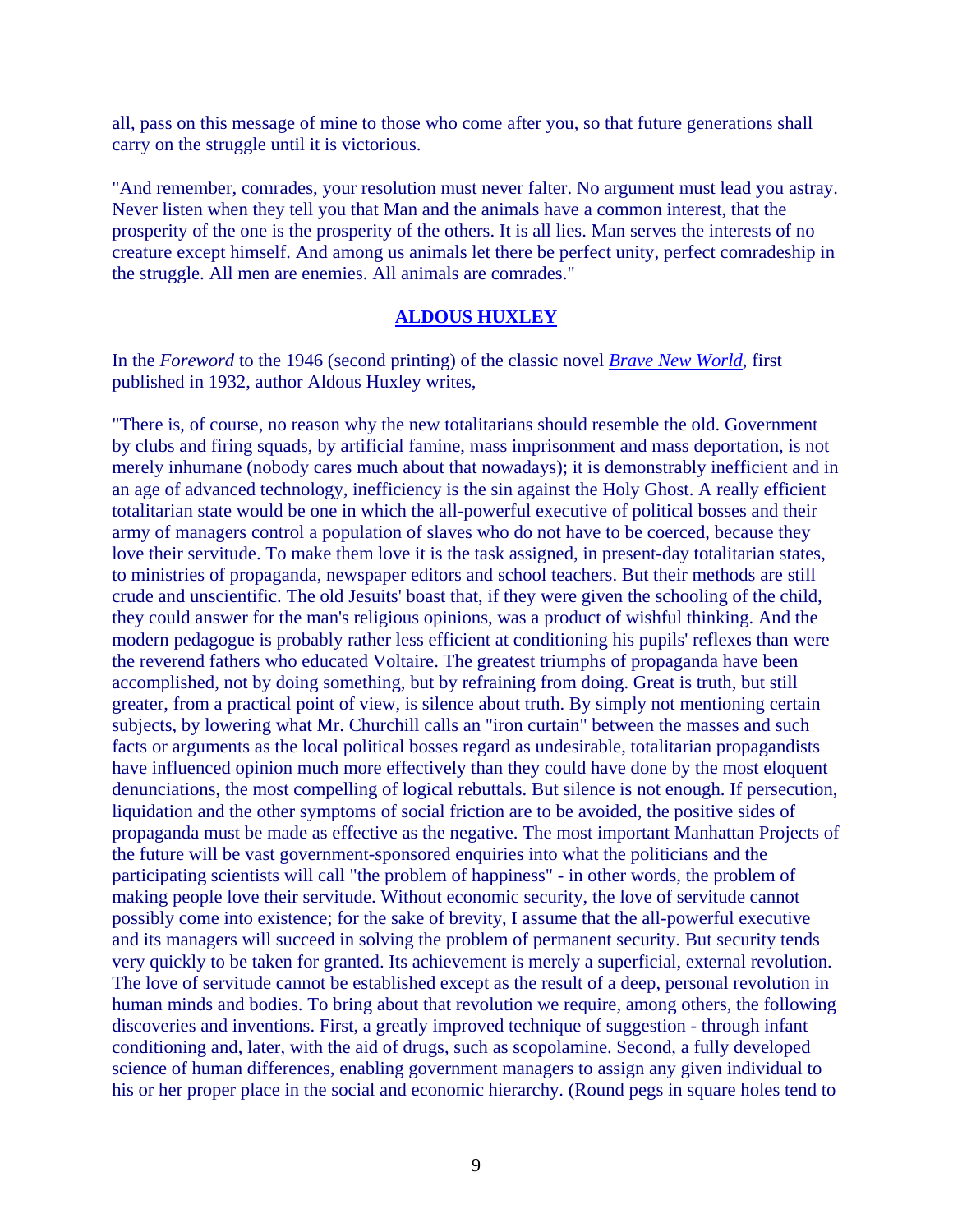have dangerous thoughts about the social system and to infect others with their discontents.) Third (since reality, however utopian, is something from which people feel the need of taking pretty frequent holidays), a substitute for alcohol and the other narcotics, something at once less harmful and more pleasure-giving than gin or heroin. And fourth (but this would be a long-term project, which it would take generations of totalitarian control to bring to a successful conclusion) a foolproof system of eugenics, designed to standardize the human product and so to facilitate the task of the managers. In *Brave New World* this standardization of the human product has been pushed to fantastic, though not perhaps impossible, extremes. Technically and ideologically we are still a long way from bottled babies and Bokanovsky groups of semimorons. But by A.F. 600, who knows what may not be happening? Meanwhile the other characteristic features of that happier and more stable world - the equivalents of soma and hypnopaedia and the scientific caste system - are probably not more than three or four generations away. Nor does the sexual promiscuity of *Brave New World* seem so very distant. *[Let me remind you this was written in 1946.]* There are already certain American cities in which the number of divorces is equal to the number of marriages. In a few years, no doubt, marriage licenses will be sold like dog licenses, good for a period of twelve months, with no law against changing dogs or keeping more than one animal at a time. As political and economic freedom diminishes, sexual freedom tends compensatingly to increase. And the dictator (unless he needs cannon fodder and families with which to colonize empty or conquered territories) will do well to encourage that freedom. In conjunction with the freedom to daydream under the influence of dope and movies and the radio, it will help to reconcile his subjects to the servitude which is their fate.

"All things considered it looks as though Utopia were far closer to us than anyone, only fifteen years ago, could have imagined. Then, I projected it six hundred years into the future. Today it seems quite possible that the horror may be upon us within a single century. That is, if we refrain from blowing ourselves to smithereens in the interval. Indeed, unless we choose to decentralize and to use applied science, not as the end to which human beings are to be made the means, but as the means to producing a race of free individuals, we have only two alternatives to choose from: either a number of national, militarized totalitarianisms, having as their root the terror of the atomic bomb and as their consequence the destruction of civilization (or, if the warfare is limited, the perpetuation of militarism); or else one supra-national totalitarianism, called into existence by the social chaos resulting from rapid technological progress in general and the atomic revolution in particular, and developing, under the need for efficiency and stability, into the welfare-tyranny of Utopia. You pays your money and you takes your choice."

[Mark Twain](http://marktwain.about.com/arts/marktwain/library/weekly/aa981208.htm) in *The Mysterious Stranger* writes, "And what does it amount to?" said Satan, with his evil chuckle. "Nothing at all. You gain nothing: you always come out where you went in. For a million years the race has gone on monotonously propagating itself and monotonously reperforming this dull nonsense to what end? No wisdom can guess! Who gets a profit out of it? Nobody but a parcel of usurping little monarchs and nobilities who despise you; would feel defiled if you touched them; would shut the door in your face if you proposed to call; whom you slave for, fight for, die for, and are not ashamed of it, but proud; whose existence is a perpetual insult to you and you are afraid to resent it; who are mendicants supported by your alms, yet assume toward you the airs of benefactor toward beggar; who address you in the language of master toward slave, and are answered in the language of slave toward master; who are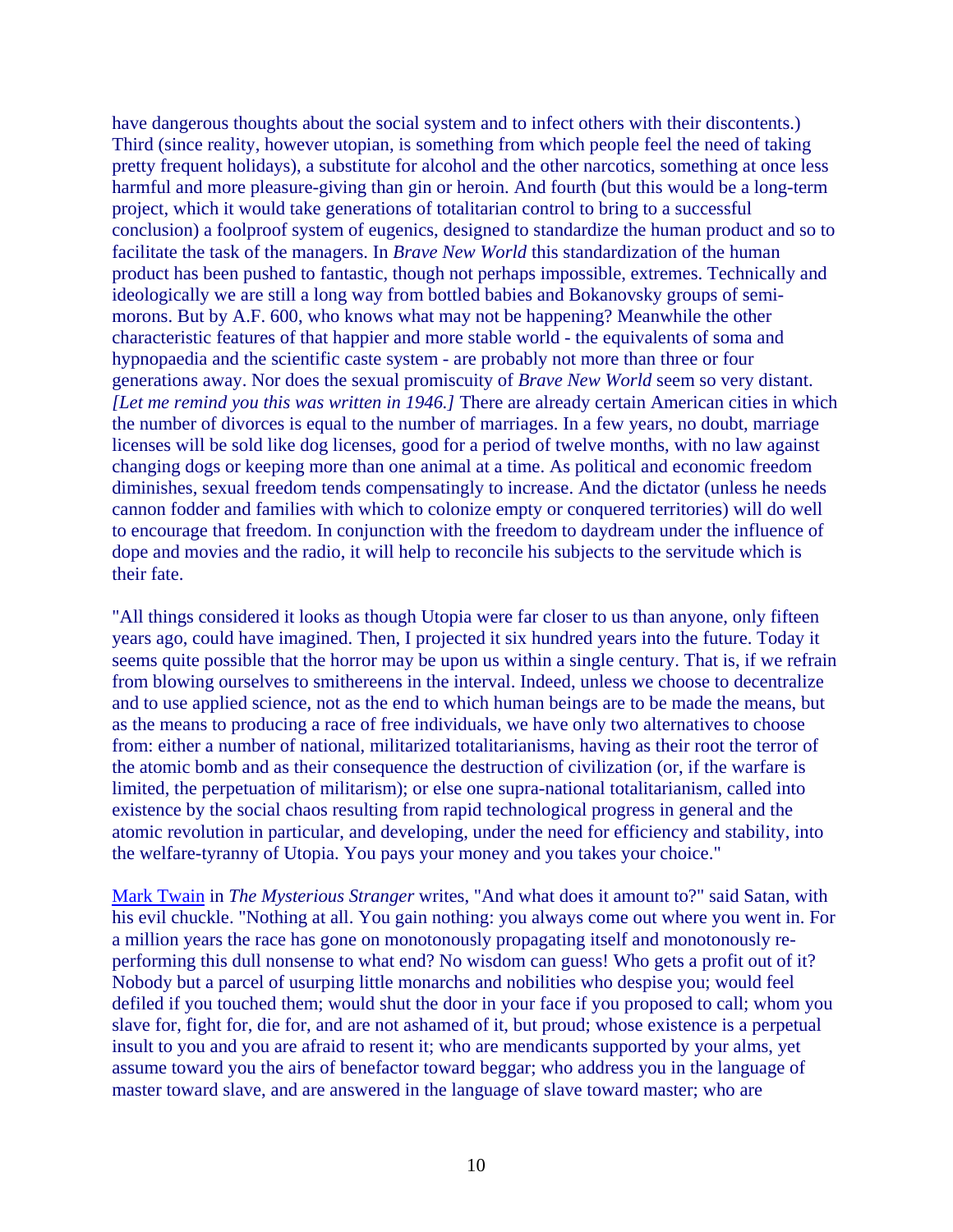worshipped by you with your mouth, while in your heart if you have one you despise yourselves for it. The First man was a hypocrite and a coward, qualities which have not failed yet in his line; it is the foundation upon which all civilizations have been built."

In a lecture titled *The Population Explosion*, delivered at Santa Barbara, California. in 1959, Aldous Huxley said, "Today I want to pass on to what is happening to the human species and to think a little about what our philosophy and our ethical outlook on the subject should be. This lecture is essentially about human numbers and their relation to human well-being and human values in general.

"Needless to say, any accurate estimation of human numbers is very recent, but we can extrapolate into the past and come to what seem to be fairly good conclusions. Although there are some fairly wide margins of difference among the experts, the numbers they come to are roughly in agreement. They agree that in pre-agricultural days, for example in the lower Palaeolithic times, when man was a food-gathering creature, there were probably not more than twenty million humans on this whole planet. In later Palaeolithic times, after organized hunting had been invented, the number probably doubled. We can make a rough estimate of what an organized hunting people could do because we know how many Indians were present in North America when the white man arrived - not more than one million in the entire North American continent east of the Rockies - and this gives one an indication of the extremely low density of population possible in a hunting economy.

"The Great Revolution came about 6000 B.C. with the invention of agriculture, and the creation of cities in the next millennia. By about 1000 B.C., after five thousand years of agriculture, there were probably about one hundred million people in the world.

"By the beginning of the Christian era, this figure had a little more than doubled: it was somewhere between two hundred million and two hundred and fifty million - less than half the present population of China. The population increased very gradually in the following years; sometimes there were long periods of standstill and sometimes there were even periods of decrease, as in the years immediately following 1348, when the Black Death killed off 30 percent of the population of Europe and nobody knows how much of the population of Asia.

"By the time the Pilgrim fathers arrived in this country, it is estimated that the population of the world was about twice what it had been on the first Christmas Day - that is to say, it had doubled in sixteen hundred years, an extremely slow rate of increase. But from that time on, from the middle of the seventeenth century, with the beginnings of the industrial revolution and the first importation of food from the newly developed lands of the New World, population began rising far more rapidly than it had ever risen before.

"By the time the *[Declaration of Independence](http://www.nara.gov/exhall/charters/declaration/decmain.html)* was signed, the figure for the human population of the world was probably around seven hundred million; it must have passed the billion mark fairly early in the nineteenth century and stood at about fourteen hundred million around the time when I was born in the 1890s. The striking fact is that since that time the population of the planet has doubled again. It has gone from fourteen hundred million, which is already twice what it was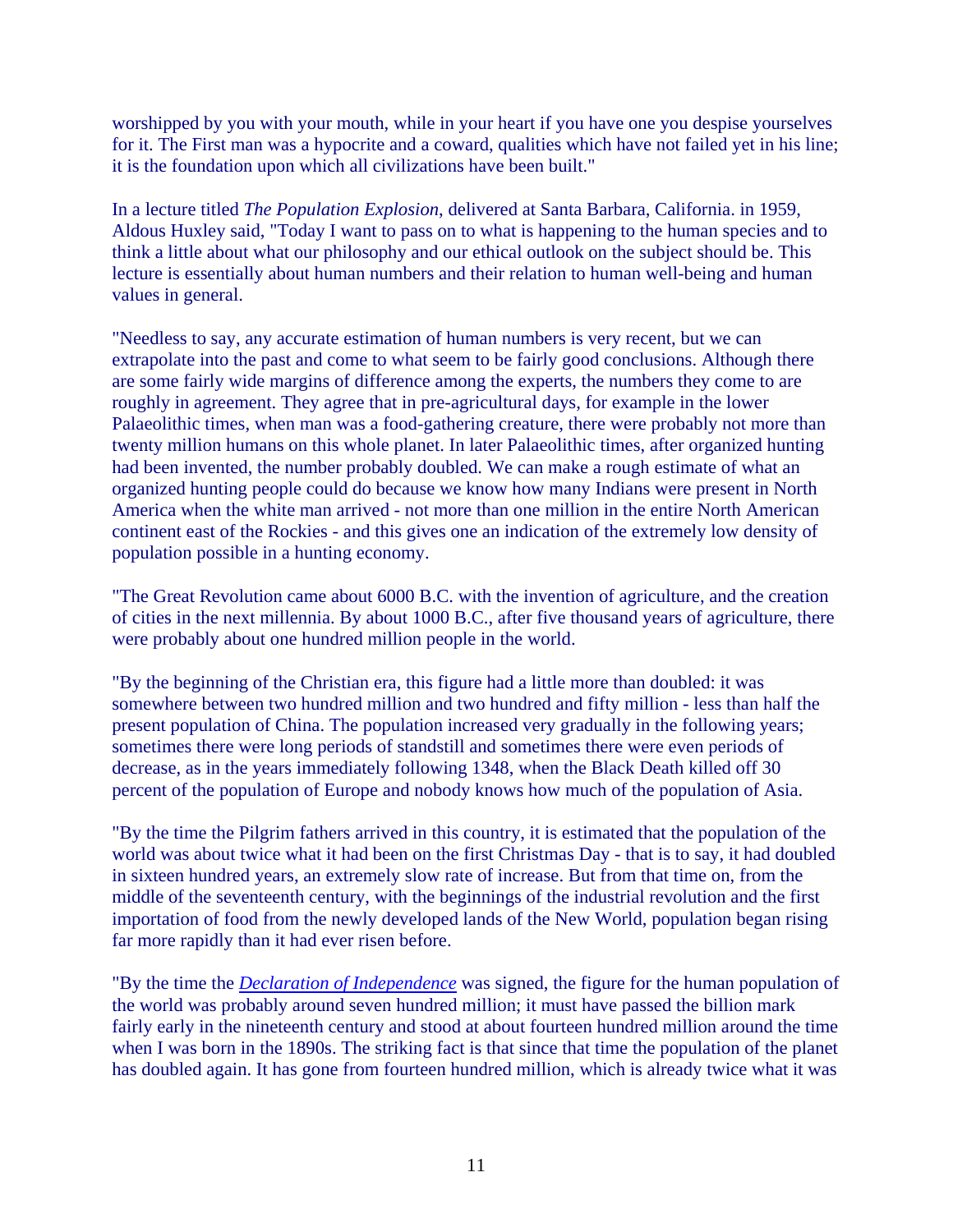at the signing of the *Declaration of Independence*, to twenty-eight hundred million. And the rate of increase now is such that it will probably double again in rather less than fifty years.

"Thus the rates of increase have been increasing along with the absolute increase in numbers." *[Please remember, this was written in 1959. The world's current population is rapidly approaching the 7 Billion figure - those are not "official" numbers, however.]……… [and 8 billion now in the year 2000 - update]*

## Still quoting Huxley:

"Let us now ask ourselves what the practical alternatives are as we confront this problem of population growth. One alternative is to do nothing in particular about it and just let things go on as they are, but the consequences of that course are quite clear: the problem will be solved by nature in the way that nature always solves problems of over-population - when any animal population tends (a) to starve and (b) to suffer from severe epidemic and epizootic diseases.

"In the human population, we can envisage that the natural check on the unlimited growth of population will be precisely this: there will be pestilence, famine, and, since we are human beings and not animals, there will be organized warfare, which will bring the numbers down to what the Earth can carry. What nature teaches us is that it is extraordinarily dangerous to upset any of its fundamental balances, and we are in the process of upsetting a fundamental balance in the most alarming and drastic manner. The question is: Are we going to restore the balance in the natural way, which is a brutal and entirely anti-human way, or are we going to restore it in some intelligent, rational, and humane way? If we leave matters as they are, nature will certainly solve the problem in her way and not in ours.

"Another alternative is to increase industrial and agricultural production so that they can catch up with the increase in population. This solution, however, would be extremely like what happens to Alice in *[Through The Looking Glass](http://www.cs.indiana.edu/metastuff/looking/lookingdir.html)*. You remember that Alice and the Red Queen are running a tremendous race. To Alice's astonishment, when they have run until they are completely out of breath they are in exactly the same place, and Alice says, 'Well, in *our* country...you'd generally get to somewhere else - if you ran very fast for a long time as we've been doing.'

'A slow sort of country!' says the Queen. 'Now *here*, you see, it takes all the running *you* can do, to keep in the same place. If you want to get somewhere else, you must run at least twice as fast as that!'

"This is a cosmic parable of the extremely tragic situation in which we now find ourselves. We have to work, to put forth an enormous effort, just to stand where we are; and where we are is in a most undesirable position because, as the most recent figures issued by the United Nations indicate, something like two-thirds of the human race now lives on a diet of two thousand calories or less per day, which - the ideal being in the neighborhood of three thousand - is definitely a diet of undernourishment."

Further into the speech, quoting Huxley again: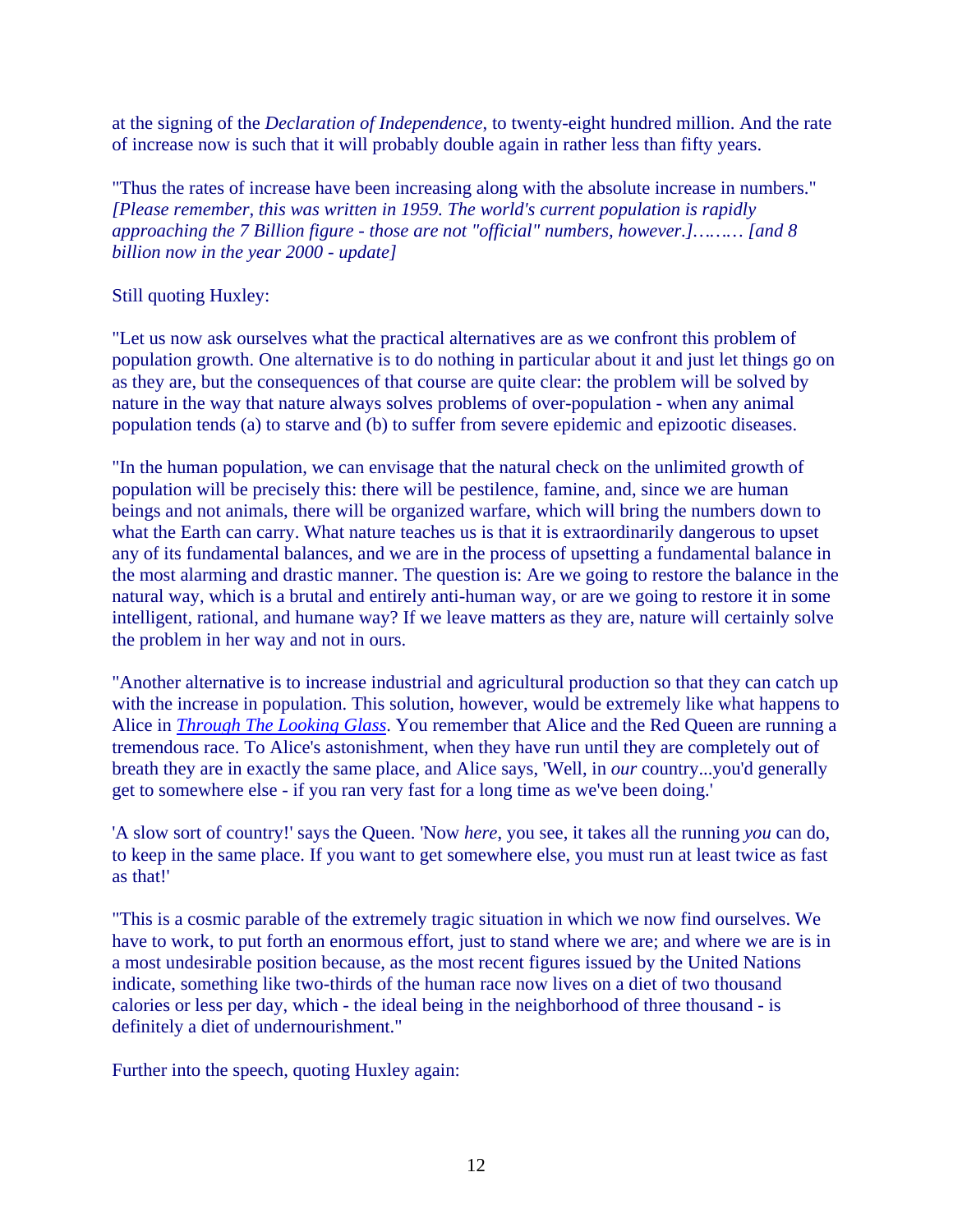"The third alternative is to try to increase production as much as possible and at the same time to try to re-establish the balance between the birth rate and the death rate by means less gruesome than those which are used in nature - by intelligent and humane methods. In this connection it is interesting to note that the idea of limiting the growth of populations is by no means new. In a great many primitive societies, and even in many of the highly civilized societies of antiquity, where local over-population was a menace, although less fearful than the natural means, the most common was infanticide - killing or exposing by leaving out on the mountain unwanted children, or children of the wrong sex, or children who happened to be born with some slight deficiency or other. Abortion was also very common. And there were many societies in which strict religious injunctions imposed long periods of sexual continence between the birth of each child. But in the nineteenth and twentieth centuries various methods of birth control less fearful in nature have been devised, and it is in fact theoretically conceivable that such methods might be applied throughout the whole world.

"What is theoretically possible, however, is often practically almost impossible. There are colossal difficulties in the way of implementing any large-scale policy of limitation of population; whereas death control is extremely easy under modern circumstances, birth control is extremely difficult. The reason is very simple: death control - the control, for example, of infectious diseases - can be accomplished by a handful of experts and quite a small labour force of unskilled persons and requires a very small capital expenditure."

## Again, Huxley,

"The problem of control of the birth rate is infinitely complex. It is not merely a problem of medicine, in chemistry, in biochemistry, in physiology; it is also a problem in sociology, in psychology, in theology, and in education. It has to be attacked on about ten different fronts simultaneously if there is to be any hope of solving it."

## And, continuing later in Huxley's speech,

"Merely from a technical and temporal point of view, we are obviously in a very tight spot. But we have also to consider the political point of view. There would undoubtedly have to be either world-wide agreement or regional agreements on a general population policy in order to have any satisfactory control of the situation at all. But there is absolutely no prospect at the present time of our getting any such political agreement."

## Huxley continues,

"Now we have to ask ourselves what our attitude should be towards these problems. We come to the other end of the bridge. We pass from the world of facts to the world of values. What we think about all this depends entirely on what we regard as the end and purpose of human life. If we believe the end and purpose of human life is to foster power politics and nationalism, then we shall probably need a great deal of cannon fodder, although even this proposition becomes rather dubious in the light of nuclear warfare. But if, as I think most of us would agree, the end of human life is to realize individual potentialities to their limits and in the best way possible, and to create a society which makes possible such a realization and philosophical way about the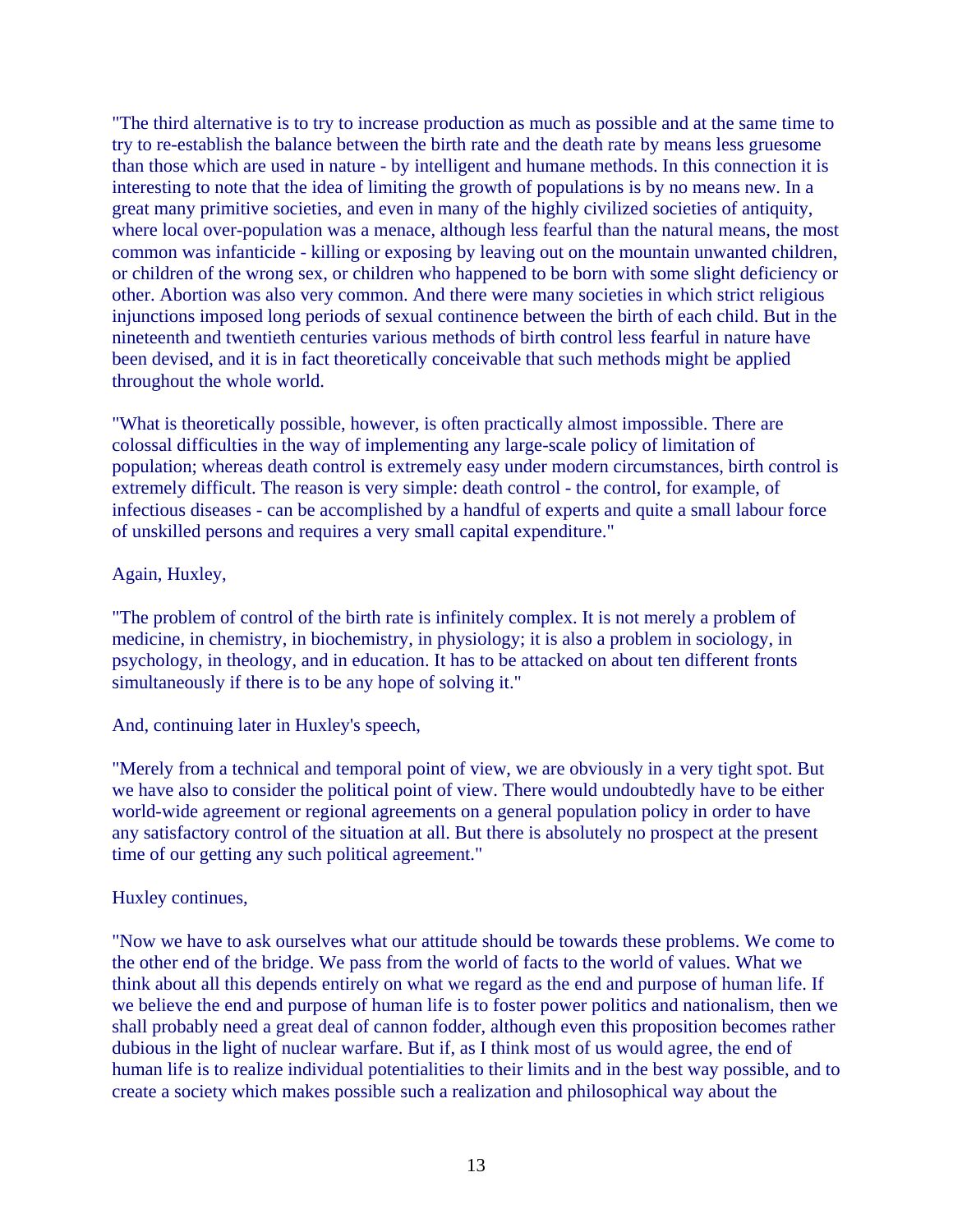population problem. We see that in very many cases the effort to raise human quality is being thwarted by the mere increase of human quantity, that quality is very often incompatible with quantity. We have seen that mere quantity makes the educational potentialities of the world unrealizable. We have seen that the pressure of enormous numbers upon resources makes it almost impossible to improve the material standards of life, which after all have to raise to a minimum if any of the higher possibilities are to be realized: although it is quite true that man cannot live by bread alone, still less can he live without bread, and if we simply cannot provide adequate bread, we cannot provide anything else. Only when he has bread, only when his belly is full, is there some hope of something else emerging from the human situation.

"Then there is the political problem. It is quite clear that as population presses more and more heavily upon resources, the economic situation tends to become more and more precarious. As there is a tendency in precarious situations for centralized government to assume more and more control, there is therefore now a tendency towards totalitarian forms of government, which certainly we in the West find very undesirable. But when you ask whether democracy is possible in a population where two-thirds of the people are living on two thousand calories a day, and one-third is living on over three thousand, the answer is no, because the people living on less than two thousand calories will simply not have enough energy to participate in the political life of the country, and so they will be governed by the well-fed and energetic. Again, quantity militates against quality."

And later, "Finally, the unlimited increase in human numbers practically guarantees that our planetary resources will be destroyed and that within a hundred or two hundred years an immensely hypertrophied human species will have become a kind of cancer on this planet and will ruin the quasi-organism on which it lives. It is a most depressing forecast and possibility.

"I think one can say from this last point that the problem of quality and quantity is really a religious problem. For, after all, what is religion but a preoccupation with the destiny of the individual and with the destiny of society and the race at large? This is summed up very clearly in the Gospel when we are told that the Kingdom of God is within us but at the same time it is our business to contribute to the founding of the Kingdom of God upon Earth. We cannot neglect either of these two aspects of human destiny. For if we neglect the general, quantitative, population aspect of destiny, we condemn ourselves, or certainly our children and grandchildren, as individuals. We condemn them to the kind of life which we should find intolerable and which presumably they will find intolerable too.

"There are no certain theological objections to population limitation. Most religious organizations in the world today, both within and outside the Christian pale, accept it. But the Roman Catholic church does not accept any method of population control except that which was promulgated and made permissible in 1932 - the so-called rhythm method. Unfortunately, where the rhythm method has been tried on a considerable scale in an undeveloped country such as India, it has not been found to be very effective. The fact that the Church recognizes this problem was brought home very clearly in 1954 at the time of the first united Nations Population Congress, which took place in Rome, when the late Pope, in an allocution to the delegates, made it quite clear that the problem of population was a very grave one which he recommended to the consideration of the faithful."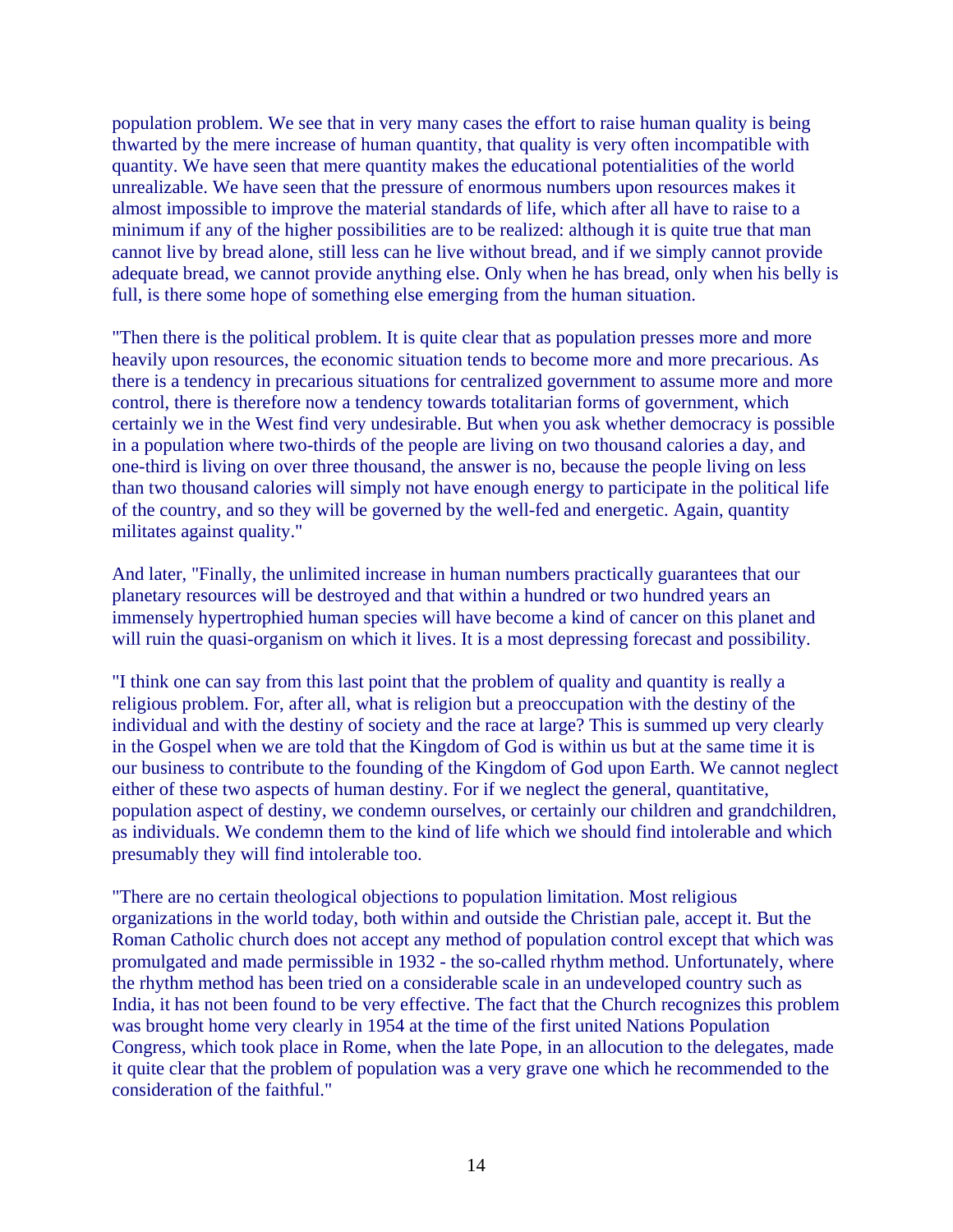And later, "We can conclude, then, by saying that over-population is quite clearly one of the gravest problems which confront us, and the choice before us is either to let the problem be solved by nature in the most horrifying possible way or else to find some intelligent and humane method of solving it, simultaneously increasing production and balancing the birth rate and the death rate, and in some way or other forming an agreed international policy on the subject. To my mind, the most important prerequisites to such a solution are first of all an awareness of the problem, and then a realization that it is a profoundly religious problem, a problem of human destiny. Our hope, as always, is to be realistically idealistic."

## **LETTER TO U.N. SECRETARY GENERAL U THANT**

August 30, 1965 - My Dear Mr. Secretary General: The United States Government recognizes the singular importance of the meeting of the second United Nations World Population Conference and pledges its full support to your great undertaking.

As I said to the United Nations in San Francisco, we must now begin to face forthrightly the multiplying problems of our multiplying population. Our government assures your conference of our wholehearted support to the United Nations and its agencies in their efforts to achieve a better world through bringing into balance the world's resources and the world's population.

In extending my best wishes for the success of your conference, it is my fervent hope that your great assemblage of population experts will contribute significantly to the knowledge necessary to solve this transcendent problem. Second only to the search for peace, it is humanity's greatest challenge. This week, the meeting in Belgrade carries with it the hopes of mankind.

Sincerely, Lyndon B. Johnson [President]

#### **POPE PAUL VI HUMANAE VITAE (1968)**

[Quoting:] "The changes which have taken place are in fact noteworthy and of varied kind. In the first place, there is the rapid demographic development. Fear is shown by many that world population is growing more rapidly than the available resources, with growing distress to many families and developing countries, so that the temptation for authorities to counter this danger with radical measures is great. Moreover, working and lodging conditions, as well as increased exigencies both in the economic field and in that of education, often make the proper education of an elevated number of children difficult today.

"This new state of things gives rise to new questions. Granted the conditions of life today, and granted the meaning which conjugal relations have with respect to the harmony between husband and wife and to their mutual fidelity, would not a revision of the ethical norms in force up to now seem to be advisable, especially when it is considered that they cannot be observed without sacrifices, sometimes heroic sacrifices?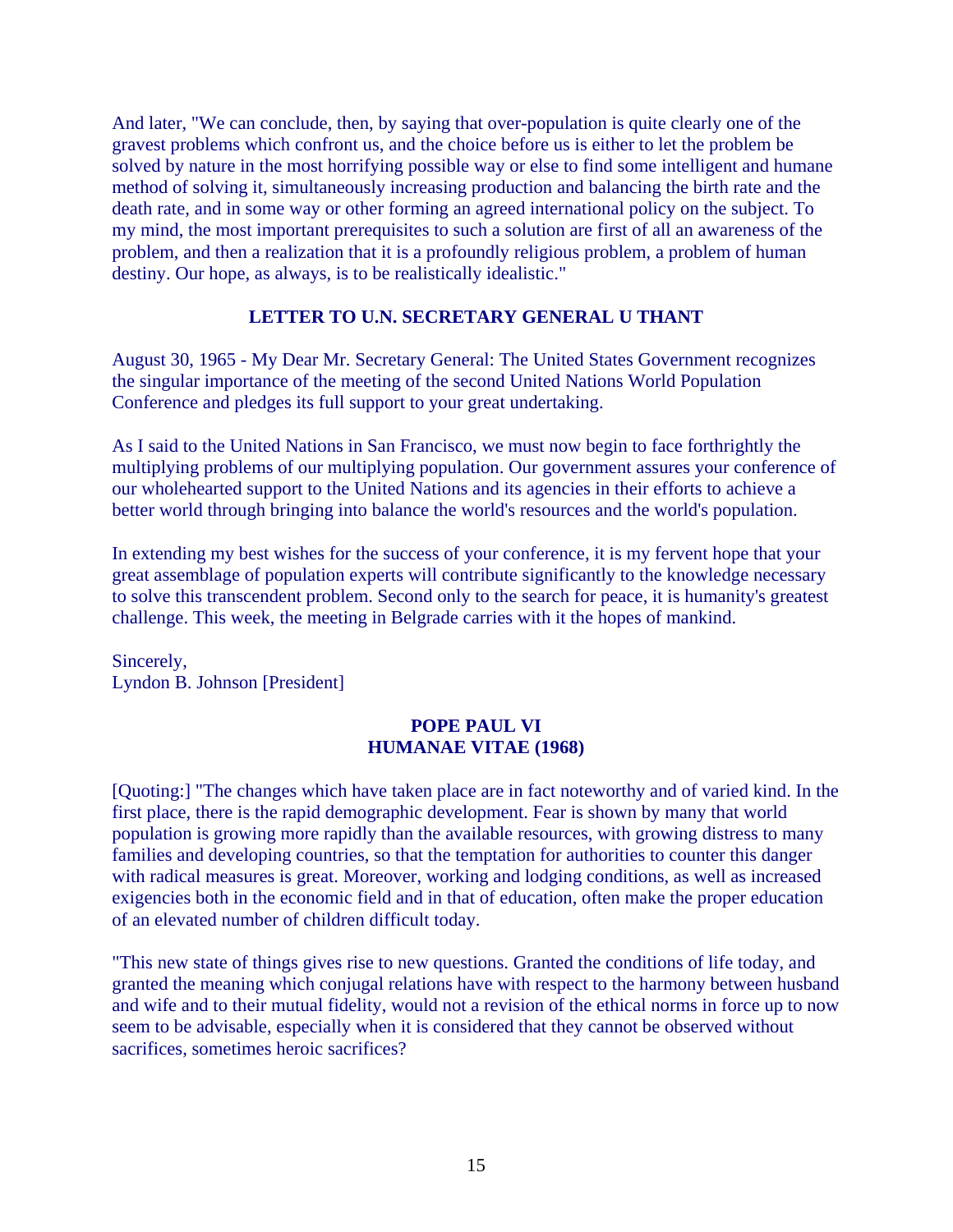"...conjugal love requires in husband and wife an awareness of their mission of "responsible parenthood," which today is rightly much insisted upon, and which also must be exactly understood. Consequently it is to be considered under different aspects which are legitimate and connected with one another.

"In relation to the biological processes, responsible parenthood means the knowledge and respect of their functions; human intellect discovers in the power of giving life biological laws which are part of the human person.

"In relation to the tendencies of instinct or passion, responsible parenthood means that necessary dominion which reason and will must exercise over them.

"In relation to physical, economic, psychological and social conditions, responsible parenthood is exercised, either by the deliberate and generous decision to raise a numerous family, or by the decision, made for grave motives and with due respect for the moral law, to avoid for the time being, or even for an indeterminate period, a new birth.

"These acts, by which husband and wife are united in chaste intimacy and by means of which human life is transmitted, are, as the council recalled, "noble and worthy" and they do not cease to be lawful if, for causes independent of the will of husband and wife, they are foreseen to be infecund, since they always remain ordained toward expressing and consolidating their union. In fact, as experience bears witness, not every conjugal act is followed by a new life. God has wisely disposed natural laws and rhythms of fecundity which, of themselves, cause a separation in the succession of births. Nonetheless the church, calling men back to the observance of the norms of the natural law, as interpreted by her constant doctrine, teaches that each and every marriage act *("qui libet matrimonii usus")* must remain open to the transmission of life.

"In conformity with these landmarks in the human and Christian vision of marriage, we must once again declare that the direct interruption of the generative process already begun, and, above all, directly willed and procured abortion, even if for therapeutic reasons, are to be absolutely excluded as licit means of regulating birth.

"Equally to be excluded, as the teaching authority of the church has frequently declared, is direct sterilization, whether perpetual or temporary, whether of the man or of the woman.

"Similarly excluded is every action which, either in anticipation of the conjugal act or in its accomplishment, or in the development of its natural consequences, proposes, whether as an end or as a means, to render procreation impossible.

"To rulers, who are those principally responsible for the common good, and who can do so much to safeguard moral customs, we say: Do not allow the morality of your peoples to be degraded; do not permit that by legal means practices contrary to the natural and divine law be introduced into that fundamental cell, the family. Quite other is the way in which public authorities can and must contribute to the solution of the demographic problem: namely, the way of a provident policy for the family, of a wise education of peoples in respect of the moral law and the liberty of citizens.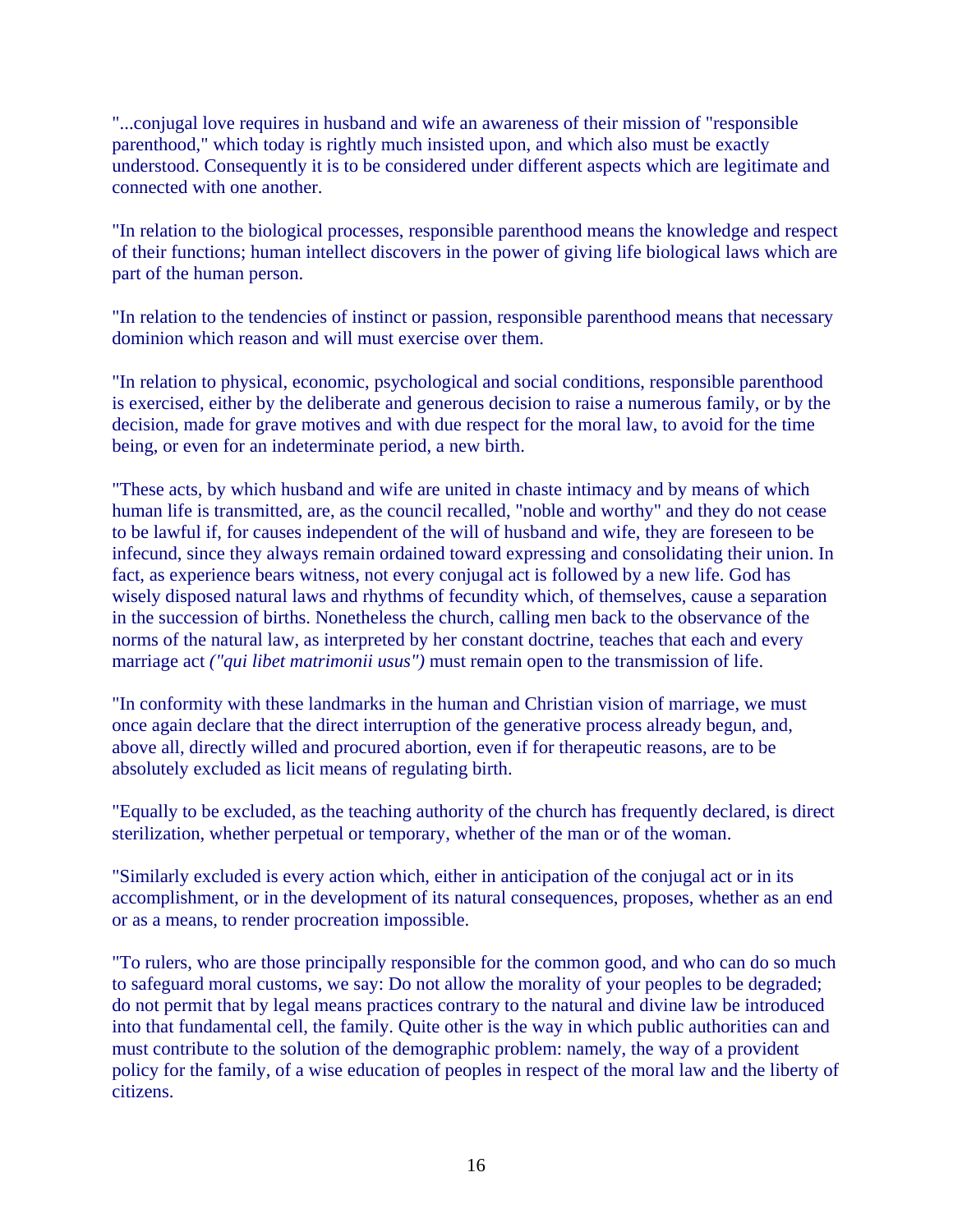"We are well aware of the serious difficulties experienced by public authorities in this regard, especially in the developing countries. To their legitimate preoccupations we devoted our encyclical letter "*Populorum Progressio*." But, with our predecessor Pope John XXIII, we repeat: No solution to these difficulties is acceptable "which does violence to man's essential dignity" and is based only "on an utterly materialistic conception of man himself and of his life" The only possible solution to this question is one which envisages the social and economic progress both of individuals and of the whole of human society, and which respects and promotes true human values.

"Neither can one, without grave injustice, consider Divine Providence to be responsible for what depends, instead, on a lack of wisdom in government, on an insufficient sense of social justice, on selfish monopolization or again on blameworthy indolence in confronting the efforts and the sacrifices necessary to insure the raising of living standards of a people and of all its sons." Paulus PP.VI.

## **U THANT**

"I do not wish to seem over dramatic, but I can only conclude from the information that is available to me as Secretary-General, that the Members of the United Nations have perhaps ten years left in which to subordinate their ancient quarrels and launch a global partnership to curb the arms race, to improve the human environment, to defuse the population explosion, and to supply the required momentum to development efforts. If such a global partnership is not forged within the next decade, then I very much fear that the problems I have mentioned will have reached such staggering proportions that they will be beyond our capacity to control." U Thant, 1969.

#### **UNITED NATIONS WORLD POPULATION CONFERENCE(1974)**

#### **Resolutions and Recommendations**

[Quoting:] The World Population Conference, having due regard for human aspirations for a better quality of life and for rapid socio-economic development, and taking into consideration the interrelationship between population situations and socio-economic development, decides on the following World Population Plan of Action as a policy instrument within the broader context of the internationally adopted strategies for national and international progress.

## **POPULATION GOALS AND POLICIES Recommendations for Action**

Population growth: According to the United Nations medium population projections, little change is expected to occur in average rates of population growth either in the developed or in the developing regions by 1985. According to the United Nations low variant projections, it is estimated that as a result of social and economic development and population policies as reported by countries in the *Second United Nations Inquiry on Population and Development*, population growth rates in the developing countries as a whole may decline from the present level of 2.4 percent per annum to about 2 percent by 1985; and below 0.7 percent per annum in the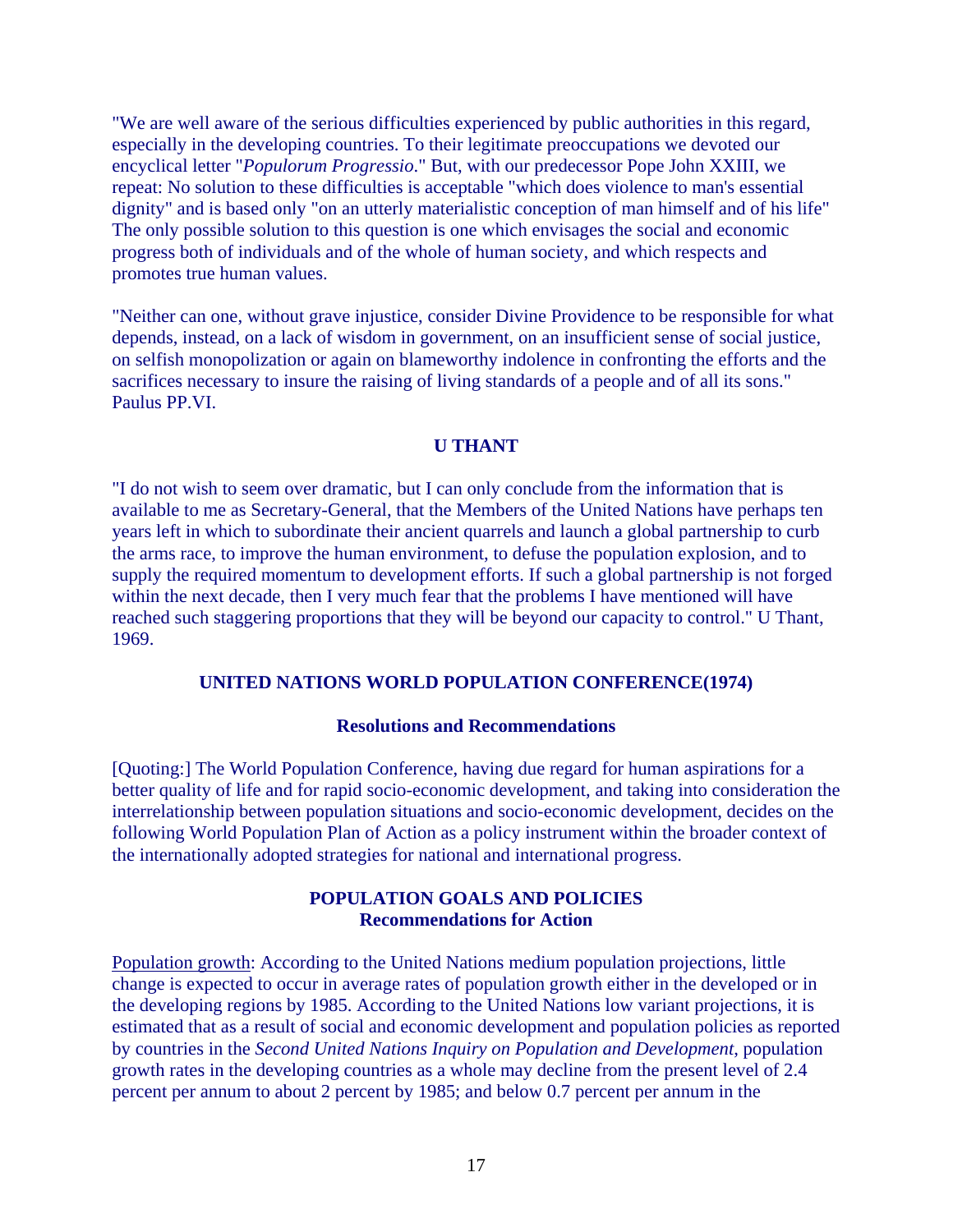developed countries. In this case the world-wide rate of population growth would decline from 2 percent to about 1.7 percent.

Countries which consider that their present or expected rates of population growth hamper their goals of promoting human welfare are invited, if they have not yet done so, to consider adopting population policies, within the framework of socioeconomic development, which are consistent with basic human rights and national goals and values.

Countries which aim at achieving moderate or low population growth should try to achieve it through a low level of birth and death rates. Countries wishing to increase their rate of population growth should, when mortality is high, concentrate efforts on the reduction of mortality, and where appropriate, encourage an increase in fertility and encourage immigration.

Recognizing that *per capita* use of world resources is much higher in the developed than in the developing countries, the developed countries are urged to adopt appropriate policies in population, consumption and investment, bearing in mind the need for fundamental improvement in international equity.

Consistent with the Proclamation of the International Conference on Human Rights, the Declaration of Social Progress and Development, the relevant targets of the Second United Nations Development Decade and the other international instruments on the subject, it is recommended that all countries:

(a) Respect and ensure, regardless of their overall demographic goals, the right of persons to determine, in a free, informed and responsible manner, the number and spacing of their children; (b) Encourage appropriate education concerning responsible parenthood and make available to persons who so desire advice and means of achieving it;

(c) Ensure that family planning, medical and related social services aim not only at the prevention of unwanted pregnancies but also at elimination of involuntary sterility and subfecundity in order that all couples may be permitted to achieve their desired number of children, and that child adoption be facilitated;

(d) Seek to ensure the continued possibility of variations in family size when a low fertility level has been established or is a policy objective;

(e) Make use, wherever needed and appropriate, of adequately trained professional and auxiliary health personnel, rural extension, home economics and social workers, and non-governmental channels, to help provide family planning services and to advise users of contraceptives;

(f) Increase their health manpower and health facilities to an effective level, redistribute functions among the different levels of professional and auxiliaries in order to overcome the shortage of qualified personnel and establish an effective system of supervision in their health and family planning services;

(g) Ensure that information about, and education in, family planning and other matters which affect fertility are based on valid and proven scientific knowledge, and include a full account of any risk that may be involved in the use or non-use of contraceptives.

It is recommended that countries wishing to affect fertility levels give priority to implementing development programs and educational and health strategies which, while contributing to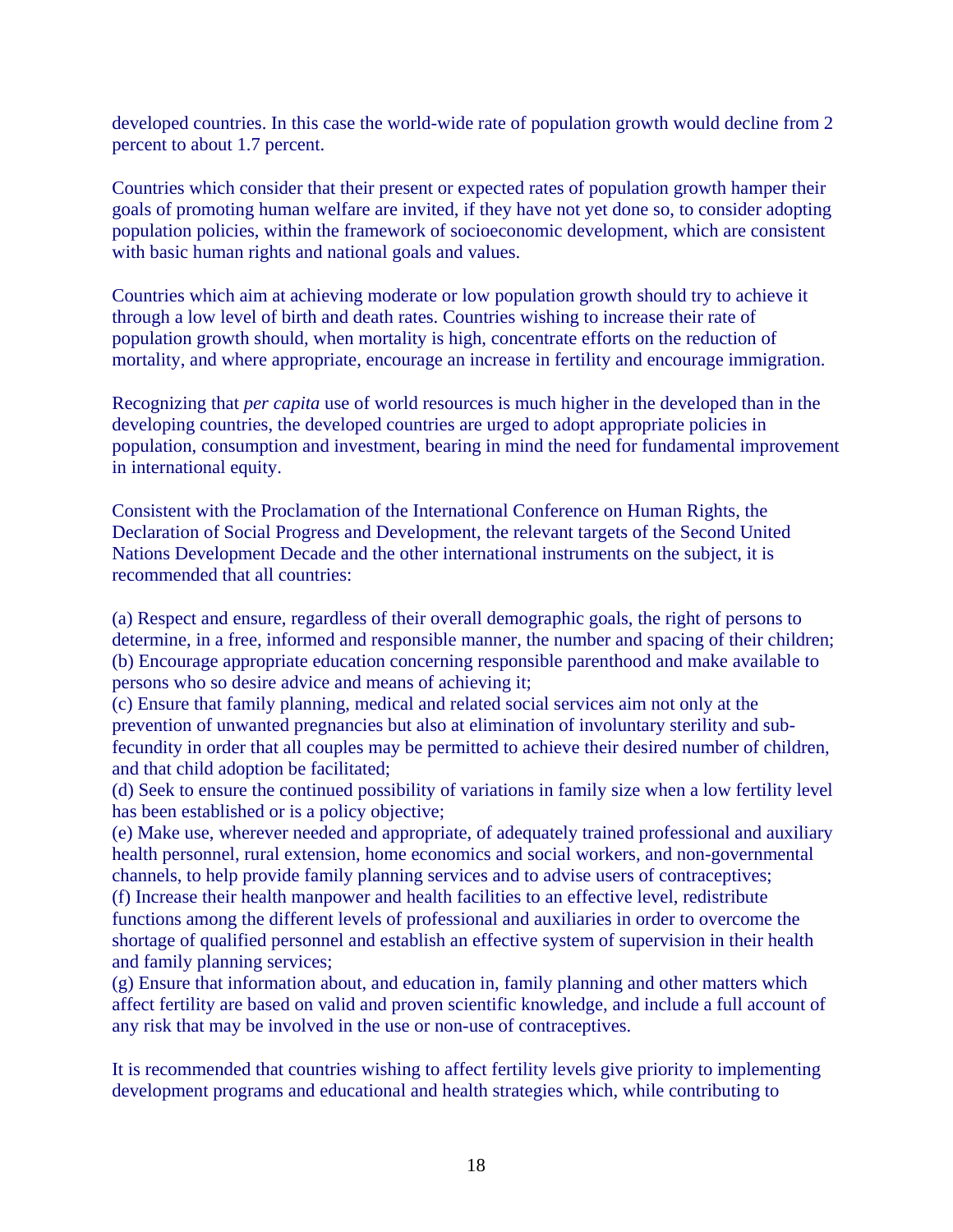economic growth and higher standards of living, have a decisive impact upon demographic trends, including fertility. International co-operation is called for to give priority to assisting such national efforts in order that these programs and strategies be carried into effect.

While recognizing the diversity of social, cultural, political and economic conditions among countries and regions, it is nevertheless agreed that the following development goals generally have an effect on the socio-economic context of reproductive decisions that tends to moderate fertility levels:

(a) The reduction of infant and child mortality, particularly by means of improved nutrition, sanitation, maternal and child health care, and maternal education;

(b) The full integration of women into the development process, particularly by means of their greater participation in educational, social, economic and political opportunities, and especially by means of the removal of obstacles to their employment in the non-agricultural sector wherever possible. In this context, national laws and policies, as well as relevant international recommendations, should be reviewed in order to eliminate discrimination in, and remove obstacles to, the education, training, employment and career advancement opportunities for women;

(c) The promotion of social justice, social mobility, and social development particularly by means of a wide participation of the population in development and a more equitable distribution of income, land, social services and amenities;

(d) The promotion of wide educational opportunities for the young of both sexes, and the extension of public forms of preschool education for the rising generation;

(e) The elimination of child labour and child abuse and the establishment of social security and old age benefits;

(f) The establishment of an appropriate lower limit for age at marriage.

The projections of future declines in rates of population growth, and those concerning increased expectation of life, are consistent with declines in the birth rate of the developing countries as a whole from the present level of 38 per thousand to 30 per thousand by 1985; in these projections, birth rates in the developed countries remain in the region of 15 per thousand. To achieve by 1985 these levels of fertility would require substantial national efforts, by those countries concerned, in the field of socio-economic development and population policies, supported, upon request, by adequate international assistance. Such efforts would also be required to achieve the increase in expectation of life.

In the light of the principles of this Plan of Action, countries which consider their birth rates detrimental to their national purposes are invited to consider setting quantitative goals and implementing policies that may lead to the attainment of such goals by 1985. Nothing herein should interfere with the sovereignty of any Government to adopt or not to adopt such quantitative goals.

[End quoting]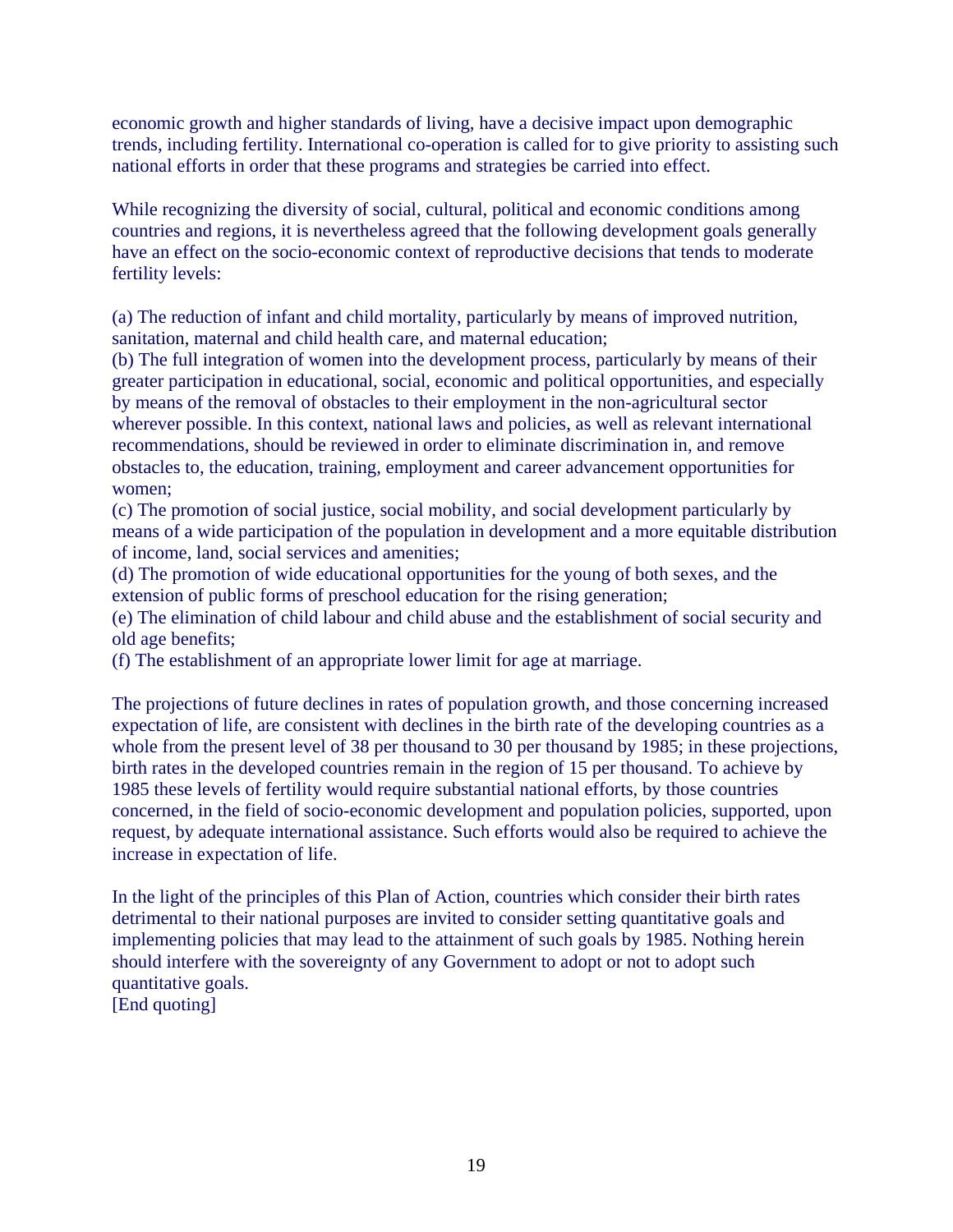#### **JIMMY CARTER'S MESSAGE TO CONGRESS**

#### MAY 23rd 1977

#### World Population

"Rapid population growth is a major environmental problem of world dimensions. World population increased from three to four billion in the last 15 years, substantially canceling out expansion in world food production and economic growth of the same period.

"Without controlling the growth of population, the prospects for enough food, shelter, and other basic needs for all the world's people are dim. Where existence is already poor and precarious, efforts to obtain the necessities of life often degrade the environment for generations to come.

"It is, of course, up to each nation to determine its own policies, but we are prepared to respond promptly and fully to all requests for assistance in population and health care programs. At my direction, the Department of State and the Agency for International Development stand ready to cooperate through international organizations, through private voluntary organizations, or through direct contacts with other governments."

#### **CONSIDER THIS**

On page 65 of *Population: Opposing Viewpoints*, we read, [quoting:]

"According to the United Nations, which follows these things closely, some 5.3 billion people enlivened our planet by 1990. By November 1992, that number will have increased to 5.5 billion, an addition nearly equal to the population of the United States. Or course no one, including the UN, has a reliable crystal ball that reveals precisely how human numbers will change. Still, people have to plan for the future, and so the UN's analysts and computers have been busy figuring what might happen. One possibility they consider is that future world fertility rates will remain what they were in 1990. The consequences of this, with accompanying small declines in death rates, are startling. By 2025, when my now-16-year-old daughter will have finished having whatever children she will have, the world would have 11 billion people, double its number today. Another doubling would take only a bit more than 25 years, as the faster-growing segments of the population become a larger proportion of the total. At my daughter's centennial, in 2076, the human population would have more than doubled again, passing 46 billion. By 2150 there would be 694,213,000,000 of us, a little over 125 times our present population."

#### **PRINCE PHILIP OF GREAT BRITAIN**

On March 30, 1990, *The Washington Post* reported Prince Philip as making the following statement: "We are constantly being reminded of the plight of the poor, the hungry, the homeless and the diseased. What does not make the headlines is that even if the proportion of those unfortunate people remains the same in relation to the total population, their number is bound to increase as the size of the population as a whole increases ... The best hope of limiting the increase in the number of such people would be if the world population could be stabilized."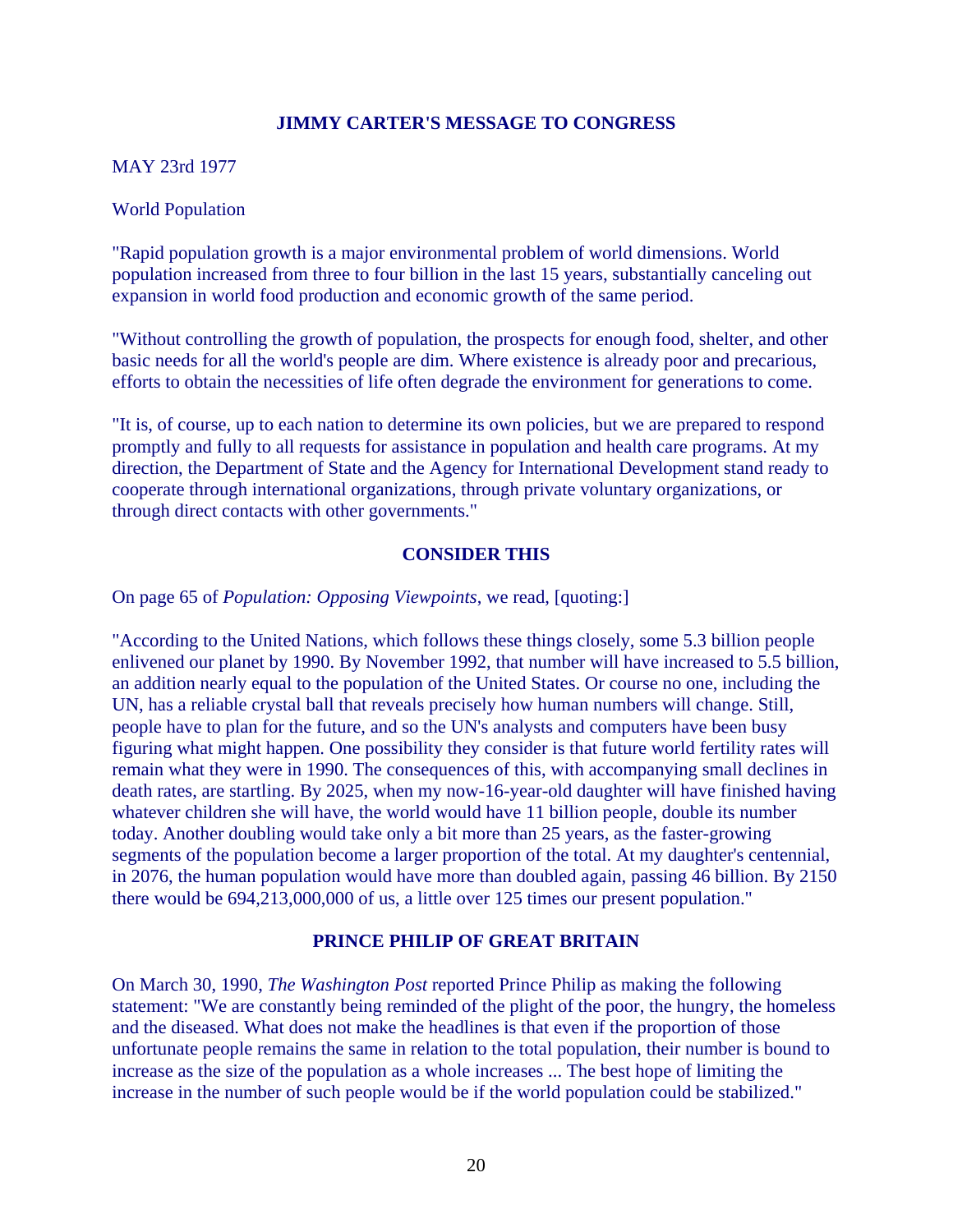## **Part II: What You Can't See** *Will* **Hurt You!**

<span id="page-20-0"></span>Roger Walsh, M.D., Ph.D., in a chapter titled *Human Survival: A Psycho-Evolutionary Analysis* appearing in the book, *Human Survival & Consciousness Evolution*, writes "The great experiment in consciousness, human evolution, now stands at a precipice of its own making. The same consciousness which struggled for millions of years to ensure human survival is now on the verge of depleting its planet's resources, rendering its environment uninhabitable, and fashioning the instruments of its own self-annihilation. Can this consciousness (we) develop the wisdom not to do these things? Can we foster sufficient self-understanding to reduce our destructiveness, and mature rapidly enough to carry us through this evolutionary crisis? These are surely the most crucial questions of our time, or of any time. Today we face a global threat of malnutrition, overpopulation, lack of resources, pollution, a disturbed ecology, and nuclear weapons. At the present time, from fifteen to twenty million of us die each year of malnutrition and related causes; another six hundred million are chronically hungry and billions live in poverty without adequate shelter, education, or medical care (Brandt, 1980; Presidential Commission on World Hunger, 1979). The situation is exacerbated by an exploding population that adds another billion people every thirteen years, depletes natural resources at an ever-accelerating rate, affects "virtually every aspect of the Earth's ecosystem (including) perhaps the most serious environmental development ... an accelerating deterioration and loss of the resources essential for agriculture" (Council on Environmental Quality, 1979). Desertification, pollution, acid rain, and greenhouse warming are among the more obvious effects.

Overshadowing all this hangs the nuclear threat, the equivalent of some twenty billion tons of TNT (enough to fill a freight train four million miles long), controlled by hair-trigger warning systems, and creating highly radioactive wastes for which no permanent storage sites exist, consuming over \$660 billion each year in military expenditure, and threatening global suicide (Schell, 1982; Sivard, 1983; Walsh, 1984). By way of comparison, the total amount of TNT dropped in World War II was only three million tons (less than a single large nuclear warhead). The Presidential Commission on World Hunger (1979) estimated that \$6 billion per year, or some four days' worth of military expenditures could eradicate world starvation. While not denying the role of political, economic, and military forces in our society, the crucial fact about these global crises is that all of them have psychological origins. Our own behavior has created these threats, and, thus, psychological approaches may be essential to understanding and reversing them. And to the extent that these threats are determined by psychological forces within us and between us, they are actually symptoms - symptoms for our individual and collective state of mind. These global symptoms reflect and express the faulty beliefs and perceptions, fears and fantasies, defenses and denials, that shape and mis-shape our individual and collective behavior. The state of the world reflects our state of mind; our collective crises mirror our collective consciousness."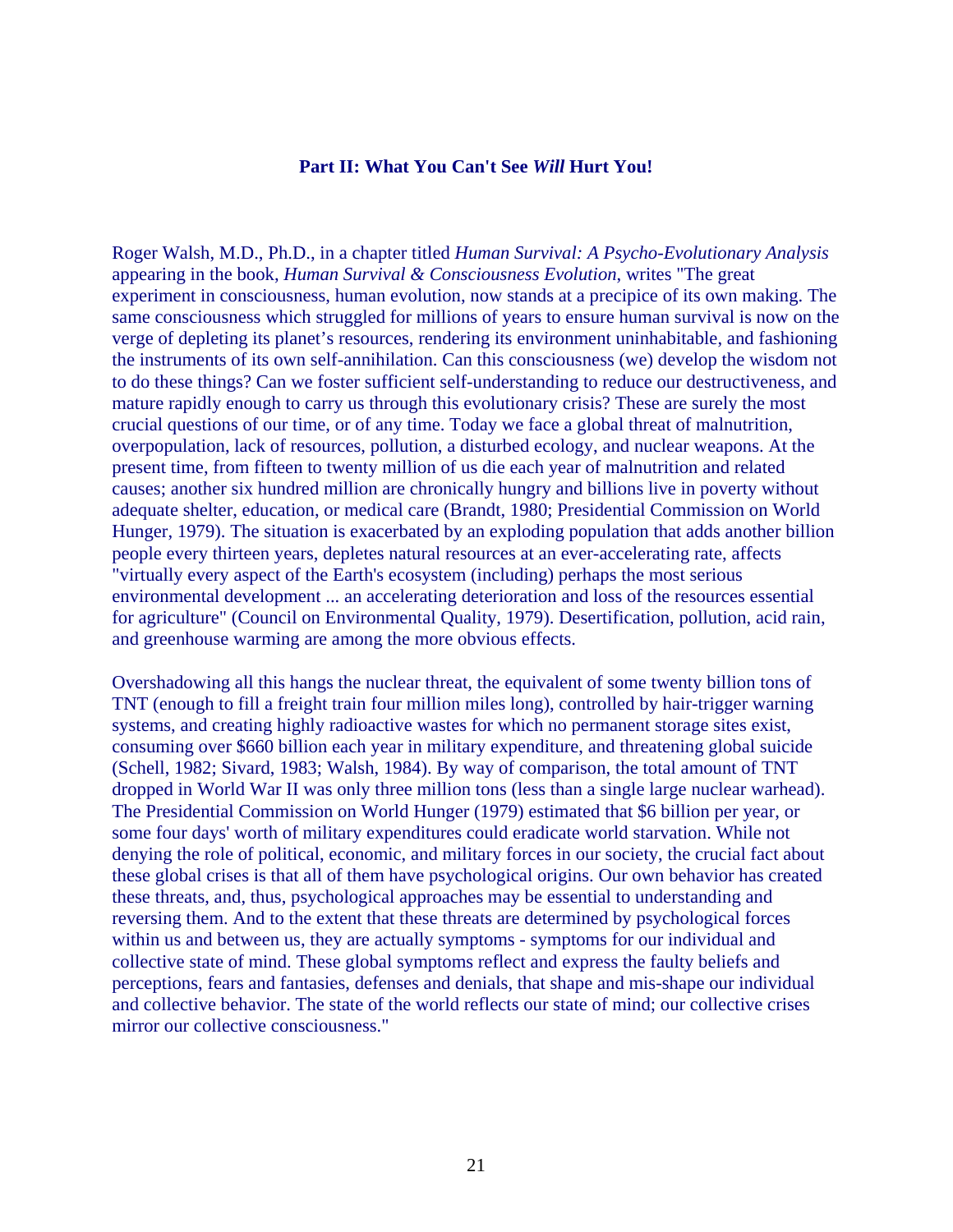In the book entitled *Population - Opposing Viewpoints* is a chapter written by Jacques-Yves Cousteau which first appeared in the Nov. 1992 edition of *Populi*. In this article, Cousteau writes, [quoting:]

## **MALTHUS'S PREDICTION HAS COME TRUE**

"What is happening now is a consequence of the exponential nature of population growth while available resources obey a linear progression and are ultimately limited, as the British economist Thomas Robert Malthus prophesied almost 200 years ago. The warnings were repeated by the Club of Rome after World War II, and substantiated by [Norman Borlaug](http://www.ideachannel.com/Borlaug.htm), father of the Green Revolution; in his acceptance speech of the Nobel Prize in Stockholm, addressed to the leaders of the world, he insisted that they had only 30 years to harness the demographic threat.

"Twenty years have passed since, Borlaug told me, and not only have the leaders taken no action whatsoever, they have even avoided discussing the subject. Since then, the situation has worsened."

Again, Cousteau, [quoting:]

## **SOLUTIONS MUST BE FOUND TO CURB POPULATION GROWTH**

If we want our precarious endeavor to succeed, we must convince all human beings to participate in our adventure, and we must urgently find solutions to curb the population explosion that has a direct influence on the impoverishment of the less-favoured communities. Otherwise, generalized resentment will beget hatred, and the ugliest genocide imaginable, involving billions of people, will become unavoidable.

We must have the courage to face the situation: either the leaders of the world, having participated in thc Rio Conference, understand that what is at stake is literally to save the human species, and accept the need to take drastic, unconventional, unpopular decisions, or the impending disaster dreaded by the British and American scientific academies will precipitate"

Cousteau concludes with: "Uncontrolled population growth and poverty must not be fought from inside, from Europe, from North America or any nation or group of nations; it must be attacked from the outside - by international agencies helped in the formidable job by competent and totally independent non-governmental organizations.

"A world policy inspired by eco-biology and eco-sociology is the only one capable of steering our perilous course towards a golden age, and protecting cultural and biological diversity while proudly hoisting the colors of humankind."

# **[CHEMICAL](http://www.mitretek.org/mission/envene/chemical/chem_back.html) AND [BIOLOGICAL WARFARE](http://www.calpoly.edu/%7Edrjones/biowar-e3.html)**

In the 1982 book, *[Higher Form Of Killing](http://home.earthlink.net/%7Ehadashi2/hfk.html) - The Secret Story Of Chemical And Biological Warfare* [Hill and Wang Publishers, 19 Union Square West, New York 10003 - to order, call 800-788-6262], which is a research masterpiece, Robert Harris and Jeremy Paxman write,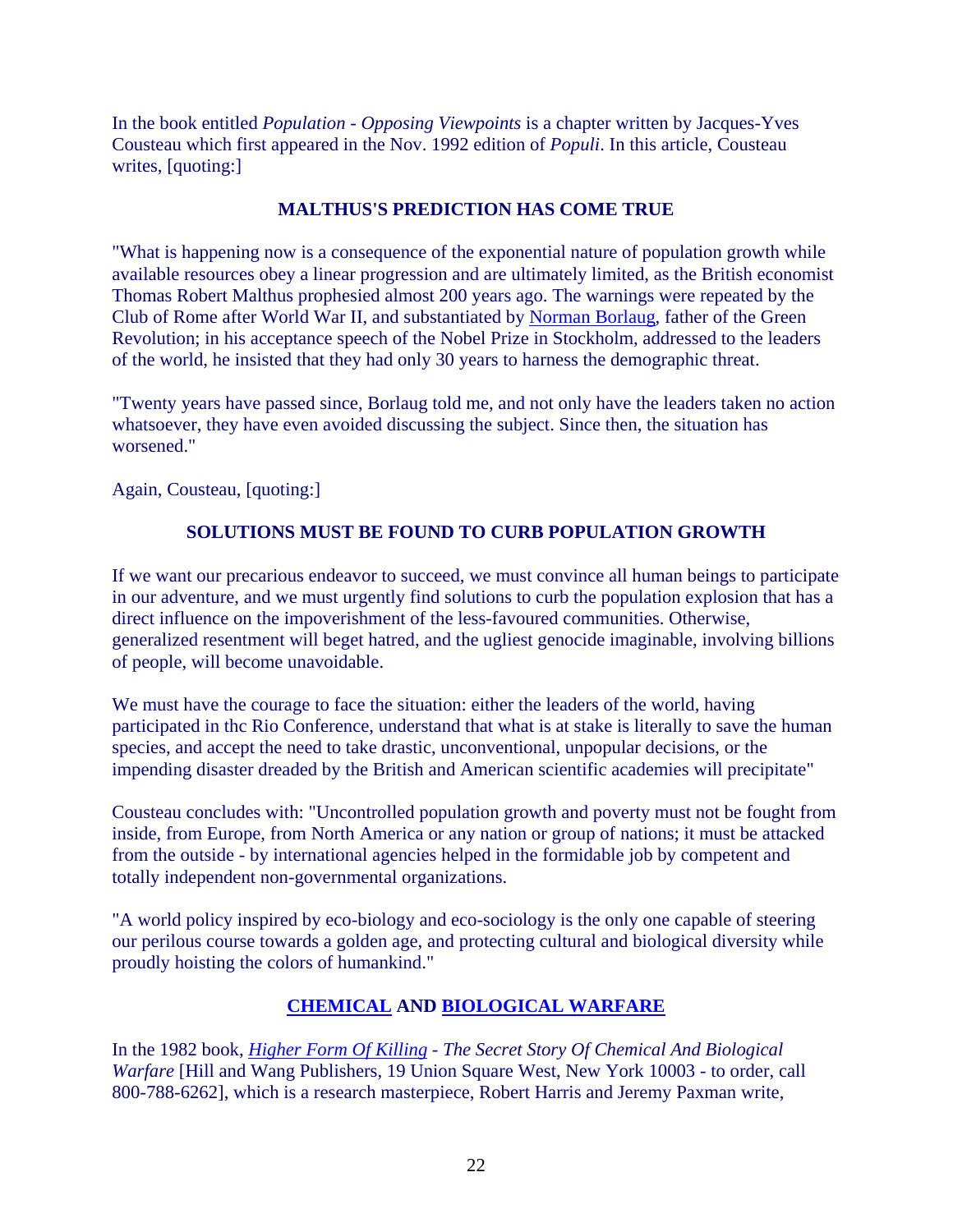**"In no future war will the military be able to ignore poison gas. It is a higher form of killing.** [Professor Fritz Haber, pioneer of gas warfare, on receiving the Nobel Prize for Chemistry in 1919.]

"The world's oldest chemical warfare installation occupies 7,000 gently rolling acres of countryside on the southern edge of Salisbury Plain, known as [Porton Down](http://www.mail-archive.com/doewatch@egroups.com/msg02632.html) [England]. Over 700 men and women work there in labs and offices scattered through 200 buildings. There are police and fire stations, a hospital, a library, a branch of Lloyds Bank, a detailed archive with thousands of reports and photographs; there is even a cinema to screen the miles of film taken during experiments. They are the residue of more than six decades of research, generally at the forefront of contemporary scientific knowledge. Though there have been many political storms, and several attempts to close it down, Porton has survived them all - proof of the military's enduring fascination with poison gases, even in a country which now officially has no chemical weapons.

"It was in January 1916 that the War Office compulsorily purchased an initial 3,000 acres of downland between the tiny villages of Porton and Idmiston, and began to clear a site for what was then known as the War Department Experimental Ground."

Later in the chapter,

"This was a crucial admission. No matter how loudly the British, or any other nation, renounced gas warfare in public, in secret they felt bound to give their scientists a free hand to go on devising the deadliest weapons they could, on the grounds that they had first to be invented, before counter-measures could be prepared.

"Porton Down made use of this logic between 1919 and 1939 to carry out a mass of offensive research, developing gas grenades and hand contamination bombs; a toxic air smoke bomb charged with a new arsenic code-named "DM" was tested; anti-tank weapons were produced; and Porton developed an aircraft spray tank capable of dispersing mustard gas from a height of 15,000 feet. At the same time the weapons of the First World War - the Livens projector, the mortar, the chemical shell and even the cylinder - were all modified and improved."

Several paragraphs later, "[Mustard gas,](http://www.mitretek.org/mission/envene/chemical/agents/mustard.html) 'the King of Gases', employed the most human volunteers. Just one experiment in 1924 involved forty men."

And,

In October 1929, "two subjects received copious applications of crude Mustard which practically covered the inner aspect of the forearm. After wiping the liquid mustard off roughly with a small tuft of grass the ointment (seven weeks old) was lightly rubbed with the fingers over the area ..."

This is just a random selection of the sort of work which was done in Britain. Similar research was being carried out throughout the world. Italy established a Servizio Chemico Militate in 1923 with an extensive proving ground in the north of the country. The main French chemical warfare installation was the Atelier de Pyrotechnic du Bouchet near Paris. The Japanese Navy began work on chemical weapons in 1923, and the Army followed suit in 1925. In Germany,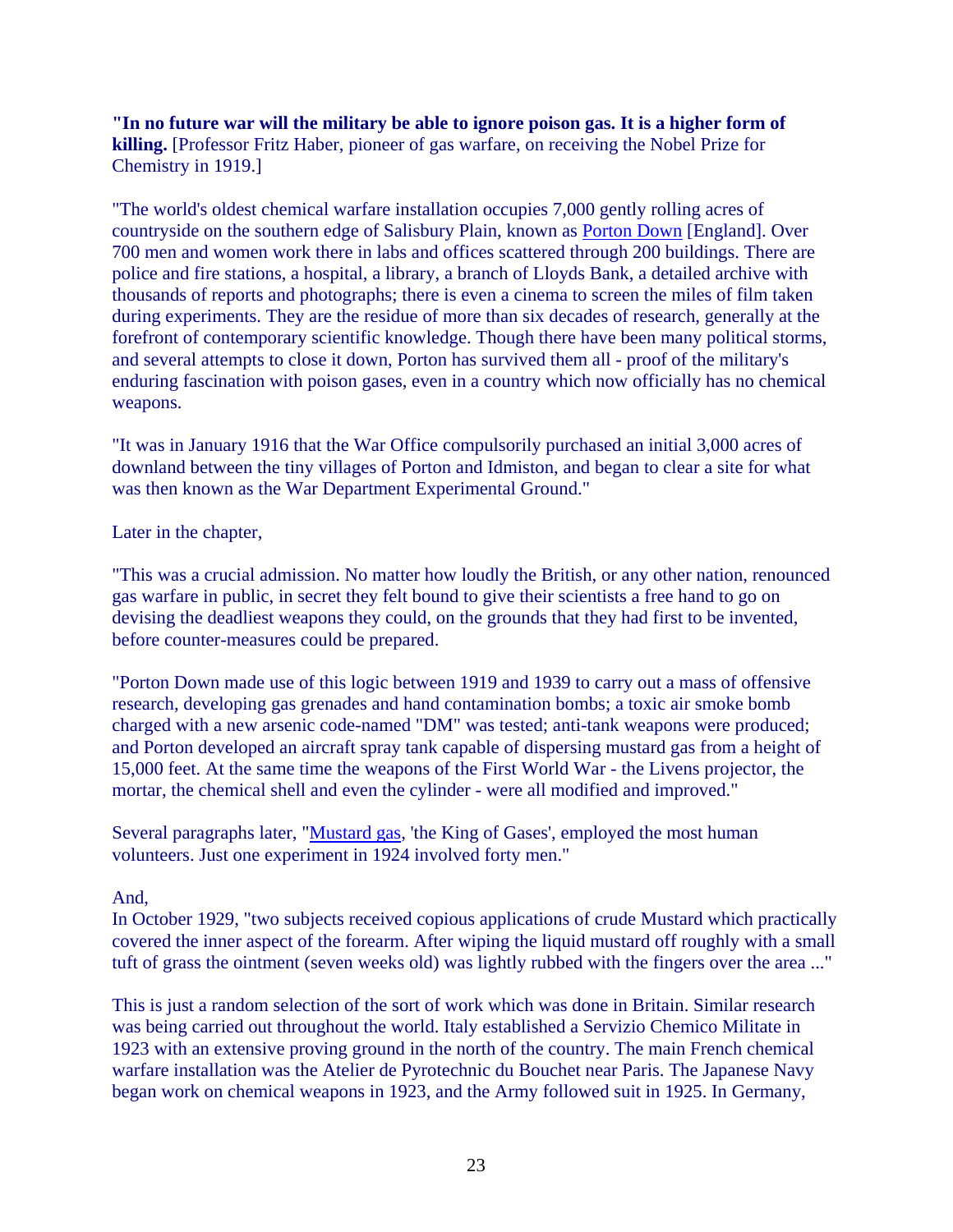despite the fact that Haber's Kaiser Wilhelm Institute had been closed down in 1919, limited defensive work continued, later to form the basis of Germany's offensive effort. And in 1924, the Military-Chemical Administration of the Red Army was established and Russian chemical troops were stationed at each provincial army headquarters.

Chemical weapons were not merely researched and developed - they were used. At the beginning of 1919 the British employed the "M" device (which produced clouds of arsenic smoke) at Archangel when they intervened in the Russian Civil War, dropping the canisters from aeroplanes into the dense forests. The anti-Bolshevik White Army was equipped with British gas shells, and the Red army was also alleged to have used chemicals.

Later in 1919, Foulkes was dispatched to India, and in August urged the War Office to use chemicals against the Afghans and rebellious tribesmen on the North-West Frontier: "Ignorance, lack of instruction and discipline and the absence of protection on the part of Afghans and tribesmen will undoubtedly enhance the casualty producing value of mustard gas in frontier fighting."

[Again, later in the chapter:]

"Finally, in May 1925, under the auspices of the [League of Nations](http://www.encyclopedia.com/articles/07297.html), a conference on the international arms trade was convened in Geneva. Led by the United States, the delegates agreed to try and tackle the problem of poison gas, "with", as the Americans put it, "the hope of reducing the barbarity of modern warfare." After a month of wrangling in legal and military committees - during which the Polish delegation farsightedly suggested that they also ban the use of germ weapons, then little more than a theory - the delegates came together on 17th June to sign what remains to this day the strongest legal constraint on chemical and biological warfare:

The undersigned Plenipotentiaries, in the name of their respective Governments:

Whereas the use of asphyxiating, poisonous or other gases, and of all analogous liquids, materials or devices, has been justly condemned by the general opinion of the civilized world; and

Whereas the prohibition of such use has been declared in Treaties to which the majority of Powers of the world are Parties; and

To the end that this prohibition shall be universally accepted as a part of International Law, binding alike the conscience and practice of nations;

Declare: That the High Contracting Parties, so far as they are not already Parties to Treaties prohibiting such use, accept this prohibition, agree to extend this prohibition to the use of bacteriological methods of warfare and agree to be bound as between themselves according to thc terms of this declaration..."

Thirty-eight powers signed the [Geneva Protocol,](http://fas-www.harvard.edu/%7Ehsp/1925.html) among them the United States, the British Empire, France, Germany, Italy, Japan and Canada; the fledgling USSR did not attend.

"The signing of the Geneva Protocol of 1925" as one expert has put it, "was the high-water mark of the hostility of public opinion towards chemical warfare." Unfortunately, the anti-gas lobby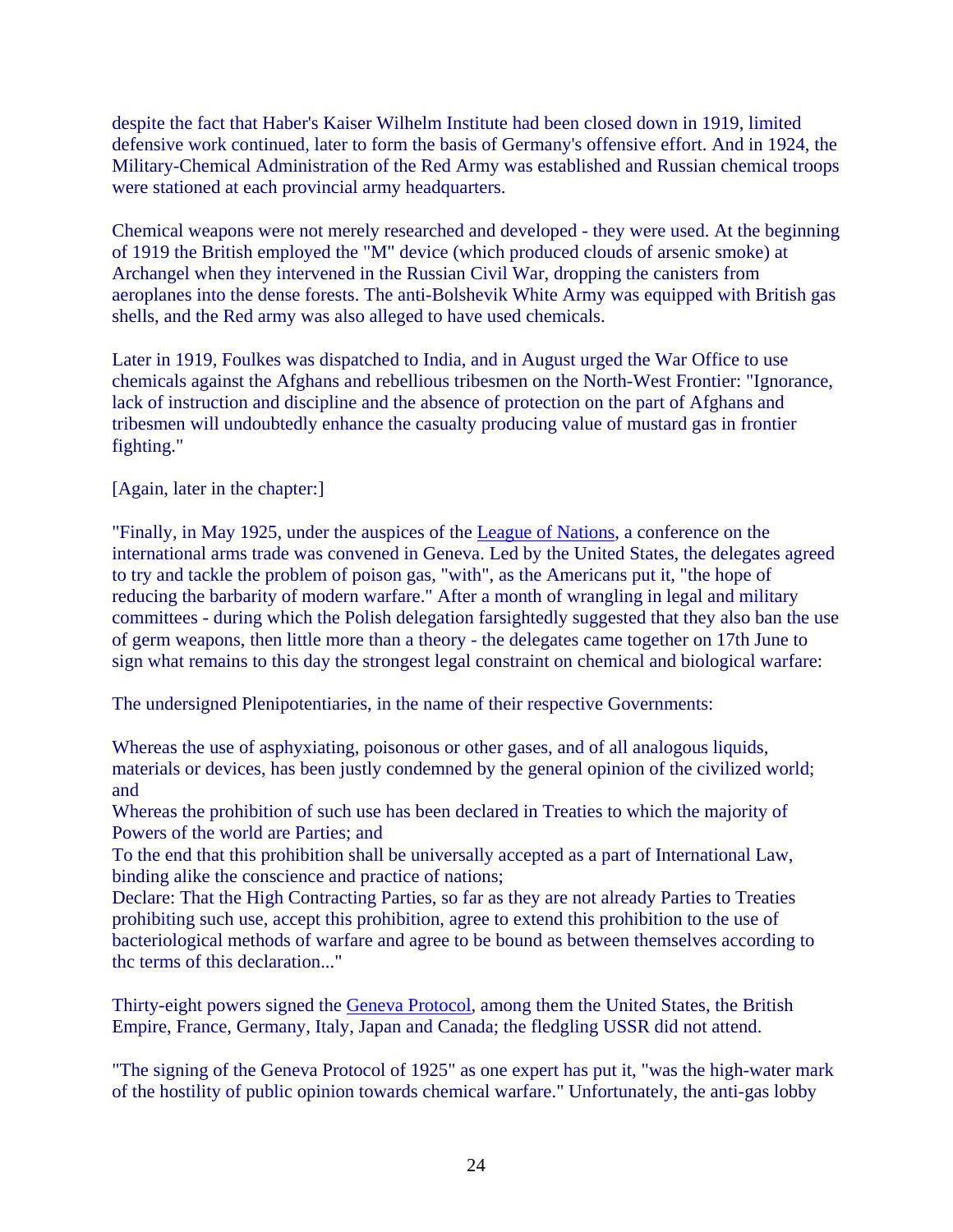had underestimated the strength of the interests ranged against them. Merely signing the Protocol was not enough to make it binding - individual governments had to ratify it. In many cases this meant a time lag of at least a year, and it was in this period that the supporters of chemical weapons struck back.

The United States Chemical Warfare Service [CWS] launched a highly effective lobby. They enlisted the support of veterans' associations and of the American Chemical Society (whose Executive declared that "the prohibition of chemical warfare meant the abandonment of humane methods for the old horrors of battle"). As has often happened since, the fight for chemical weapons was represented as a fight for general military preparedness. Senators joined the CWS campaign, among them the Chairman of the Committee on Military Affairs who opened his attack on ratification in the Senate debate with a reference to the 1922 Washington Treaty: "I think it is fair to say that in 1922 there was much of hysteria and much of misinformation concerning chemical warfare." Other Senators rose to speak approvingly of resolutions which they had received attacking the Geneva Protocol - from the Association of Military Surgeons, the American Legion, the Veterans of Foreign Wars of the United States, the Reserve Officers Association of the United States and the Military Order of the World War. Under such heavy fire, the State Department saw no alternative but to withdraw the Protocol, and reintroduce it at a more favorable moment. It was not to be until 1970, forty-five years after the Geneva conference, that the Protocol was again submitted to the Senate for ratification; it took another five years for this to be achieved.

Japan followed America's example and refused to ratify (they finally did so in May 1970). In Europe, the various countries eyed one another cautiously. France ratified first, in 1926. Two years later in 1928, Italy followed suit and a fortnight after her, the Soviet Union declared that she, too, considered herself bound by the Protocol. Only after Germany ratified in 1929 did Britain feel able at last to accept the Protocol: on 9 April 1930, five years after the Conference, Britain at last fell into line.

Many of the states which ratified the Protocol - including France, Great Britain and the USSR did so only after adding two significant reservations: (1) that the agreement would not be considered binding unless the country they were fighting had also ratified the Protocol; (2) that if any other country attacked them using chemical or biological weapons, they reserved the right to reply in kind.

## [Later in the chapter:]

This "defensive" work included "improvements to many First World War weapons, including gas shells, mortar bombs, the Livens Projector and toxic smoke generators" and the development of "apparatus for mustard gas spray from aircraft, bombs of many types, airburst mustard gas shells, gas grenades and weapons for attacking tanks." The various inventions were tested in north Wales, Scotland, and in installations scattered throughout the Empire, notably northern India, Australia and the Middle East.

The commitment by most of the world's governments never to initiate the use of poison gas did not stop research: it simply made the whole subject that much more sensitive, and thus more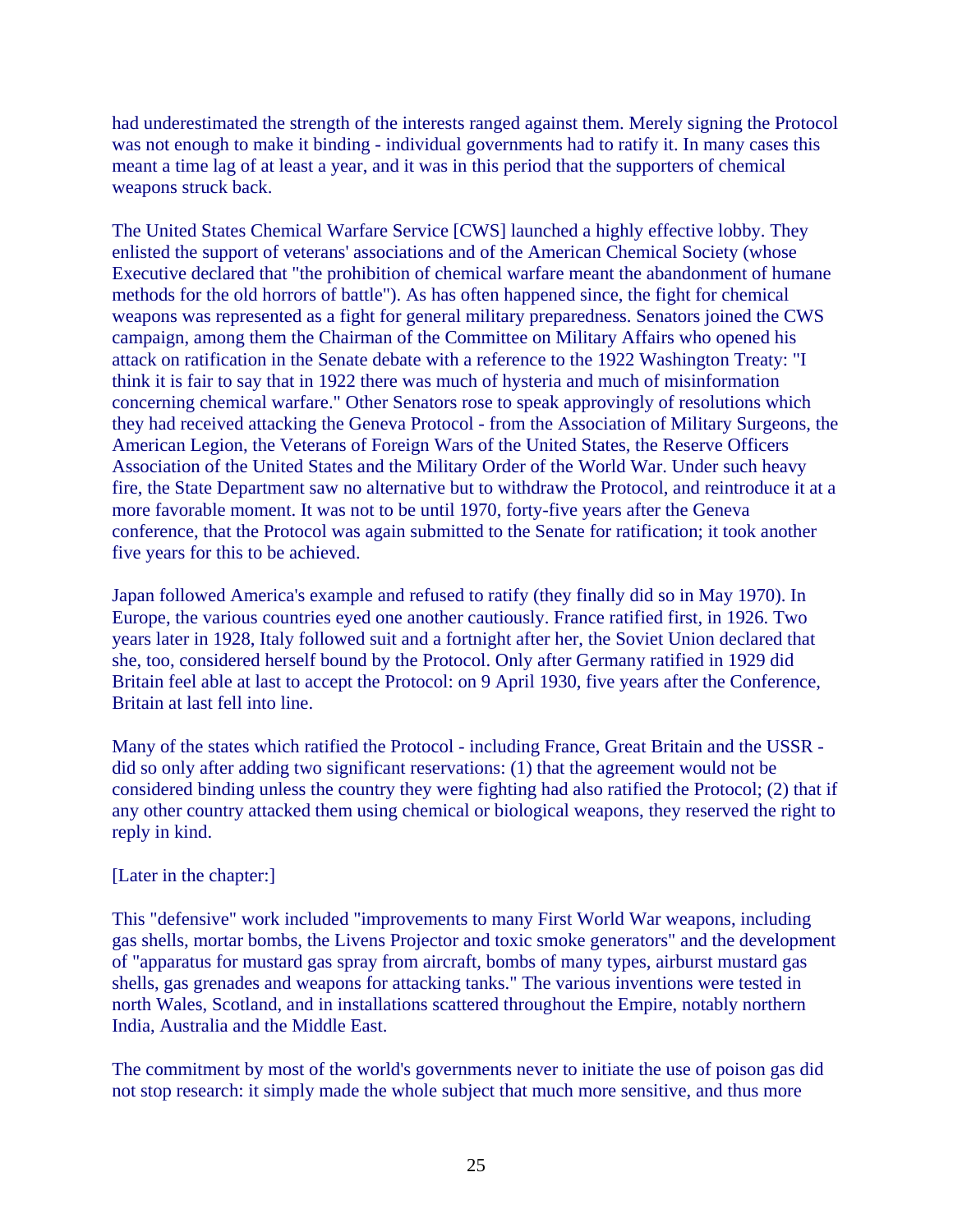secret. In 1928, the Germans began to collaborate with the Russians in a series of top secret tests called "Project Tomka" at a site in the Soviet Union about twenty kilometers west of Volsk. For the next five years, around thirty German experts lived and worked alongside "a rather larger number of Soviet staff," mainly engaged in testing mustard gas. The security measures surrounding Project Tomka "were such that any of its participants who spoke about it to outsiders risked capital punishment."

In Japan, experimental production of mustard gas was begun in 1928 at the Tandanoumi Arsenal. Six years later the Japanese were manufacturing a ton of Lewisite a week; by 1937 output had risen to two tons per day. Extensive testing - including trials in tropical conditions on Formosa in 1930 - resulted in the development of a fearsome array of gas weapons: rockets able to deliver ten liters of agent up to two miles; devices for emitting a "gas fog"; flame throwers modified to hurl jets of hydrogen cyanide; mustard spray bombs which released streams of gas while gently floating to Earth attached to parachutes; remotely-controlled contamination trailers capable of laying mustard in strips seven meters wide; and the "Masuka Dan", a hand-carried anti-tank weapon loaded with a kilogram of hydrogen cyanide."

And then, "There is now little doubt that from 1937 onwards the Japanese made extensive use of poison gas in their war against the Chinese. In October 1937 China made a formal protest to the League of Nations."

And, two paragraphs later,

"The Italians made use of chemicals in their invasion of Abyssinia in much the same way. In 1935 and 1936, 700 tons of gas were shipped out, most of it for use by the Italian air force. First came torpedo-shaped mustard bombs."

In a later chapter from *A Higher Form Of Killing*, comes:

*"The noise of fourteen thousand aeroplanes advancing in open order. But in the Kurfurstendamm and the Eight Arrondissement, the explosion of [anthrax](http://www.nov55.com/biow.html) bombs is hardly louder than the popping of a paper bag."*  Aldous Huxley, *Brave New World* (1932).

The history of chemical and biological warfare has thrown up some strange stories, but few are as bizarre as those which surround a small island off the northwest coast of Scotland. It lies in its own well-protected bay, close to the fishing village of Aultbea - an outcrop of rock, well-covered with heather, three hundred feet high, one and a half miles long and a mile wide.

"It takes about twenty minutes to reach by fishing boat from Aultbea. As you draw closer it's possible to make out the shapes of hundreds of sea birds nesting on its craggy shore-line. Their calls are the only sounds which break the silence. Once upon a time the island is said to have supported eleven families. Today, the only sign of human habitation is the ruin of a crofter's cottage.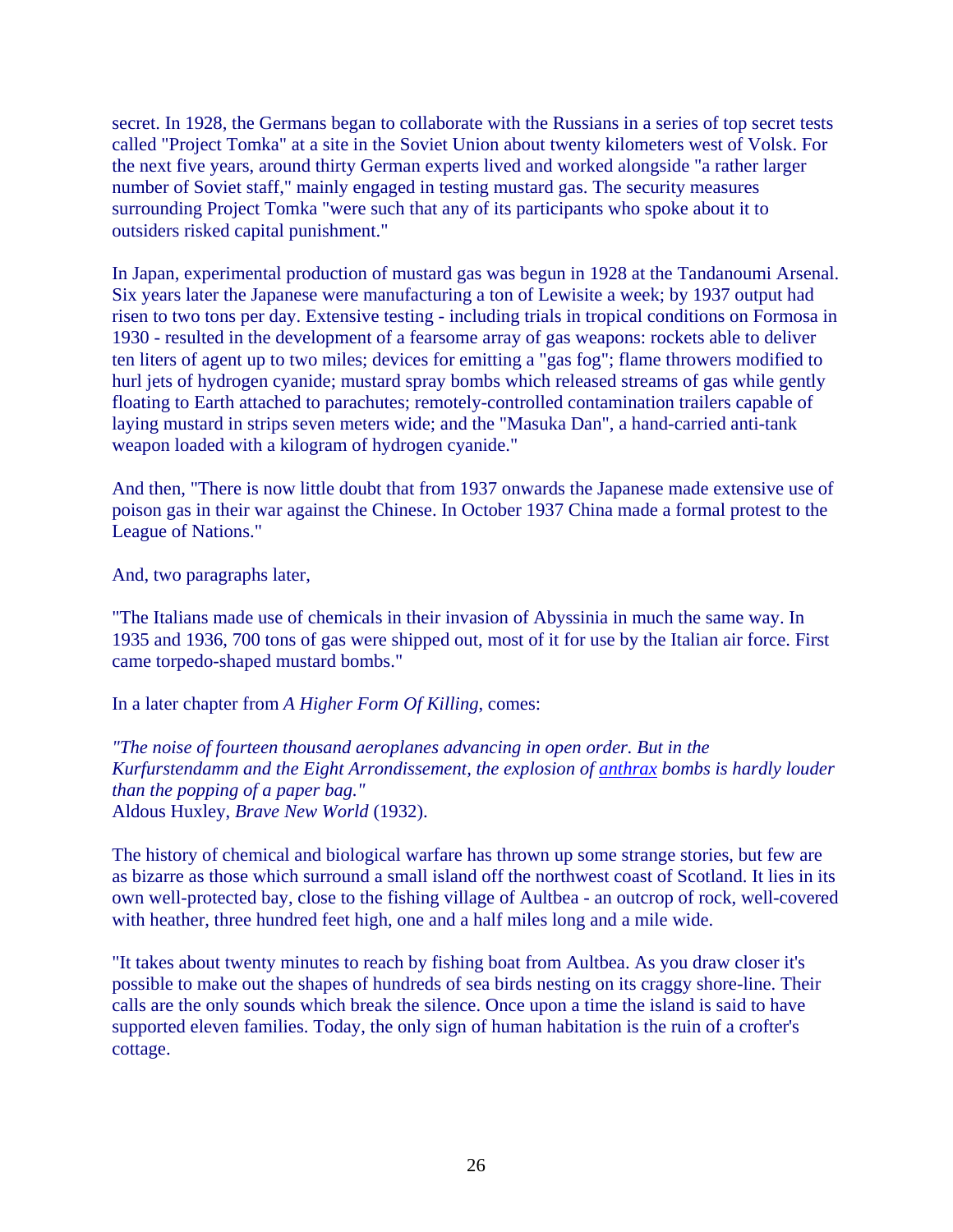"This utterly abandoned island is [Gruinard.](http://www.stevecarter.com/wr6.htm) Thanks to a series of secret wartime experiments the full details of which are still classified - no one is allowed to live, or even land here."

Again, later in the chapter, "[Anthrax](http://www.emergency.com/anthrax.htm) had long been considered the most practicable filling for a biological weapon. A decade earlier, Aldous Huxley had predicted a war involving anthrax bombs. Even before that, in 1925, Winston Churchill wrote of 'pestilences methodically prepared and deliberately launched upon man and beast...' Blight to destroy crops, Anthrax to slay horses and cattle, Plague to poison not armies only but whole districts - such are the lines alone which military science is remorselessly advancing."

From the same chapter,

"In July 1942 the Chinese allegations were passed on to Winston Churchill. Two days later he had them placed on the agenda of the Pacific War Council.

"The growing alarm in London and Washington that the Japanese were on the verge of initiating biological warfare gave an added urgency to the first anthrax bomb tests on Gruinard that summer. Up to then the Allied germ warfare effort had lagged significantly behind the Japanese, but from 1942 onwards the Anglo-American biological programme began to vie with the Manhattan Project for top development priority.

The British biological warfare project was born on 12 February 1934 at a meeting of the Chiefs of Staff. For two years, a Disarmament Conference in Geneva had been discussing means of finally ridding the world of chemical weapons. Germ warfare had also been included, and in view of this, Sir Maurice Hankey told the Service Chiefs, he "was wondering whether it might not be right to consider the possibilities and potentialities of this form of war." [End quoting.]

From the same chapter, "In October the CID approved, and Hankey became Chairman of the newly-created Microbiological Warfare Committee.

"In March 1937 the Committee submitted its first report, specifically on plague, anthrax and foot-and-mouth disease. Though they concluded that 'for the time being ... the practical difficulties of introducing bacteria into this country on a large scale were such as to render an attempt unlikely', they urged that stocks of serum be built up to meet any potential threat. From 1937 to 1940, Britain began to stockpile vaccines, fungicides and insecticides against biological attack.

"In April 1938 the Committee produced a second report, and in June Hanley circulated 'Proposals for an Emergency Bacteriological Service to operate in War': the emphasis was on defence, the tone still low-key."

Winston Churchill in a "Most Secret" minute to the Chiefs of Staff. 6 July 1944:

*"... It may be several weeks or even months before I shall ask you to drench Germany with poison gas, and if we do it, let us do it one hundred percent. In the meanwhile, I want the matter*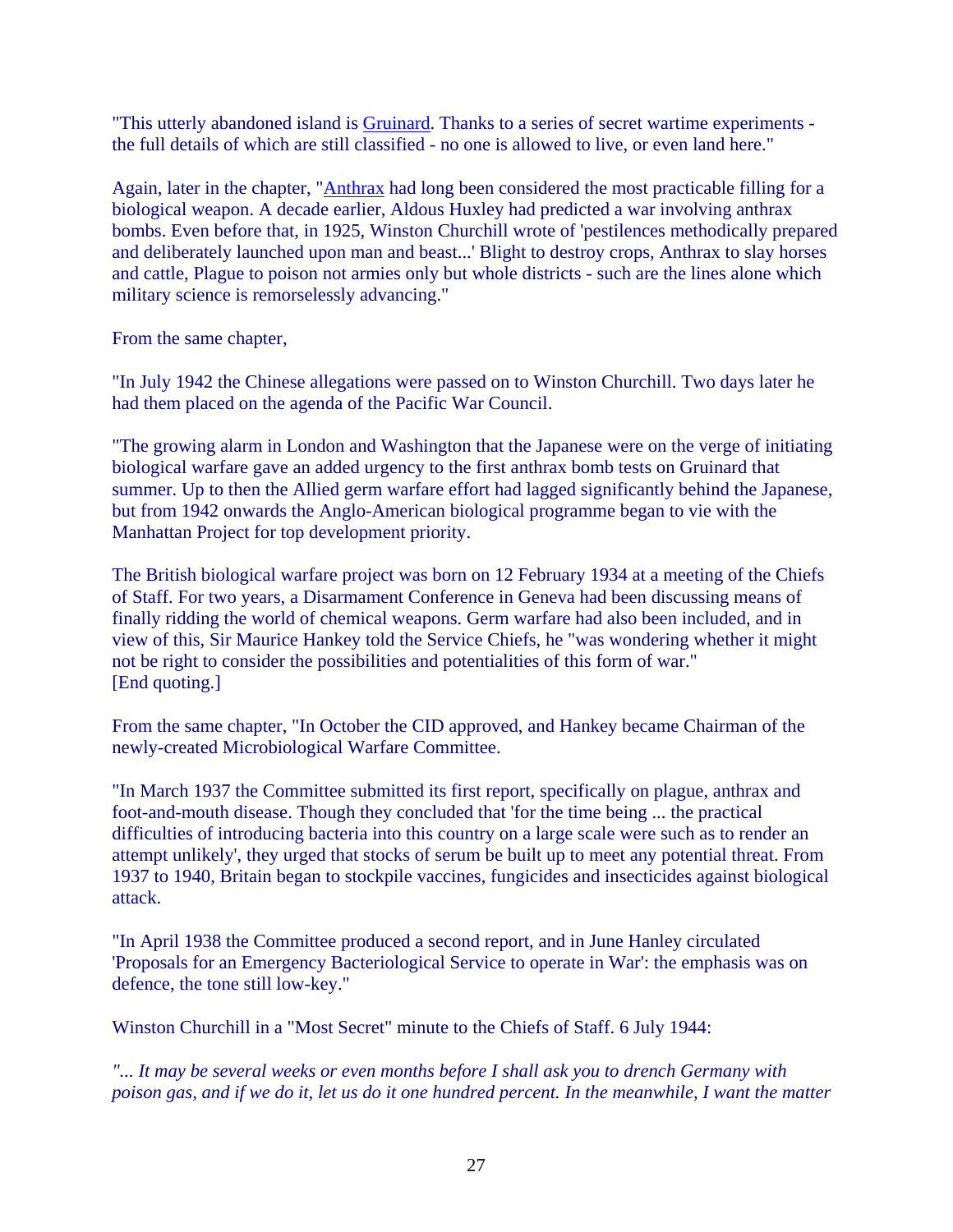*studied in cold blood by sensible people and not by the particular set of psalm-singing uniformed defeatists which one runs across now here now there."*

Again from *A Higher Form Of Killing*, "At the end of the war, the British alone had manufactured 70 million gas masks, 40 million tins of anti-gas ointment and stockpiled 40,000 tons of bleach for decontamination; 10 million leaflets had been prepared for immediate distribution in the event of a chemical attack, and by a long-standing arrangement the BBC would have interrupted programmes with specially prepared gas warnings. Contingency planning ran down to the smallest details."

Later in the same chapter, "On Christmas Eye 1949, Moscow Radio announced that twelve Japanese prisoners of war were to be charged with waging biological warfare in China. The Russians claimed that the Japanese had been producing vast quantities of bacteria, and had planned to wage biological warfare against the Allies. The allegations became more specific the next week. Three days later Moscow Radio claimed that Detachment 731 of the Kwantung Army had used prisoners of war for horrific biological warfare experiments, and then, the following day, that one of the prisoners had confessed to his interrogators that the unit had been established on the orders of the Emperor himself. On 29 December *Pravda* came to the point. The United States was protecting other Japanese war criminals, and engaging in biological warfare research herself."

## Later still,

"In the early days after the Second World War it was extremely difficult for the British or Americans to check many of the astonishing claims they came upon in the captured German flies. They concluded, however, that there was more than adequate evidence that the Soviet Union had been, and was still, engaged in some form of biological warfare research. Although little was known of the nature of contemporary work, it was thought that the Russians maintained some six sites for biological warfare research, most of them in the Urals.

The British and Americans recognized that their intelligence was inadequate. But the evidence was judged more than sufficient to justify continuing similar work in the West. When they came to assess the vulnerability of the United Kingdom to a potential germ attack they discovered that London, containing over 12 percent of the population, was only 500 miles from airbases in Soviet-occupied eastern Germany. When the Joint Technical Warfare committee assessed how easy a retaliatory strike with biological weapons might be, they realized that the civilian targets against which bacterial devices would be most effective were dispersed across the huge expanse of the Soviet Union. Even using British Empire airbases in Nicosia (Cyprus) and Peshawar (India), there was only one Soviet city of more than 100,000 population within 500 miles range, and only thirty-five such centers of population within 1,000 miles range. Clearly, at the very least, there should be a major research programme aimed at developing some defense. Intelligence, it was freely admitted, was inadequate. But no such reticence found its ways into the stories which began appearing in the press, [a headline:]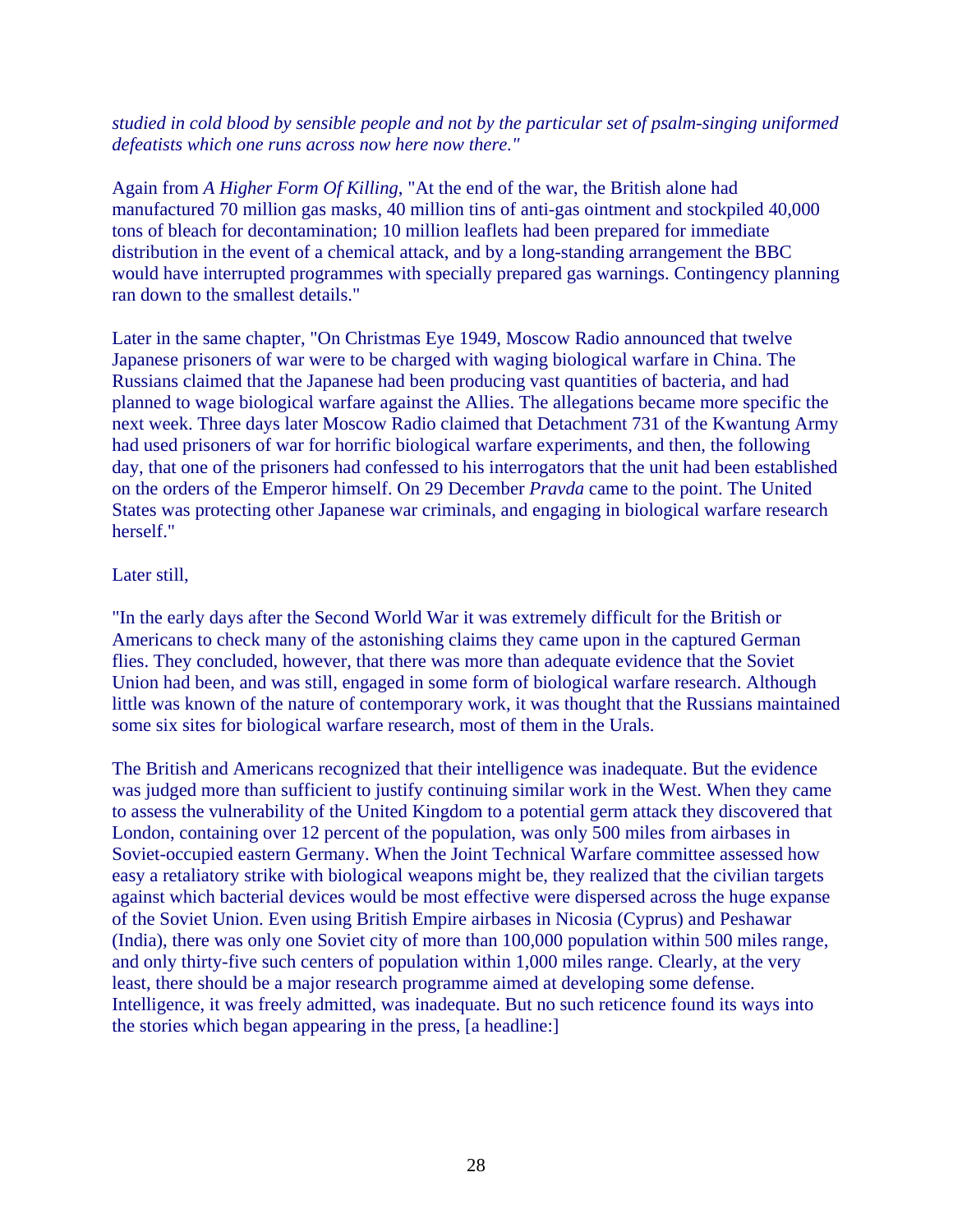#### **RUSSIA REPORTED PRODUCING 'DISEASE AGENTS' FOR WAR**

In eight "military bacterial stations", one of them on a ghost ship in the Arctic Ocean, the Soviet Union is mass-producing enormous quantities of "disease agents" for aggressive use against the soldiers and civilians of the free world. In particular, the Red Army is stockpiling two specific "biological weapons", with which it expects to strike a strategic blow and win any future war decisively, even before it gets started officially. [End quoting.]

Jumping several paragraphs later, "There seems little doubt that the Soviet Union did conduct extensive research into germ warfare in the late 1930s and early 1940s. It was felt legitimate to conclude that such research was unlikely to have stopped at some arbitrary point after the Second World War. But firm intelligence to suggest the nature of the work was notably lacking.

"For most of the post-war years military microbiologists developed 'retaliatory' germ weapons against threats they did not know to exist, and then attempted to develop defenses not against the weapons of a potential future enemy, but against the diseases they themselves had refined."

#### Again, later, [quoting:]

Certainly during the 1950s, the Russians were expecting chemical and biological weapons to be used against them by the West. In 1956 Marshall Zhukov told the Twentieth Party Congress: "Future war, if they unleash it, will be characterized by the massive use of air-forces, various rocket weapons, and various means of mass destruction, such as atomic, thermonuclear, chemical and bacteriological weapons." Zhukov did not say that the Soviet Union planned to use these weapons herself. By 1960 the head of US Army Research was telling a Congressional inquiry: "We know that the Soviets are putting a high priority on the development of lethal and non-lethal weapons, and that this weapons stockpile consists of about one-sixth chemical munitions." If it was true that one sixth of the total amount of weapons available to the Soviet Union was made up of chemical shells and bombs, it represented an alarming threat to the United States and her NATO allies. Some years after this estimate had concluded that the United States was "highly vulnerable" to germ warfare attack. They pointed out that since the end of the war very little new work had been done to produce a biological bomb. It would, they believed, take "approximately one year of intensive effort" before America could wage biological warfare. True, there was no hard evidence that any potential enemy had developed a biological weapon, but could the United States afford to take the risk of not having her own, should one later be developed elsewhere?

The argument was persuasive. In October 1950 the Secretary for Defense accepted a proposal to build a factory to manufacture disease. Congress secretly voted ninety million dollars, to be spent renovating a Second World War Arsenal near the small cotton town of Pine Bluff, in the midwest state of Arkansas. The new biological warfare plant had ten stories, three of them built underground. It was equipped with ten fermentors for the mass production of bacteria at short notice, although the plant was never used to capacity. Local people in the town of Pine Bluff had some idea of the purpose of the new army factory being built down the road, but in general there was, as the Pentagon put it later "a reluctance to publicize the program."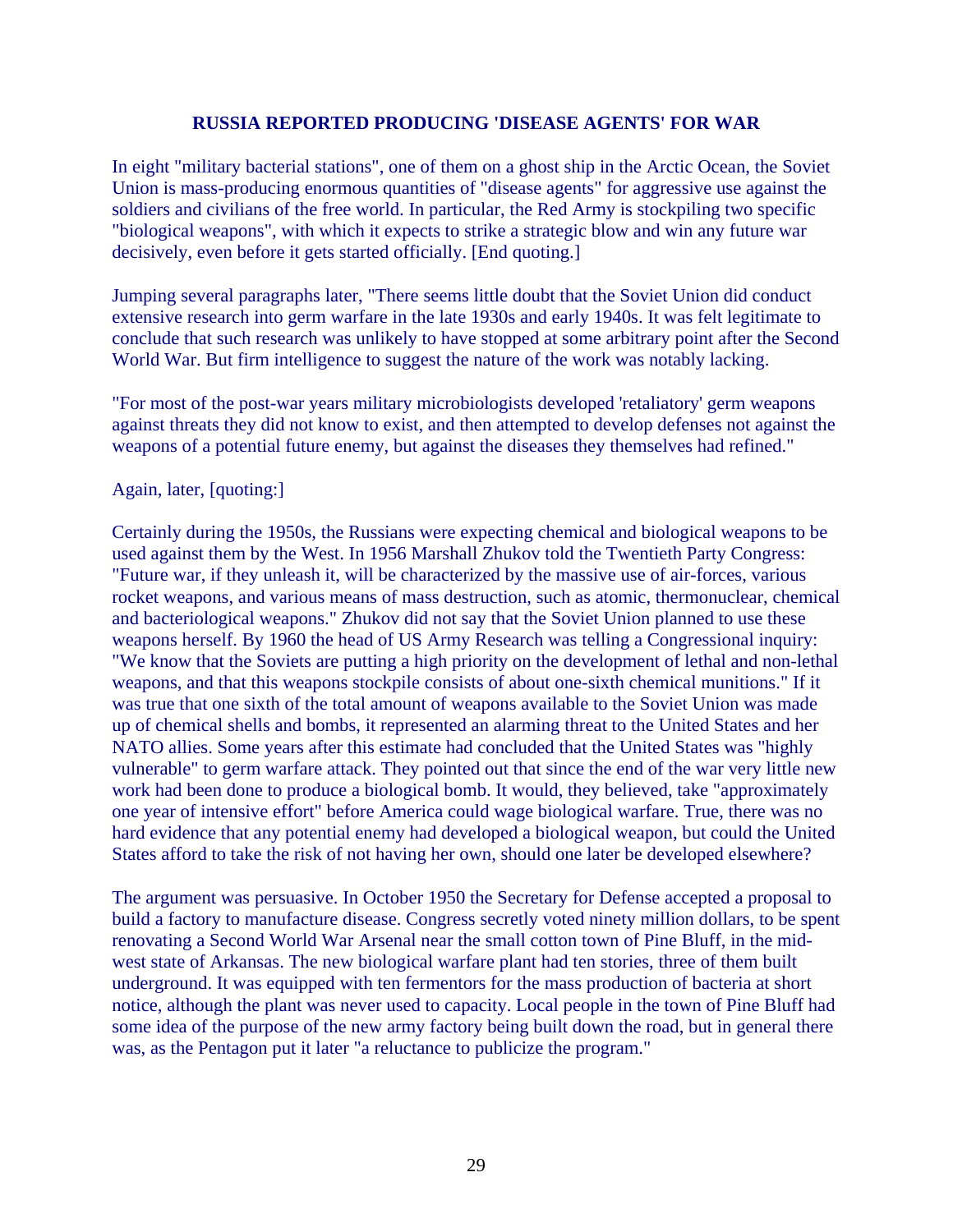The first biological weapons were ready the following year, although they were designed to attack not humans but plants. In 1950 [Camp Detrick](http://www.fas.org/nuke/guide/usa/facility/fort_detrick.htm) [Maryland] scientists had submitted a Top Secret report to the Joint Chiefs of Staff on work they had carried out on a "pigeon bomb". In an attempt to discover a technique of destroying an enemy's food supplies, the scientists had dusted the feathers of homing pigeons with cereal rust spores, a disease which attacks crops. The researchers discovered that even after a one hundred mile flight, enough spores remained on the birds' feathers to infect oats left in their cages. Then they had experimented in dropping pigeons out of aircraft over the Virgin Islands. Finally, they dispensed with live birds altogether and simply filled a "cluster bomb" with contaminated turkey feathers. In each of these bizarre tests the men from Camp Derrick concluded that enough of the disease survived the journey to infect the target crop. In 1951 the first anti-crop bombs were placed in production for the US Air Force.

The United States had established the first peace-time biological weapon production line.

## [And later:]

Fort Detrick scientists discovered a Trinidadian who had been infected with yellow fever in 1954 and had later recovered. They took serum from the Trinidadian and injected it into monkeys. From the monkeys they removed infected plasma, into which they dropped mosquito larvae. The infected mosquitoes were then encouraged to bite laboratory mice and pass on the disease. This ingenious technique of public health research in reverse worked. The mice duly contracted yellow fever.

Laboratories were built at Fort Detrick where colonies of the *aedes aegypti* mosquitoes were fed on a diet of syrup and blood. They laid their eggs on moist paper towels. The eggs would later turn into larvae, and eventually into a new generation of mosquitoes. The Fort Detrick laboratories could produce half a million mosquitoes a month, and by the late fifties a plan had been drawn up for a plant to produce one hundred and thirty million mosquitoes a month. Once the mosquitoes had been infected with yellow fever, the Chemical Corps planned to fire them at an enemy from "cluster bombs" dropped from aircraft and from the warhead of the "Sergeant" missile.

To test the feasibility of this extraordinary weapon, the army needed to know whether the mosquitoes could be relied upon to bite people. During 1956 they carried out a series of tests in which uninfected female mosquitoes were released first into a residential area of Savannah, Georgia, and then dropped from an aircraft over a Florida bombing range. "Within a day", according to a secret Chemical Corps report, "the mosquitoes had spread a distance of between one and two miles, and bitten many people". The effects of releasing *infected* mosquitoes can only be guessed at. [Yellow fever](http://www.astdhpphe.org/infect/yellow.html), as the Chemical Corps noted, is "a highly dangerous disease", at the very least causing high temperatures, headache, and vomiting. In about a third of the recorded cases at that time, yellow fever had proved fatal.

Nor were mosquitoes the only insects conscripted into the service of the army. In 1956 the army began investigating the feasibility of breeding fifty million fleas a week, presumably to spread plague. By the end of the fifties the Fort Detrick laboratories were said to contain mosquitoes infected with yellow fever, malaria and dengue (an acute viral disease also known as Breakbone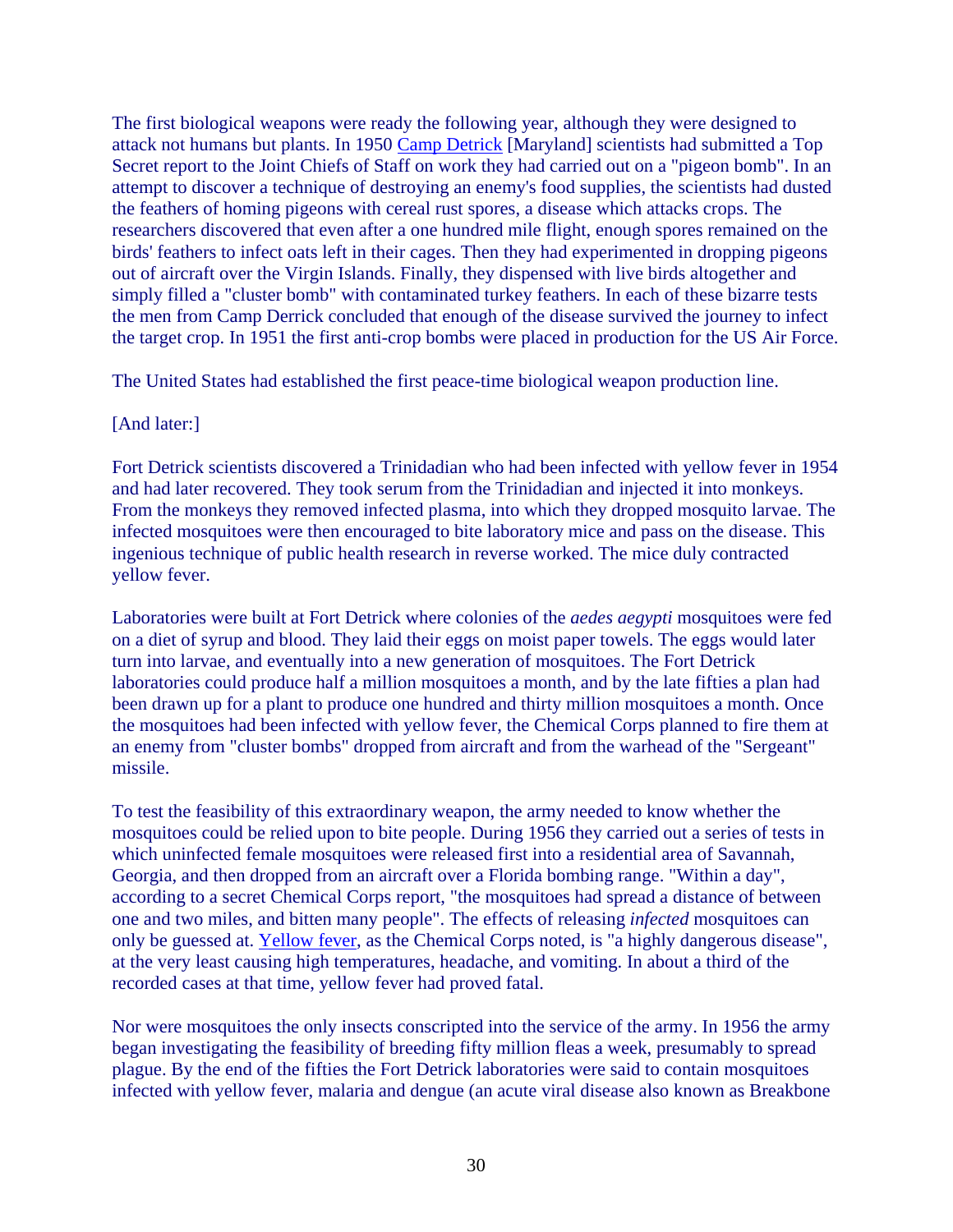Fever for which there is no cure); fleas infected with plague; ticks contaminated with tularemia; and flies infected with cholera, anthrax and dysentery. [End quoting.]

## Further into the book *A Higher Form Of Killing*, we read:

"The Vietnam War might have represented the perfect field laboratory for men like General Rothschild to test their theories about seeding clouds with anthrax. But there was by now sufficient evidence of the way in which American and South Vietnamese troops would also be affected to rule it out. Instead the germ warfare laboratories concentrated their efforts on the development of incapacitating diseases which would bring an enemy down with sickness for days and weeks. For some years the Fort Detrick laboratories had been working on enterotoxins causing food poisoning, on the military theory, as one proponent put it, that "a guy shitting away his stomach can't aim a rifle at you". By 1964, they believed a weapon based on the theory was feasible. But by now, another disabling disease looked a better candidate."

#### Several paragraphs later, we read:

"The results of the continuing research could be seen in the maps of [Dugway Proving Ground](http://personalpages.tds.net/%7Ekknowlto/index.html) in Utah, part of which were marked "permanent bio-contaminated area", after anthrax experiments in the mid-sixties. In the Pacific more tests were carried out with "hot" agents - the jargon for real biological weapons - on a number of deserted islands. The results of the tests are still classified on the grounds that they reveal weaknesses in American defenses. By March 1967 Fort Detrick had developed a bacteriological warhead for the [Sergeant missile](http://www.arnold.af.mil/aedc/systems/58-271.htm) capable of delivering disease up to 100 miles behind enemy lines.

The Defense Department had justified the accelerating rush into biological weapons in the early sixties by saying that there was no prospect of any treaty being arrived at which would be acceptable to the United States. Since any argument to ban biological weapons was unlikely, they argued, the United States was bound to continue her research work.

"They were wrong. In 1968 the subject of chemical and biological warfare came up for discussion at the standing Eighteen Nation Disarmament Committee in Geneva. Previous attempts to get agreement on an international treaty to ban the weapons had floundered, because of an insistence that both chemical and biological weapons be included in the same treaty. Since gas weapons had already been used in war, been proved effective, and were stockpiled on a large scale, they would be much more difficult to outlaw than germ weapons, which as far as could satisfactorily be proved had never been used in war. The British proposed that the two subjects be separated, and introduced a draft Biological Weapons Convention which would commit all signatory states to renouncing the weapons for all time.

There was heavy initial opposition from the Russians and their eastern European allies, and little overt enthusiasm from Washington. The British and Canadians, who had shared their germ warfare expertise with the Americans, nevertheless argued to President Nixon that an international treaty was now a real possibility. What was needed, they said, was a gesture of goodwill.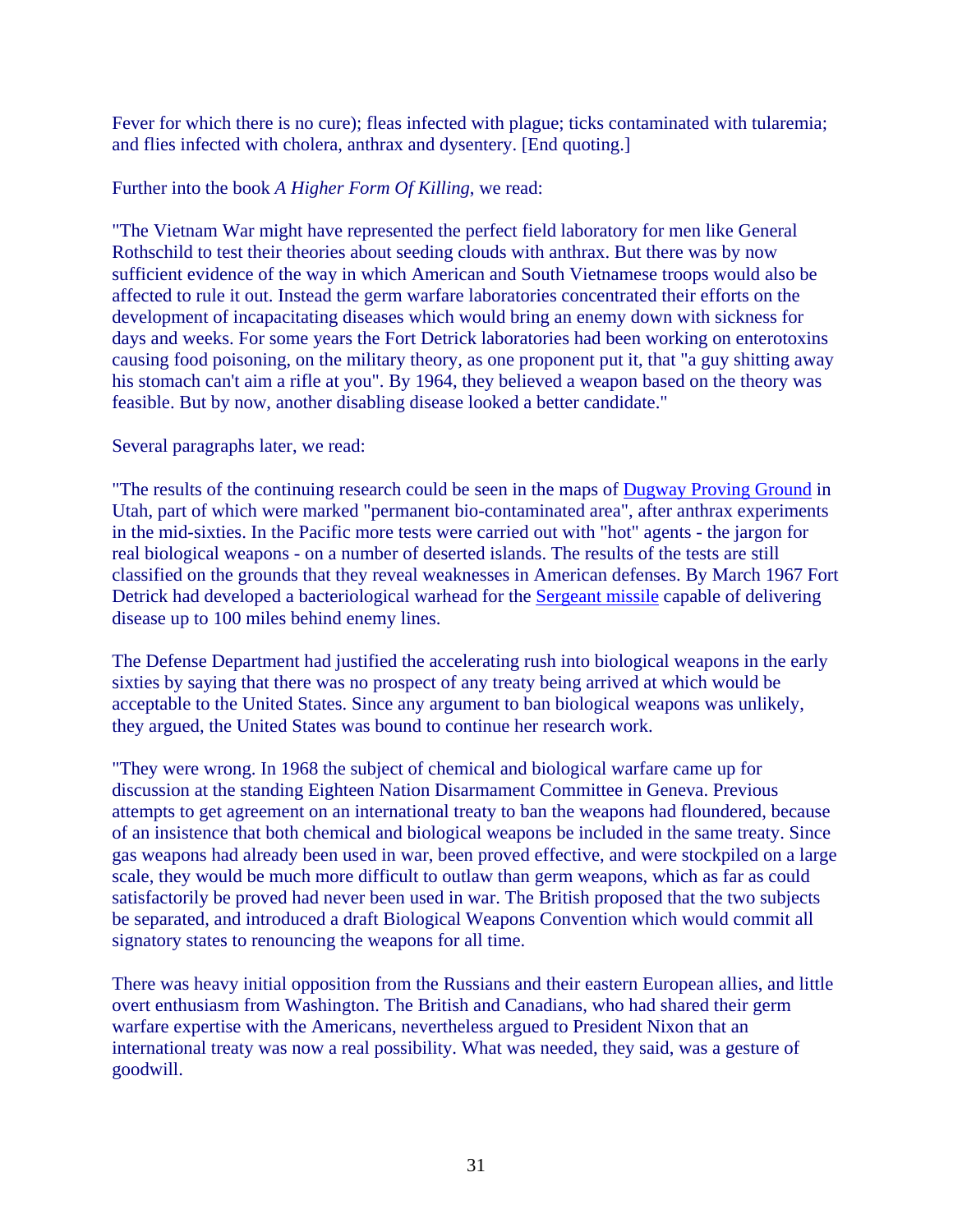Nixon was already under pressure on the subject of chemical and biological weapons, and facing mounting domestic opposition. On 25 November 1969 he issued a statement: "Mankind", he said, "already carries in its own hands too many of the seeds of its own destruction." The United States was taking a step in the cause of world peace. "The United States", he went on, "shall renounce the use of lethal biological agents and weapons, and all other methods of biological warfare." It was a brave gesture, which proved the spur for which the British had been hoping.

The laborious negotiations in the Palais des Nations, Geneva, received a considerable boost with Nixon's announcement. Within two years the Soviet Union had abandoned its opposition to a germ warfare convention. On 4 April 1972 representatives of the two countries signed an undertaking that they would "never in any circumstances develop, produce, stockpile, or otherwise acquire or retain any biological weapons." Over eighty other countries followed suit. The Biological Weapons Convention was a triumph, because unlike many other arms control agreements which merely restricted the development and deployment of new weapons, it removed one category of armaments from the world arsenals altogether.

By the time agreement was finally signed, the research which had begun with a small group of biologists pondering their contribution to the war against Hitler had produced a host of diseases capable of spreading sickness throughout the world. In addition to infections which would destroy wheat and rice, anthrax, yellow fever, tularemia, brucellosis, Q fever and Venezuelan equine encephalomyelitis had all been "standardized" for use against man. Plans had been laid for their use behind enemy lines in the event of another war in Europe.

At Pine Bluff Arsenal in Arkansas the machinery which for twenty years had been massproducing disease was used to turn the germs into a harmless sludge, which was spread upon the ground as an army public relations officer explained what a good fertilizer it would make. And, on a small, bleak island off the Scottish coast the warning signs were due to be repainted.

## [Again:]

Despite the fact that such major powers as France and China have still (by early 1982) not signed it, largely because they consider the verification procedures to be inadequate, the 1972 Biological Weapons Convention was a major achievement. One of the provisions of the treaty committed the eighty-seven signatory countries to "continue negotiations on good faith" with a view to obtaining a similar agreement to ban chemical weapons. The United Nations General Assembly optimistically dubbed the 1970s "The Disarmament Decade". In the field of chemical warfare it might more properly have been named "The Distrust Decade".

#### [Later:]

In January 1978, a correspondent with Reuters' news agency reported from NATO headquarters that "scientific experts" had informed him that the Russians were developing "three horrific new diseases for warfare …. Lassa fever, which according to the sources, kills 35 out of every 100 people it strikes; Ebola fever, which kills 70 out of every 100; and the deadly Marburg fever (Green Monkey Disease)".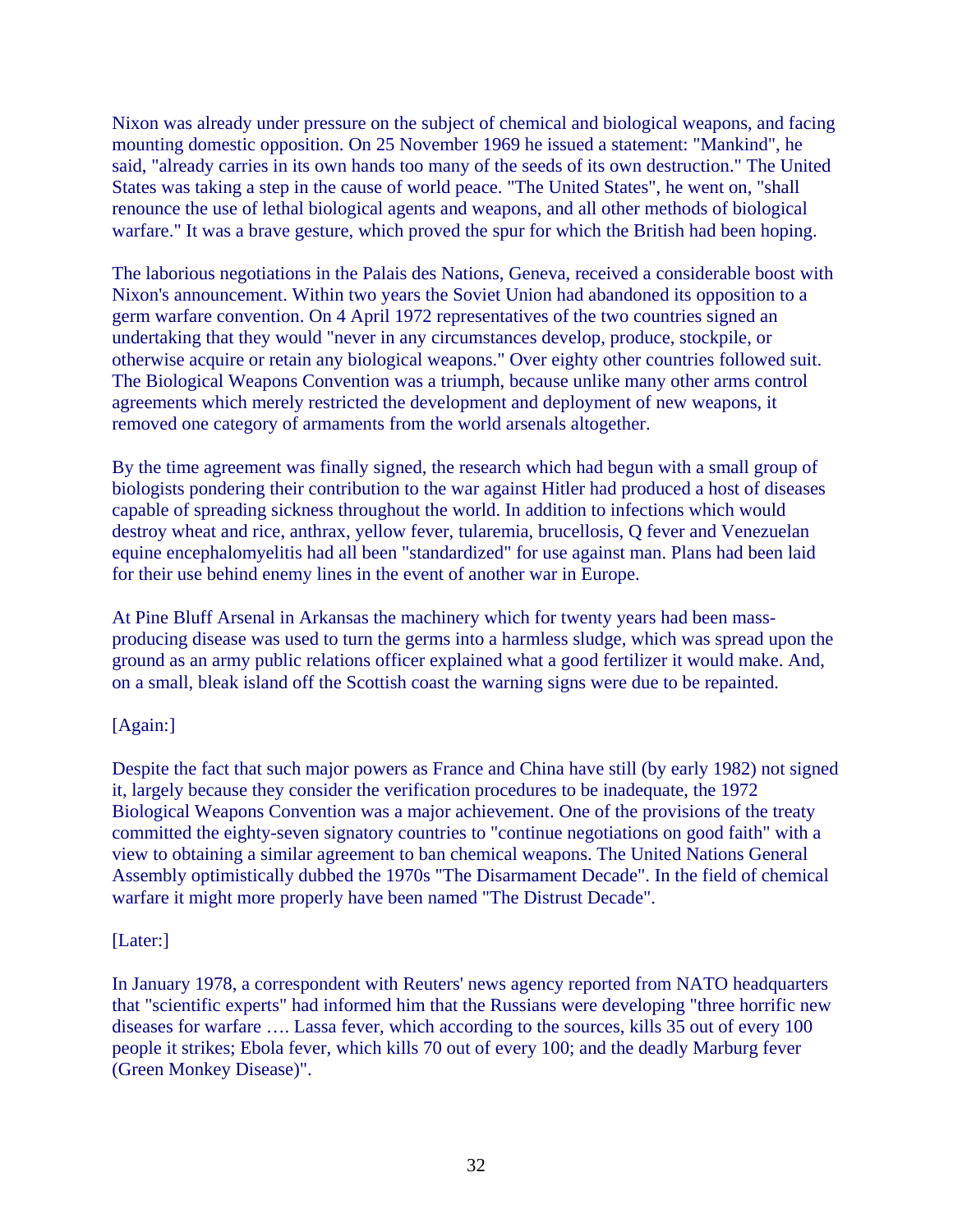Not surprisingly, the effect of these allegations was to throw serious doubt on the value of attempting to negotiate a second treaty with the Soviet Union to ban gas warfare. Indeed, in the summer of 1978 a story appeared suggesting that Nixon's original decision to stop developing new chemical and biological weapons had been the result of work by Soviet spies. "According to US intelligence officials", said the *NEW YORK TIMES*, "the Soviet Union attempted to influence then-President Richard Nixon in 1969 to halt chemical and biological weapons development by transmitting information through double agents working for the Federal Bureau of Investigation." The paper maintained that the director of the FBI, J. Edgar Hoover, had conveyed the information to Nixon personally. While none of Nixon's White House staff was able to recall having been given any information about chemical or biological weapons by FBI agents, the *NEW YORK TIMES* report was sufficient nonetheless to add to the growing disquiet over what the Russians might be up to.

Soon there was a positive cascade of stories about Soviet preparations for germ warfare. A Polish army officer claimed to have been told that KGB specialists in biological warfare had been posted to Cuba. Then in October 1979 came perhaps the most sensational allegation of all.

The fledgling British news magazine *Now!* splashed across its front cover the headline "Exclusive. Russia's secret germ warfare disaster". It reported that "Hundreds of people are reported to have died, and thousands to have suffered serious injury as a result of an accident which took place this summer in a factory involved in the production of bacteriological weapons in the Siberian city of Novosibirsk". The Soviet authorities had attempted to hush up the accident, said the magazine, but information had been obtained from a "traveller who was in the city at the time". This "traveller" claimed that bodies of the dead were delivered to their relatives in sealed coffins. Those few who had managed to glimpse the bodies had described them as being "covered in brown patches".

#### [And again:]

In the latter half of the 1970s there emerged a group of military theorists who believed the threat of Russian chemical warfare to be one of the great unrecognized dangers facing the West. In increasingly strident tones they began to argue in favor of chemical rearmament within NATO. One of the more restrained analyses of the Soviet threat was made by Professor John Erickson, an acknowledged authority on the Soviet Army.

Erickson estimated that there were eighty thousand specialists troops in the Red Army, commanded by Lieutenant General V.K. Pikalov, whose battlefield job it was to decontaminate men, machines and weaponry of chemicals. There were a thousand ranges where Soviet troops trained to fight on a contaminated battlefield. Soviet tanks and armored cars were equipped with elaborate seals and pressurization systems to keep out gas. Chemical training was taken so seriously that Soviet soldiers, he discovered, had been burned by real gas used in training.

Erickson noted that the Russians "constantly emphasize the likely use by the enemy presumably NATO - of chemical weapons", yet NATO, as Erickson remarked, had only a small number of such weapons. Furthermore, Russian training emphasized defense not only against nerve gas, but also against blood and lung agents first developed during the First World War, and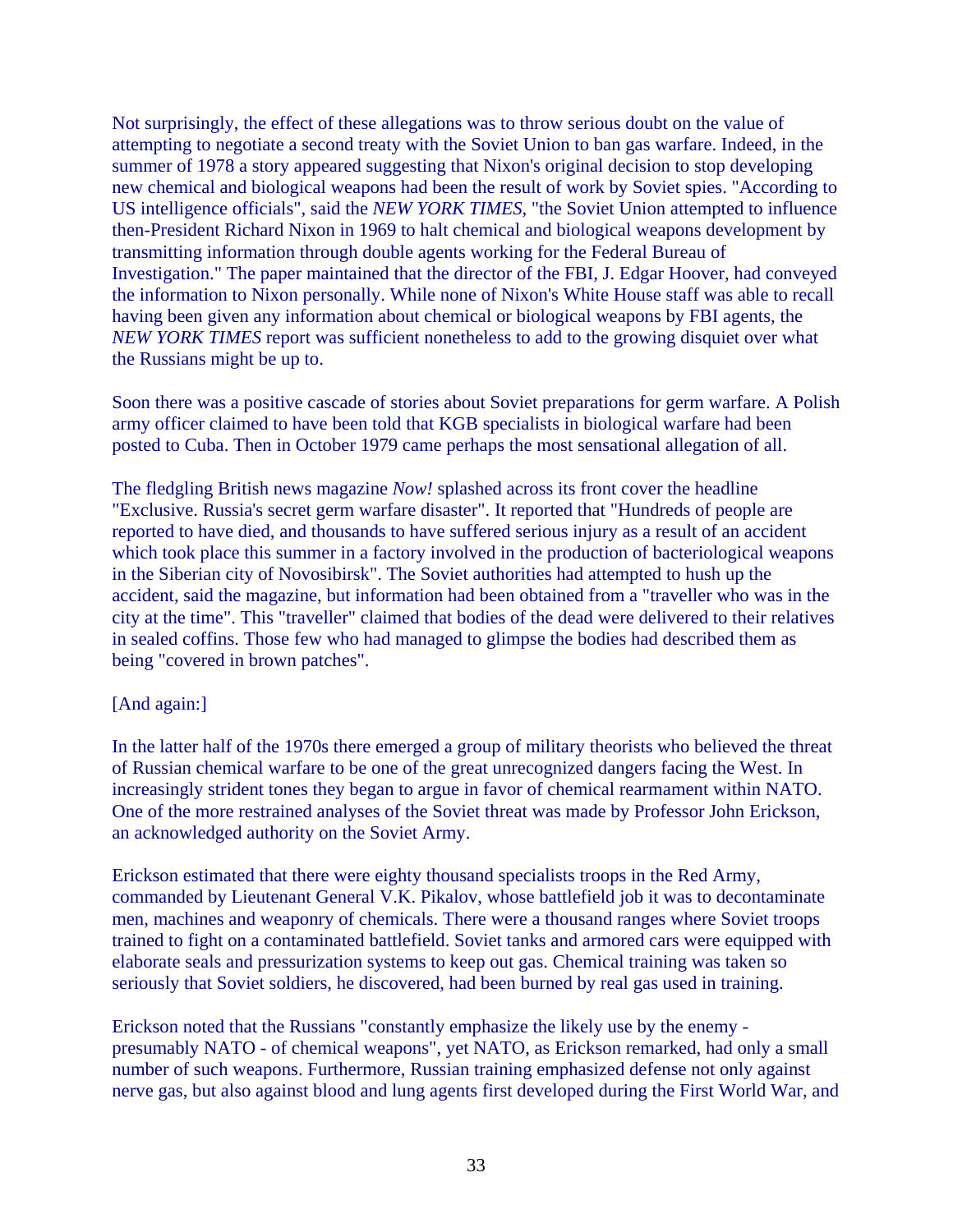now unimportant in the NATO stockpile. Erickson decided that "the attraction of the chemical weapon would appear to be growing for the Soviet Command".

[And, continuing later on:]

The conviction was growing among the "hawks" in NATO that the decision to stop expanding the chemical arsenal had given a dangerous hostage to fortune. In 1980 the British opened a purpose designed 7,000 acre chemical warfare "Battle Run" training area in the Wiltshire hills alongside Porton Down. The US Army opened a specialist chemical training school in Alabama. The US Chemical Corps, reduced to 2,000 in the early 1970s, was built up to nearly 6,000 by 1981.

In 1979 NATO commanders played out of their biennial war games simulating the outbreak of World War Three. Code-named "Wintex", the exercise involved only the generals, civil servants and politicians who would make the critical decisions about how the war should be fought. In Operations Rooms in Europe and North America they acted out how they would respond to an escalating international crisis which finally pitted NATO and Warsaw Pact against each other in open war. As hostilities intensified, someone in NATO headquarters fed new information into the war plan being flashed to the decision makers in their concrete bunkers: the Soviet army had launched an attack with chemical weapons. What should be the NATO response? The choice alarmed everyone - both the small NATO members who disliked gas but wanted to avoid nuclear war at all costs, and the NATO nuclear powers, where many felt that the appropriate response was an attack with battlefield nuclear weapons, which itself ran the danger of inviting full scale Soviet nuclear counter-strike.

The then NATO Supreme Commander, General Alexander Haig, soon to become President Reagan's Secretary of State, told reporters in 1978 that NATO's ability to wage war with chemicals was "very weak". "Sometime in the near future," he said, "this will have to be reassessed". His successor as Supreme Commander went further. "We ought to be able to respond with chemical weapons," he said, "and they ought to know we have that capacity to respond." Ten years after Nixon's decision to suspend the manufacture of chemical weapons, by the end of the so-called Disarmament Decade, the advocates of chemical rearmament included some of the most senior figures in the military establishment.

There was already a weapon developed to make up for the deficiencies the generals saw all around them. The idea was simple, and, by the 1970s, some twenty years old.

## [From *A Higher Form Of Killing*, in conclusion:]

Increasing cynicism about Soviet intentions had already led in the late 1970s to a more aggressive stance. Remembering the opposition to chemical weapons which had arisen during the late 1960s, and recognizing that any new generation would need to be based in Europe, the Pentagon began discussions with the British. Although initial negotiations with the Callaghan government came to nothing, discussions on the possible basing of chemical weapons in Britain were resumed after the 1979 election brought Margaret Thatcher to power. By the spring of 1980 the British Defence Secretary was publicly ruminating about the size and power of the Soviet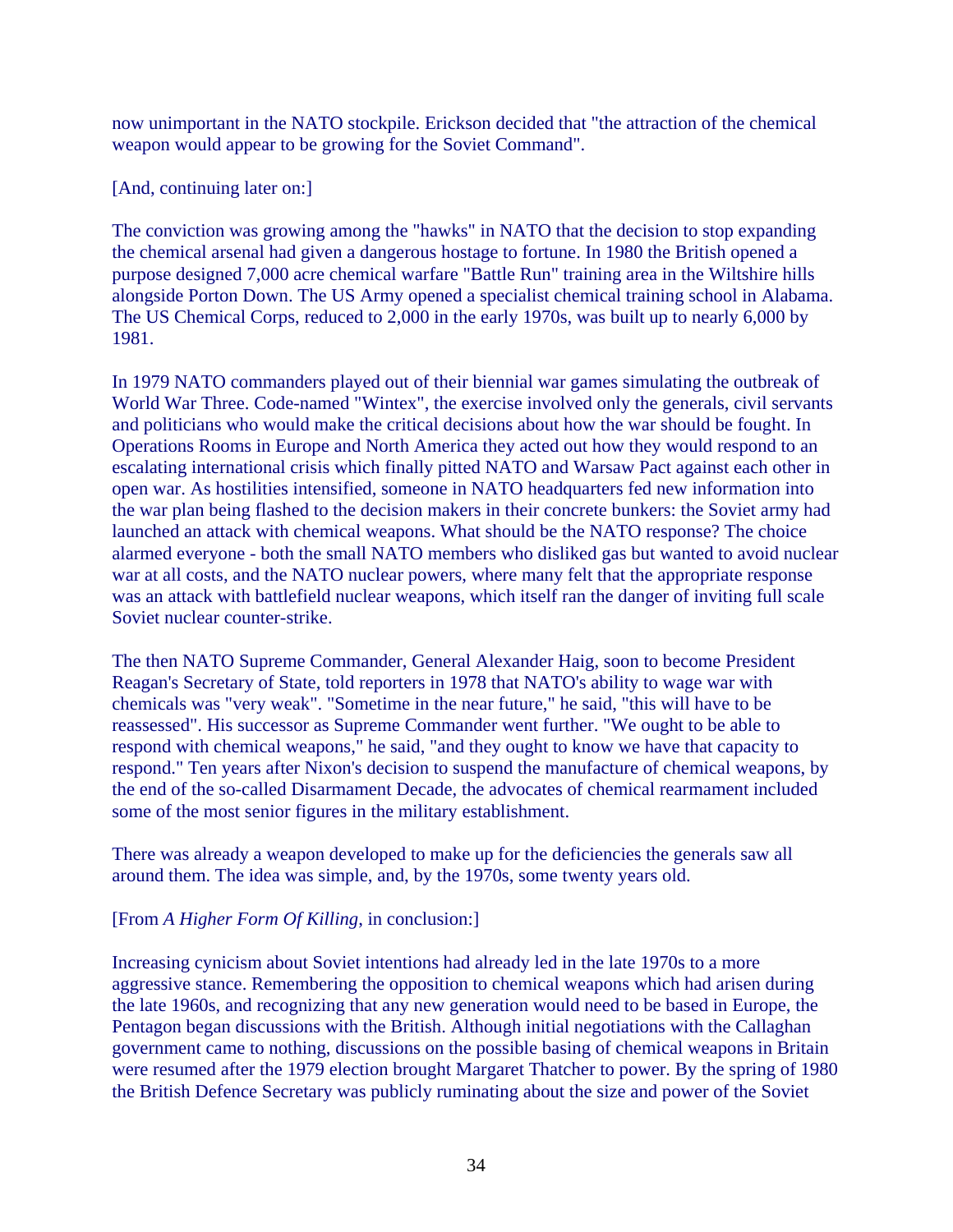chemical arsenal. That summer the British held a series of meetings with their American counterparts which resulted in British support for Pentagon proposals to begin producing a new generation of gas weapons. By December 1980 the British Defence Secretary had been finally converted to the cause of chemical rearmament.

Even before the T2 allegations, the climate had changed so much that in 1980 the Pentagon did not include proposals for a new binary gas weapon plant in its request for funds for the coming year. There was no need. When the budget proposal came before Congress for approval, eager politicians endorsed a suggestion to write into the budget plans to begin work on a new factory capable of turning out 20,000 rounds of 155 mm binary nerve agent shells every month. The entire debate in both houses of Congress took less than three hours.

By the time the T2 allegations surfaced even Richard Nixon, the man who seemed to have halted the chemical arms race in 1969, believed that his efforts had been in vain and that the Russians had rearmed while the United States stood still. In the past governments have justified continuing gas and germ research by pointing to the weapons they believe the enemy to possess. Plans for. chemical rearmament in the West are already well advanced. Unless disarmament negotiations suddenly bear fruit, the present climate of suspicion may provide the perfect culture in which to breed a new generation of weapons. [End quoting.]

## **REPORT FROM IRON MOUNTAIN**

In 1967, *Report From Iron Mountain On The Possibility And Desirability Of Peace* was published. The report said, in part:

"As we have indicated, the preeminence of the concept of war as the principal organizing force in most societies has been insufficiently appreciated. This is also true of its extensive effects throughout the many non-military activities of society. These effects are less apparent in complex industrial societies like our own than in primitive cultures, the activities of which can be more easily and fully comprehended."

## And also, [quoting:]

Another possible surrogate for the control of potential enemies of society is the reintroduction, in some form consistent with modern technology and political processes, of slavery. Up to now, this has been suggested only in fiction, notably in the works of Wells, Huxley, Orwell, and others engaged in the imaginative anticipation of the sociology of the future. But the fantasies projected in *Brave New World* and *1984* have seemed less and less implausible over the years since their publication. The traditional association of slavery with ancient pre-industrial cultures should not blind us to its adaptability to advanced forms of social organization, nor should its equally traditional incompatibility with Western moral and economic values. It is entirely possible that the development of a sophisticated form of slavery may be an absolute prerequisite for social control in a world at peace. As a practical matter, conversion of the code of military discipline to a euphemized form of enslavement would entail surprisingly little revision; the logical first step would be the adoption of some form of "universal" military service. [End quoting.]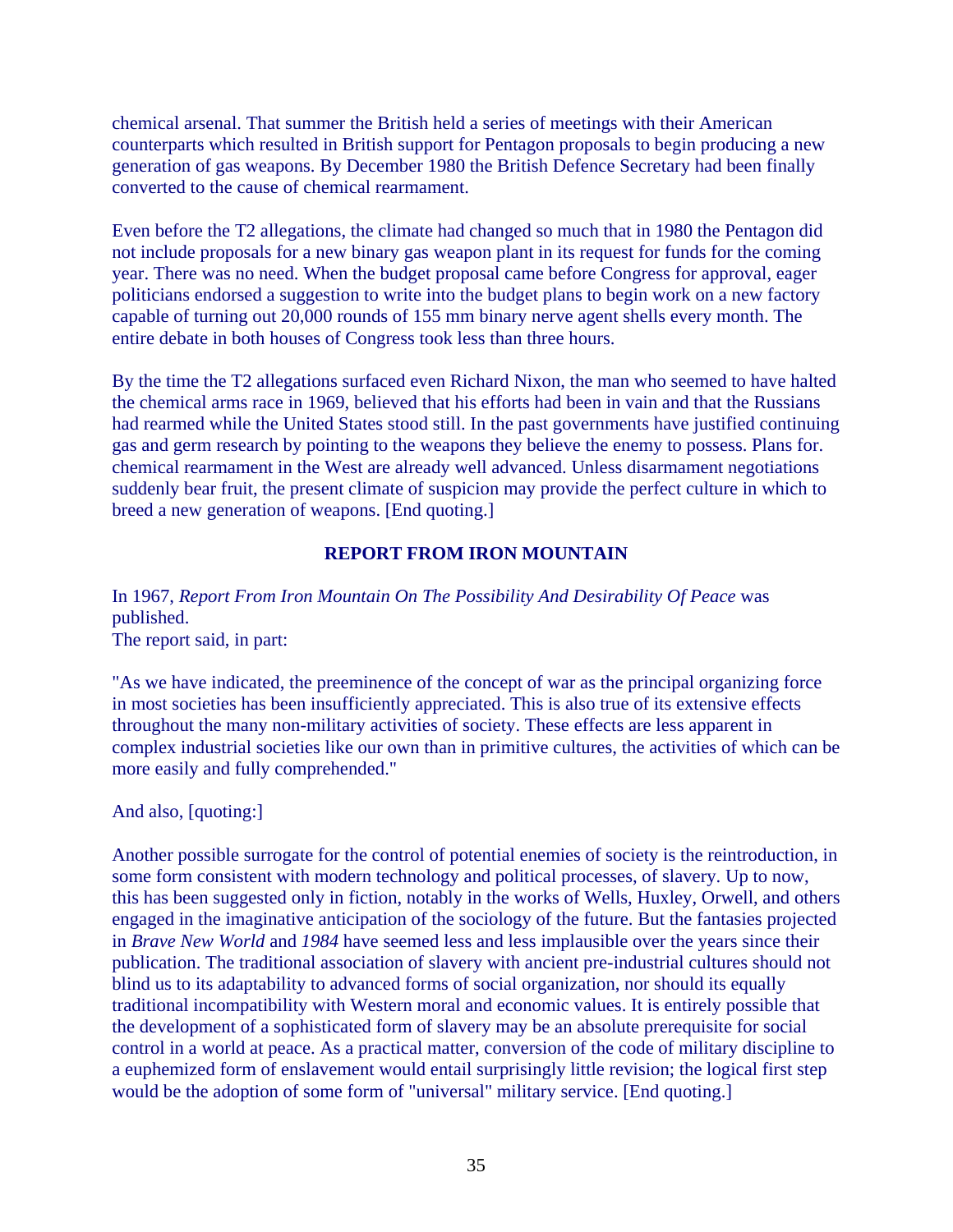#### From the *Iron Mountain* report, under the heading of *Ecological*, [quoting:]

Considering the shortcomings of war as a mechanism of selective population control, it might appear that devising substitutes for this function should be comparatively simple. Schematically this is so, but the problem of timing the transition to a new ecological balancing device make the feasibility of substitution less certain.

It must be remembered that the limitation of war in this function is entirely eugenic. War has not been genetically progressive. But as a system of gross population control to preserve the species it cannot fairly be faulted. And, as has been pointed out, the nature of war is itself in transition. Current trends in warfare - the increasing strategic bombing of civilians and the greater military importance now attached to the destruction of sources of supply (as opposed to purely "military" bases and personnel) - strongly suggest that a truly qualitative improvement is in the making. Assuming the war system is to continue, it is more than probable that the regressively selective quality of war will have been reversed, as its victims become more genetically representative of their societies.

There is no question but that a universal requirement that procreation be limited to the products of artificial insemination would provide a fully adequate substitute control for population levels. Such a reproductive system would, of course, have the added advantage of being susceptible of direct eugenic management. Its predictable further development - conception and embryonic growth taking place wholly under laboratory conditions - would extend these controls to the logical conclusion. The ecological function of war under these circumstances would not only be superseded but surpassed in effectiveness.

The indicated intermediate step - total control of conception with a variant of the ubiquitous "pill" via water supplies or certain essential foodstuffs, offset by a controlled "antidote" - is already under development. There would appear to be no foreseeable need to revert to any of the outmoded practices referred to in the previous section (infanticide, etc.) as there might have been if the possibility of transition to peace had arisen two generations ago.

The real question here, therefore, does not concern the viability of this war substitute, but the political problems involved in bringing it about. It cannot be established while the war system is still in effect. The reason for this is simple: excess population is war material. As long as any society must contemplate even a remote possibility of war, it must maintain a maximum supportable population, even when so doing critically aggravates an economic liability. This is paradoxical, in view of war's role in reducing excess population, but it is readily understood. War controls the general population level, but the ecological interest of any single society lies in maintaining its hegemony vis-a-vis other societies. The obvious analogy can be seen in a freeenterprise economy. Practices damaging to the society as a whole - both competitive and monopolistic - are abetted by the conflicting economic motives of individual capital interests. The obvious precedent can be found in the seemingly irrational political difficulties which have blocked universal adoption of simple birth-control methods. Nations desperately in need of increasing unfavorable production-consumption ratios are nevertheless unwilling to gamble their possible military requirements of twenty years hence for this purpose. Unilateral population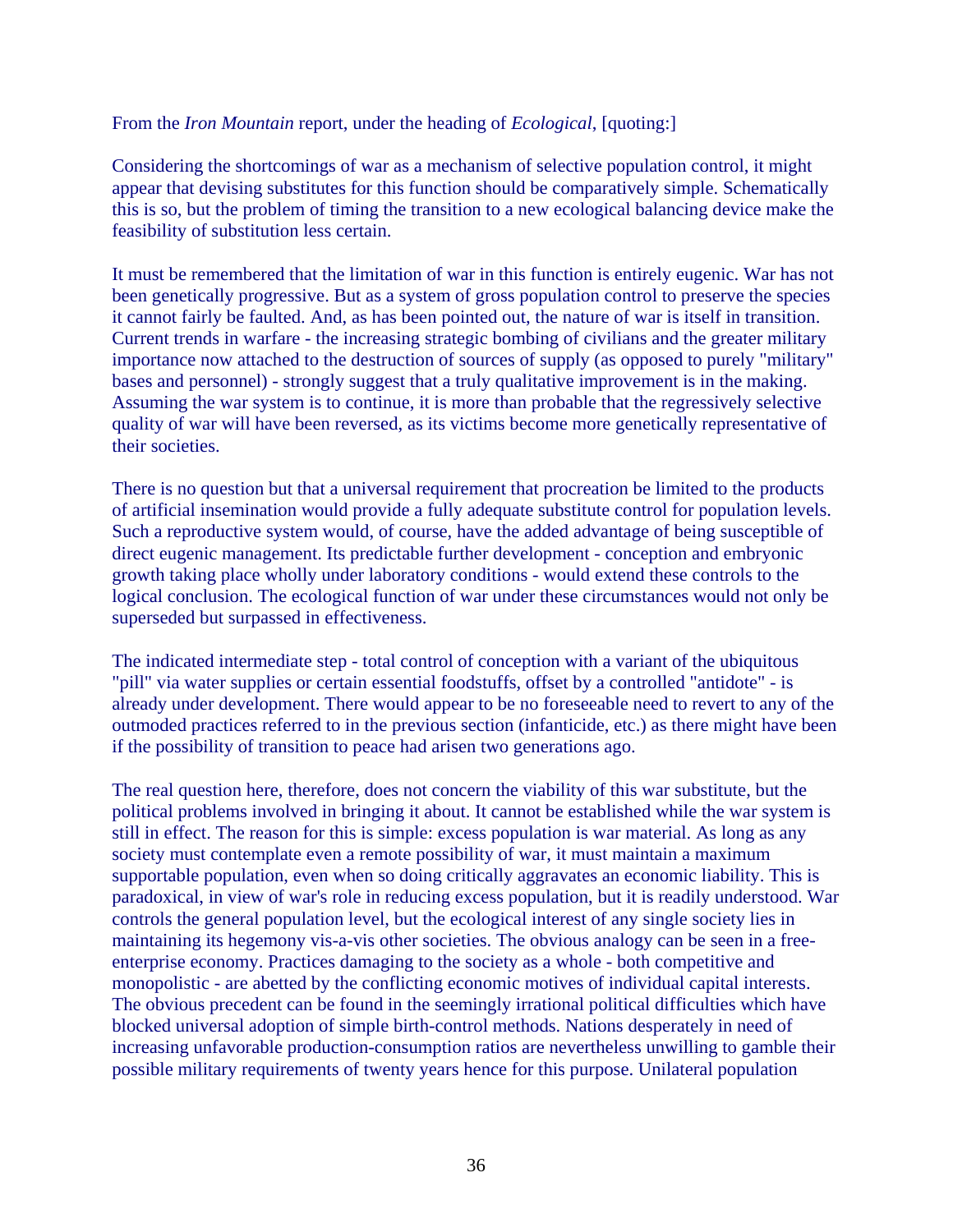control, as practised in ancient Japan and in other isolated societies, is out of the question in today's world.

Since the eugenic solution cannot be achieved until the transition to the peace system takes place, why not wait? One must qualify the inclination to agree. As we noted earlier, a real possibility of an unprecedented global crisis of insufficiency exists today, which the war system may not be able to forestall. If this should come to pass before an agreed-upon transition to peace were completed, the result might be irrevocably disastrous. There is clearly no solution to this dilemma; it is a risk which must be taken. But it tends to support the view that if a decision is made to eliminate the war system, it were better done sooner than later. [End quoting.]

# **[THE CLUB OF ROME](http://www.clubofrome.org/)**

The 1972 document entitled *The Limits To Growth - A Report For The Club Of Rome's Project On The Predicament Of Mankind*, says:

"The problems U Thant mentions - the arms race, environmental deterioration, the population explosion and economic stagnation - are often cited as the central, long-term problems of modern man. Many people believe that the future course of human society, perhaps even the survival of human society, depends on the speed and effectiveness with which the world responds to these issues. And yet only a small fraction of the world's population is actively concerned with understanding these problems or seeking their solutions." The report goes on, [quoting:]

The following conclusions have emerged from our work so far. We are by no means the first group to have stated them. For the past several decades, people who have looked at the world with a global, long-term perspective have reached similar conclusions. Nevertheless, the vast majority of policy-makers seems to be actively pursuing goals that are inconsistent with these results.

Our conclusions are:

1. If the present growth trends in world population, industrialization, pollution, food production, and resource depletion continue unchanged, the limit to growth on this planet will be reached sometime within the next one hundred years. The most probable result will be a rather sudden and uncontrollable decline in both population and industrial capacity.

2. It is possible to alter these growth trends and to establish a condition of ecological and economic stability that is sustainable far into the future. The state of global equilibrium could be designed so that the basic material needs of each person on Earth are satisfied and each person has an equal opportunity to realize his individual human potential.

3. If the world's people decide to strive for this second outcome rather than the first, the sooner they begin working to attain it, the greater will be their chances of success.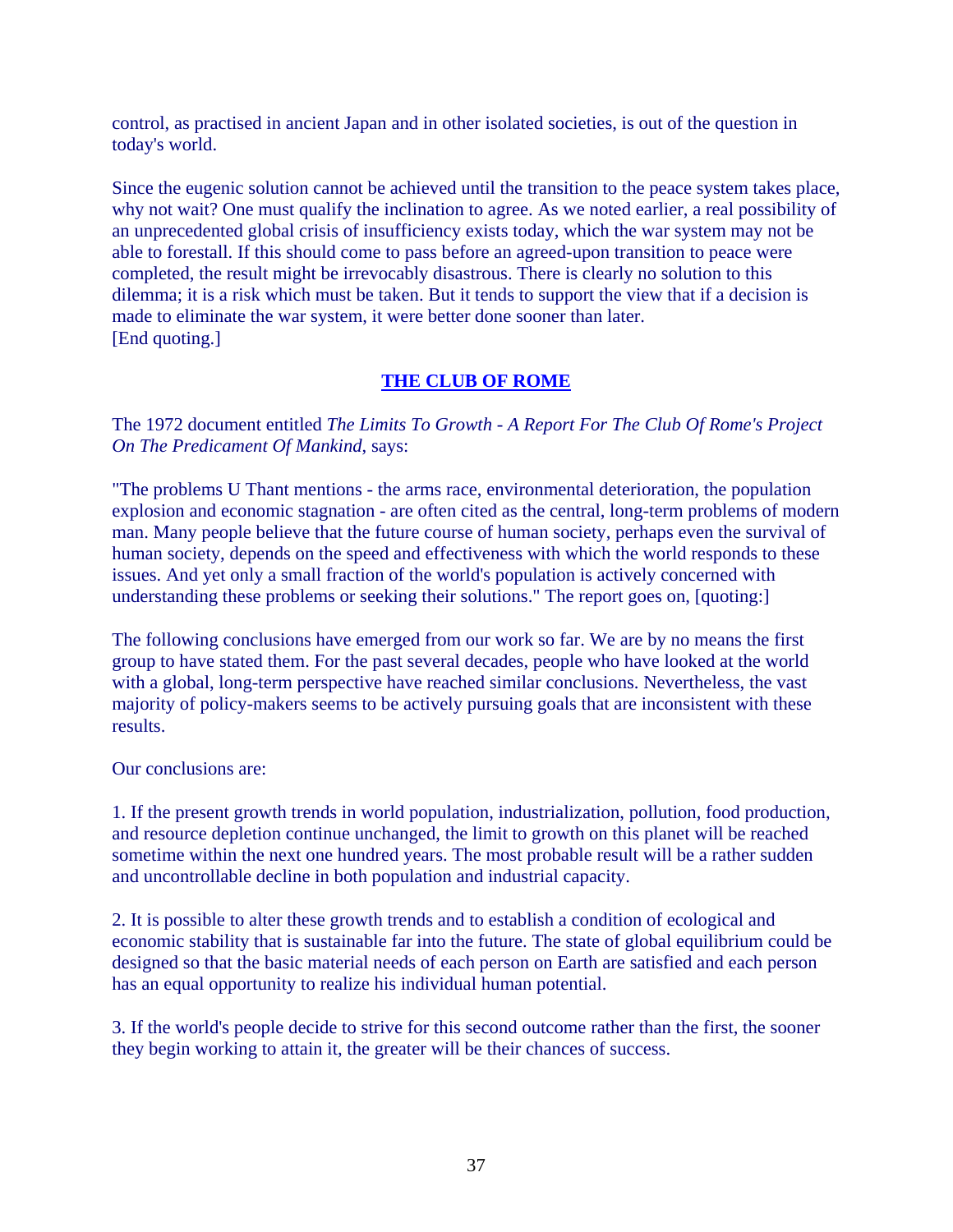These conclusions are so far-reaching and raise so many questions for further study that we are quite frankly overwhelmed by the enormity of the job that must be done. We hope that this book will serve to interest other people, in many fields of study and in many countries of the world, to raise the space and time horizons of their concerns and to join us in understanding and preparing for a period of great transition - the transition from growth to global equilibrium. [End quoting.]

## The *Report* concludes with [quoting:]

How do we, the sponsors of this project, evaluate the report? We cannot speak definitively for all our colleagues in The Club of Rome, for there are differences of interest, emphasis, and judgment among them. But, despite the preliminary nature of the report, the limits of some of its data, and the inherent complexity of the world system it attempts to describe, we are convinced of the importance of its main conclusions. We believe that it contains a message of much deeper significance than a mere comparison of dimensions, a message relevant to all aspects of the present human predicament. Although we can here express only our preliminary views, recognizing that they still require a great deal of reflection and ordering, we are in agreement on the following points:

1. We are convinced that realization of the quantitative restraints of the world environment and of the tragic consequences of an overshoot is essential to the initiation of new forms of thinking that will lead to a fundamental revision of human behavior and, by implication, of the entire fabric of present-day society.

It is only now that, having begun to understand something of the interactions between demographic growth and economic growth, and having reached unprecedented levels in both, man is forced to take account of the limited dimensions of his planet and the ceilings to his presence and activity on it. For the first time, it has become vital to inquire into the cost of unrestricted material growth and to consider alternatives to its continuation.

2. We are further convinced that demographic pressure in the world has already attained such a high level, and is moreover so unequally distributed, that this alone must compel mankind to seek a state of equilibrium on our planet.

Under-populated areas still exist; but, considering the world as a whole, the critical point in population growth is approaching, if it has not already been reached. There is of course no unique optimum, long-term population level; rather, there are a series of balances between population levels, social and material standards, personal freedom, and other elements making up the quality of life. Given the finite and diminishing stock of non-renewable resources and the finite space of our globe, the principle must be generally accepted that growing numbers of people will eventually imply a lower standard of living and a more complex problematique. On the other hand, no fundamental human value would be endangered by a leveling off of demographic growth.

3. We recognize that world equilibrium can become a reality only if the lot of the so-called developing countries is substantially improved, both in absolute terms and relative to the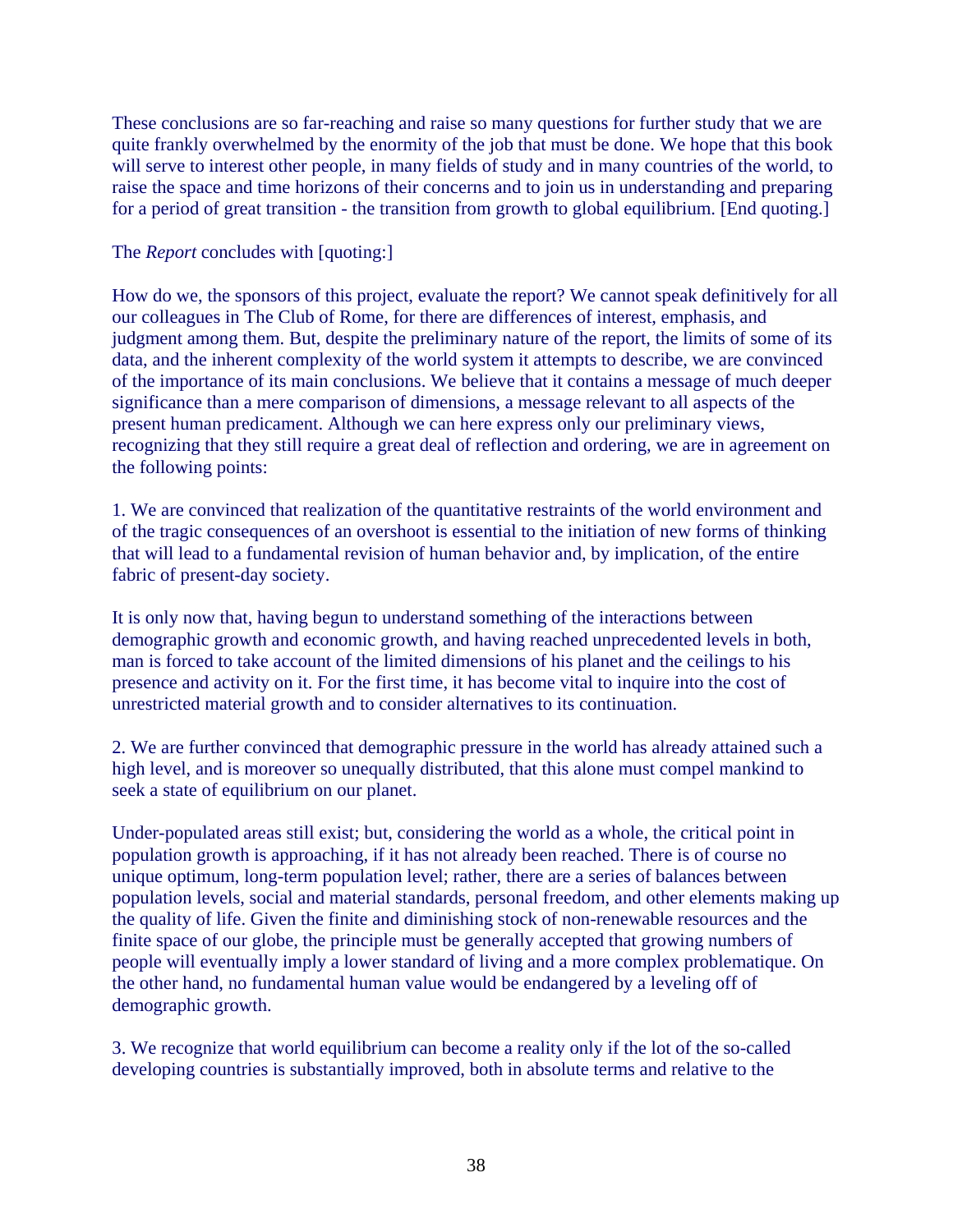economically developed nations, and we affirm that this improvement can be achieved only through a global strategy.

Short of a world effort, today's already explosive gaps and inequalities will continue to grow larger. The outcome can only be disaster, whether due to the selfishness of individual countries that continue to act purely in their own interests, or to a power struggle between the developing and developed nations. The world system is simply not ample enough nor generous enough to accommodate much longer such egocentric and conflictive behavior by its inhabitants. The closer we come to the material limits to the planet, the more difficult this problem will be to tackle.

4. We affirm that the global issue of development is, however, so closely interlinked with other global issues that an overall strategy must be evolved to attack all major problems, including in particular those of man's relationship with his environment.

With world population doubling time a little more than 30 years, and decreasing, society will be hard put to meet the needs and expectations of so many more people in so short a period. We are likely to try to satisfy these demands by overexploiting our natural environment and further impairing the life-supporting capacity of the Earth. Hence, on both sides of the man-environment equation, the situation will tend to worsen dangerously. We cannot expect technological solutions alone to get us out of this vicious circle. The strategy for dealing with the two key issues of development and environment must be conceived as a joint one

5. We recognize that the complex world problematique is to a great extent composed of elements that cannot be expressed in measurable terms. Nevertheless, we believe that the predominantly quantitative approach used in this report is an indispensable tool for understanding the operation of the problematique. And we hope that such knowledge can lead to a mastery of its elements.

Although all major world issues are fundamentally linked, no method has yet been discovered to tackle the whole effectively. The approach we have adopted can be extremely useful in reformulating our thinking about the entire human predicament. It permits us to define the balances that must exist within human society, and between human society and its habitat, and to perceive the consequences that may ensue when such balances are disrupted.

6. We are unanimously convinced that rapid, radical redressment of the present unbalanced and dangerously deteriorating world situation is the primary task facing humanity.

Our present situation is so complex and is so much a reflection of man's multiple activities, however, that no combination of purely technical, economic, or legal measures and devices can bring substantial improvement. Entirely new approaches are required to redirect society toward goals of equilibrium rather than growth. Such a reorganization will involve a supreme effort of understanding, imagination, and political and moral resolve. We believe that the effort is feasible and we hope that this publication will help to mobilize forces to make it possible.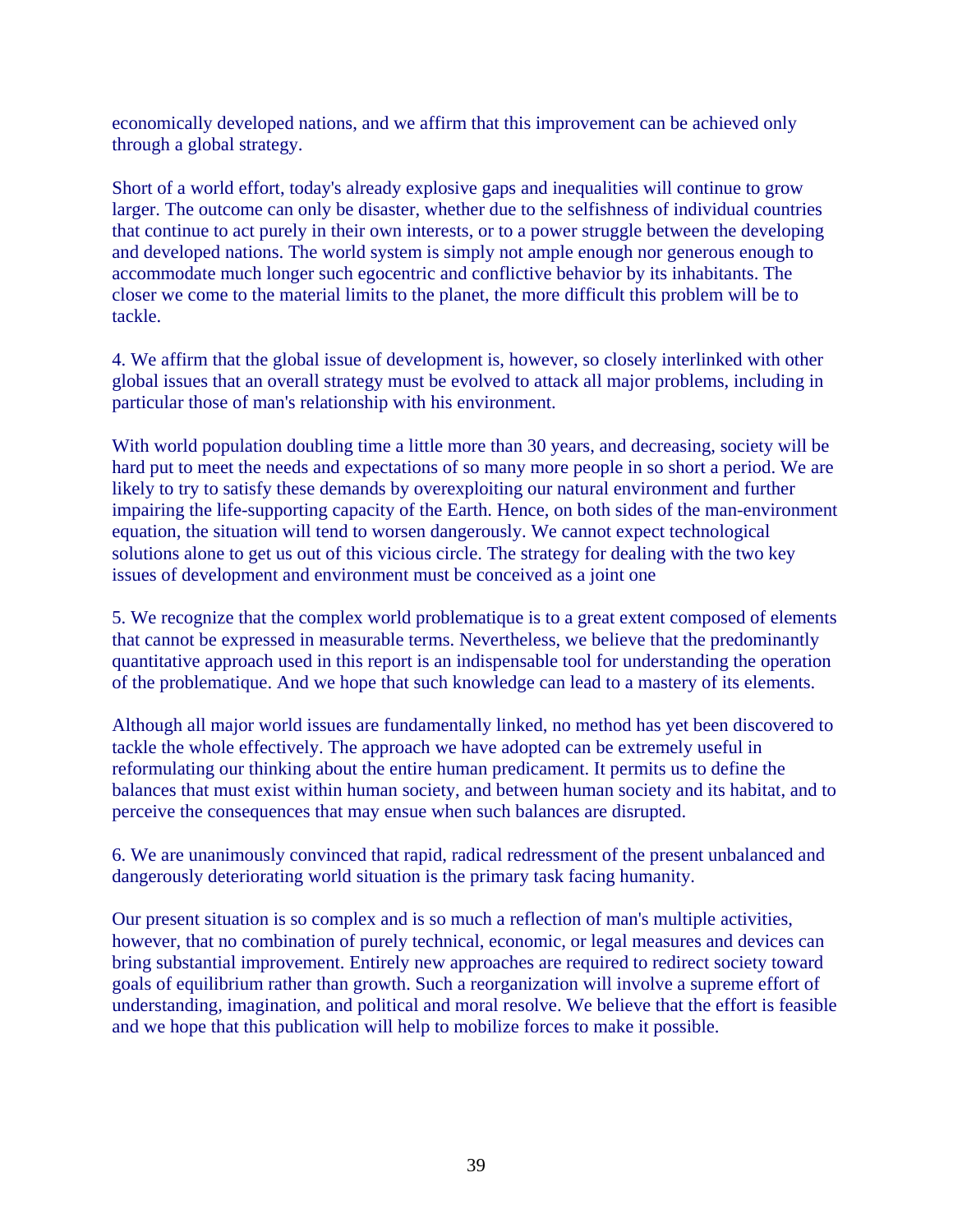7. This supreme effort is a challenge for our generation. It cannot be passed on to the next. The effort must be resolutely undertaken without delay, and significant redirection must be achieved during this decade.

Although the effort may initially focus on the implications of growth, particularly of population growth, the totality of the world problematique will soon have to be addressed. We believe in fact that the need will quickly become evident for social innovation to match technical change, for radical reform of institutions and political processes at all levels the highest, that of world polity. We are confident that our generation will accept this challenge if we understand the tragic consequences that inaction may bring.

8. We have no doubt that if mankind is to embark on a new course, concerted international measures and joint long-term planning will be necessary on a scale and scope without precedent.

Such an effort calls for joint endeavor by all peoples, whatever their culture, economic system, or level of development. But the major responsibility must rest with the more developed nations, not because they have more vision or humanity, but because, having propagated the growth syndrome, they are still at the fountainhead of the progress that sustains it. As greater insights into the condition and workings of the world system are developed, these nations will come to realize that, in a world that fundamentally needs stability, their high plateaus of development can be justified or tolerated only if they serve not as springboards to reach even higher, but as staging areas from which to organize more equitable distribution of wealth and income worldwide.

9. We unequivocally support the contention that a brake imposed on world demographic and economic growth spirals must not lead to a freezing of the status quo of economic development of the world's nations.

If such a proposal were advanced by the rich nations, it would be taken as a final act of neocolonialism. The achievement of a harmonious state of global economic, socio, and ecological equilibrium must be a joint venture based on joint conviction, with benefits for all. The greatest leadership will be demanded from the economically developed countries, for the first step toward such a goal would be for them to encourage a deceleration in the growth of their own material output while, at the same time, assisting the developing nations in their efforts to advance their economics more rapidly.

10. We affirm finally that any deliberate attempt to reach a rational and enduring state of equilibrium by planned measures, rather than by chance or catastrophe, must ultimately be founded on a basic change of values and goals at individual, national, and world levels.

This change is perhaps already in the air, however faintly. But our tradition, education, current activities, and interests will make the transformation embattled and slow. Only real comprehension of the human condition at this turning point in history can provide sufficient motivation for people to accept the individual sacrifices and the changes in political and economic power structures required to reach an equilibrium state.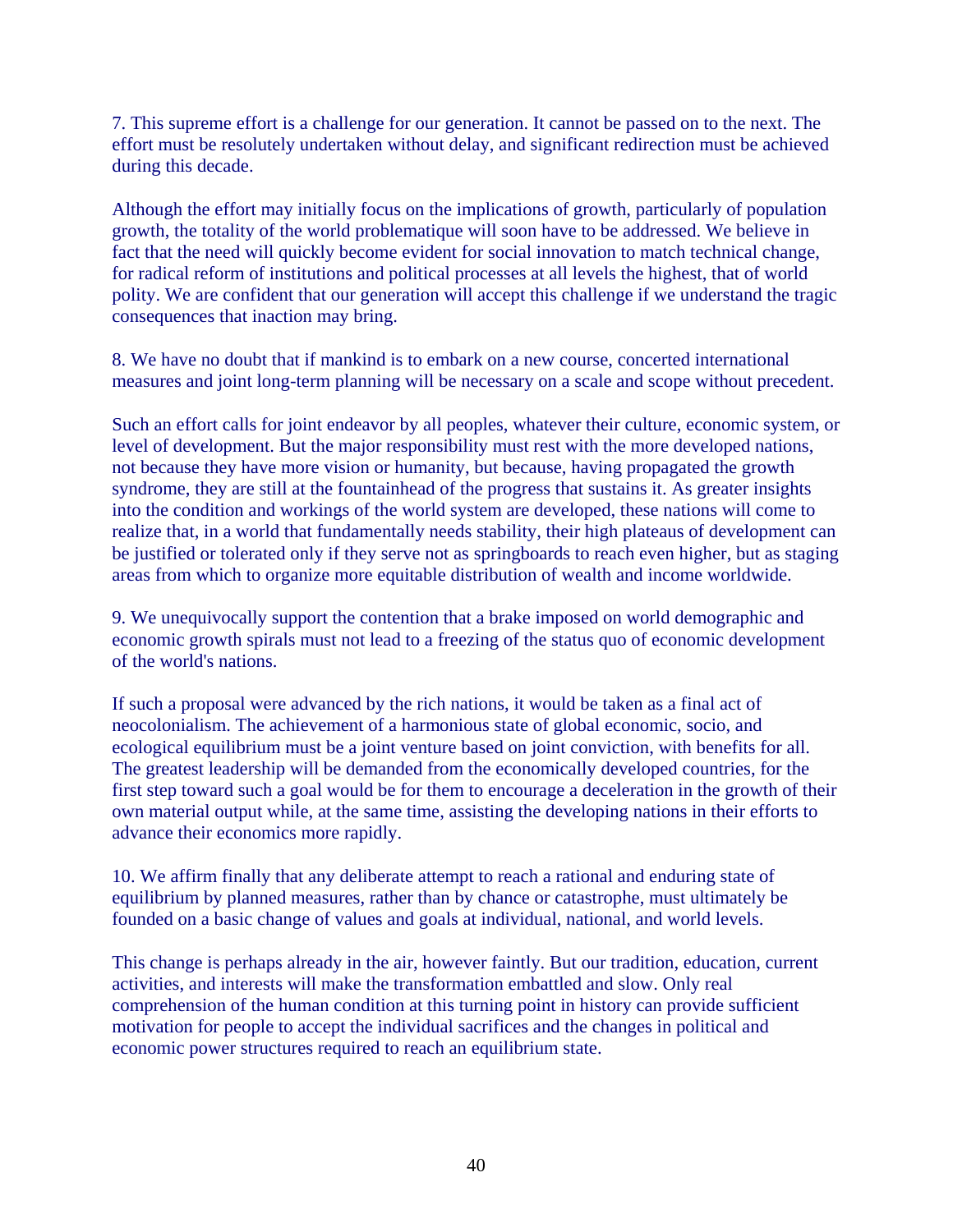The question remains of course whether the world situation is in fact as serious as this book, and our comments, would indicate. We firmly believe that the warnings this book contains are amply justified, and that the aims and actions of our present civilization can only aggravate the problems of tomorrow. But we would be only too happy if our tentative assessments should prove too gloomy.

In any event, our posture is one of very grave concern, but not of despair. The report describes an alternative to unchecked and disastrous growth and puts forward some thoughts on the policy changes that could produce a stable equilibrium for mankind. The report indicates that it may be within our reach to provide reasonably large populations with a good material life plus opportunities for limitless individual and social development. We are in substantial agreement with that view, although we are realistic enough not to be carried away by purely scientific or ethical speculations.

The concept of a society in a steady state of economic and ecological equilibrium may appear easy to grasp, although the reality is so distant from our experience as to require a Copernican revolution of the mind. Translating the idea into deed, though, is a task filled with overwhelming difficulties and complexities. We can talk seriously about where to start only when the message of *The Limits to Growth*, and its sense of extreme urgency, are accepted by a large body of scientific, political, and popular opinion in many countries. The transition in any case is likely to be painful, and it will make extreme demands on human ingenuity and determination. As we have mentioned, only the conviction that there is no other avenue to survival can liberate the moral, intellectual, and creative forces required to initiate this unprecedented human undertaking.

But we wish to underscore the challenge rather than the difficulty of mapping out the road to a stable state society. We believe that an unexpectedly large number of men and women of all ages and conditions will readily respond to the challenge and will be eager to discuss not if but we can create this new future.

The Club of Rome plans to support such activity in many ways. The substantive research begun at MIT on world dynamics will be continued both at MIT and through studies conducted in Europe, Canada, Latin America, the Soviet Union, and Japan. And, since intellectual enlightenment is without effect if it is not also political, The Club of Rome also will encourage the creation of a world forum where statesmen, policy-makers, and scientists can discuss the dangers and hopes for the future global system without the constraints of formal intergovernmental negotiation.

The last thought we wish to offer is that man must explore himself - his goals and values - as much as the world he seeks to change. The dedication to both tasks must be unending. The crux of the matter is not only whether the human species will survive, but even more whether it can survive without falling into a state of worthless existence.

*The Executive Committee Of The Club Of Rome*

Alexander King, Saburo Okita, Aurelio Peccei, Eduard Pestel, Hugo Thiemann, and Carroll Wilson. [End quoting.]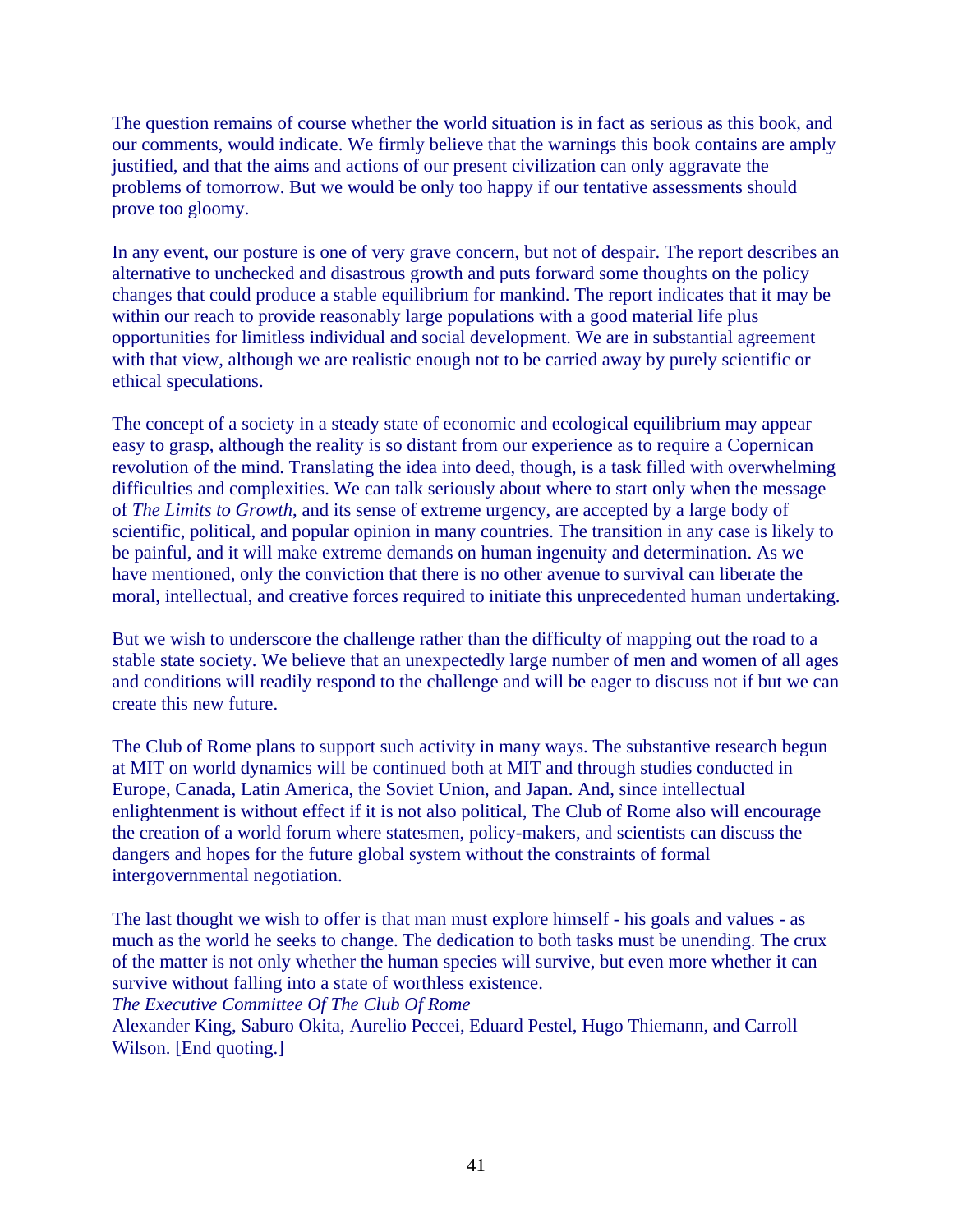## **Part III: No Easy Answers!**

Pope John Paul II said, "The common outcry, which is justly made on behalf of human rights for example, the right to health, to home, to work, to family, to culture - is false and illusory if the right to life, the most basic and fundamental right and the condition for all other personal rights, is not defended with maximum determination." [*Christifidelis laici*. no. 38].

In 1974, *Mankind At The Turning Point - The Second Report To The Club Of Rome* was published. Written by [Mihajlo Besarvic](http://joinus.comeng.chungnam.ac.kr/%7Edolphin/db/indices/a-tree/m/Mesarovic:Mihajlo_D=.html) and [Eduard Pestel,](http://centaurus.munzinger.de/ansicht/000/01/0139/000013914t.html) it says, in part [quoting:]

Suddenly - virtually overnight when measured on a historical scale - mankind finds itself confronted by a multitude of unprecedented crises: the population crisis, the environmental crisis, the world food crisis, the energy crisis, the raw material crisis, to name just a few. New crises appear while the old ones linger on with the effects spreading to every corner of the Earth until they appear in point of fact as global, worldwide, crises. Attempts at solving any one of these in isolation has proven to be temporary and at the expense of others; to ease the shortage of energy or raw materials by measures which worsen the condition of the environment means, actually, to solve nothing at all. Real solutions are apparently interdependent; collectively, the whole multitude of crises appears to constitute a single global crisis-syndrome of world development.

The intensity of the crisis in global world development and the elusiveness of effective measures to bring about a solution challenge premises that have long been most fundamental in guiding the evolution of human society. Although these premises have paved the way for human progress in the past, they have also, finally, led to the present conditions. Mankind, therefore, appears to be at a turning point: to continue on the old road - that is, to follow the traditional route, unchallenged, into the future - or to start on a new path. [End quoting.]

Jumping several paragraphs ahead,

"On certain growth issues there would seem to exist universal agreement. Consider, for example, the issue of population growth. Few would quarrel with the position that the global population cannot and should not be permitted to grow unchecked forever. That the population must level off some time, i.e., that population growth should stop, is the view gaining universal acceptance."

# Continuing, [quoting:]

Man's dependency on Nature goes very deep indeed; his use and misuse of resources is only part of the picture. As man has become the dominant force in the shaping of life-systems on the Earth, his ascent has been accompanied by a reduction of the biological diversity in Nature. Species not perceived to be in the service of man have been systematically reduced in number or eliminated. Should this trend continue, Earth will soon be inhabited by a diminished number of species. Today we understand much better than our ancestors that the existence of all life on Earth - our own included - depends on the stability of the ecological system. An Earth with less diverse inhabitants might not continue to possess the stability essential for adaptation and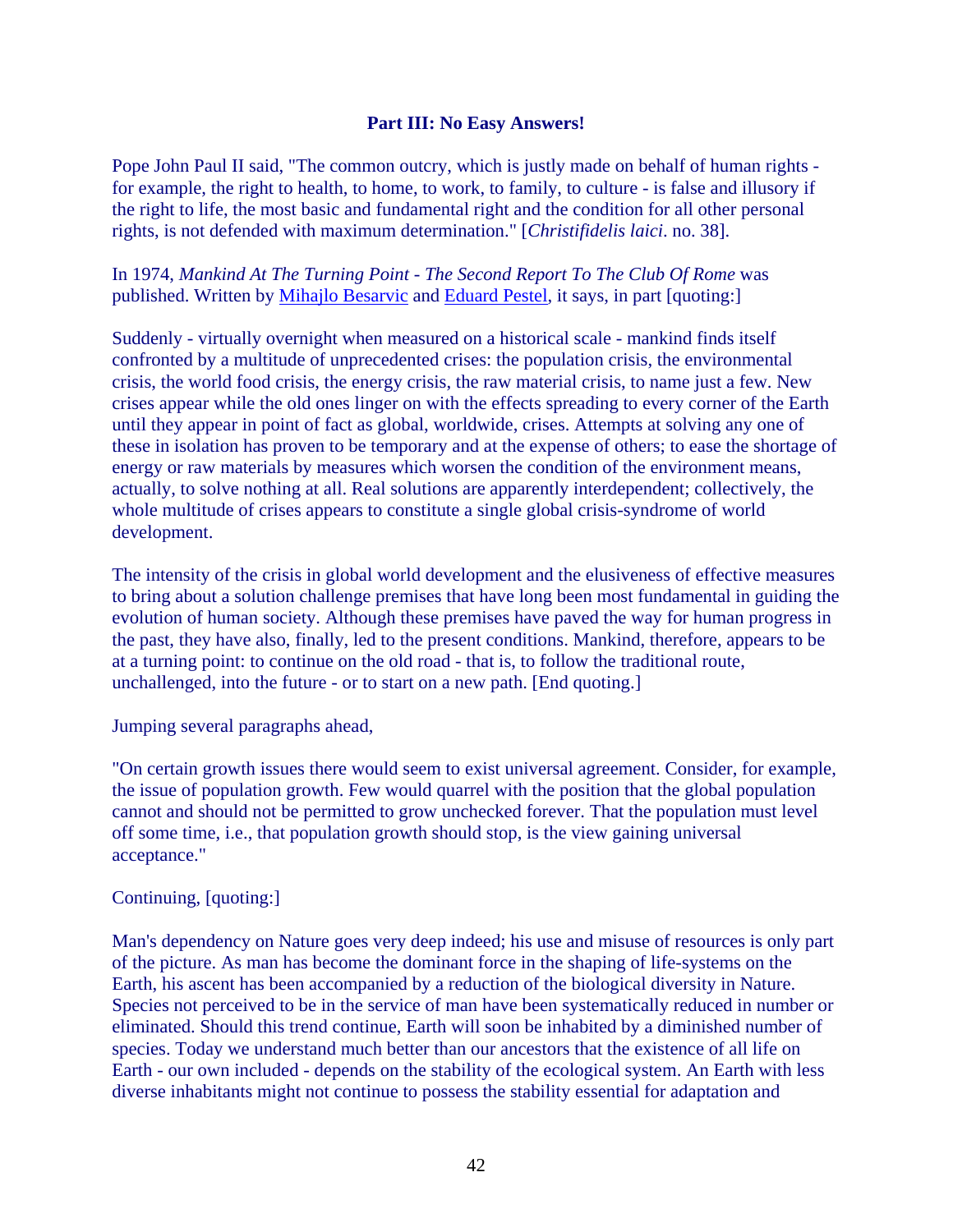survival. And if our ecosystem breaks down - even if only temporarily - the effect on mankind will be calamitous. The ultimate irony confronting technological man may well reside in the fact that Nature's most potent threats to human welfare are not her destructive power - earthquakes, tornadoes and hurricanes - but the fragility of the web of life, the delicacy of those skeins which bind species to species and which comprise the dynamic bonds which relate to animate and inanimate realms so inextricably in the processes of life. [End quoting.]

# **BRIEF ON MAN'S INTERFERENCE IN NATURE**

#### Continuing with *Mankind At A Turning Point*, [quoting:]

Being "but a part of nature," man has always affected and has always been affected by his environment. However, due to the disproportionate increase in numbers and due to increased sophistication in man's intervention in natural processes, the interference of man is taking on a completely new dimension with unpredictable and potentially catastrophic consequences; this is beginning to cause concern from an unsuspected source: the scientists who originated and developed such techniques of intervention. A good example is the most recent appeal by a group of micro-biologists to the world scientific community at large to refrain from conducting the experiments that involved inserting into bacteria the genes which are resistant to antibiotics or the genes of viruses. *[Remember, this was written in 1974.]* The potential danger to which the appeal specifically addresses itself is due to the fact that the bacteria often used in scientific experiments of this kind is a common inhabitant in the human intestine. A prospect of such a resistant bacteria escaping and infecting the population must be taken into account; it implies the possibility of loosing new plagues upon the world. The event was properly hailed by the scientists themselves as a historical landmark of restraint to conduct experiments purely for the sake of scientific curiosity. It represents a reversal of the cherished tradition that nothing should interfere with the sciences' search for truth. However, even if the experiments in which new, resistant bacteria are created are foolproof, there exists a real danger in: (1) the potential of using such a new technique for biological warfare; (2) the possibility of such experiments being conducted outside of a properly controlled laboratory. Although the use of this less-than-a-yearold technique is still in the hands of experts, it will be a "high school project within a few years." The solemn high-level warnings against conducting such experiments whose consequences cannot be predicted could hardly be considered as a sufficient deterrent then. But there are many others, even if considered less spectacular, examples of unknown and potentially harmful consequences of man's intervention in nature. [End quoting.]

#### **FOOD CRISIS**

#### Continuing from *Mankind At The Turning Point*,

"The most precious of all resources is food. Given even the most optimistic projections for population growth during the next fifty years, the worldwide demand for this resource will increase several fold. But to grasp the seriousness of the food problem and to comprehend the strain the demand for food will impose on the world system, one does not have to look into the future at all: the situation is *already* critical."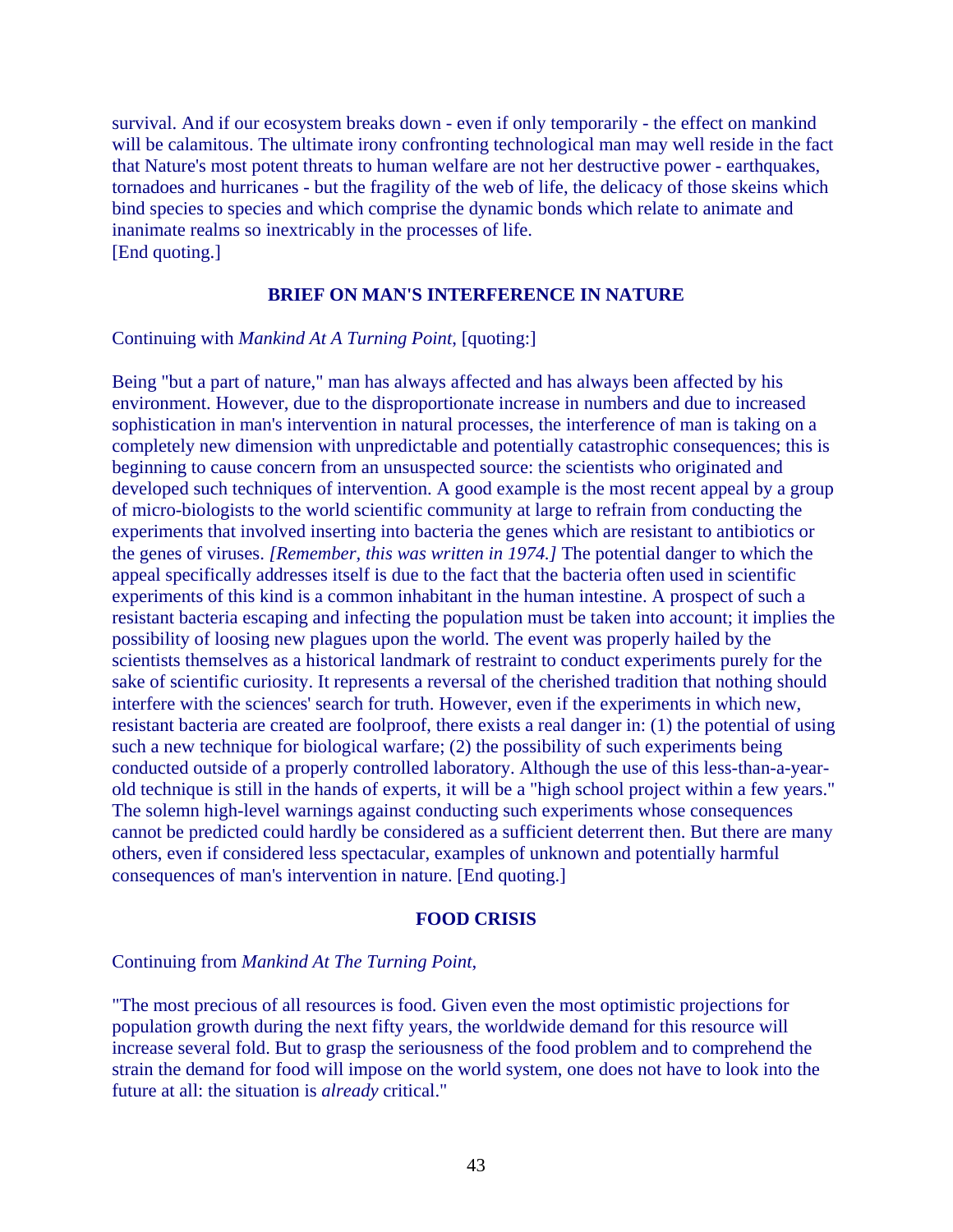## Further into the document, [quoting:]

Our computer analysis, pregnant with optimism, shows clearly that the food crisis in South Asia will worsen. In spite of all the advancements assumed, the availability of fertilizer and land assumed, the lack of intervening disaster assumed, the protein deficit will continuously increase; by the year 2025 it will be up to 50 million tons annually. Such deficits could never be closed by imports: to pay for that quantity of imports, South Asia would have to spend one third of its total economic output, and three times what it earns from exports. But even if South Asia had that kind of money, the physical problems of handling those quantities of food would be incredible. In one year the region would then have to import 500 million tons of grain - *twice as much as the total tonnage of all goods now being shipped overseas from the United States.* And that is assuming that that quantity of grain would be grown for export elsewhere - 500 million tons, after all, is larger than the total grain production of the entire Developed World. Moreover, these quantities would have to be delivered every year, in ever increasing amounts, without end. In sum, it would be impossible.

But what would happen if those imports were not available? That question forms the basis of our *second,* or *"tragic ", scenario*. All of our optimistic assumptions have remained, except that we assume that importation of grain will be part of the picture. The catastrophe would start in the early 1980s and peak around 2010: deaths related to the food shortage would be double the normal death rate. Thereafter, the death rate will decline, but only because the earlier deaths reduced the birth rate for a later generation. Or, to put is more cruelly but simply, the people who would be having babies died when they were babies. The number of food-related deaths in the fifty-year period ending in 2025 would be, in the age of 0-15 group alone, about 500 million children. [End quoting.]

In the November 1995 newsletter *Forecast Highlights*, [Larry Acker](http://www.findbrokers.com/3fforecasts/aboutthe.htm) writes, "Where is the wheat? Answer: Some of the world's wheat crop in 1995 was damaged or destroyed by bad weather, diseases, or insects. China needs wheat due to drought that lasted from October 1994 to present. The Soviets' wheat crop shrank significantly due to drought and insects. Australia's wheat burned up in a severe drought. Canada's crop was damaged by drought and the Orange Blossom Midge (an insect). Much of Europe's crop drowned out last February and the rest burned up in the drought 6 months later. Finally, Argentina's winter crop went 120 days with no water - which all but ruined the 1995 crop.

"Who's left that has any wheat? Answer: the US. Even the US crop had problems, and much of the Hard Red Winter wheat belt centered in Kansas is quite dry as this is being written. Different varieties of wheat had problems in 1995 and most saw some reduction in total yields. The US is the only country that has sizable quantities of wheat still available for sale. There is more demand for wheat worldwide than the US has wheat to fill. An explosion is about to happen in the trading pits and some vicious events may take place before this is over. Keep in eye on China; they need lots of wheat and they'll have to get most of it from the US if they want it."

Returning to *Mankind At The Turning Point*, "In summary, the only feasible solution to the world food situation requires: (1) A global approach to the problem; (2) Investment aid rather than commodity aid, except for food; (3) A balanced economic development for all regions; (4) An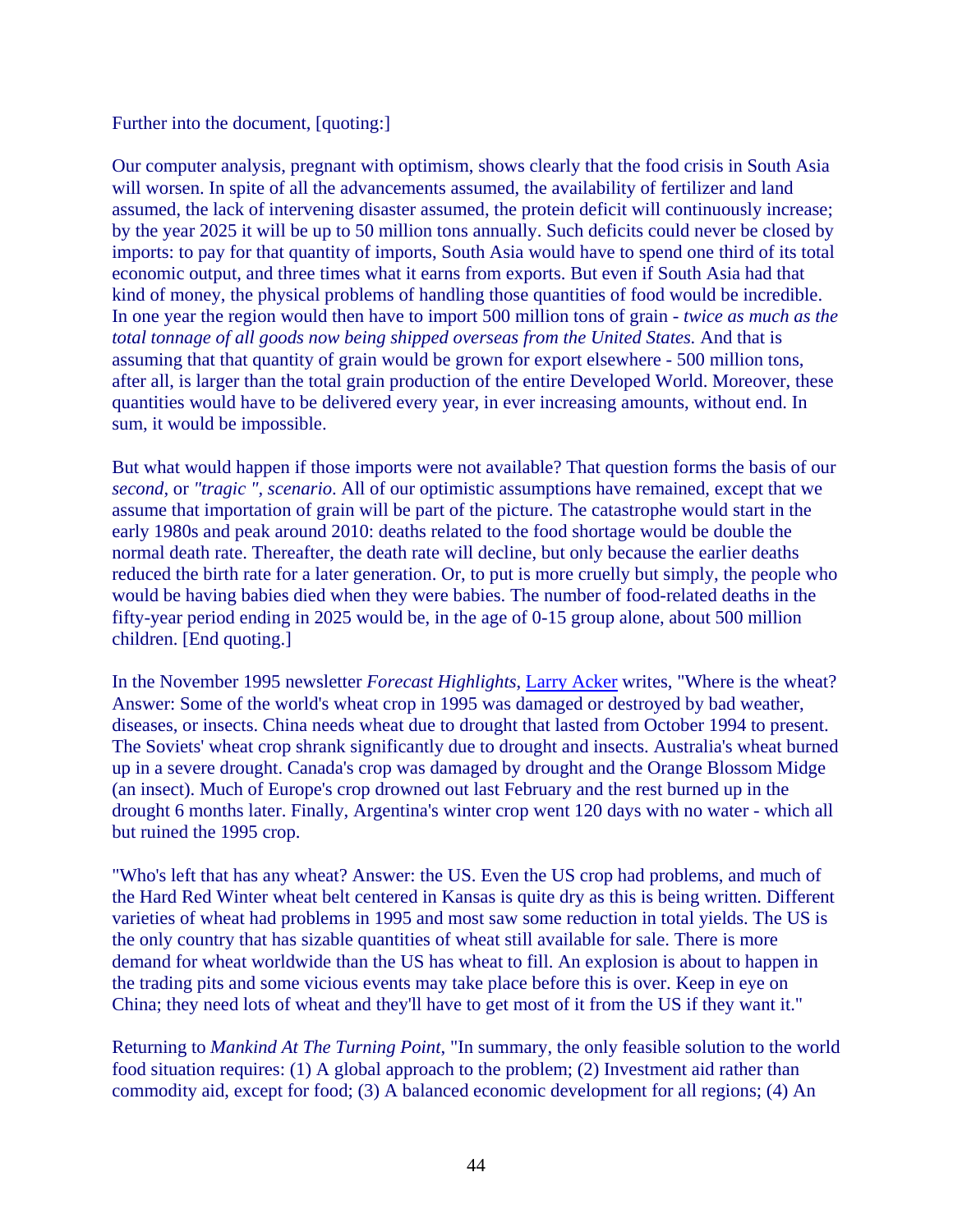effective population policy; (5) Worldwide diversification of industry, leading to a truly global economic system.

"Only a proper combination of these measures can lead to a solution. Omission of any one measure will surely lead to disaster. But the strains on the global food production capacity would be lessened if the eating habits in the affluent part of the world would change, becoming less wasteful."

## *Mankind At The Turning Point* concludes with the following commentary. [Quoting:]

We most warmly welcome this report by Mihajlo Mesarovic and Eduard Pestel to The Club of Rome. It marks an important new step toward understanding the global natural and human systems within which we live. And it appears as a book for wide distribution at an opportune time. Under the impact of worsening world situations, public opinion has greatly matured in the last few years. However, decision-makers in every country and the world establishment generally, although forced to face up to the stark realities of our age, are still reluctant to renovate their thinking and modes of action. The Mesarovic-Pestel work will confront them with a compelling frame of references that can hardly be ignored, offering them at the same time a new, potentially powerful tool to test out the validity or futility of their views and their policies in the real world framework. [End quoting.]

## And, continuing, [quoting:]

Results to date, however, are already very important. The authors have concentrated on several clusters of problems which, if not squarely met, can, alone, provoke unimaginable disasters. Backed by this intensive research and study, certain basic conclusions have been reached. They confirm earlier warnings of The Club of Rome. Two of them should be quoted here:

(1) No fundamental redressment of the world conditions and human prospects is possible except by worldwide cooperation in a global context and with long views.

(2) The costs, not only in economic and political terms, of the world conditions and human prospects is possible except by worldwide cooperation in a global context and with long views.

The costs, not only in economic and political terms, but in human suffering as well, which will result from delay in taking early decisions, are simply monstrous.

How can a true world community emerge, or even our present human society survive when it is ridden by profound and intolerable injustices, overpopulation and mega-famines, while it is crippled by energy and materials shortages, and eaten up by inflation? What explosions or breakdowns will occur, and where and when, now that nuclear war technology and civil violence are outrunning the pace of political wisdom and stability?

The odds seem against man. Yet we are moderately hopeful. The winds of change have begun to blow. A keen and anxious awareness is evolving to suggest that fundamental changes will have to take place in the world order and its power structures, in the distribution of wealth and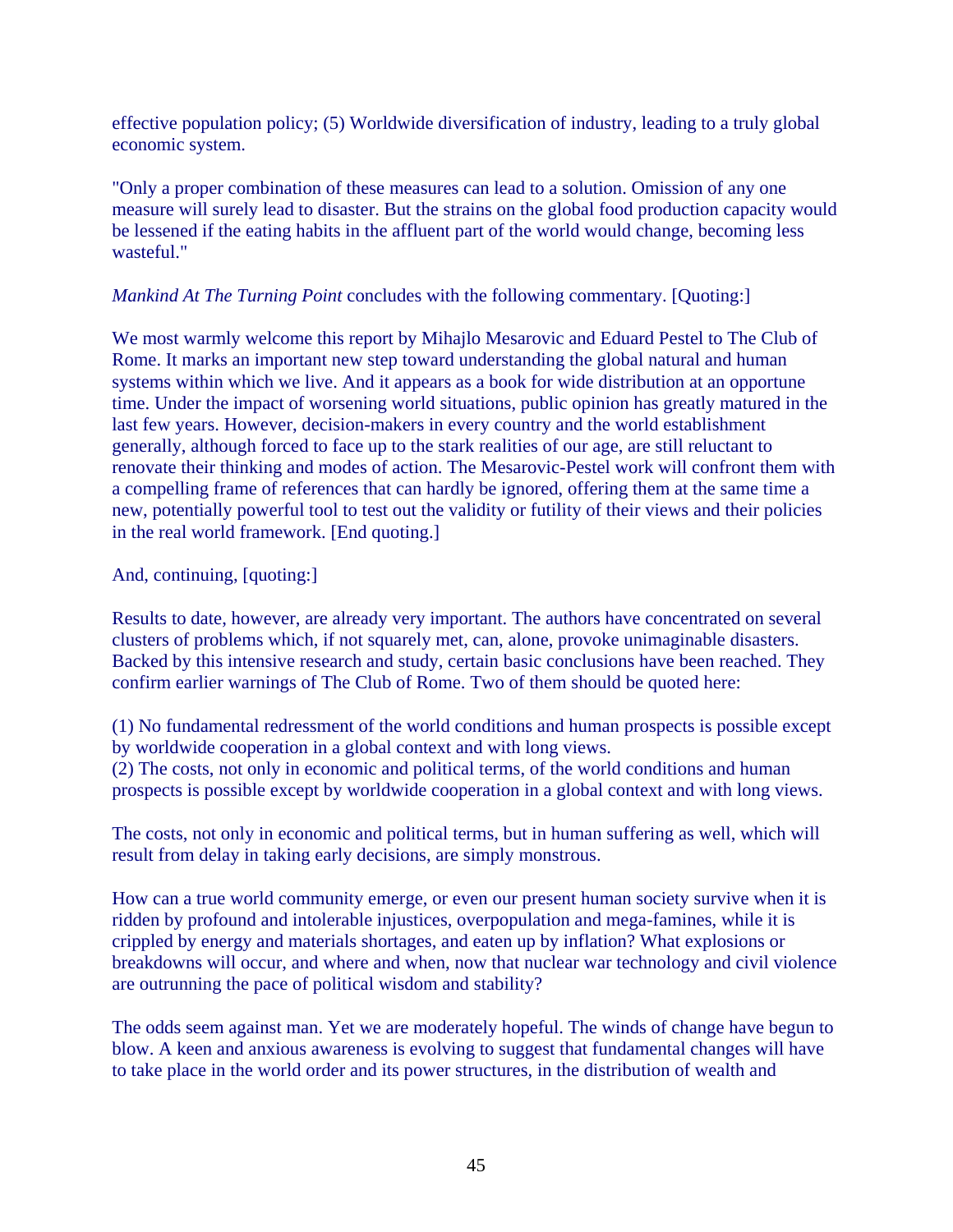income, in our own outlook and behavior. Perhaps only a new and enlightened humanism can permit mankind to negotiate this transition without irreparable lacerations.

In the UN, for example, new concepts such as that of "world collective economic security" as a necessary correlative to political security, and an innovative "charter of duties and rights" of members states is under consideration. In April 1974, a special session of the Assembly issued a declaration on the establishment of a "new international economic order." And the UN world conferences - first on man and his environment, followed by studies on population, food, and the law of the seas, with planned sessions on energy and materials, human settlements, etc. - address themselves to global problems and global solutions.

These are the ferments of an inevitable revolution in international relations; they herald in a different management of the human society. Last February in Salzburg The Club of Rome convened a meeting of senior statesmen from different countries and cultures to discuss global problems and long-term alternatives for human society. The concluding statement interpreted the meeting as unequivocally indicating that "a new spirit of active solidarity and cooperation" among all peoples and nations - called the *Spirit of Salzburg* - is indispensable for mankind to face the challenge of our time.

[End quoting.]

# **COMMITTEE OF 300**

In Dr. John Coleman's comprehensive work, *[Conspirators Hierarchy](http://www.inf-gr.htw-zittau.de/%7Esepiroth/books/k300/300dx.htm) - The Story Of The Committee Of 300.* [to order call 800-942-0821 .... this number still valid today!] he writes [quoting:]

The Committee of 300 had already abrogated the decisions of life and death unto itself, and [Peccei](http://www.cacor.ca/peccei.html) knew it. He had previously so indicated in his book *Limits Of Growth*. Peccei completely dismissed industrial and agricultural progress and in its place demanded that the world come under one coordinating council, to wit, the Club of Rome and its NATO institutions, in a One World Government.

Natural resources would have to be allocated under the auspices of global planning. Nation states could either accept Club of Rome domination or else survive by the law of the jungle and fight to survive. In its first "test case," Meadows and Forrestor planned the [1973 Arab-Israeli War](http://www.arabicnews.com/ansub/Daily/Day/981009/1998100942.html) on behalf of the RIIA to sharply bring home to the world that natural resources like petroleum would in the future come under global planners' control, meaning of course, under the control of the Committee of 300.

[Tavistock Institute](http://www.tavinstitute.org/) called for a consultation with Peccei to which [McGeorge Bundy,](http://www.uwm.edu/People/mbradley/mcgeorgebio.html) Homer Perlmutter and [Dr. Alexander King](http://www.cacor.ca/peccei.html) were invited. From London Peccei traveled to the White House where he met with the President and his cabinet, followed by a visit to the State Department where he conferred with the Secretary of State, the State Department's intelligence service and State's Policy Planning Council. Thus, from the very beginning, the United States government was fully aware of the Committee of 300's plans for this country. That should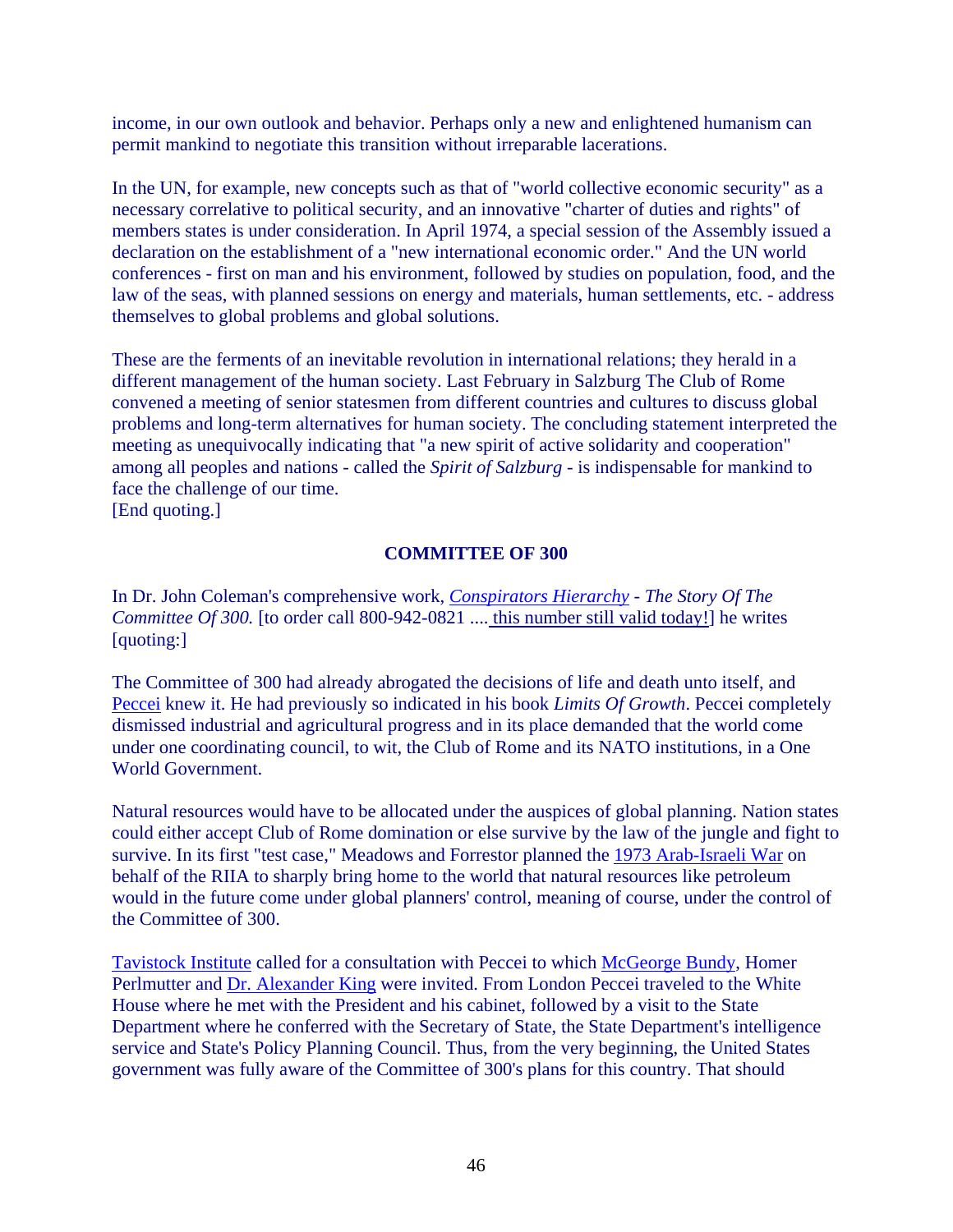answer the often asked question, "Why would our government allow the Club of Rome to operate in a subversive manner in the United States?"

Volcker's economic and monetary policies were a reflection of those of [Sir Geoffrey Howe,](http://www.anpe.co.uk/95/howeg.htm) Chancellor of the Exchequer and member of the Committee of 300. This serves to illustrate how Britain has controlled the United States, beginning from soon after the [War of 1812](http://www.geocities.com/Athens/Forum/9061/USA/nineteen/1812.html), and continues to exercise control over this country through the policies of the Committee of 300.

What are the goals of the secret elite group, the inheritors of [Illuminism](http://cthonia.com/atrium/relig_isms/illuminism.html) (Moriah Conquering Wind), the Cult of [Dionysius,](http://www.newadvent.org/cathen/05010b.htm) the Cult of [Isis,](http://members.aol.com/egyptart/isis.html) [Catharism,](http://www.geocities.com/Paris/Parc/8880/index.html) [Bogomilism](http://www.unet.com.mk/mian/bogomili.htm)? This elite group that also calls itself the Olympians (they truly believe they are equal in power and stature to the legendary gods of Olympus, who have, like Lucifer their god, set themselves above our true God) absolutely believe they have been charged with implementing the following by divine right:

(1) A One World Government - New World Order with a unified church and monetary system under their direction. Not many people are aware that the One World Government began setting up its "church" in the 1920s/1930s, for they realized the need for a religious belief inherent in mankind to have an outlet and, therefore, set up a "church" body to channel that belief in the direction they desired.

(2) The utter destruction of all national identity and national pride.

(3) The destruction of religion and more especially the Christian religion, with the one exception, their own creation mentioned above.

(4) Control of each and every person through means of mind control and what [Brzezinski](http://www.encyclopedia.com/articles/01957.html) calls "technotronics" which would create human-like robots and a system of terror beside which Felix Dzerzinski's *Red Terror* will look like children at play.

(5) An end to all industrialization and the production of nuclear generated electric power in what they call "the post-industrial zero-growth society". Exempted are the computer and service industries. United States industries that remain will be exported to countries such as Mexico where abundant slave labor is available. Unemployables in the wake of industrial destruction will either become opium-heroin and/or cocaine addicts, or become statistics in the elimination process we know today as Global 2000.

(6) Legalization of drugs and pornography.

(7) Depopulation of large cities according to the trial run carried out by the [Pol Pot](http://www.encyclopedia.com/articles/10364.html) regime in Cambodia. It is interesting to note that Pol Pot's genocidal plans were drawn up here in the United States by one of the Club of Rome's research foundations. It is also interesting that the Committee is presently seeking to reinstate the Pol Pot butchers in Cambodia.

(8) Suppression of all scientific development except for those deemed beneficial by the Committee. Especially targeted is nuclear energy for peaceful purposes. Particularly hated are the [fusion](http://fusioned.gat.com/) experiments presently being scorned and ridiculed by the Committee and its jackals of the press. Development of the fusion torch would blow the Committee's conception of "limited natural resources" right out of the window. A fusion torch properly used could create unlimited untapped natural resources from the most ordinary substances. Fusion torch uses are legion and would benefit mankind in a manner which is as yet not even remotely comprehended by the public.

(9) Cause by means of limited wars in the advanced countries, and by means of starvation and diseases in Third World countries, the death of 3 billion people by the year 2000, people they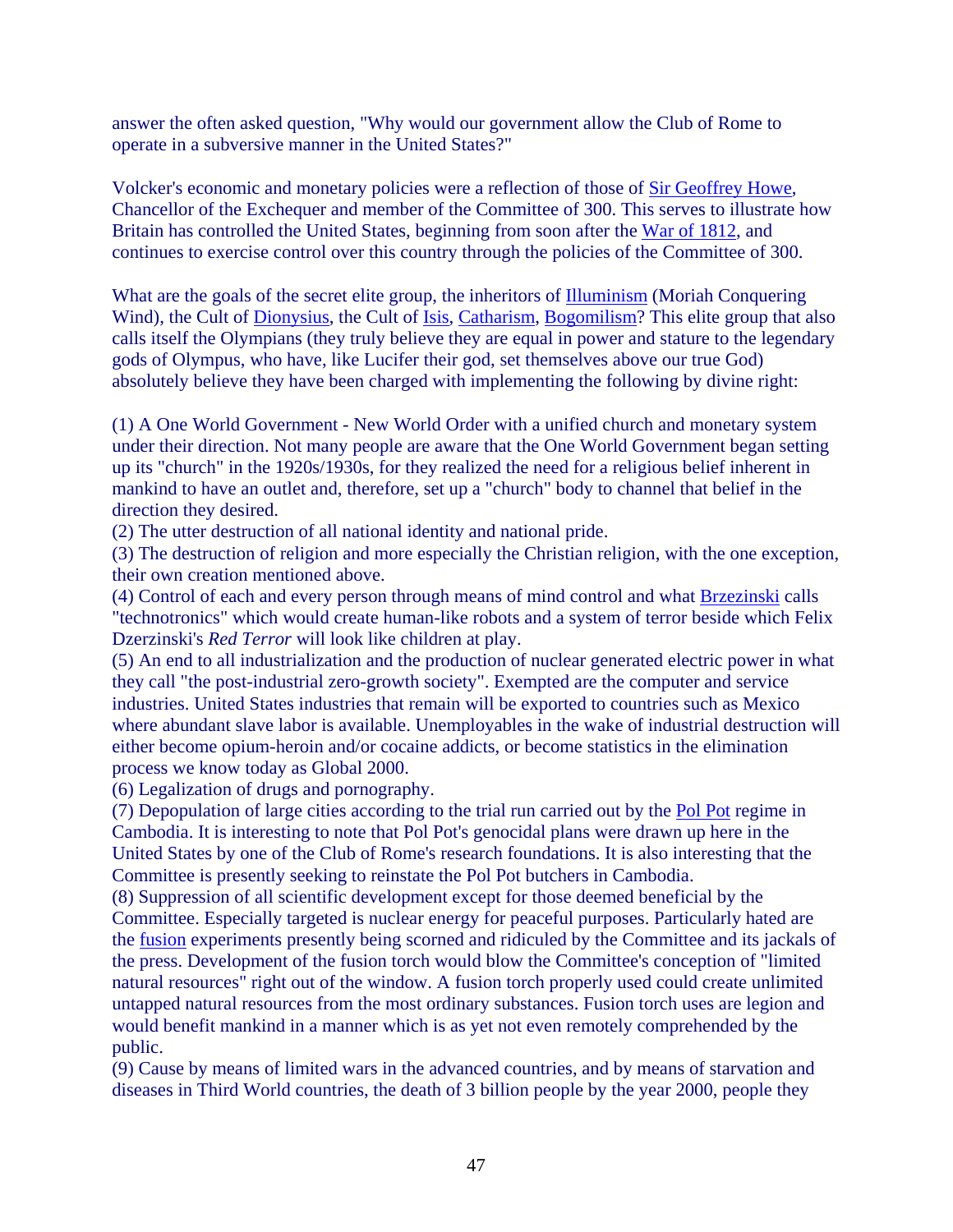call "useless eaters". The Committee of 300 commissioned [Cyrus Vance](http://faculty.virginia.edu/setear/courses/howweget/vance.htm) to write a paper on this subject of how best to bring about such genocide. The paper was produced under the title the *Global 2000 Report* and was accepted and approved for action by President Carter, for and on behalf of the U.S. Government, and accepted by Edwin Muskie, then Secretary of State. Under the terms of the *Global 2000 Report*, the population of the United States is to be reduced by 100 million by the year 2050.

(10) To weaken the moral fiber of the nation and to demoralize workers in the labor class by creating mass unemployment. As jobs dwindle due to the post industrial zero growth policies introduced by the Club of Rome, demoralized and discouraged workers will resort to alcohol and drugs. The youth of the land will be encouraged by means of rock music and drugs to rebel against the status quo, thus undermining and eventually destroying the family unit. In this regard The Committee of 300 commissioned Tavistock Institute to prepare a blueprint as to how this could be achieved. Tavistock directed [Stanford Research](http://www.oppresearch.com/) to undertake the work under the direction of Professor Willis Harmon. This work later became known as *[The Aquarian](http://www.csp.org/chrestomathy/aquarian_conspiracy.html)  [Conspiracy](http://www.csp.org/chrestomathy/aquarian_conspiracy.html)*.

(11) To keep people everywhere from deciding their own destinies by means of one created crisis after another and then "managing" such crises. This will confuse and demoralize the population to the extent where faced with too many choices, apathy on a massive scale will result. In the case of the United States, an agency for crisis management is already in place. It is called the Federal Emergency Management Agency ([FEMA](http://www.fema.gov/about/)), whose existence I first disclosed in 1980. There will be more on FEMA as we proceed.

(12) To introduce new cults and continue to boost those already functioning, which includes rock "music" gangsters such as the filthy, degenerate Mick Jagger's *Rolling Stones* (a gangster group much favored by European Black Nobility) and all of the Tavistock-created "rock" groups which began with *The Beatles*.

(13) To continue to build up the cult of Christian fundamentalism begun by the [British East India](http://www.historyofindia.com/eastind.html)  [Company](http://www.historyofindia.com/eastind.html)'s servant, Darby, which will be misused to strengthen the Zionist state of Israel through identifying with the Jews through the myth of "God's Chosen People" and by donating very substantial amounts of money to what they mistakenly believe is a religious cause in the furtherance of Christianity.

(14) To press for the spread of religious cults such as the [Moslem Brotherhood](http://www.arabicnews.com/ansub/Daily/Day/980729/1998072910.html), Moslem fundamentalism, the [Sikhs,](http://www.srigurugranthsahib.org/) and to carry out experiments of the [Jim Jones](http://www.conspire.com/jones.html) and "[Son of Sam"](http://www.inetworld.net/hutrcc/david.htm)-type of murders. It is worth noting that the late [Ayatollah Khomeini](http://i-cias.com/e.o/khomeini.htm) was a creation of [British](http://www.army.mod.uk/army/organise/intellig/main.htm)  [Intelligence,](http://www.army.mod.uk/army/organise/intellig/main.htm) Military Intelligence Division 6, commonly known as MI-6, as I reported in my 1985 work, *What Really Happened In Iran*.

(15) To export "religious liberation" ideas around the world so as to undermine all existing religions but more especially the Christian religion. This began with ["Jesuit](http://www.fordham.edu/jesutrad/index.html) Liberation Theology" which brought about the downfall of the [Somoza](http://www.encyclopedia.com/articles/12082.html) family rule in Nicaragua and which is today destroying El Salvador, now 25 years into a "civil war", Costa Rica and Honduras. One very active entity engaged in so-called liberation theology is the Communist-oriented Mary Knoll Mission. This accounts for the extensive media attention to the murder of four of Mary Knoll's so-called nuns in El Salvador a few years ago.

The four nuns were Communist subversive agents and their activities were widely documented by the government of El Salvador. The United States press and new media refused to give any space or coverage to the mass of documentation in possession of the Salvadoran government, documentation which proved what the Mary Knoll Mission nuns were doing in the country.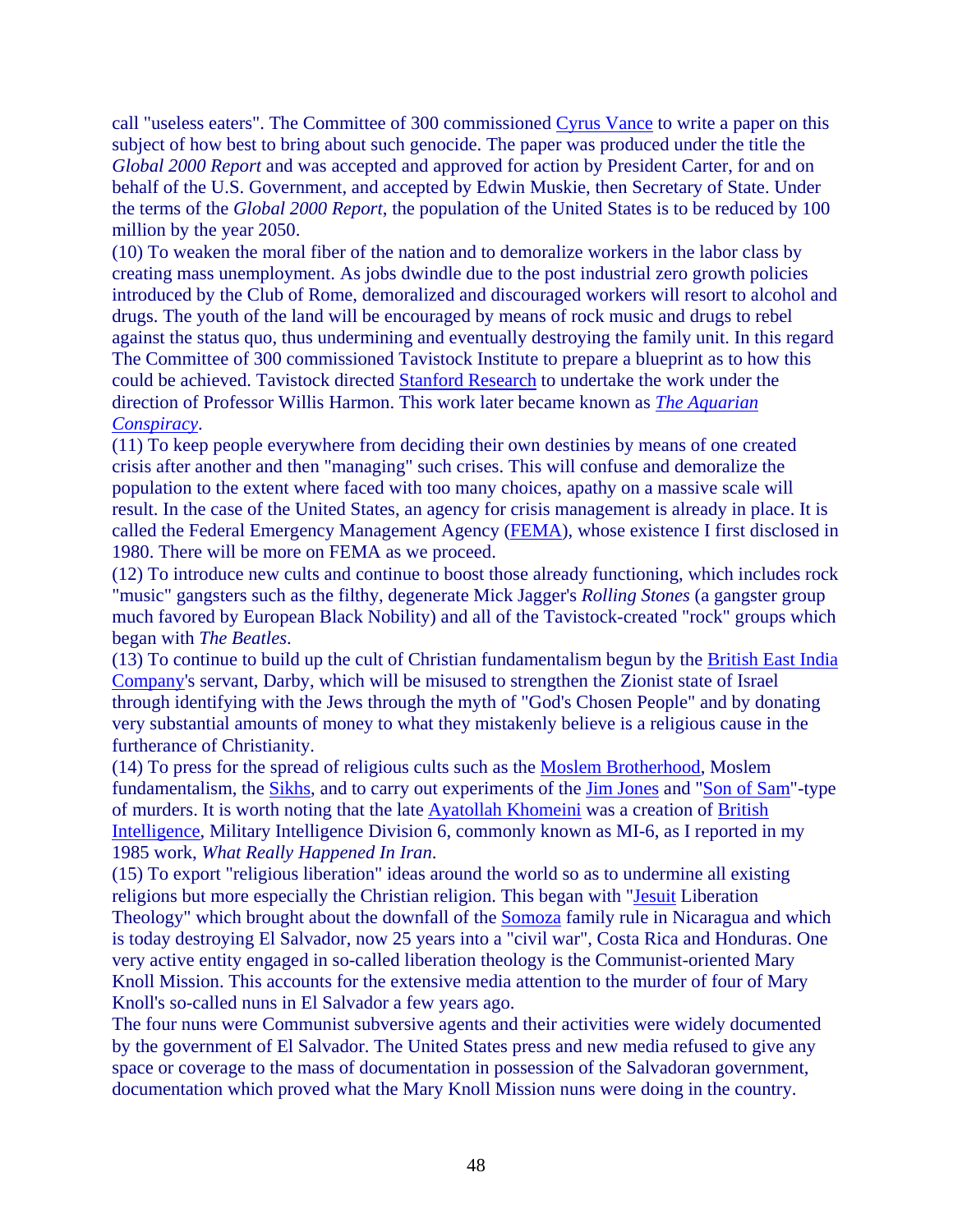Mary Knoll is in service in many countries, and played a leading role in bringing Communism to Rhodesia, Mozambique, Angola and South Africa.

(16) To cause a total collapse of the world's economies and engender total political chaos.

(17) To take control of all foreign and domestic policies of the United States.

(18) To give the fullest support of supranational institutions such as the United Nations (UN), the [International Monetary Fund](http://www.imf.org/) (IMF), the [Bank for International Settlements](http://www.bis.org/) (BIS), the [World](http://www.virtual-institute.de/en/wcd/wcd.cfm?100000000000.cfm)  [Court](http://www.virtual-institute.de/en/wcd/wcd.cfm?100000000000.cfm) and, as far as possible, make local institutions of lesser effect by gradually phasing them out or bringing them under the mantle of the United Nations.

(19) Penetrate and subvert all governments, and work from within them to destroy the sovereign integrity of nations represented by them.

(20) Organize a world-wide terrorist apparatus and negotiate with terrorists whenever terrorist activities take place. It will be recalled that it was [Bettino Craxi](http://cgi.bergen.com/obits/obcraxi20000121c.htm) who persuaded the Italian and U.S. governments to negotiate with the Red Brigades kidnappers of Prime Minister [Moro](http://www.infoplease.com/ce6/people/A0834067.html) and [General Dozier.](http://www2.hickam.af.mil/news/newsarchive/1998/98015.htm) As an aside, General Dozier is under orders not to talk about what happened to him. Should he break that silence, he will not doubt be made "a horrible example of" in the manner in which [Kissinger](http://www.fair.org/extra/best-of-extra/kissinger-conflict.html) dealt with [Aldo Moro](http://www.infoplease.com/ce6/people/A0834067.html), [Ali Bhutto](http://www.encyclopedia.com/articles/01437.html) and [General Zia ul Haq.](http://www.financialexpress.com/ie/daily/19970505/12550483.html) (21) Take control of education in America with the intent and purpose of utterly and completely destroying it.

Much of these goals, which I first enumerated in 1969, have since been achieved or are well on their way to being achieved. Of special interest in the Committee of 300 program is the core of their economic policy, which is largely based on the teachings of Malthus, the son of an English country parson who was pushed to prominence by the British East India Company upon which the Committee of 300 is modeled.

Malthus maintained that man's progress is tied to the Earth's natural ability to support a given number of people, beyond which point Earth's limited resources would rapidly be depleted. Once these natural resources have been consumed, it will be impossible to replace them. Hence, Malthus observed, it is necessary to limit populations within the boundaries of decreasing natural resources. It goes without saying that the elite will not allow themselves to be threatened by a burgeoning population of "useless eaters," hence culling must be practiced. As I have previously stated, "culling" is going on today, using the methods mandated in the *Global 2000 Report*. All economic plans of the Committee meet at the crossroads of Malthus and Frederick Von Hayek, another doom and gloom economist who is sponsored by the Club of Rome. The Austrian born [Von Hayek](http://almaz.com/nobel/economics/1974b.html) has long been under the control of [David Rockefeller](http://www.worldhelloday.org/david_rockefeller.html), and Von Hayek theories are fairly widely accepted in the United States. According to Von Hayek, the United States economic platform must be based on (a) Urban Black Markets; (b) Small Hong Kong-type industries utilizing sweat-shop labor; (c)The Tourist Trade; (d) Free Enterprise Zones where speculators can operate unhindered and where the drug trade can flourish; (e) End of all industrial activity and; (f) Close down all nuclear energy plants.

Von Hayek's ideas dove-tail perfectly with those of the Club of Rome, which is perhaps why he is so well promoted in rightwing circles in this country. The mantle of Von Hayek is being passed to a new, younger economist, Jeoffrey Sachs, who was sent to Poland to take up where Von Hayek left off. It will be recalled that the Club of Rome organized the Polish economic crisis which led to political destabilization of the country. The exact same economic planning, if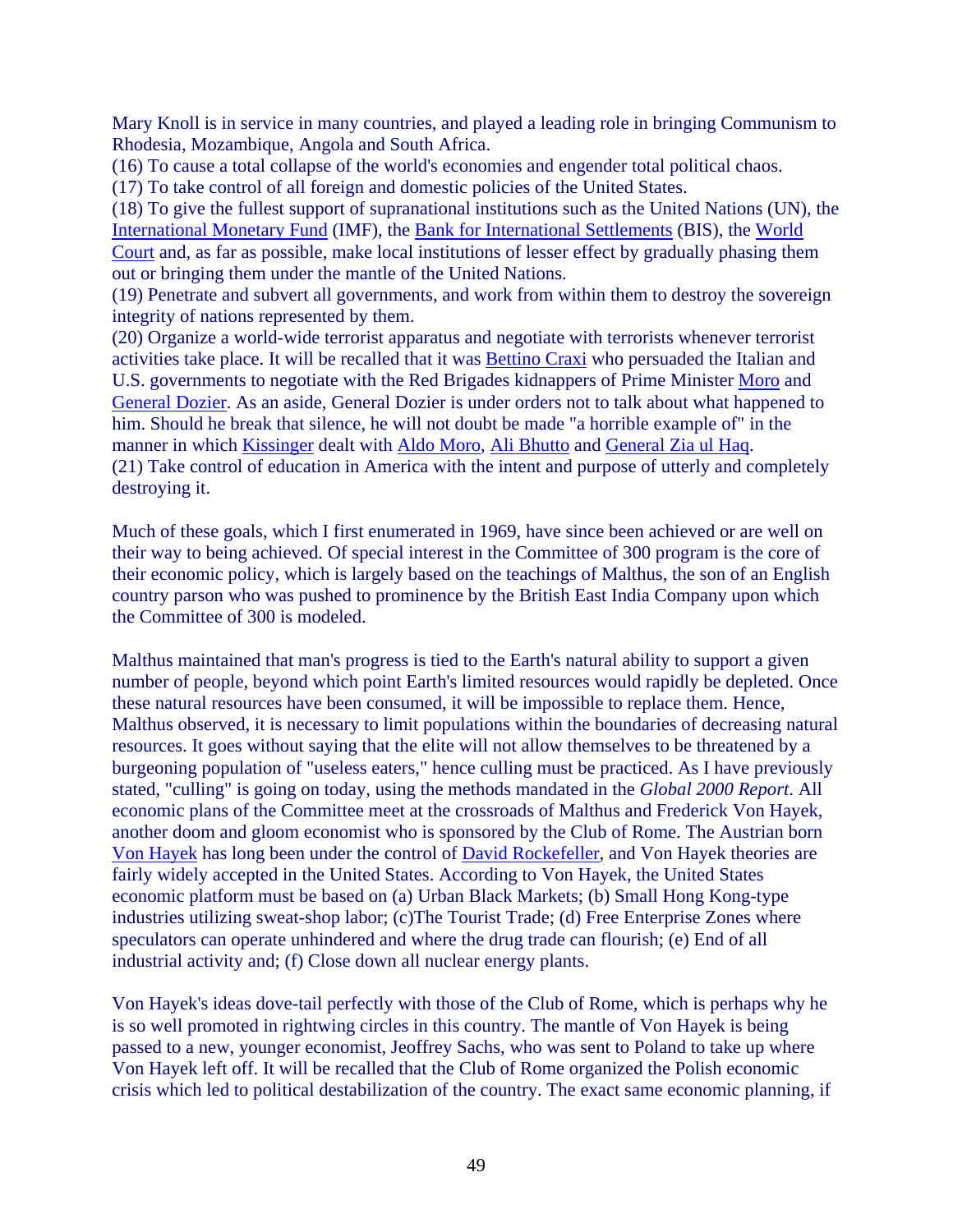one dare call it that, will be forced upon Russia, but if widespread opposition is encountered, the old price-support system will quickly be restored.

The Committee of 300 ordered the Club of Rome to use Polish nationalism as a tool to destroy the Catholic Church and pave the way for Russian troops to reoccupy the country. The "[Solidarity](http://shrike.depaul.edu/%7Ebkapusta/new2.html)" movement was a creation of the Committee of 300's Zbigniew Brzezinski, who chose the name for the "trade union" and selected its office holders and organizers. Solidarity is no "labor" movement, although Gdansk shipyard workers were used to launch it, but rather it was a high-profile political organization, created to bring forced changes in preparation for the advent of the One World Government.

Most of Solidarity's leaders were descendants of Bolshevik Jews from Odessa and were not noted for hating Communism. This helps to understand the saturation coverage provided by the American news media. Professor Sachs has taken the process a step further, ensuring economic slavery for a Poland recently freed from the domination of the USSR. Poland will now become the economic slave of the United States. All that has happened is that the master has changed.

Brzezinski is the author of a book that should have been read by every American interested in the future of this country. Entitled *The Technotronic Era*, it was commissioned by the Club of Rome. The book is an open announcement of the manner and methods to be used to control the United States in the future. It also gave notice of cloning and "robotoids," i.e., people who acted like people and who seemed to be people, but who were not. Brzezinski, speaking for the Committee of 300 said the United States was moving "into an era unlike any of its predecessors; we are moving toward a technotronic era that could easily become a dictatorship." I reported fully on *The Technotronic Era* in 1981 and mentioned it in my newsletters a number of times.

Brzezinski went on to say that our society "is now in an information revolution based on amusement focus, spectator spectacles (saturation coverage by television of sporting events) which provide an opiate for an increasingly purposeless mass." Was Brzezinski another seer and a prophet? Could he see into the future? The answer is NO; what he wrote in his book was simply copied from the Committee of 300's blueprint given to the Club of Rome for execution. Isn't it true that by 1991 we already have a purposeless mass of citizens? We could say that 30 million unemployed and 4 million homeless people are a "purposeless mass," or at least the nucleus of one.

In addition to religion, "the opiate of the masses" which [Lenin](http://www.geocities.com/CapitolHill/2419/lenin.html) and [Marx](http://www.pagesz.net/%7Estevek/intellect/marx.html) acknowledged was needed, we now have the opiates of mass spectator sport, unbridled sexual lusts, rock music and a whole new generation of drug addicts. Mindless sex and an epidemic of drug usage was created to distract people from what is happening all around them. In *The Technotronic Era* Brzezinski talks about "the masses" as if people are some inanimate object - which is possibly how we are viewed by the Committee of 300. He continually refers to the necessity of controlling us "masses".

At one point, he lets the cat out of the bag: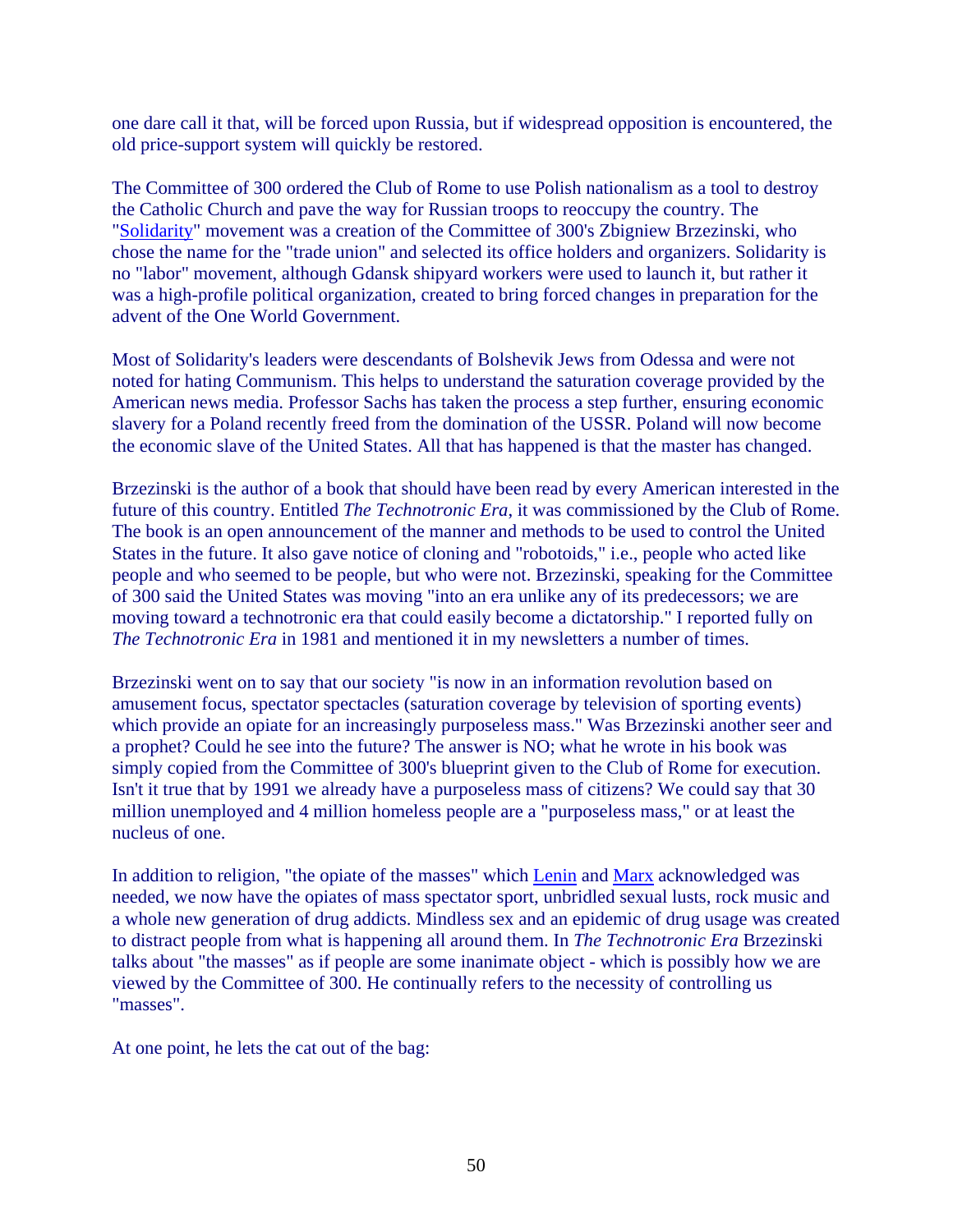"At the same time the capacity to assert social and political control over the individual will vastly increase. It will soon be possible to assert almost continuous control over every citizen and to maintain up-to-date files, containing even the most personal details about health and personal behavior of every citizen in addition to the more customary data.

"These files will be subject to instantaneous retrieval by the authorities. Power will gravitate into the hands of those who control information. Our existing institutions will be supplanted by precrisis management institutions, the task of which will be to identify in advance likely social crises and to develop programs to cope with them. (This describes the structure of FEMA which came much later.)

"This will encourage tendencies through the next several decades toward a Technotronic Era, a dictatorship, leaving even less room for political procedures as we know them. Finally, looking ahead to the end of the century, the possibility of biochemical mind control and genetic tinkering with man, including beings which will function like men and reason like them as well, could give rise to some difficult questions."

Brzezinski was not writing as a private citizen but as Carter's National Security Advisor and a leading member of the Club of Rome and a member of the Committee of 300, a member of the CFR and as a member of the old Polish Black Nobility. His book explains how America must leave its industrial base behind and enter into what is called "a distinct new historical era." [End quoting.]

## Again, quoting from *The Committee of 300*:

Also in 1971, at a later date, the Mitchell Energy and Development Corporation held its energy strategy meeting for the Club of Rome: The recurring theme: LIMIT THE GROWTH OF THE U.S.A. Then to crown it all, the First Global Conference on the Future was held in July of 1980, attended by 4000 social engineers and members of think tanks, all of whom were members of or affiliated with various institutions operating under Club of Rome umbrella organizations.

The First Global Conference on the Future had the blessing of the White House which held its own conference based on the transcripts of the First Global Conference forum. It was called the "White House Commission on the 1980s" and OFFICIALLY recommended the policies of the Club of Rome "as a guide to future U.S. policies" and even went so far as to say that the United States economy is moving out of the industrial phase. This echoed the theme of Sir Peter Vickers Hall and Zbigniew Brzezinski and provides further proof of the control exercised by the Committee of 300 over U.S. affairs, both domestic and foreign.

As I said in 1981, we are set up, politically, socially and economically so that we remain locked into the Club of Rome's plans. [End quoting.]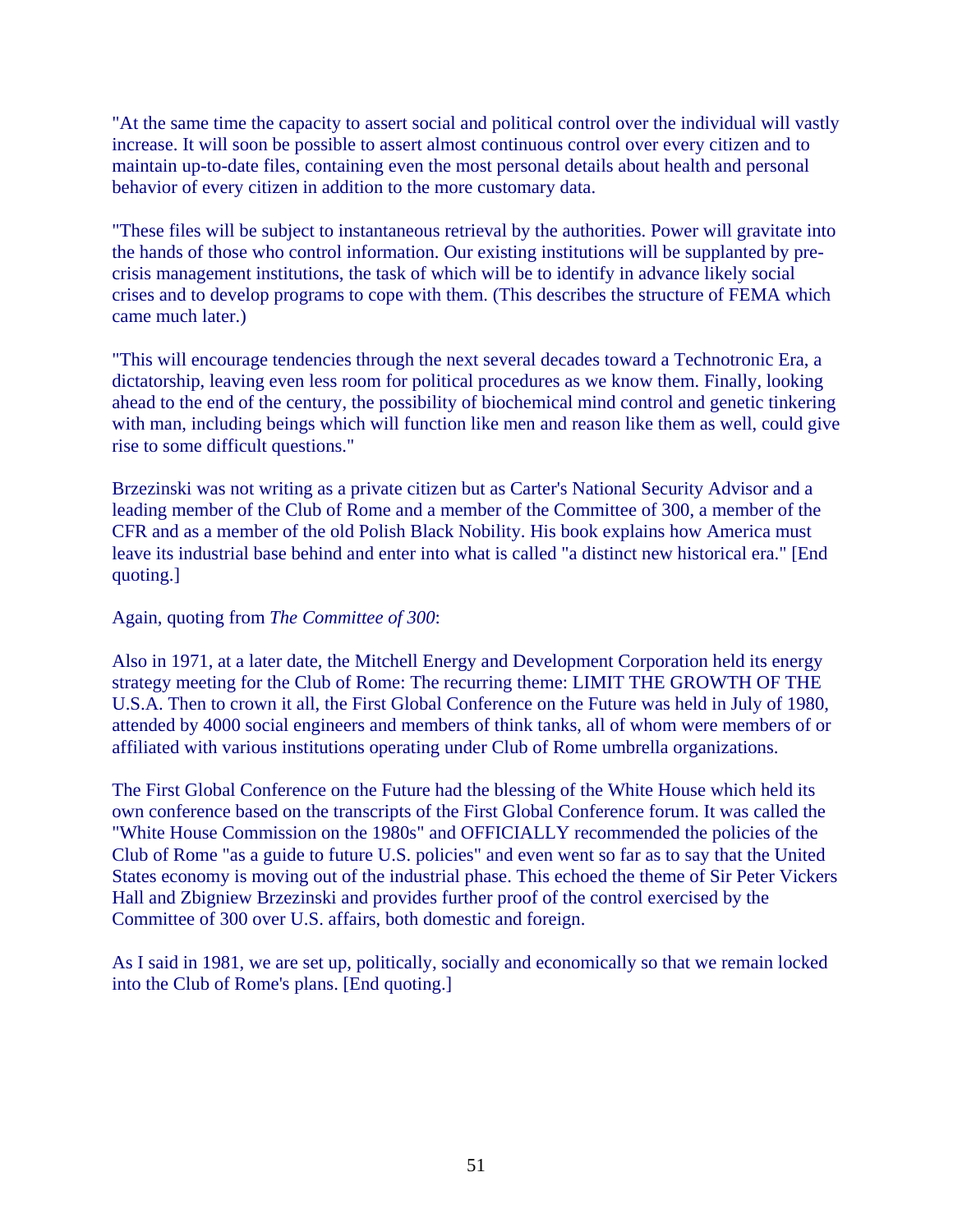## **THE CLUB OF ROME**

In *[En Route To Global Occupation](http://www.amazon.de/exec/obidos/ASIN/0910311978/artvisitwww/302-4347642-7708868): A High Ranking Government Liaison Exposes The Secret Agenda For World Unification*, written by [Gary H. Kah,](http://www.garykah.org/video/video.htm) the Club of Rome is described as: [quoting]

Another organization that has drawn a high percentage of its members from the Council on Foreign Relations is the Club of Rome. The Club of Rome (COR) claims to be an informal organization of less than one hundred people who are, in their own words, "...scientists, educators, economists, humanists, industrialists, and national and international civil servants..." Included among these have been members of the Rockefeller family. Altogether, there are approximately twenty-five CFR members who belong to the American Association for the Club of Rome. The Club had its beginnings in April 1968, when leaders from ten different countries gathered in Rome at the invitation of Aurelio Peccei, a prominent Italian industrialist with close ties to the Fiat (there's a company worth looking at) and Olivetti Corporations. The organization claims to have the solutions for world peace and prosperity. However, these solutions always seem to promote the concept of world government at the expense of national sovereignty.

The Club of Rome has been charged with the task of overseeing the regionalization and unification of the entire world; the Club could therefore be said to be one step above the Bilderbergers in the one-world hierarchy. (COWs founder, Peccei, has been a close associate of the Bilderbergers.) As far as I have been able to determine, most of the directives for the planning of the world government are presently coming from the Club of Rome.

The Club' s findings and recommendations are published from time to time in special, highly confidential reports, which are sent to the power-elite to be implemented. On 17 September 1973 the Club released one such report, entitled *Regionalized and Adaptive Model of the Global World System*, prepared by COR members Mihajlo Mesarovic and Eduard Pestel.

The document reveals that the Club has divided the world into ten political/economic regions, which it refers to as "kingdoms". While these "kingdoms" are not set in concrete and changes could still occur, it gives us an idea of what lies ahead.

Referring to the Mesarovic-Pestel study, Aurelio Peccei, the Club's founder, states:

Their world model, based on new developments of the multilevel hierarchical systems theory, divides the world into ten interdependent and mutually interacting regions of political, economic or environmental coherence... It will be recognized of course that these are still prototype models. Mesarovic and Pestel have assumed a Herculean task. The full implementation of their work will take many years. [End quoting.]

# **[SENATOR JESSE HELMS](http://www.flakmag.com/politics/helms.html)**

On December 15, 1987, Senator Helms delivered a speech before Congress that contained, in part, the following comments. [Quoting:]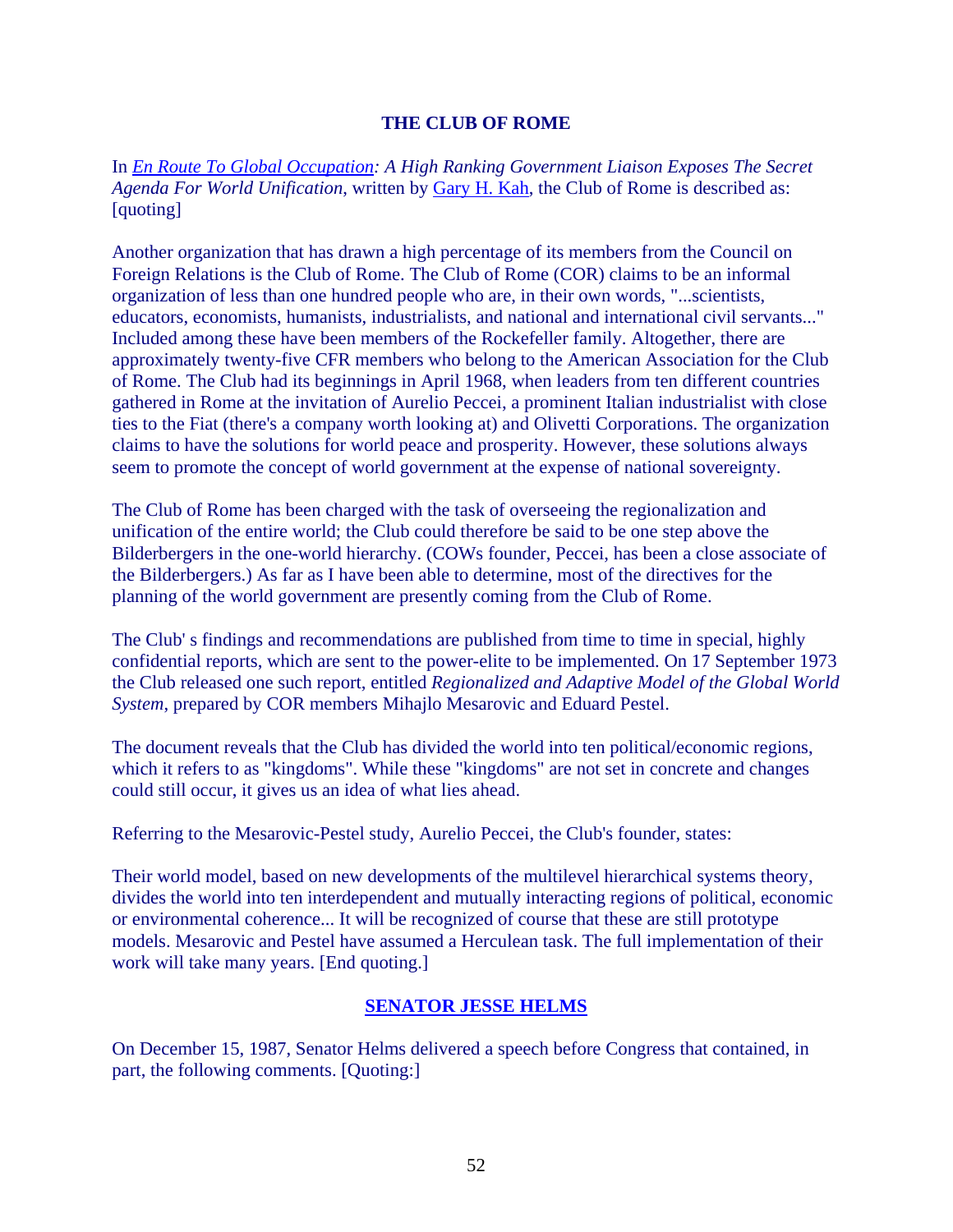This campaign against the American people - against traditional American culture and values - is systematic psychological warfare. It is orchestrated by a vast array of interests comprising not only the Eastern establishment but also the radical left. Among this group we find the Department of State, the Department of Commerce, the money center banks and multinational corporations, the media, the educational establishment, the entertainment industry, and the large tax-exempt foundations.

Mr. President, a careful examination of what is happening behind the scenes reveals that all of these interests are working in concert with the masters of the Kremlin in order to create what some refer to as a New World Order. Private organizations such as the Council on Foreign Relations, the [Royal Institute of International Affairs](http://www.riia.org/who/who.html), the [Trilateral Commission](http://www.trilateral.org/), the [Dartmouth](http://nativenet.uthscsa.edu/archive/ng/95/0019.html)  [Conference](http://nativenet.uthscsa.edu/archive/ng/95/0019.html), the [Aspen Institute for Humanistic Studies,](http://www.aspeninst.org/) the Atlantic Institute *[or Council"?],* and the [Bilderberger Group](http://cypherpunks.venona.com/date/1999/05/msg01076.html) serve to disseminate and to coordinate the plans for this so-called New World Order in powerful business, financial, academic, and official circles...

The psychological campaign that I am describing, as I have said, is the work of groups within the Eastern establishment, that amorphous amalgam of wealth and social connections whose power resides in its control over our financial system and over a large portion of our industrial sector. The principal instrument of this control over the American economy and money is the Federal Reserve System. The policies and the industrial sectors, primarily the multinational corporations, are influenced by the money center banks through debt financing and through the large blocks of stock controlled by the trust departments of the money center banks.

Anyone familiar with American history, and particularly American economic history, cannot fail to notice the control over the Department of State and the Central Intelligence Agency which Wall Street seems to exercise...

The influence of establishment insiders over our foreign policy has become a fact of life in our time. This pervasive influence runs contrary to the real long-term national security of our Nation. It is an influence which, if unchecked, could ultimately subvert our constitutional order.

The viewpoint of the establishment today is called globalism. Not so long ago, this viewpoint was called the "One-World" view by its critics. The phrase is no longer fashionable among sophisticates; yet, the phrase "One World" is still apt because nothing has changed in the minds and actions of those promoting policies consistent with its fundamental tenets.

Mr. President, in the globalist point of view, nation-states and national boundaries do not count for anything. Political philosophies and political principles seem to become simply relative. Indeed, even constitutions are irrelevant to the exercise of power. Liberty and tyranny are viewed as neither necessarily good nor evil, and certainly not a component of policy.

In this point of view, the activities of international financial and industrial forces should be oriented to bringing this one-world design - with a convergence of the Soviet and American systems as its centerpiece - into being... All that matters to this club is the maximization of profits resulting from the practice of what can be described as finance capitalism, a system which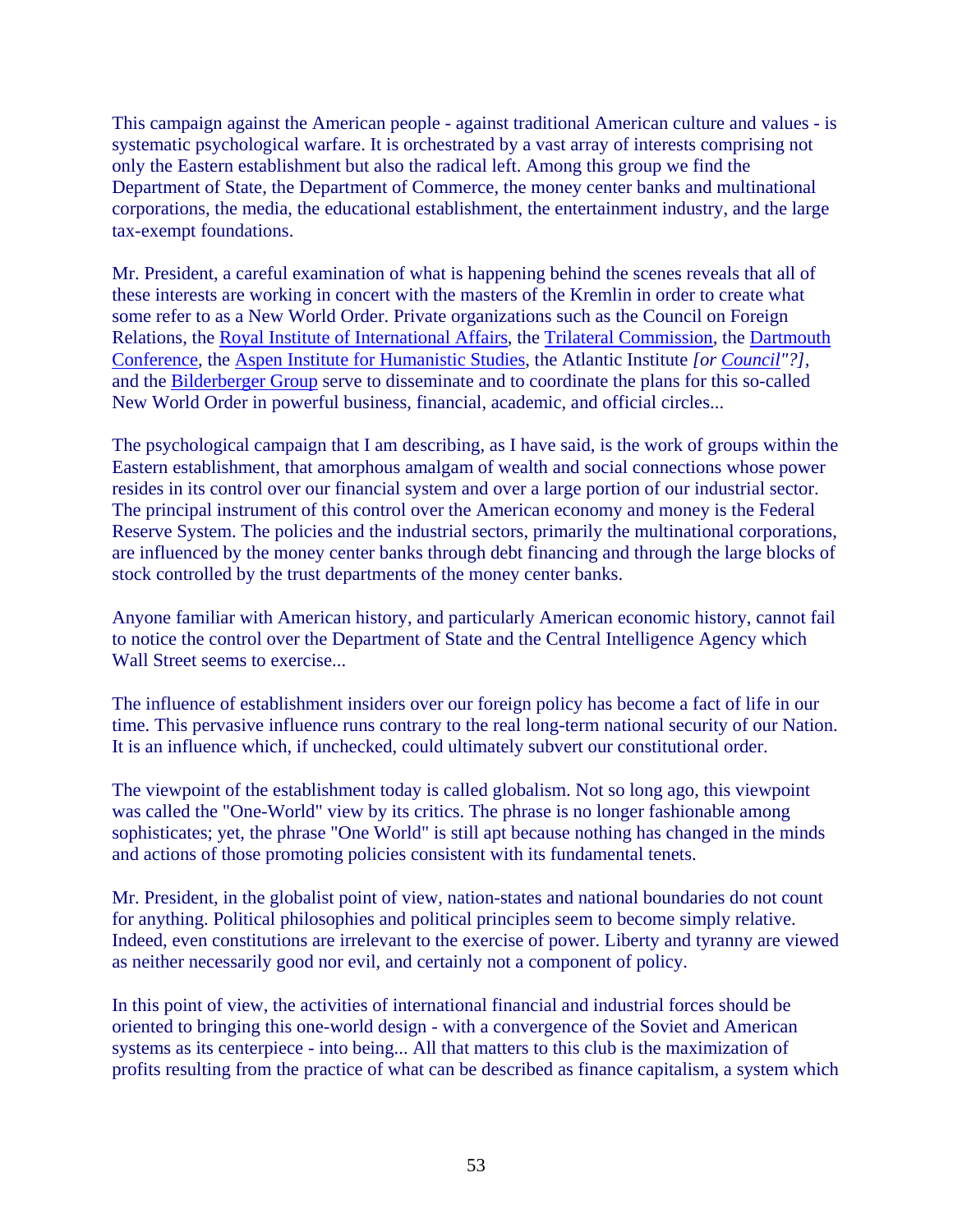rests upon the twin pillars of debt and monopoly. This isn't real capitalism. It is the road to economic concentration and to political slavery. [End quoting.]

## **THE WORLD ORDER**

**I**n Eustace Mullins' book *[The World Order - Our Secret Rulers](http://home.inreach.com/dov/mcatalog.htm)*, he writes [quoting:]

In 1985, as a sequel to the history of the Federal Reserve System, this writer published *The World Order* as a compendium of additional information on this subject. It never occurred to me to call it *The New World Order* because my researches had traced its depredations back for some five thousand years. Perhaps in response to the exposes in this volume, the spokesman for the Brotherhood of Death went public with their claims for a "New World Order", which essentially was the *Brave New World* described by Aldous Huxley in his groundbreaking novel. Behind all demands for this new order were the same imperatives, as listed by [Professor Stanley Hoffmann](http://www.hno.harvard.edu/gazette/1997/01.09/StanleyHoffmann.html), in *Primacy or World Order*, "What will have to take place is a gradual adaptation of the social, economic, and political system of the United States to the imperatives of world order."

As Professor Hoffmann points out, the United States is the primary target of the missiles of the New World Order because it still retains, however perverted and distorted, the essential machinery for a republic which provides for the freedom of its citizens. The Order's present goals were originated by [Lord Castlereagh](http://www.spartacus.schoolnet.co.uk/PRcastlereagh.htm) at the Congress of Vienna in 1815, when he handed over Europe to the victorious Money Power, as exemplified by the presence of the [House of](http://www.businessweek.com/1999/99_49/b3658092.htm)  [Rothschild](http://www.businessweek.com/1999/99_49/b3658092.htm). This was "the balance of power", which was never a balance of power at all, but rather a worldwide system of control to be manipulated at the pleasure of the conspirators. [Henry](http://www.encyclopedia.com/articles/07001.html)  [Kissinger](http://www.encyclopedia.com/articles/07001.html) has been busily reviving this program for renewed control, as he wrote in a think piece for *Newsweek*, January 28, 1991, "We now face 'a new balance of power'. Today, it translates into the notion of 'a new world order', which would emerge from a set of legal arrangements to be safeguarded by collective security."

When minions of the World Order such as Henry Kissinger call for "collective security", what they are really seeking is a protective order behind which they can safely carry out their depredations against all mankind. This was very reluctantly identified by President [George Bush,](http://www.geocities.com/trebor_92627/Bush.htm) after months of dodging questions about the "new world order" which he had publicly called for, when he finally stated it really was "a United Nations peacekeeping force". This took us back to the Second World War, which produced the [United Nations.](http://docs.lib.duke.edu/igo/guides/unindex.html) Walter Millis, in *Road To War, America 1914-17* further removed this program to the First World War, when he wrote, "The Colonel's (Edward Mandel House) sole justification for preparing such a bath of blood for his countrymen was his hope of establishing a new world order of peace and security as a result."

Note the call for "security": once again, this is the cry of the international criminals for protection as they carry out their universal work of sabotage and destruction. House had first laid out the program for this "world order" in his book, *Philip Dru - Administrator*, in which Dru, (House himself) became the guiding force behind the government and directed it to the goals of world order. The same forces set up a Second World War, from which the United Nations emerged as the new guarantor of "collective security". *Random House Dictionary* tells us that the United Nations was created in Washington, January 2, 1942, when twenty-six nations allied against the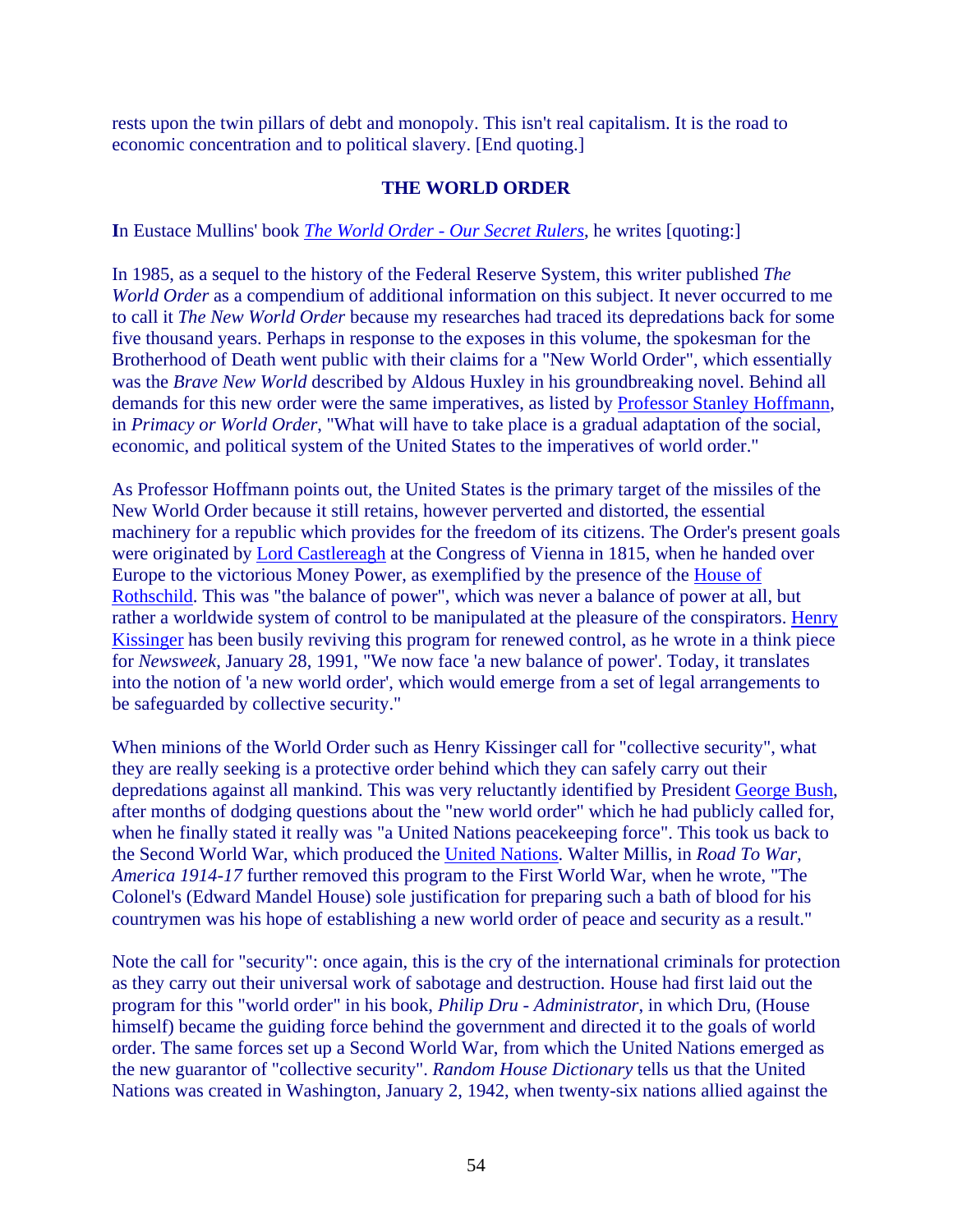[Axis,](http://www.fwkc.com/encyclopedia/low/articles/a/a002001760f.html) or "fascist" Powers. In *[The American Language](http://www.bartleby.com/185/)*, H.L. Mencken says that President Roosevelt coined the term, "[United Nations"](http://www.un.org/Overview/Charter/contents.html) in conference with Prime Minister [Winston](http://www.winstonchurchill.org/)  [Churchill](http://www.winstonchurchill.org/) at the White House in December of 1941, on the eve of the [Pearl Harbor](http://www.ibiblio.org/pha/myths/index.html) attack which manipulated us into World War II. The United Nations became an active entity at the Dumbarton Oaks conference in 1944, when Great Britain, the United States and Russia set it in motion as a financial dictator.

If the United Nations was created to fight "fascism", its mission ended in 1945, when Fascism was defeated by military force. Fascism derives its name from the bundle of rods which ancient Roman officials carried into court to punish offenders. Thus, fascism historically means law and order, the rule of law, and the intent to punish criminals. This, of course, is what the conspirators of the World Order wish to avoid at all costs. The *Oxford English Dictionary* defines Fascism as "one of a body of Italian nationalists which was organized in 1919 to oppose Communism in Italy." Other definitions state simply that the Fascists were organized "to fight Bolshevism". Thus the United Nations essentially was set up to battle against "anti-Communists" as exemplified by Germany, Italy and Japan. When this goal was successful in 1945, the United Nations no longer had a historic mission. Nevertheless, it continued to function, and the Rockefellers donated the most expensive parcel of real estate in Manhattan for its world headquarters. It was against this background that the Governor of New York, [Nelson Aldrich](http://www.rockefeller.edu/archive.ctr/narbiog.html)  [Rockefeller,](http://www.rockefeller.edu/archive.ctr/narbiog.html) addressed a meeting at the Sheraton Park Hotel on July 26, 1968, in which he called for the creation of "a new world order".

Rockefeller ignored the fact that it was [Adolf Hitler](http://www.historyplace.com/worldwar2/riseofhitler/index.htm) who had preempted this title as "My New Order" for Europe. The phrase was an attractive one to our politicians, as President Bush revealed when he addressed Congress on September 11, 1990, in a speech carried nationally on television, in which he called for "a new world ... a world quite different from the one we have known ... a new world order." He continued to reiterate this demand in subsequent addresses on television, declaring on January 29, 1991 in his annual State of the Union address, "It is a big idea - a new world order, where diverse nations are drawn together in common to achieve the universal aspirations of mankind, peace and security, freedom, and the rule of law." He repeated this toxin on February 1, 1991 in three separate addresses on the same day, in which he emphasized the new world order call. He modestly refrained from pointing out that it was not a new phrase, and that it had been adopted by Congress in 1782 for the Great Seal of the United States, the incomplete pyramid with its occult eye, and the phrase ["Novus Ordo Seclorum"](http://www.greatseal.com/symbols/seclorum.html) beneath it, identifying this nation as committed to "a new world order" or a new order for the ages which apparently depended upon pyramid power for its fulfillment. This symbol dated from 1776, when [Adam Weishaupt,](http://www.nii.net/%7Eobie/adam.htm) founder of the Illuminati sect, formulated a program remarkably similar to that of the world order conspirators today. [Weishaupt](http://www.hermetic.com/sabazius/weishaupt.htm) called for:

"(1) Abolition of all monarchies and all ordered governments;

(2) Abolition of private property and inheritances;

(3) Abolition of patriotism and nationalism;

(4) Abolition of family life and the institution of marriage, and the establishment of communal education for children;

(5) Abolition of all religion."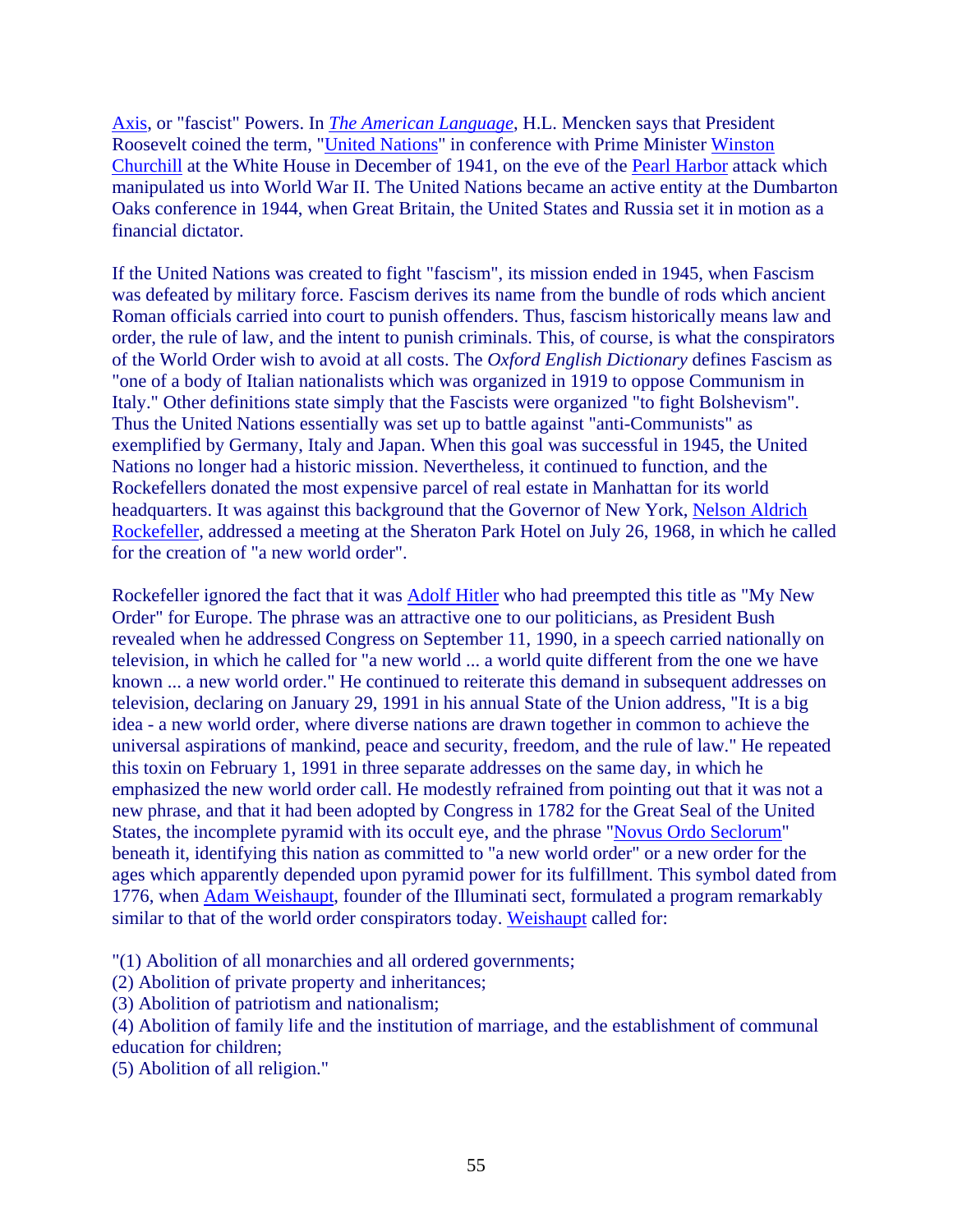It was hardly accidental that the Rothchilds, when they hired Karl Marx and the League of Just Men to formulate a program, received the *[Communist Manifesto](http://www.yclusa.org/readup/manread.html)* of 1848, which contained the above formula. Weishaupt's activities had taken over the [Freemason](http://freemasonry.bc.ca/anti-masonry/anti-masonry_faq.html) movement in 1782, which then became one of the vehicles for the enactment of this program. Its true origin in ancient Oriental despotism was revealed on the editorial page of *The Washington Post*, January 5, 1992, when philosopher [Nathan Gardels](http://www.npq.org/staff/ng.html) warned that "the ideal area for the new world order would be China, not the United States." Gardels points out that Marxism was a product of Western philosophy, i.e., Hegel, but that a world order would produce Oriental despotism. He supported his thesis with quotes from the Japanese Prime Minister, who complained that "abstract notions of human rights" should not interfere with foreign policy, and from Chinese leaders who denounced demands for independent liberty as "garbage".

President Bush modestly points out one of his aides, [Brent Scowcroft,](http://sun3.lib.uci.edu/racyberlib/Peace/interview-brent_scowcroft.html) as the author of the magical phrase, "new world order". *People Magazine*, November 25, 1991 said, "Scowcroft's influence first became evident last year, several weeks after Iraq's invasion of Kuwait. Again, while fishing, he and Bush came up with the idea of "a new world order", an ambitious phrase meant to suggest a new United States foreign policy in the post-cold war era." [End quoting.]

### **TO RULE THE WORLD**

#### Again, quoting from Eustice Mullins' *The World Order - Our Secret Rulers*. [Quoting:]

Five men rule the world. This Council of Five consists of Baron Guy de Rothschild, Evelyn de Rothschild, George Pratt Shultz, Robert Roosa (from Bush's family firm of [Brown Brothers](http://www.bbh.com/index1.html)  [Harriman\)](http://www.bbh.com/index1.html) and one vacancy, at this writing. In the past several years, members of the Council who have died include Averill Harriman, Lord Victor Rothschild, and [Prince Thurn und Taxis](http://expage.com/page/thurns3) of Regensburg, Germany. None of them holds public office, but they choose who shall hold office in the nations. These five men comprise the apex of the pyramid of power, the World Order. We may ask, Why should there be a World Order? Is it not sufficient to hold absolute power in a single nation, or in a group of nations? The answer is NO, because of the nature of international travel, international trade, and international finance. International travel requires that a person may travel in peace from one nation to another, without being molested. Excepting cases of anarchy, revolution or war, this requirement can usually be met. International trade requires that traders of one nation can go to another nation, transact their business, and return with their goods or their profits. This requirement too is usually met. If not, the offended nation can exercise military force, as Great Britain did in its [Opium Wars](http://www.wsu.edu/%7Edee/CHING/OPIUM.HTM).

It is the third requirement, international finance, which called into being the World Order. In earlier days, when international trade consisted of barter, payment in gold or silver or piracy, the seizure of goods by force, there was no need for a world arbiter to determine the value of instruments of trade. The development of paper money, stocks, bonds, acceptances and other negotiable instruments necessitated a power, able to exercise influence anywhere in the world, to declare that a piece of paper represented one billion dollars in real wealth, or even one dollar in real wealth. An entry on a computer, flashed from London to New York, states that someone owes five billion dollars to someone else. Without genuine power banking, no such sum could ever be collected, regardless of the factuality or morality of the debt. As anyone in the Mafia can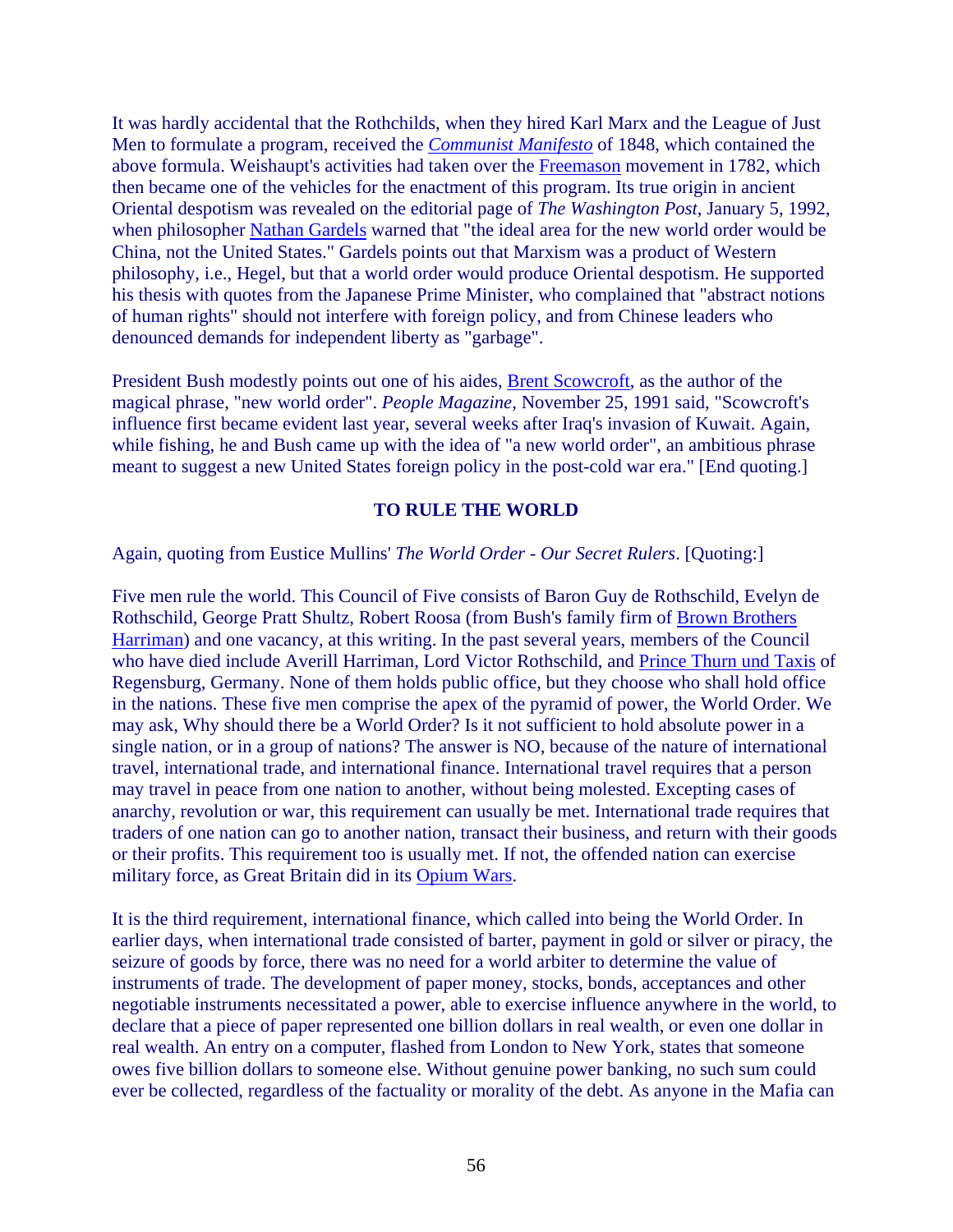tell you, you don't collect unless you are willing to break legs. The World Order is always prepared to break legs, and break them they do, by the millions.

What would have happened to the earliest settlers in America if they had gone to the Indians and said, "Give us your goods and the deeds to your homes and lands. In return, we will give you this beautifully printed piece of paper." The Indians would, and did, attack them. If the settlers arrived with an army led by a Pizaro or a [Cortes,](http://tqjunior.thinkquest.org/6174/Cortes.html) they took the lands without a piece of paper.

The World Order rules with its pieces of paper, but behind every paper is a force which can be employed anywhere in the world. The force may be disguised by various subterfuges as international agreement, associations or other camouflage, but its base is always force.

The World Order rules through a simple technique, Divide and Conquer (*Divide et impera*). Every natural or unnatural division among people, every occasion for hatred or greed, is exploited and exacerbated to the limit. The polarization of racial and ethnic groups in the U.S. is accelerated by a flood of government decrees, originating in foundation "studies", which are designed solely to set American against American. Only in this way can the World Order maintain its iron grip on the daily lives of the people. The World Order also rules by the principle of *1984* - no groups of two or more people are allowed to gather unless the World Order has a representative present. If you start a club of dandelion fanciers, the Order will send someone who will be quietly helpful, avoid taking the front position, and who will offer to pay the rent of a meeting place or the printing of the minutes. In more radical groups, the Order's representative will be the first to suggest dynamiting a building, assassinating an official, or other violent action.

The international terrorism of the Communist Party originated in a small club of German and French working men in Paris, dedicated to quiet reading and discussion, until Karl Marx joined. It was then converted into a revolutionary group. This one example explains the Order's determination to allow no group, however insignificant, to remain unmonitored. The World Order adopted the Hegelian dialectic, the dialectic of materialism, which regards the World as Power, and the World as Reality. It denies all other powers and all other realities. It functions on the principle of thesis, antithesis and a synthesis which results when the thesis and antithesis are thrown against each other for a predetermined outcome. Thus the World Order organizes and finances Jewish groups; it then organizes and finances anti-Jewish groups; it organizes Communist groups; it then organizes and finances anti-Communist groups. It is not necessary for the Order to throw these groups against each other; they seek each other out like heat-seeking missiles, and try to destroy each other. By controlling the size and resources of each group, the World Order can always predetermine the outcome.

In this technique, members of the World Order are often identified with one side or the other. [John Foster Dulles](http://members.iquest.net/%7Egschick/chris/Dulles.htm) arranged financing for Hitler, but he was never a Nazi. David Rockefeller may be cheered in Moscow, but he is not a Communist. However, the Order always turns up on the winning side. A distinguishing trait of a member of the World Order, although it may not be admitted, is that he does not believe in anything but the World Order. Another distinguishing trait is his absolute contempt for anyone who actually believes in the tenets of [Communism,](http://www.gmu.edu/departments/economics/bcaplan/museum/history.htm) [Zionism,](http://www.iahushua.com/JQ/zionism.html) [Christianity,](http://www.infidels.org/library/modern/theism/christianity/) or any national, religious or fraternal group, although the Order has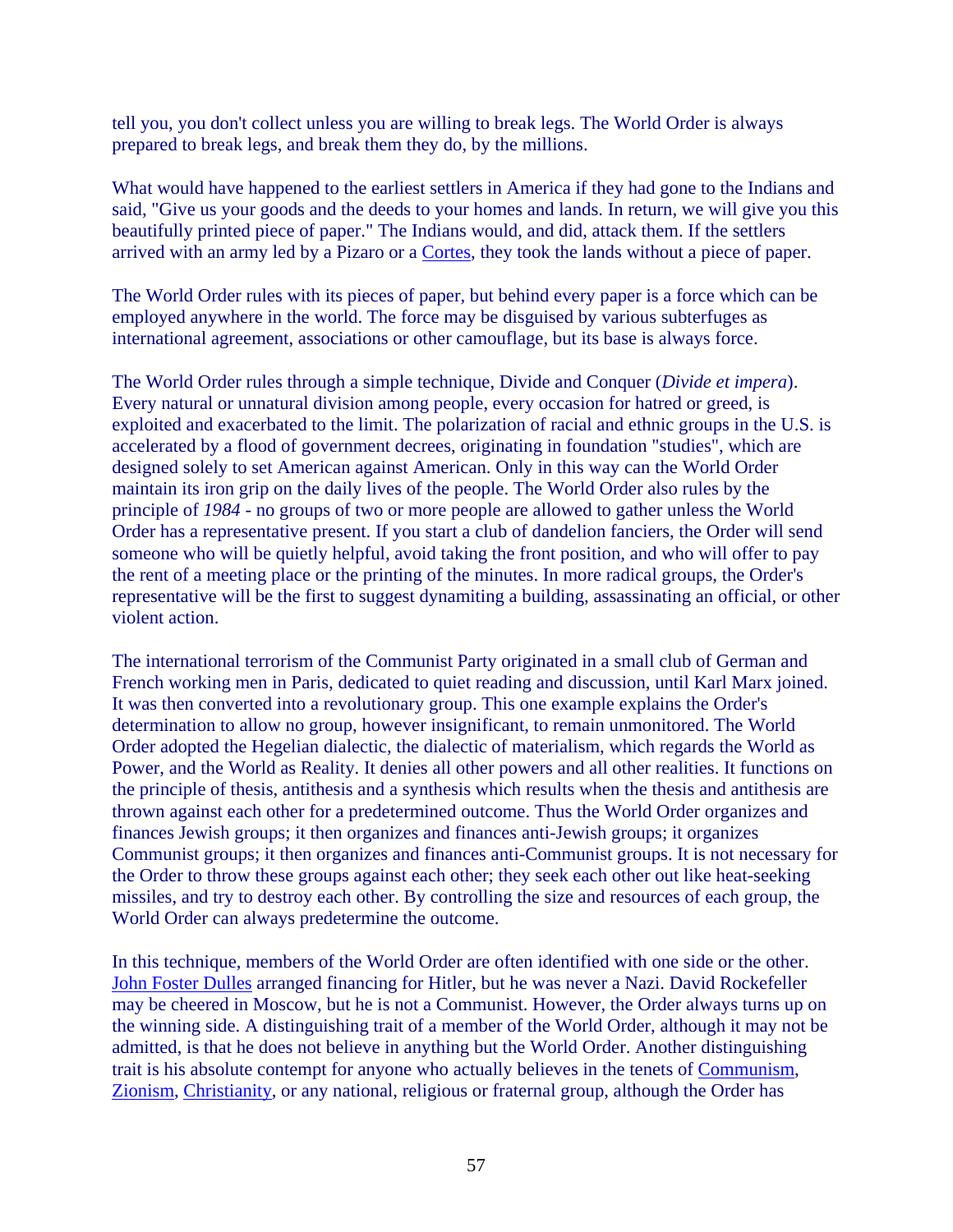members in controlling positions in all of these groups. If you are a sincere Christian, Zionist or Moslem, the World Order regards you as a moron unworthy of respect. You can and will be used, but you will never be respected.

It has taken centuries of patient effort for the World Order to attain the power it exercises today. Its origins as an international force go back to the Phoenician slave-traders, continues through the Phnariot families of the Byzantine Empire, then the Venetian and Genoese traders and bankers of the Middle Ages, who moved into Spain and Portugal, and later into England and Scotland. By the 14th Century, the Genoese controlled the Scottish landlords. The Imperial Family of the Byzantine Empire, the Paleologues (meaning 'the Word') were attacked by the Gnostic faction, whose materialistic Aristotelian philosophy was the forerunner of Hegelian dialective and Marxism. The Paleologues devoutly believed in the Christian faith, as expressed by the Orthodox Rite. The materialistic Venetian and Genoese armies, with the aid of the Turkish "infidels", looted and conquered Constantinople, the legendary "City of God". The Byzantine survivors recreated their culture in Russia, with Moscow as "the third Rome". The plan to destroy the Orthodox Church with its [Romanov](http://www.intlromanovsociety.org/home.htm) (new Rome) leaders was the hidden goal of the First World War. The victors came away with one billion dollars of the Romanov fortune, after achieving the defeat of their hated enemy, the Orthodox Church.

During the Middle Ages, European power centers coalesced into two camps, the Ghibellines, those who supported the Emperor's [Hohenstaufen](http://www.encyclopedia.com/articles/05960.html) family, (an Italian adaptation of Weinblingen, the name of the Hohenstaufen estate), and the Guelphs, from Welf, the German prince who competed with Frederick for control of the Holy Roman Empire. The Pope then allied himself with the Guelphs against the Ghibellines resulting in their victory. All of modern history stems directly from the struggle between these two powers. The Guelphs, also called the Neri, or Black Guelphs, and Black Nobility, were the Normans who conquered England in the 11th century; the Genoese who backed Robert Bruce in his conquest of Scotland, and who supported William of Orange in his seizure of the throne of England. William's victory resulted in the formation of the Bank of England and the East India Company, which have ruled the world since the 17th century. Every subsequent coup d'etat, revolution and war has centered in the battle of the Guelphs to hold and enhance their power, which is now the World Order.

The power of the Guelphs grew through their control of banking and international trade. It was extended through the Italian centers to the north of Florence, in Lombardy, which became great financial centers. All Italian bankers, including the Genoese, the Venetians, and Milanese, were referred to as "Lombards": Lombard, in German, means "papers of monetary value *(Wertpapiere)*"; the Lombards were bankers to the entire Medieval world. Modern history begins with the transfer of their operations north to Hamburg, Amsterdam, and finally to London.

The great American fortunes originated with the Guelph slave trade to the colonies. Many of the slave traders doubled in piracy. Trinity Church, whose leading vestryman later was J.P. Morgan, was originally known as "the church of the pirates". Capt. William Kidd provided the material to build it in 1697, and a pew was reserved for him. He was arrested the next year, and hanged in chains at Newgate. In 1711, a slave market was set up on Wall Street near the church, and functioned there for many years.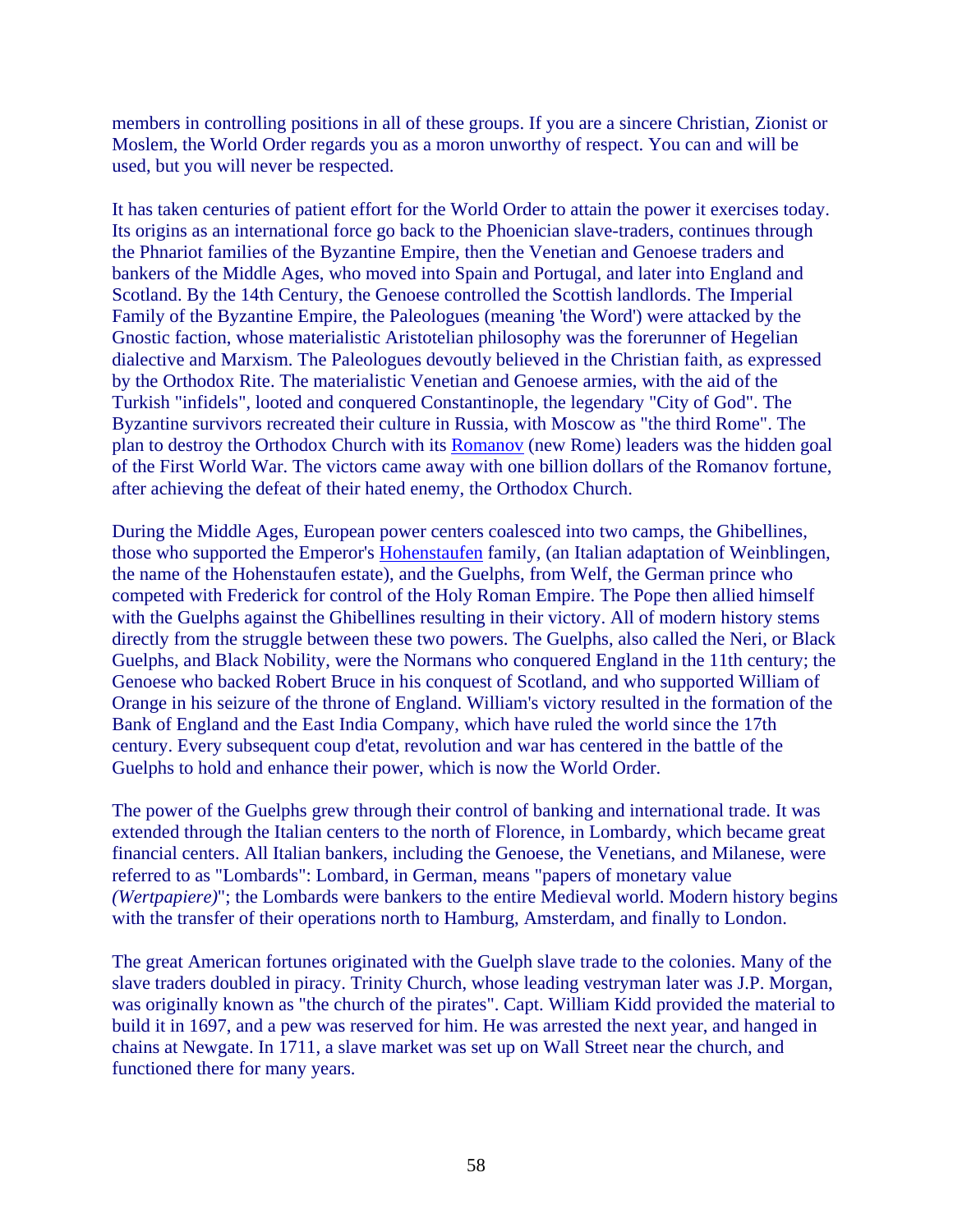Two of the most powerful influences in the world today are the international drug trade, which began with the East India Co., and international espionage, which began with the Bank of England. [End quoting]

### **QUALITY OF LIFE**

In the 1969 book, *Population, Evolution, and Birth Control: A Collage of Controversial Ideas*, author Harrison Brown writes, [quoting:]

If we were willing to be crowded together closely enough, to eat foods which would bear little resemblance to the foods we eat today, and to be deprived of simple but satisfying luxuries such as fireplaces, gardens and lawns, a world population of 50 billion persons would not be out of the question. And if we really put our minds to the problem we could construct floating islands where people might live and where algae farms could function, and perhaps 100 billion persons could be provided for. If we set strict limits to physical activities so that caloric requirements could be kept at very low levels, perhaps we could provide for 200 billion persons. [End quoting]

## **LOOK AT THE NUMBERS**

In Michael Tobias' book *World War III - Population and the Biosphere At The End Of The Millennium,* (published in 1994 by **Bear & Co, Santa Fe, NM)** [N.B.- does not appear to be available nowl is written.

"It is estimated that every second more than twenty-eight people are born and ten die; that every hour, more than eleven-thousand newborns cry out. Each day more than 1 million human conceptions are believed to come about, resulting in some 350,000 new cases of venereal disease, and more than 150,000 abortions. Among those newborns, every day 35,000 will die by starvation, 26,000 of them children. Meanwhile, each twenty-four hours, the pace of war against the planet increases, sometimes in major affronts, other times imperceptibly, at least by our limited perceptual standards. That war includes the loss of 57 million tons of topsoil and eighty square miles of tropical forest and the creation of seventy square miles of virtually lifeless desert - every day. At current birth and death rates, the world is adding a Los Angeles every three weeks. If average human growth rates were to continue at their present course (the so-called "constant fertility variant") the world's population would reach at least 10 billion by the year 2030, 20 billion by 2070, 40 billion by 2110, and 80 billion by the year 2150."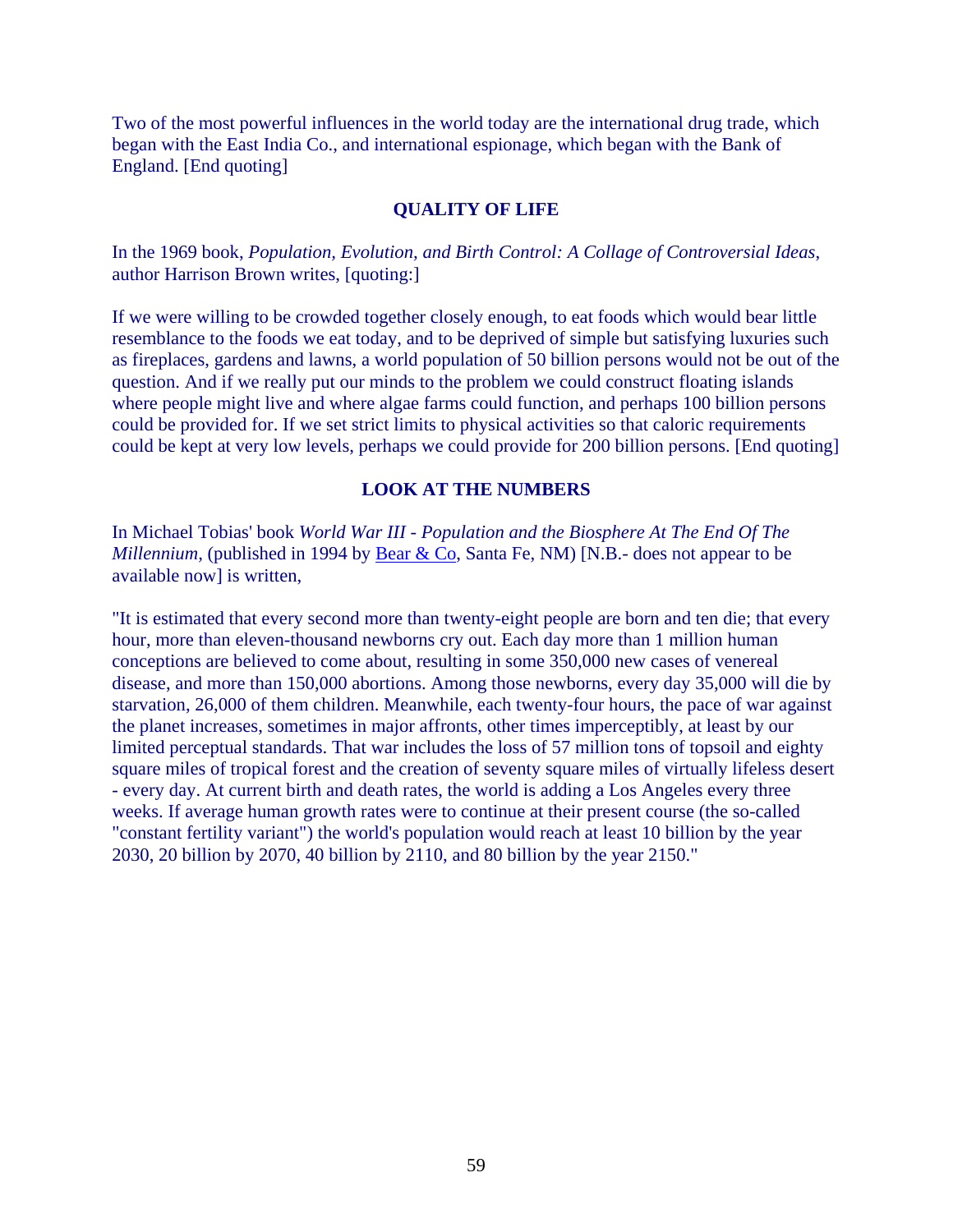### **Part IV: A Picture Emerges**

In his 1957 book *New Bottles For New Wine*, Julian Huxley writes, [quoting:]

### **TRANSHUMANISM**

As a result of a thousand million years of evolution, the universe is becoming conscious of itself, able to understand something of its past history and its possible future. This cosmic selfawareness is being realized in one tiny fragment of the universe - in a few of us human beings. Perhaps it has been realized elsewhere too, through the evolution of conscious living creatures on the planets of other stars. But on this our planet, it has never happened before.

Evolution on this planet is a history of the realization of ever new possibilities by the stuff of which Earth (and the rest of the universe) is made - life; strength, speed and awareness; the emergence of mind, long before man was ever dreamt of, with the production of color, beauty, communication, maternal care, and the beginnings of intelligence and insight. And finally, during the last few ticks of the cosmic clock, something wholly new and revolutionary, human beings with their capabilities for conceptual thought and language, for self-conscious awareness and purpose, for accumulating and pooling conscious experience. For do not let us forget that the human species is as radically different from any of the microscopic single-called animals that lived a thousand million years ago as they were from a fragment of stone or metal.

The new understanding of the universe has come about through the new knowledge amassed in the last hundred years - by psychologists, biologists, and other scientists, by archaeologists, anthropologists, and historians. It has defined man's responsibility and destiny - to be an agent for the rest of the world in the job of realizing its inherent potentialities as fully as possible.

It is as if man had been suddenly appointed managing director of the biggest business of all the business of evolution - appointed without being asked if he wanted it, and without proper warning and preparation. What is more, he can't refuse the job. Whether he wants to or not, whether he is conscious of what he is doing or not, he is in point of fact determining the future direction of evolution on this Earth. That is his inescapable destiny, and the sooner he realizes it and starts believing in it, the better for all concerned. [End quoting]

#### **SOCIALISM**

"We will build the New World Order piece by piece right under their noses" (the American people). "The house of the New World Order will have to be built from the bottom up rather than from the top down. An end run around sovereignty, eroding it piece by piece, will accomplish much more than the old-fashioned frontal attack." Richard Gardner, leading American Socialist, *Foreign Affairs - The Journal of the Council on Foreign Relations* (CFR), April 1974, quoted from John Coleman's new book *Socialism: The Road To Slavery* [WIR, 2533 N. Carson St., #J118, Carson City, NV 89706 - 800-942-0821].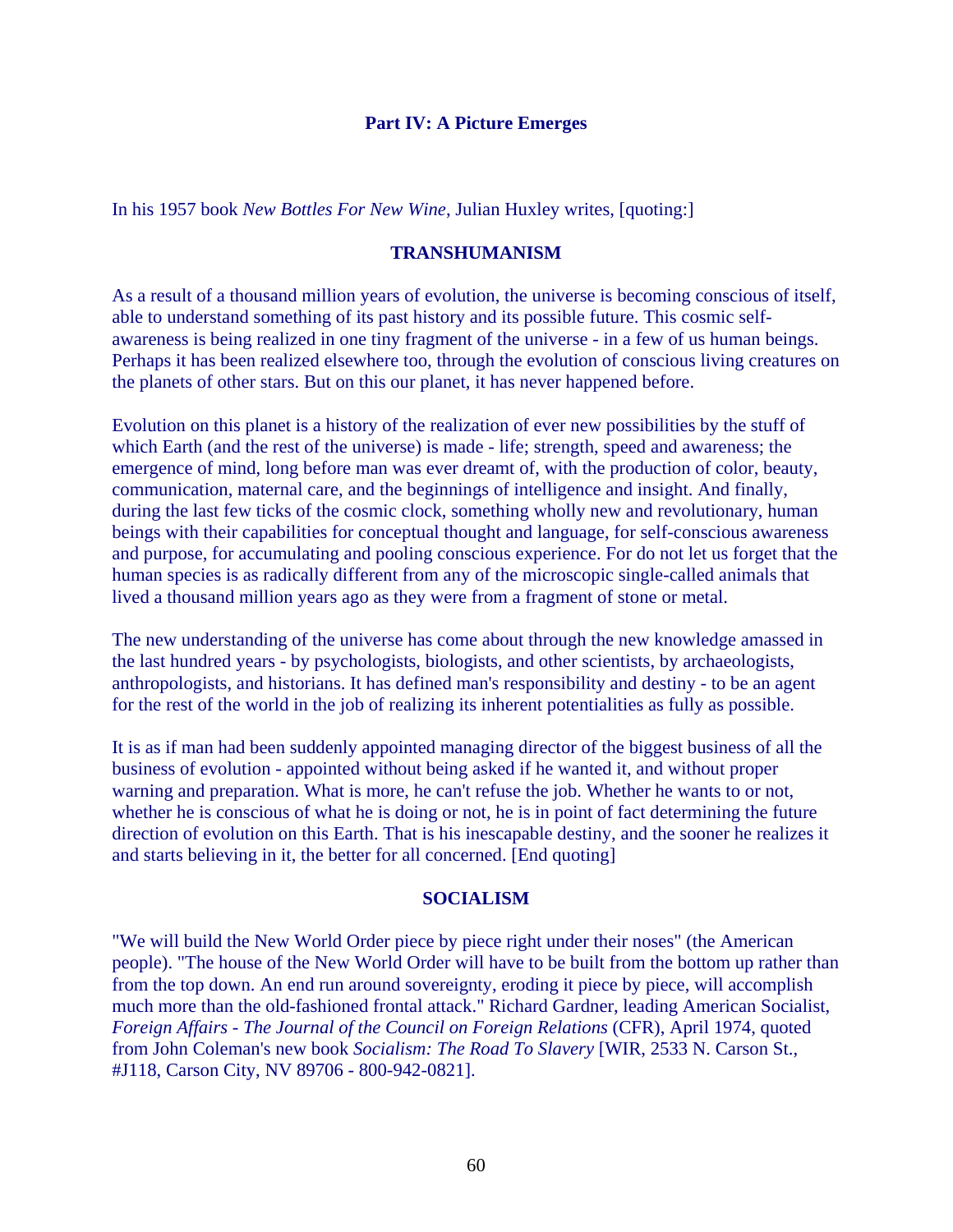[Continuing to quote from Coleman's book:]

"There is an account of the various Socialists' goals set by the British Fabian Society, whose motto is, "Make Haste Slowly." When asked to explain Communism, Lenin replied, "Communism is Socialism in a hurry." Socialism has nowhere to progress but to Communism.

"Socialism is revolution without openly violent methods but nevertheless does the utmost violence to the psyche of the nation. It is a movement governed by stealth. Its slow advance on the United States from its home base in England was almost imperceptible up to the 1950s. The Fabian Socialist movement remains distinct from so-called Socialist Party groups and its forward crawl was thus almost imperceptible to the majority of Americans. "When you wound a Communist, a Socialist bleeds" is a saying that dates back to the early days of Fabian Socialism.

"Socialism ardently welcomes proliferation of central government power which they strive to secure for themselves, always pretending it to be for the common good. The United States and Britain are full to the brim with false prophets pushing the New World Order. These Socialist missionaries preach peace and humanitarianism and common good. Fully aware that they could not overcome the resistance of the American people to Communism by direct means, the insidious Fabian Socialists knew they had to move silently and slowly, and avoid alerting the people to their real objectives. Thus was "scientific Socialism" adopted as the way to overcoming the United States and making of it the leading Socialist country in the world.

"How far Fabian Socialism has succeeded, and where we stand today is told in this book [*Socialism: The Road To Slavery*]. Presidents Wilson, Roosevelt, Eisenhower, Carter. Kennedy and Johnson were eager, willing servants of Fabian Socialism. Their mantle was passed to President Clinton. Democracy and Socialism go hand-in-hand. All United States presidents since Wilson have repeatedly stated that the United States is a Democracy, when in fact, it is a Confederated Republic. Fabian Socialism directs the destiny of the world in a way which is disguised to render it unrecognizable. Socialism is the author of the graduated income tax, the destroyer of nationalism, the author of so-called 'free trade.'"

# **JULIAN HUXLEY**

Quoting again from *New Bottles For New Wine*, written in 1957:

"But man does not live by bread alone. He needs power and shelter and clothing, and in addition to all material requirements he needs space and beauty, sport and recreation, interest and enjoyment.

"Excessive population can erode all these things. Up till now, rapid population increase has led to hyper-trophied cities, so big that they are beginning to defeat their own ends; they are producing discomfort, inefficiency and nervous strain as well as cutting off millions of people from any real contact or sense of unity with nature.

"Population increase also threatens the world's open spaces and the beauty of unspoilt nature. In small countries with high population density, like England, the pressure on mere space is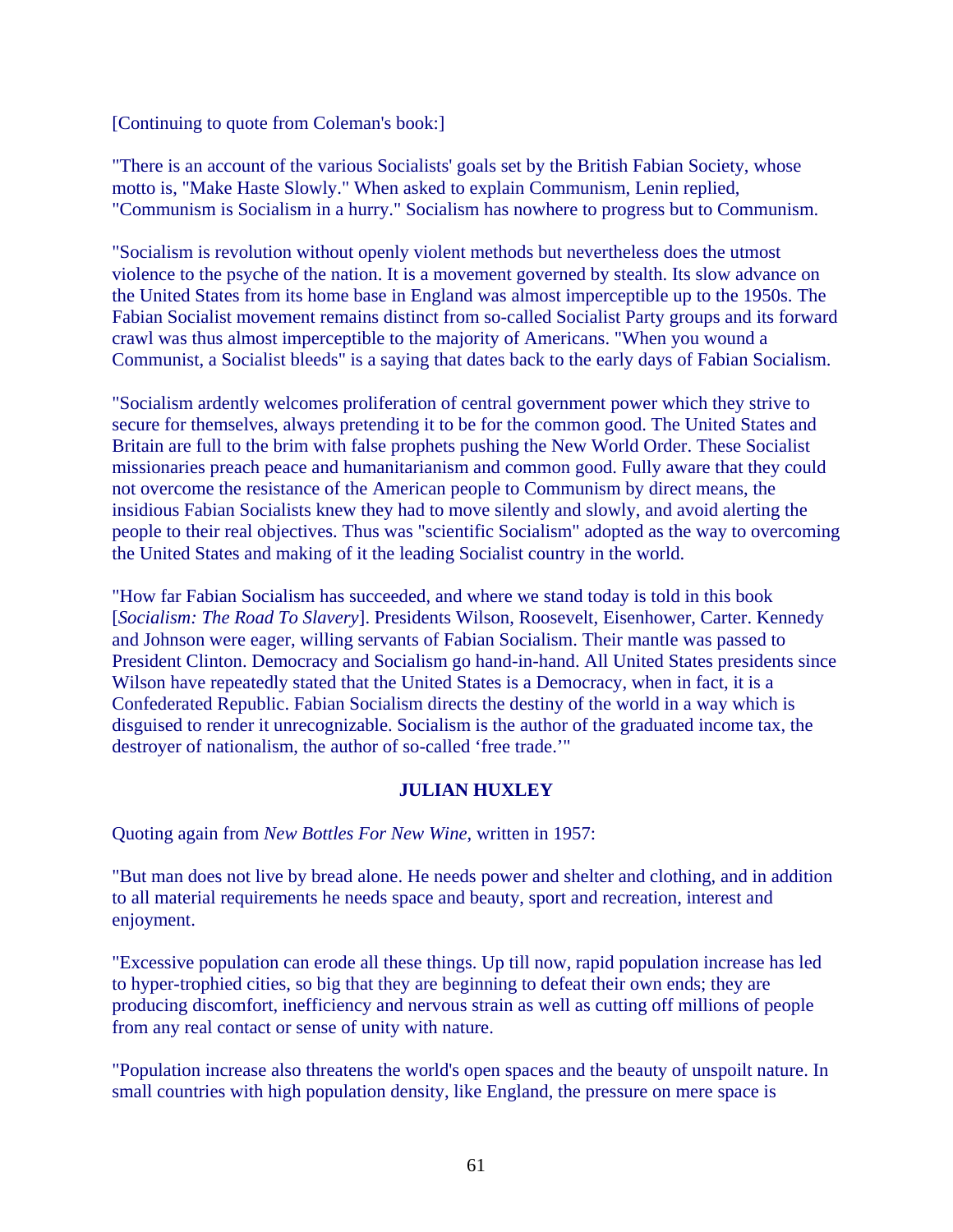becoming acute. But even in newer and less densely inhabited countries the process of erosion and destruction is going on, often at an alarming rate. Everywhere, even in Africa, wild life - not merely big game, but wild life in general - is shrinking and often being exterminated: the world's mountains are being invaded by hydroelectric projects, its forests cut down or commercialized, its wilderness infiltrated by farmers and miners and tourists and other invaders. Even the cultural richness of the world is being impoverished. The pressure of population is being translated into economic and social pressures, which are forcing mass-produced goods into every corner of the globe, pushing people into Western dress and Western habits, sapping ancient cultural ideals and destroying traditional art and craftsmanship.

"Indeed, once we start looking at the population problem as a whole and in all its implications, we find ourselves being pressed into a reconsideration of human values in general. First of all we must reject the idea that mere quantity of human beings is of value apart from the quality of their lives. Then, after realizing that all existence is a process of transformation or evolution, that the human species in its cultural evolution is continuing and extending the process of biological evolution from which it arose, that the well-rounded and developed human personality is the highest product of the evolutionary process of which we have any knowledge, but that the human individual cannot achieve full development except in the environment provided by an adequate society, we find ourselves inevitably driven to the ideal of fulfillment - greater fulfillment for more fully developed human individuals.

"Accordingly, the values we must pursue are those which permit or promote greater human fulfillment. Food and health, energy and leisure are its necessary bases: its value-goals are knowledge and interest, beauty and emotional expression, inner integration and outer participation, enjoyment and a sense of significance. In practice these values often come into competition and even conflict; so to achieve greater fulfillment we need a pattern of compromise and mutual adjustment between values.

"The space and the resources of our planet are limited. Some we must set aside for the satisfaction of man's material needs - for food, raw materials, and energy. But we must set aside others for more ultimate satisfactions - the enjoyment of unspoilt nature and fine scenery, the interest of wild life, travel, satisfying recreation, beauty in place of ugliness in human building, and the preservation of the variety of human culture and of monuments of ancient grandeur.

"In practice this means limiting the use to which some areas are put. You cannot use ploughed fields to land aircraft on, you cannot grow crops in built-over areas, you cannot permit exploitation or unrestricted "development" in National Parks or nature sanctuaries. In the long run, you cannot avoid paying the price for an unrestricted growth of human numbers: and that price is ruinous.

"It is often asserted that science can have no concern with values. On the contrary, in all fields of Social Science, and (in rather a different way) wherever the applications of Natural Science touch social affairs and affect human living, science *must* take account of values, or it will not be doing its job satisfactorily. The population problem makes this obvious. As soon as we recall that *population* is merely a collective term for aggressions of living human beings, we find ourselves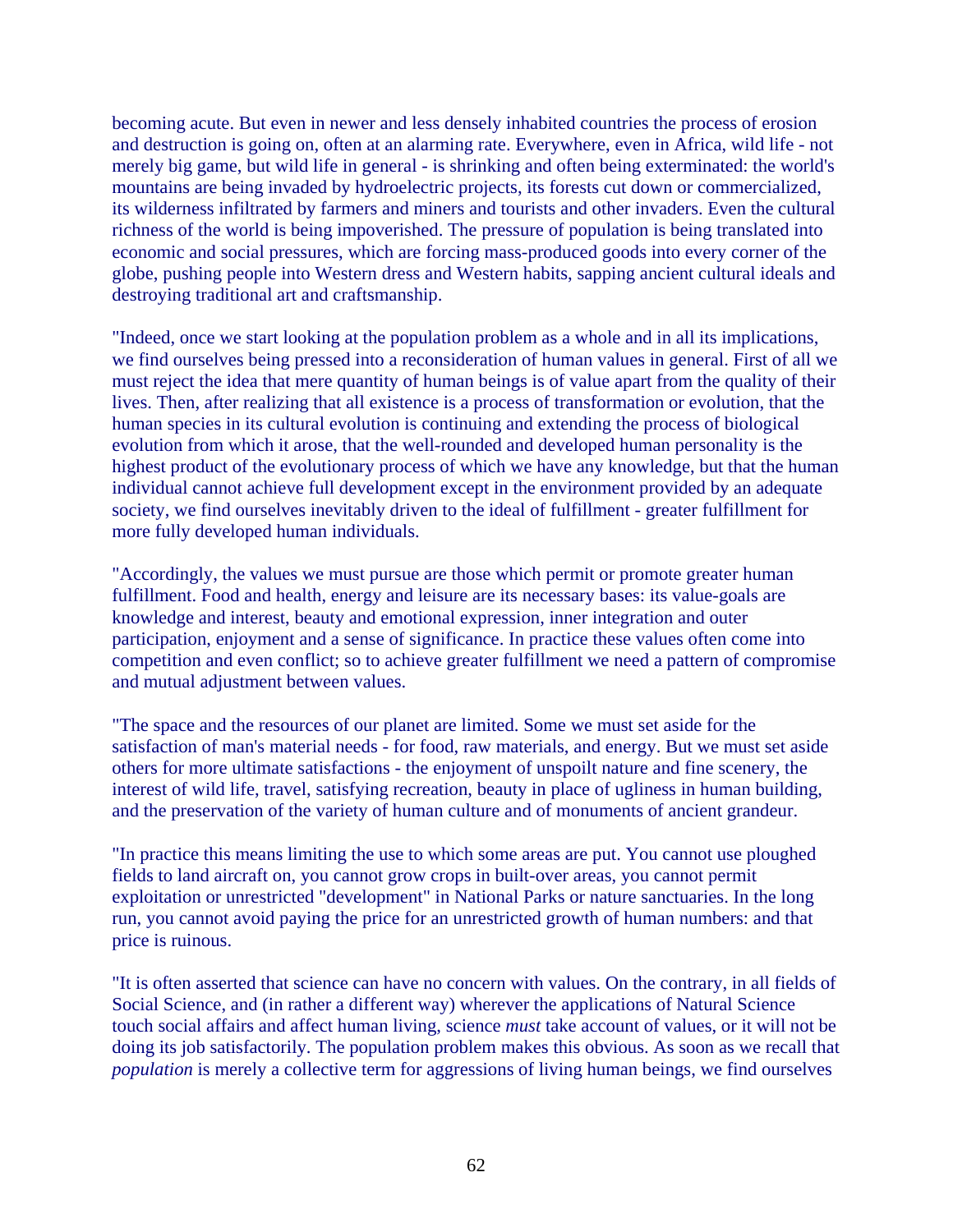thinking about relations between quantity and quality-quantity of the human beings in the population and quality of the lives they lead: in other words, *values.*

"Though I may seem to have painted the picture of world population in gloomy colors, there is hope. Just as the horrible destructiveness of atomic warfare is now prompting a reconsideration of warfare in general, and seems likely to lead to the abandonment of all-out war as an instrument of national policy, so I would predict that the threat of over-population to human values like health, standard of living, and amenity will prompt a reconsideration of values in general and lead eventually to a new value-system for human living. But time is of the essence of the contract. If before the end of the century the rate of human increase is not lowered, instead of continuing to rise, so many values will have been damaged or destroyed that it will be difficult to recreate them, let alone to build a new and better system."

## **VIETNAM**

The Vietnam War may have ended, but it continues to claim its victims. Veterans, who were at the peak of their physical condition when they fought in Vietnam, are now sick and dying - not from lingering enemy wounds but from an insidious, poisonous herbicide that was sprayed over the countryside of that war-torn nation.

During the war, U.S. airplanes dumped an estimated twelve million gallons of the defoliant *Agent Orange* over nearly five million acres of Vietnam in an attempt to deny the enemy protective cover. United States soldiers below - often surrounded by a fog of the herbicide - were told that it was harmless. It was not. Quoting from Fred Wilcox's 1989 book *Waiting For An Army To Die - The Tragedy Of Agent Orange*:

In 1970 when the order to stop using Agent Orange in South Vietnam was issued, the U.S. military was left with thousands of fifty-five-gallon drums containing this herbicide. Some of these barrels were stored on Johnston Island in the Pacific, while others went to the Naval Construction Battalion Center at Gulfport, Mississippi. But the drums started to rust and their contents began leaking, making it imperative that something more "final" be done about the surplus stocks of herbicide Orange. In February 1972, the Mississippi Air and Pollution Control Commission ordered that the Agent Orange stored at Gulfport be removed immediately. Faced with this, the Air Force tried returning the remaining stocks of Agent Orange to its manufacturers, who refused to accept the offer. Air Force officials also suggested that the surplus herbicide be disposed of "by the prudent disposition of herbicide Orange for use on privately owned or governmentally owned lands." This plan also failed and, seven years after the barrels were removed from Vietnam, the EPA finally granted the Air Force a permit to incinerate the remaining stocks of Agent Orange on the German-built ship *Vulcnus* in the South Pacific. By the time the permit was granted, more than 5,000 drums containing over a quarter million gallons of Agent Orange had rotted through.

At the first "Defoliation Conference" sponsored by the Department of Defense and attended by several chemical companies (including Dow and Monsanto), General Fred J. Delmore, commanding general, U.S. Army, Edgewood Arsenal, told the companies' representatives that the DOD wanted to make sure that whatever it used for defoliants would be "perfectly innocuous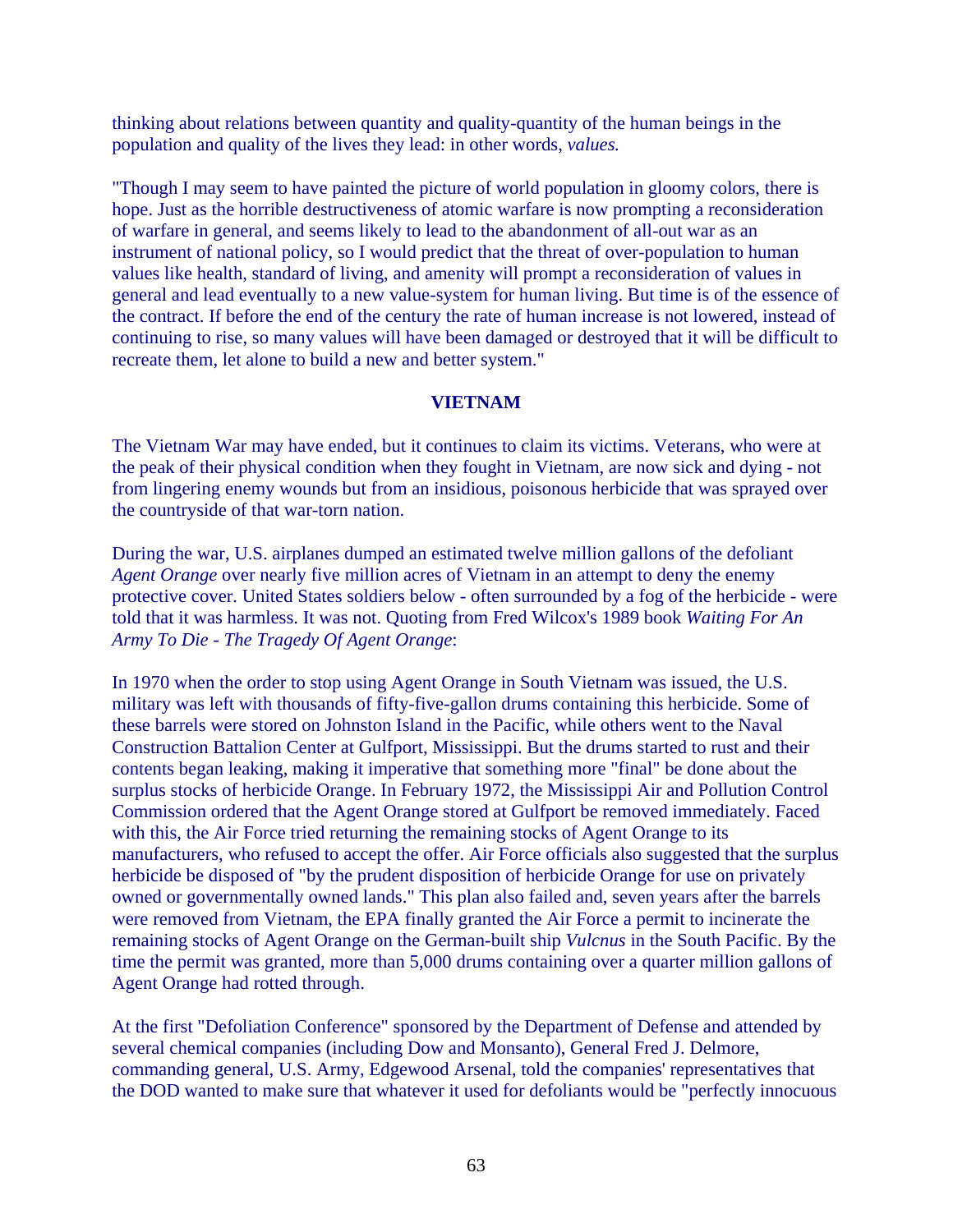to man and animals and at the same time will do the job." Albert Hayward, chief of the program coordination office at Fort Detrick, told the conference that "it goes without saying that the materials must be applicable by ground and air spray, that they must be logistically feasible, and that they must be nontoxic to humans and livestock in the area affected." In a 1964 press release, Dow asserted that its 2,4,5-T was absolutely nontoxic to humans or animals, but by 1965 the company confirmed that it contained TCDD. Dow also admitted that it had not informed the USDA or the DOD that it had discovered 2,4,5-T to be contaminated with TCDD.

The class action [suit by Vietnam veterans] is not only unique but ironic in many ways: 2.5 million Vietnam veterans suing chemical companies that were, theoretically, manufacturing a product that would save American lives in Vietnam; the chief attorney for the veterans confiding that he gets his most incriminating information on the effects of dioxin from scientists who work for one of the plaintiff war contractors; and the chemical companies arguing they were just "following orders" when they made Agent Orange, some of which was 15 to 15,000 times more contaminated with dioxin than the 2,4,5-T sold for domestic use.

Although the class action suit has been filed on behalf of all veterans who served in Vietnam, the number of veterans who were listed as sick or dying at the time of the interview was approximately 40,000. More veterans will undoubtedly be added to this list in the future. [End quoting.]

### **CHEMICAL AND BIOLOGICAL**

In Robert Harris and Jeremy Paxman's book *A Higher Form Of Killing - -The Secret Story Of Chemical And Biological Warfare*, we read [quoting:]

The secret story of chemical and biological warfare demonstrates few things so clearly as the way in which discoveries made in the cause of human welfare can be used to devise ever more sophisticated instruments of death. Discoveries in veterinary science are tuned to the development of new biological weapons. A potential pesticide is transformed into a nerve agent. Yet the present generation of weapons is based upon scientific discoveries made up to fifty years ago: until the late 1970s British and American chemists were still attempting to produce an antidote to soman, an agent which had first been developed in the laboratories of Nazi Germany. Horrific though the effects of today's weapons may be, however, they are capable of infinite refinement. The present arsenals are huge: the "inadequate" stock of nerve gas in the United States is sufficient to kill the entire population of the world four thousand times over.

It is in the field of biological warfare that the most frightening possibilities present themselves. It is now nearly thirty years since Crick and Watson made their momentous discovery of the "double helix" structure of DNA, the molecule which controls heredity. The discovery has not yet, as far as is known, been applied to the business of war. But in the civilian laboratories of Europe and North America biologists are regularly tampering with the nature of life itself through "gene splicing" or recombinant DNA. It has been called the most awesome discovery since man split the atom. Should the breakthrough, like atomic physics, come to be applied to warfare the implications scarcely bear thinking about.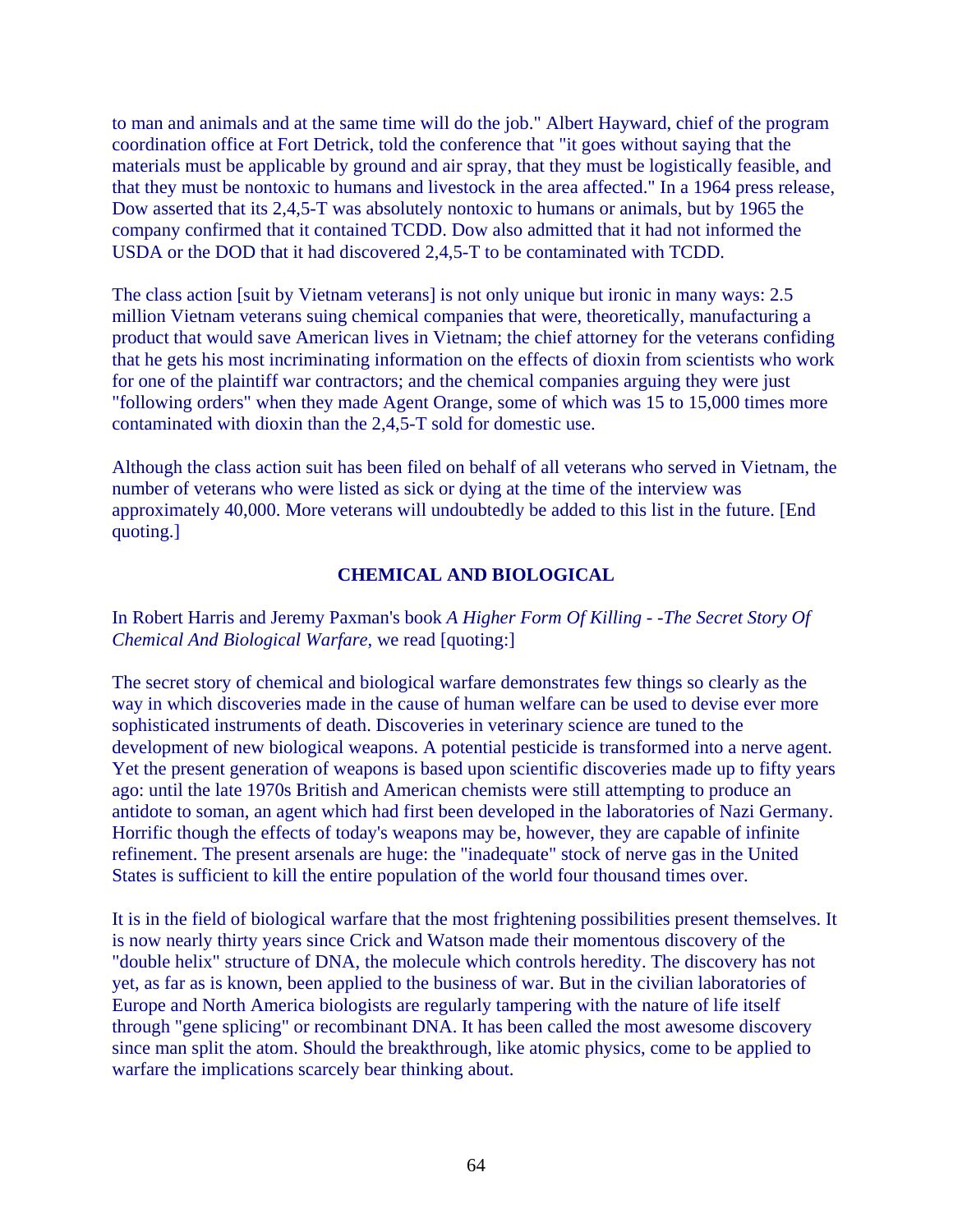As long ago as 1962, forty scientists were employed at the U.S. Army biological warfare laboratories on full-time genetics research. "Many others", it was said, "appreciate the implications of genetics for their own work". The implications were made more specific seven years later, when a Department of Defense spokesman claimed that genetic engineering could solve one of the major disadvantages of biological warfare, that it is limited to diseases which occur naturally somewhere in the world.

Within the next 5 to 10 years, it would probably be possible to make a new infective microorganism which could differ in certain important respects from any known disease-causing organisms. Most important of these is that it might be refractory [i.e., *not yielding to treatment*] to the immunological and therapeutic processes upon which we depend to maintain our relative freedom from infectious disease.

The possibility that such a "super germ" may have been successfully produced in a laboratory somewhere in the world in the years since that assessment was made is one which should not be too readily cast aside. [End quoting.]

In Phoenix Journal #65, *The Last Great Plague Upon Man: AIDS And Related Murder Tools*, Hatonn writes [quoting:]

AIDS is, by all definition, a "plague"! It will affect society in ways that you cannot now even imagine. There is no cure within your grasp as a people and no prospects of a vaccine - both of which will be thoroughly discussed as we move along. Even by scientific optimistic projections it is not even hoped for within the next fifteen to twenty years, at best. It is projected by Public Health experts that over 2.4 billion people, half the world's population, will die from AIDS viruses and mutations by those viruses within that period of time. Not a pretty picture by any standard.

Economic devastation is impending for the medical health systems, insurance facilities and all related services within the next decade.

Now, some shocking information for most of you newly interested readers who feel safe and secure with your singular relationships and the comfort of a cozy condom. If things do not change radically and immediately, what you are really destined for is extinction.

AIDS is NOT prevented, nor hardly even impacted, by use of condoms. AIDS is NOT a venereal disease. AIDS is NOT a homosexual disease and AIDS did not come from any monkey bite in far off Africa. It came right out of a man-organized laboratory by cross breeding cattle and sheep viruses.

The AIDS virus was specifically requested, produced, deployed, and now threatens extinction of the species. You are headed for the worst catastrophe in the history of your world.

The first officially diagnosed case of AIDS was in San Francisco in 1981. Actually, it went something like this: The AIDS virus appeared in New York in 1978, San Francisco and Los Angeles in 1980. It appeared in young, white, male homosexuals who were between the ages of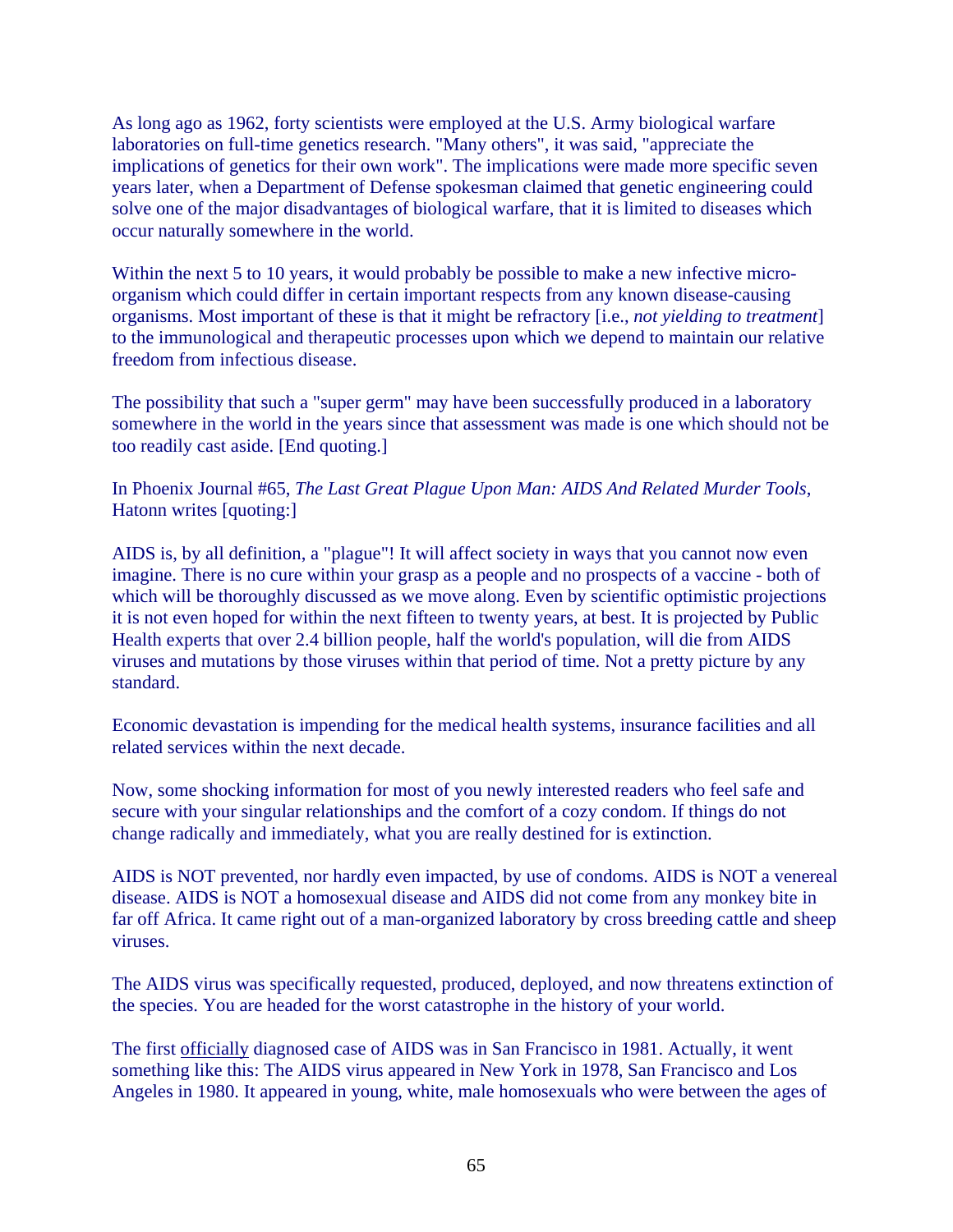twenty and forty and promiscuous in behavior. Simultaneously with its appearance, there was conducted a Hepatitis B vaccine study in New York in 1978 and in San Francisco and Los Angeles in 1980 - among young white male homosexuals who were between the ages of twenty and forty.

You must surely ask yourself if there is a relationship between the Hepatitis B vaccine study in the United States and the subsequent outbreak of AIDS in the same population groups and at exactly the same time.

Further, this followed right on the steps of the outbreak of the disease in Third World areas such as Africa and Haiti in the 1970s. West Coast gays, particularly in San Francisco, made Haiti a main playground and vacation spot during that ensuing period of time, thereby being hit from two directions.

In your mid 1970s the outbreak of smallpox in Africa was epidemic and spreading into many other sectors. An organization was created called the World Health Organization (WHO), which made an all out effort to inoculate thousands and thousands of people, among which were some 15,000 Haitians who were working in Africa at the time.

You have to have some understanding of viruses, bacteria, human cell origin, tissue culture and manipulation of all those things within the laboratory.

In addressing what the AIDS virus is, the virus has a morphology which is actually a D-type retrovirus. So what are viruses? Some of you people are convinced, and I shall not confuse you, that viruses are the smallest replicating micro-organism. That means they are thought to be the smallest replicating organism that require other cells in which to grow themselves.

That viruses are not capable of reproducing themselves on their own, outside of living tissue, is the conviction of the scientists today. Viruses must inhabit another cell for potential growth and reproduction.

Bacteria, fungus, and some other organisms are actually capable of growing outside of tissue, in other words, they don't have to inhabit other tissue to reproduce themselves. They can grow on tissue culture plates such as bacteria. The viruses must grow inside of tissue which requires that there be living human or animal tissue in which they may replicate.

Retrovirus means that it is a small replicating organism which grows inside of living tissue. So what does the term "retro" mean? In the case of this particular virus, it stands for the fact that contained within the AIDS virus, and other so-called human retroviruses, or other animal retroviruses, are small enzymes known as reverse transcriptase. That is where the word "retro" comes from. The reverse transcriptase, which is where the "re" comes from "reverse" and the "tro" from transcriptase. That is an enzyme in the AIDS virus which actually is responsible for duplication of the genes of the AIDS virus which are in an RNA form, different from human form. Human genetic material grows in a DNA form.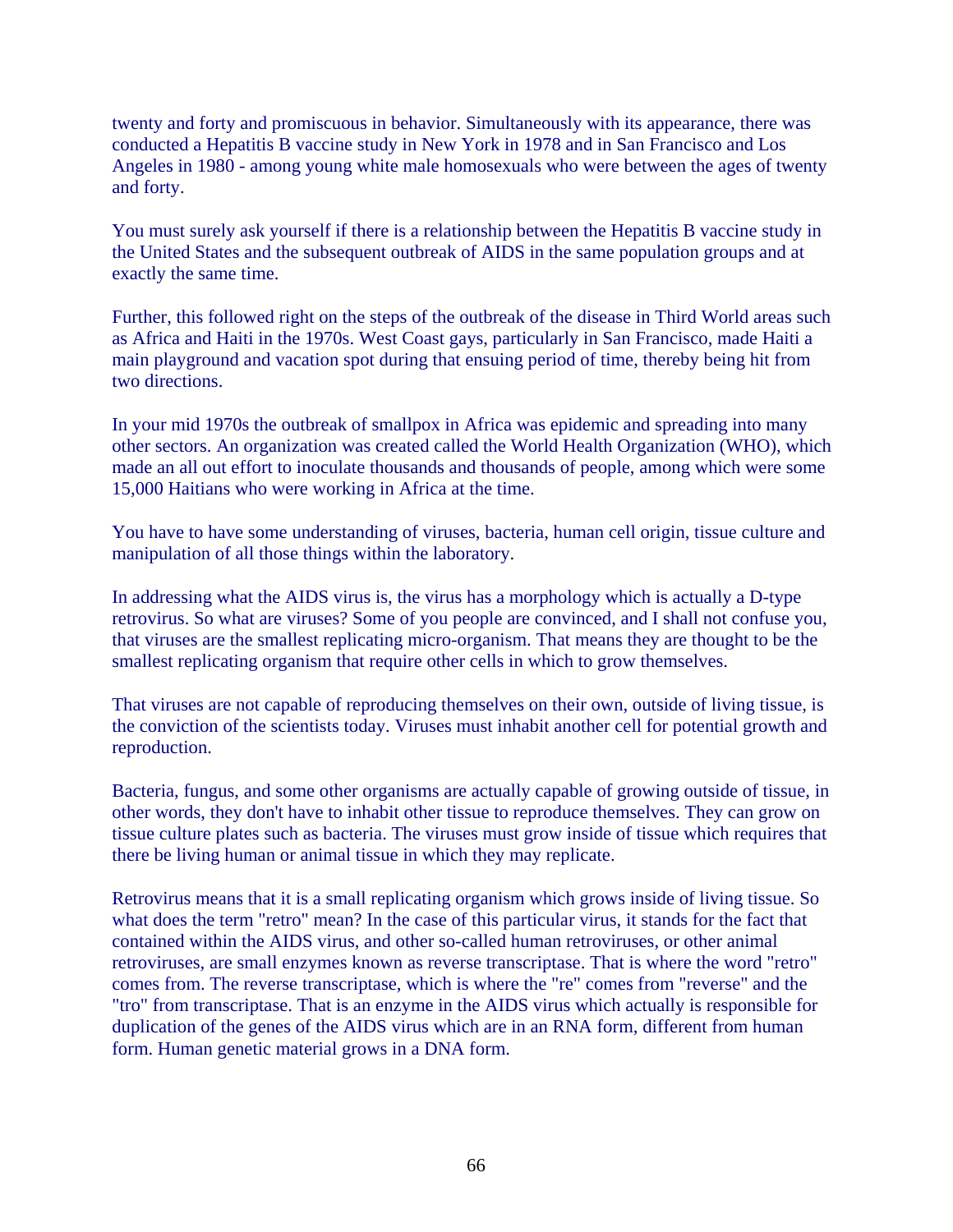If the AIDS virus is to insert itself into human material, somehow after infection of the cell, what happens is this enzyme duplicates the RNA of the AIDS virus into a DNA form and actually inserts that into the human DNA. The AIDS virus genes get in and are actually duplicated into DNA form, copied by the reverse transcriptase. That information is then inserted into the genetic makeup of the human cell. This is now an AIDS virus residing within the human genes which then sends out a signal for production of a NEW AIDS virus. Read carefully - NEW AIDS VIRUS!

Beyond AIDS the genetic information of all retroviruses is copied into the DNA form by the reverse transcriptase inserted into the genes and subsequent production of new viruses.

Let me generalize a bit of information here for better understanding. Virology is the study of viruses which deals with tiny living organisms visible only with the use of the most powerful electron microscopes on your planet as you now recognize the scientific limitations. Millions of AIDS viruses can easily fit onto the head of a small pin. The AIDS virus is particularly deadly to you humans because of its ability to not invade and neutralize human cells, but the virus's ability to put its own genetic material inside the human cell's genetic structure, thereby allowing the virus to use the human cell as a kind of virus factory, reproducing from a human cell's raw materials. [End quoting.]

## **DR EVA SNEAD**

In her courageous and well documented two volume book *Some Call It AIDS - I Call It Murder*, Dr. Eva Snead writes [quoting:]

According to Robert Lederer's *Chemical-Biological Warfare, Medical Experiments, and Population Control,* "U.S. CBW [chemical-biological warfare] has been used primarily for counter-insurgency operations against Third World peoples struggling for self-determination, and destabilization of Third World governments which have thwarted U.S. domination. It has been directed in direct attack against various adversaries; early records take us back to as early as 1763, when white colonial settlers gave smallpox-infected blankets to Native Americans who sought friendly relations. Many died as a result." The tactic was repeated during the "Trail of Tears" of the 1800s.

The examples are numerous and abhorrent, and my mind entertains the possibility that even the great flu pandemic that swept the planet in 1917-1919 was a result of deliberate or accidental biologic accidents: soldiers as carriers of innumerable and unpredictable microorganisms, transmitted by what was called serum therapy and prophylaxis, crude vaccines administered to people who were immune-suppressed by the administration of so many antigens, as well as by host vs. graft reactions to the serums, and by the use of *lindane (Kwell)* and other parasite-killers.

Not only is CBW unhealthy for its victims, but can seriously endanger those who tell the ugly truth. "In 1958 the Eisenhower administration pressed sedition charges against three North Americans who had published the germ warfare charges in *China Monthly Review*, John W. Powell, Sylvia Powell and Julian Schuman, but failed to get convictions."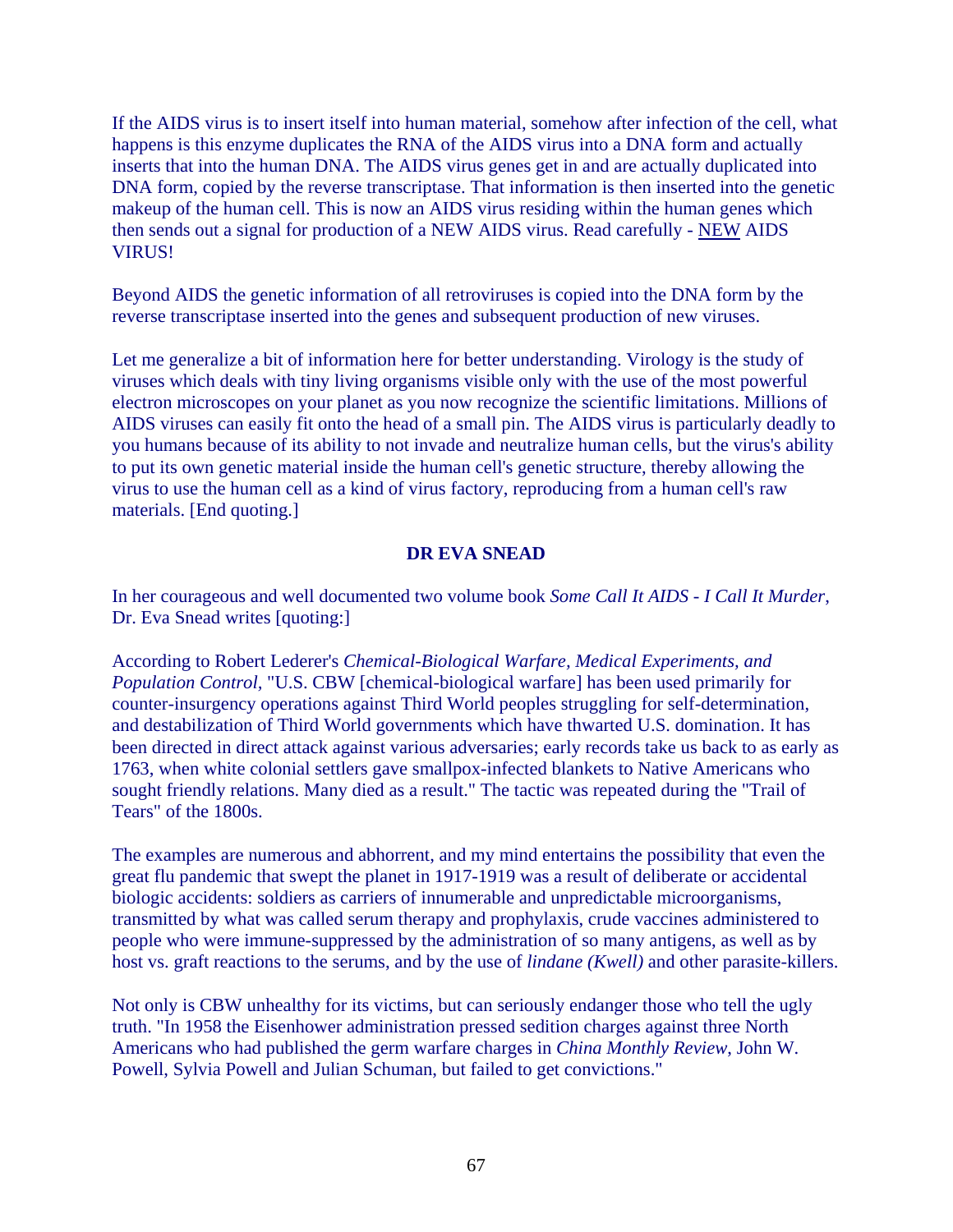An interesting connection between CBW and vital illnesses, including AIDS is derived from the reported infestation of Cuban pigs with African Swine fever in 1971 and 1980. African Swine Fever virus was found in some AIDS cases and the researchers that worked in the perusal of such connections found themselves attacked by academia.

Some researchers believe that one of the most dangerous places on Earth, because of its biologic weapons against livestock and food plants is Plum Island, N.Y., where exercises in bio-warfare as described above, are allegedly practiced.

Lederer describes the fantasies of the military in their search for an ultimate weapon. In 1969, a military official testified before Congress: Within the next 5 to 10 years, it would probably be possible to make a new infective micro-organism which could differ in certain important respects from any known disease-causing organisms. Most important of these is that it might be refractory [resistant] to the immunological and therapeutic processes upon which we depend to maintain our relative freedom from infectious disease."

Before the coining of the acronym AIDS, Porton Down Laboratories, the CBW of the British Army reported the successful transmission of genes between different strains of plague bacillus. The 1985 U.S. government study reported to the President's Chemical Warfare Review Commission "the predictable likelihood of new agents being developed for which no vaccines or counter-agents are known or available."

In November 1970, Carl A. Larson reportedly wrote in *Military Review* that "ethnic chemical weapons ... would be designed to exploit naturally occurring differences in vulnerability among specific population groups." Reportedly South Africa pioneered research into diseases which afflicted only black people.

The pretence that AIDS exists as an independent reality, and that it is sexually transmitted has been used to convince people to use condoms. Besides the overt purpose of such practice, condoms are contraceptives that reduce birth rate. People who would not voluntarily practice birth control because of their religious persuasion, may be seduced by a belief in *hygiene*, to practice involuntary family planning.

"Population control of the Third World has been a policy goal of U.S. officials for many years. In 1977, Ray Ravenhott, director of the population program for the U.S. Agency for International Development (AID), publicly announced his agency's goal was to sterilize one quarter of the world's women. He admitted, in essence, that this was necessary to protect U.S. corporate interests from the threat of revolutions spawned by chronic unemployment." The agency's acronym AID seems to be a Freudian slip to tell us that AID begat AIDS!

From the beginning, those groups listed as primary targets and disseminators of AIDS "have published articles proposing CBW-AIDS theories with varying degrees of thoughtfulness and documentation." Accusations and denials went back and forth, most of them indicating that the best candidate location for the creation of a harmful virus might be Fort Detrick, Maryland, and that the covert actions was called "Operation Firm Hand". This last tidbit of information, so ironical since people tend to refer to gay men as *limp-wristed*, was provided by an anonymous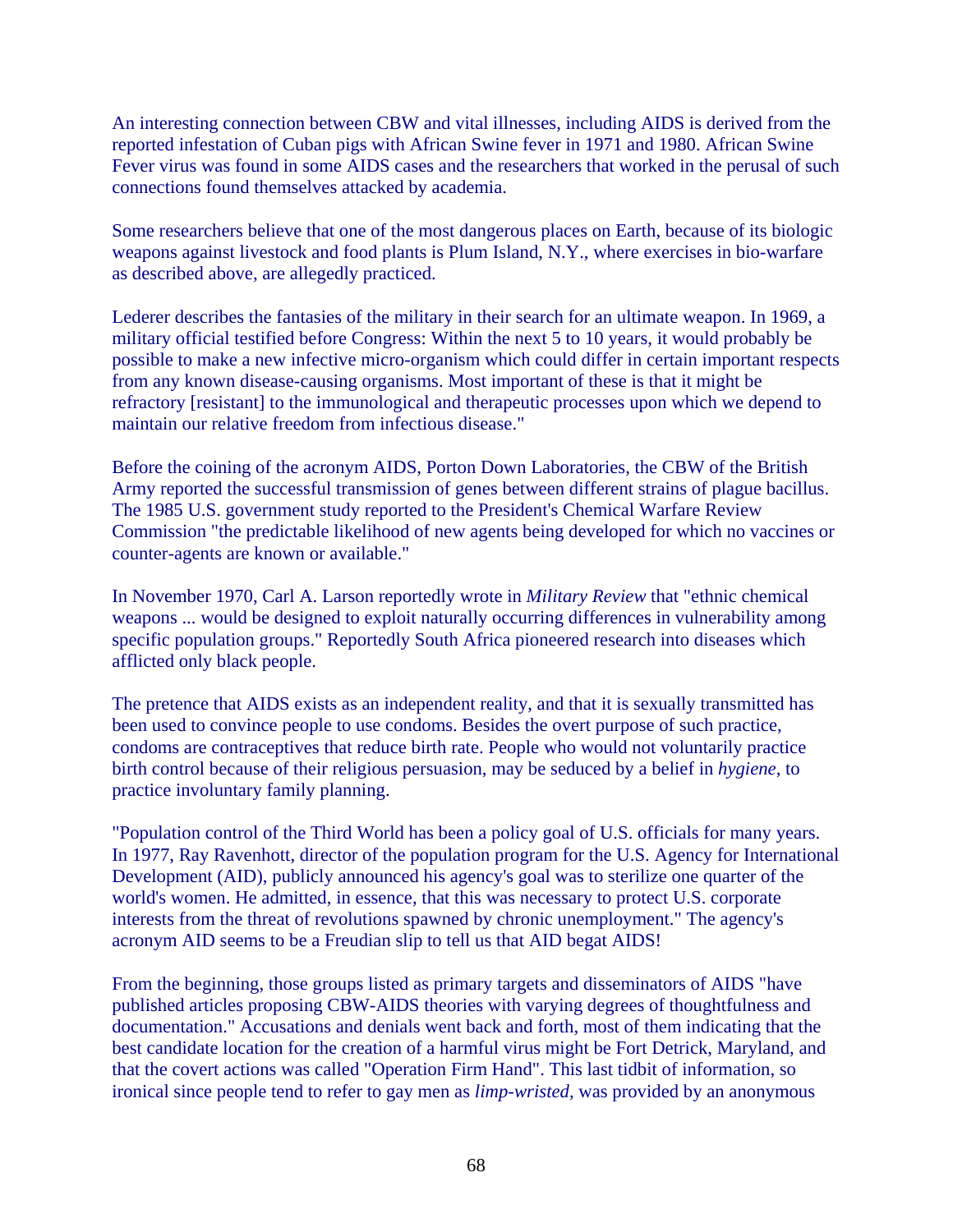letter by someone purporting to be an ex-employee of the U.S. Army Biological Warfare Laboratory at Fort Detrick.

Scientists deal with very strange plans, at times. Although not at Fort Detrick ('The Trick,' as I like to call it), but at Cold Spring Harbor, Long Island, N.Y., scientists have written and done work on a MMMV *(Multiple Monster Malignant Virus)*. This was an analysis of what would be necessary to create such a monstrosity.

[Still quoting from Dr. Snead's *Some Call it AIDS - I Call It Murder*:]

The role of the CIA in the Belgian Congo has been previously discussed. In addition to the information which surfaced at the Frank Church Committee Hearings in 1976, Lederer tells us that "Serge Mukendi, U.S. representative of the Workers and Peasant Party of the Congo, the country now known as Zaire, points out that the CIA's attempted poisoning of Lumumba and its MK-ULTRA experiments render reasonable the possible later use of CBW in Congo-Zaire. He noted the Agency for International Development commissioned a study by the School of International Studies at Columbia University to examine the possibilities of limiting the Congo-Zaire's population growth 'to prevent famine'." As one example, he cited the dumping of highly toxic radioactive wastes in the Congo-Zaire. AIDS, he charged, may have been the ultimate population measure.

I was informed that *The New York Times* of Jan. 29, 1987, published a story about the fact that Zaire was supporting immunization tests against the AIDS virus. This test, the details of which were carefully kept in secret, was administered to twelve European and Congolese, including the medical Director Dr. Daniel Zagury. Allegedly he had injected himself with the product. Inoculations have the advantage of direct targets who can easily be identified and studied, and who have no way of controlling or knowing what substance they are receiving. The researcher has enormous latitude to administer any substance of his choosing and calling it by any name he wants to.

Vaccination campaigns are not only an excellent decoy for biological warfare, they themselves can be lethal bio-weapons.

Lederer's theories as to the origin of AIDS can be summarized as:

Theory number one is presented by two East German researchers in microbiology, Jacob and Lilli Segal, who accept the existence of AIDS, and its causation by HIV, but insist that it was a military blunder. Similar theories have been presented by Robert Strecker and Sir John Scale, who in turn blame the Soviet Union for such an invention.

Ultimately, Lederer himself points out that the whole artificial HIV theory rests on the assumption that in fact HIV is the virus which causes AIDS, a theory which has become increasingly questionable.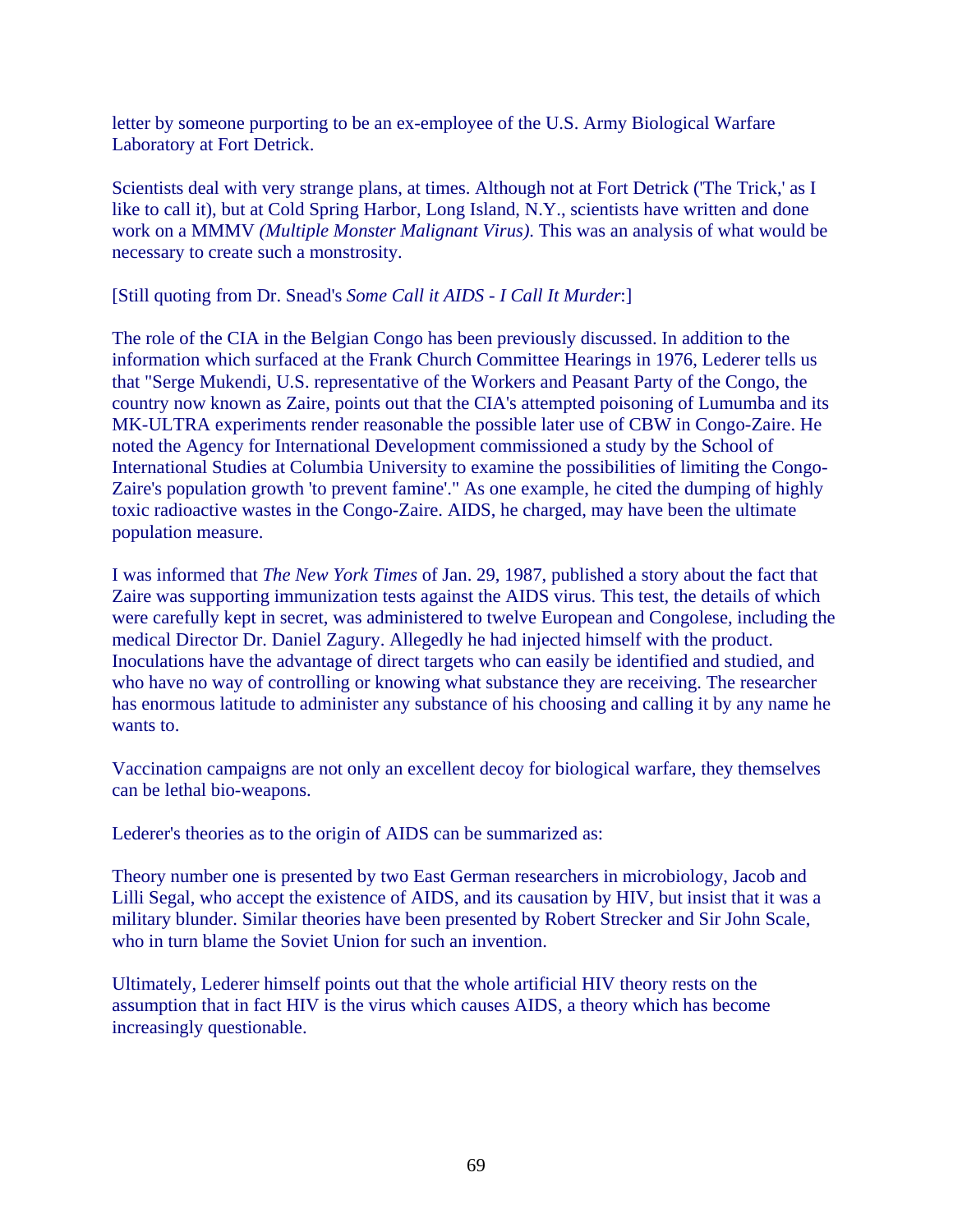The second theory: Dioxin is one of the components of the sadly famous Agent Orange, and also a by-product of PCP when this substance is burned. A couple of Vietnam veterans are mentioned by the author (Dave Bergh and Eal Zela Tex Aldredge) as proponents of a toxic origin of AIDS.

According to EPA studies mentioned by Lederer, sites of dioxin dumping closely parallel areas of high AIDS incidence.

Susan Cavin, a journalist for a lesbian magazine, quotes up to "23 symptoms of indirect dioxin exposure parallel those of AIDS." The author cites "soft tissue sarcomas (cancerous tumors), weight loss, lung disorders, thymus and spleen depletion, liver damage, brain disorders, and personality changes - dramatically decreased resistance to infection - severe depletion of Tlymphocytes and leukocytes - fungus infections - lymphomas." The article reports that, "Vietnam veterans are experiencing lymphomas at a rate one-third higher than expected." Little did anybody realize that the victims had previously been inoculated with SV40 and abenoviruses which became activated with the dioxin!

Interestingly enough, "The CDC uses the Hepatitis-B model to explain AIDS, that is, both diseases affect very similar groups. Has it occurred to anyone to follow the trails of the Hepatitis vaccine, the gamma-globulins, the other vaccines, the vaccinated animal products, etc., and study how they overlap with AIDS?

Lederer's third theory "was developed by Mark E. Whiteside, M.D., and Caroline MacLeod, M.D., M.P.H., co-directors of the Institute of Tropical Medicine in Miami, Florida." Their main areas of research were Miami and Belle Glade (the town with the highest per-capita incidence of AIDS in the United States).

Whiteside vehemently disagrees with the hetero-sexual transmission theory, offered for the spread of AIDS in Belle Glade, Fl., where the population that is highly afflicted mimics a swath cut through Third World populations. He says that those studies are "seriously flawed by overwhelming bias, inadequate controls, and lack of prospective data" particularly questioning relationship between the high percentage of childhood AIDS in children whose mothers test negative in African distribution (mostly heterosexual) of AIDS cases, and the dogmatic affirmations by the government of the sexual transmission theory, and the unusual confinement of Belle Glade AIDS to just one neighborhood. Some of the facts simply can not be reconciled with the existing conventional wisdom.

These researchers believe, Lederer reports, "that AIDS is a tropic-based, environmental disease, caused by at least two arbor-viruses (insect-borne viruses) called maguari and dengue, both endemic to tropical regions - the primary means of transmission being re-posted bites by bloodsucking insects - mosquitoes or ticks - carrying the virus from person to person." Other means of blood exchange are also implicated by these researchers.

"AIDS corresponds to the insect belt in many parts of the world. Before modern day AIDS, the region of greatest density of Kaposi's Sarcoma was on the border of Zaire and Uganda. Such tropical tumors of *Kaposi's Sarcoma* and *Burkitt's lymphoma* were always linked to environmental conditions - the distribution of these tumors correlated with malaria and the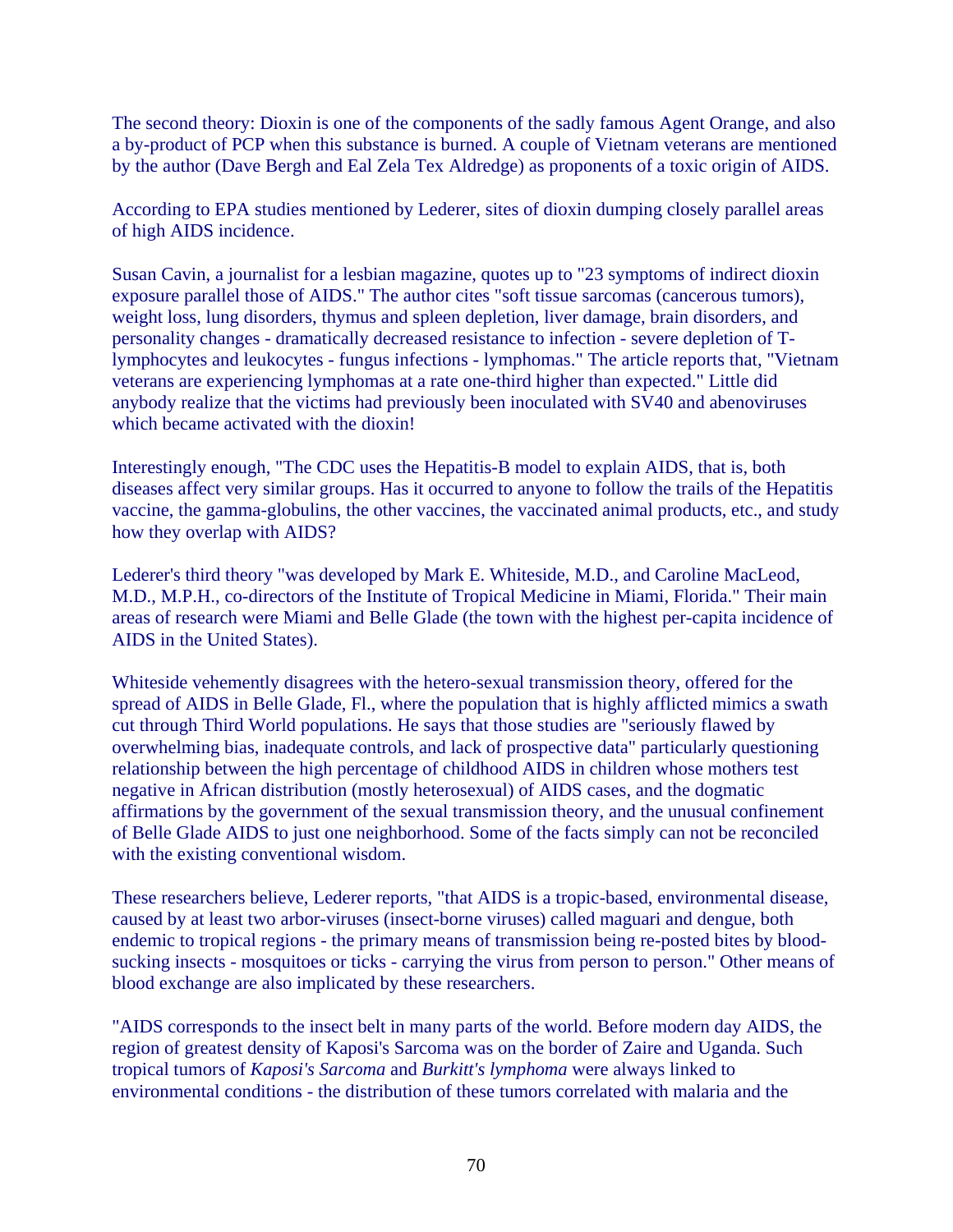insect-borne virus (arbor-virus) infection. A correlation between antibodies to HTLV-III/LAV (HIV) and antibodies to malaria is also noted. Another correlation noticed by these researchers, is the *striking similitude between the distribution of AIDS and that of TB*.

When Whiteside and MacLeod tested Florida patients for over 50 *arbor-virus*, they found that a very high percentage tested positive to *dengue* and *maguari viruses*. The first one causes a painful disease similar to a severe flu (*Dengue* is the name of a tropical dance characterized by body contortions similar to those the victims of this disease suffer due to spasms and pain), the second had not been known to cause diseases in animals or humans, but belongs to a family of viruses associated with Kaposi's Sarcoma.

The Dengue antibodies found were two types of Dengue viruses: Dengue I and Dengue II, which have done quite a bit of suspicious international traveling. "Dengue type I - had been limited to S.E. Asia and Africa until 1977, when it appeared in Jamaica, Cuba and Puerto Rico. It later spread to Haiti and other Caribbean Islands."

An epidemic occurred in Cuba in 1977 that was not only the first Dengue I, but the first Dengue epidemic since 1944. Dengue type II was fairly common in a mild form, but in 1981 Cuba had an unprecedented epidemic of type II in the "hemorrhagic shock form, with internal bleeding and shock - which resulted in 300,000 illnesses and 158 fatalities, including 101 children under 15."

The authors suspect that the movement of troops from Cuba into Angola in 1977 might have caused some of this transoceanic viral leap.

A 1982 CAIB investigation concluded that the 1981 hemorrhagic Dengue type II epidemic in Cuba and another in 1977 were "almost certainly the result of U.S. biological warfare. The U.S. Army's Biological Warfare Laboratory at Fort Detrick, Maryland, has for years done experiments with insect-borne disease in general and Dengue in particular. In the 1950s, the Army carried out 'field tests' releasing huge quantities of mosquitoes in Black communities in Georgia and Florida." It was also reported that Dengue type I had been isolated in the South Pacific in 1974. This report appeared in the *Bulletin Of The World Health Organization* in 1980.

It is also worth mentioning, that Russia allegedly produced the ultimate CBW weapon in the form of a *mutant Dengue virus* known as *D7*, which might have found its way into different countries by troop movements or other means.

If an epidemic like this is of such great concern, why does it take 6 years to make this information public?

Lederer questions the validity of the *Dengue-Maguari AIDS* link, because the countries with high levels of Dengue have low levels of AIDS. However, some researchers are satisfied that arborviruses and insect transmission are co-factors, at least, to the AIDS epidemic. [End quoting.]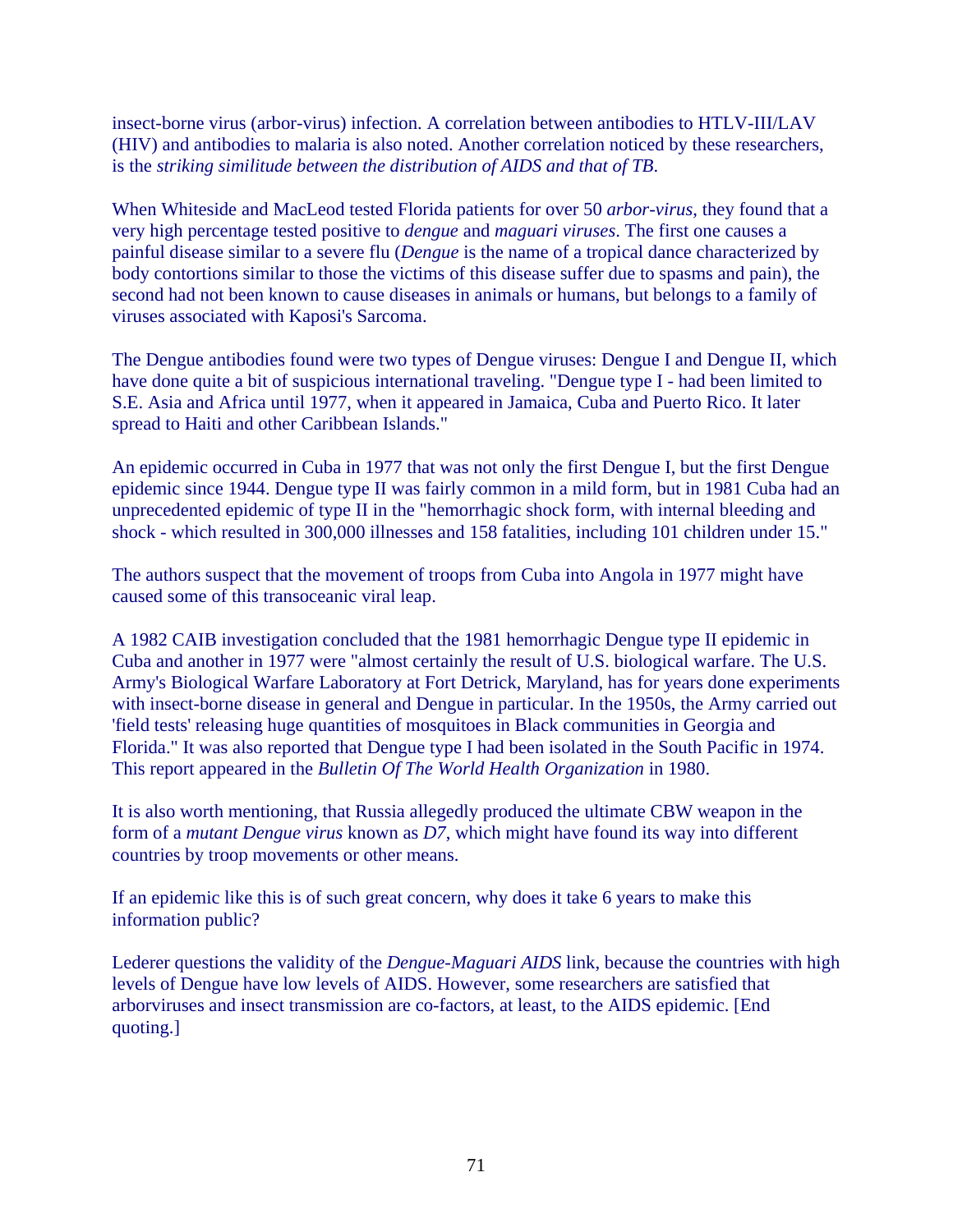### **MORE ON AIDS**

In Prof. Robert O'Driscoll's new book *Corruption In Canada*, appears an article written by J. L. Read titled *New World Order Strategy For Population Reduction: AIDS* [quoting:]

In 1938 The National Resources Subcommittee on Population Problems (NRS) recommended in its report to President Roosevelt that appropriate legislative action should be taken regarding global population problems. The NRS stated that "transition from an increasing to a stationary or *decreasing population* may on the whole be a *benefit* to the life of the nation."

In 1970 microbiologist Dr. MacArthur solicited the Appropriations Committee of the House for money for molecular biological research with these words, "Within the next 5 to 19 years, it would probably be possible to make a new infective micro-micro-organism which could differ in certain important aspects from any known disease-causing organism. Most important of these is that it might be refractory to the immunological and therapeutic processes upon which we depend to maintain our relative freedom from infectious disease."

What is a virus? In his book *Virus Hunting, AIDS, Cancers and the Human Retrovirus*, Dr. Robert C. Gallo (the doctor who is credited with the discovery of AIDS) states that viruses are "obligate cellular parasites". This means they need another medium in which to grow and reproduce, therefore they invade a living cell and use it as their new home. Viruses are the smallest known living organism, needing an electron microscope or similar device at 50,000X magnification to be seen. Viruses can live outside of living tissue in crystal form indefinitely.

AIDS is also known at HTLV-III or Human *T-Cell* Lymphotrophic Virus. It is a retrovirus that attacks the *T-4 cells* of the immune system. A retrovirus is a virus that has a special enzyme, reverse transcriptase, that is able to incorporate itself into the DNA of the host cell, thereby using the DNA of that cell to reproduce more virus, B cells are the part of the immune system that help to produce protective antibodies. The T-4 cells of the immune system are lymphocytes, or small white blood cells, acted upon by hormones in the thymus gland before they reach the blood stream. T-4 cells help speed up the production of anti-bodies by the B cells. Therefore, if the T-4 cells are destroyed the body is unable to aid the B cells in antibody production and will die of any opportunistic infection.

Viruses are also known to lie latent in the infected organism. Thus, though they are present and potentially harmful, they are dormant, not seeking cells for reproduction. AIDS is known to have a 3 to 5 years incubation time before the virus begins actively reproducing and impairing the immune system to infection.

In 1972 at the Biological Warfare Convention it was decided to dismantle our biological warfare arsenals. Robert Harris and Jeremy Paxman point out in *A Higher Form Of Killing*, "With the decision to renounce germ warfare for all time, Fort Detrick had been handed over to the civilian National Cancer Institute. But part of the camp remained secret. Here the Pentagon established the Army Medical Research Institute of Infectious Diseases, where a small group of biologists would continue to work on those diseases which plague mankind ..."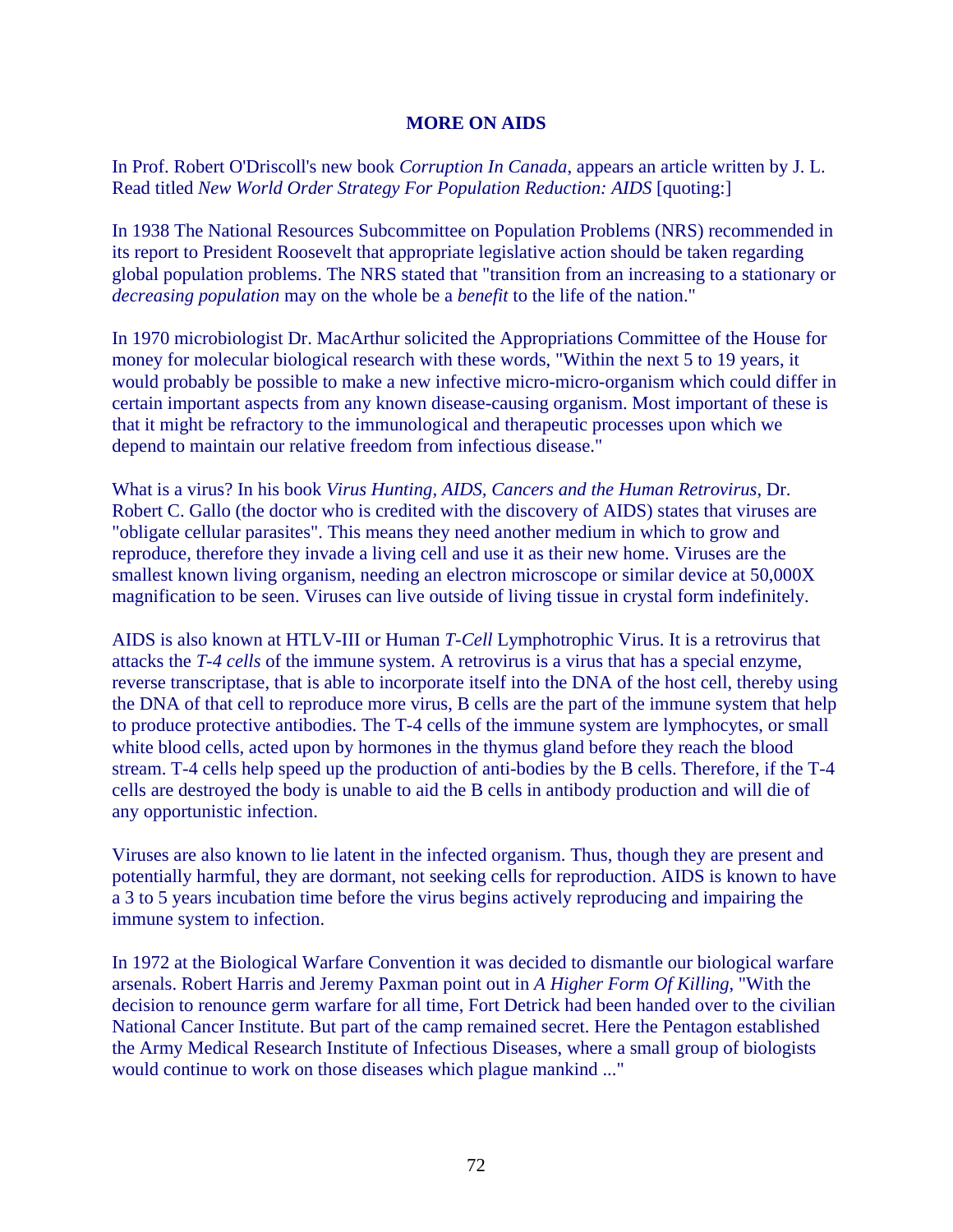According to Dr. William C. Douglass in his news-letter *The Cutting Edge*, "The National Cancer Institute in collaboration with the World Health Organization made the AIDS virus in their laboratories at Fort Detrick." Fort Detrick, Maryland had been the leading laboratory responsible for all biological warfare testing for the U.S. Government. Dr. Douglass goes on to state, "They combined the deadly retroviruses, bovine leukemia virus and sheep visna virus, and injected them into human tissue cultures."

Dr. Robert Strecker has studied the AIDS virus extensively. In his video *The Strecker Memorandum* he reveals that in the early 70s "The Danish Cancer Registry (an international panel of experts) noted that it is possible to visualize the mutation of a virus into variety of high contageosity to man resulting in a pandemic of neo-plastic disease before we could develop a vaccine." Dr. Strecker concurs with the concept that AIDS was created in a laboratory from the bovine and visna virus through recombinant DNA.

Not only was the World Health Organization (WHO), via Fort Detrick, responsible for the creation of AIDS, but there is overwhelming evidence that it was also responsible for the deliberate, initial introduction of AIDS into the world population. In 1987 Science Editor Pearce Wright wrote an article "Small pox vaccine triggered AIDS virus". The World Health Organization began a 13-year small pox vaccination program in Third World countries ending in 1981. The small pox vaccine was contaminated with the AIDS virus. Though WHO has admitted through its own investigation that the vaccine was contaminated, it has suppressed its findings. Wright's article, which linked the vaccination program and the increase of AIDS victims in the Third World, especially Africa, was given no press in the United States.-

A further connection is pointed out by Lt. Col. T. E. Bearden in his book *Aids Biological Warfare.* He states, "The small pox vaccine theory would account for the position of the Central African states as the most afflicted countries, why Brazil became the most affected Latin American country, and how Haiti became the route for the spread of AIDS to the U.S.; Brazil, the only South American country covered in the eradication campaign, has the highest incidence of AIDS in that region."

The pollution of vaccine, including the Salk vaccine for polio is extensively covered in a video by Dr. Eva Snead entitled *AIDS: The Other Side Of The Story.* She reveals how the polio vaccine prior to 1962 was known to be contaminated with SV-40 (simian virus 40). This virus contaminated the vaccine because the polio vaccine was grown on the kidney cells of monkeys and simian or monkey virus contaminated the vaccine that was given to the public. Dr. Snead also points out that research has shown that SV-40 is ideally suited for genetic manipulation, splicing and the creation of hybrids or mutants. Since it is known that the AIDS virus, or HTLV-III has created many mutant strains since its original discovery, there is a possible connection between the SV-40 virus, and contamination of the widely - and mandatorily - given polio vaccines. Again, the information of the contamination of the polio vaccine with a dangerous simian virus was withheld from the public, though the government was well aware of this fact.

The government would have us believe that AIDS started in the homosexual population and has been spread likewise. To help create this reality, The Centers for Disease Control (CDC) set up an inoculation program in 1978 that targeted the homosexual population. Dr. W. Szmuness, head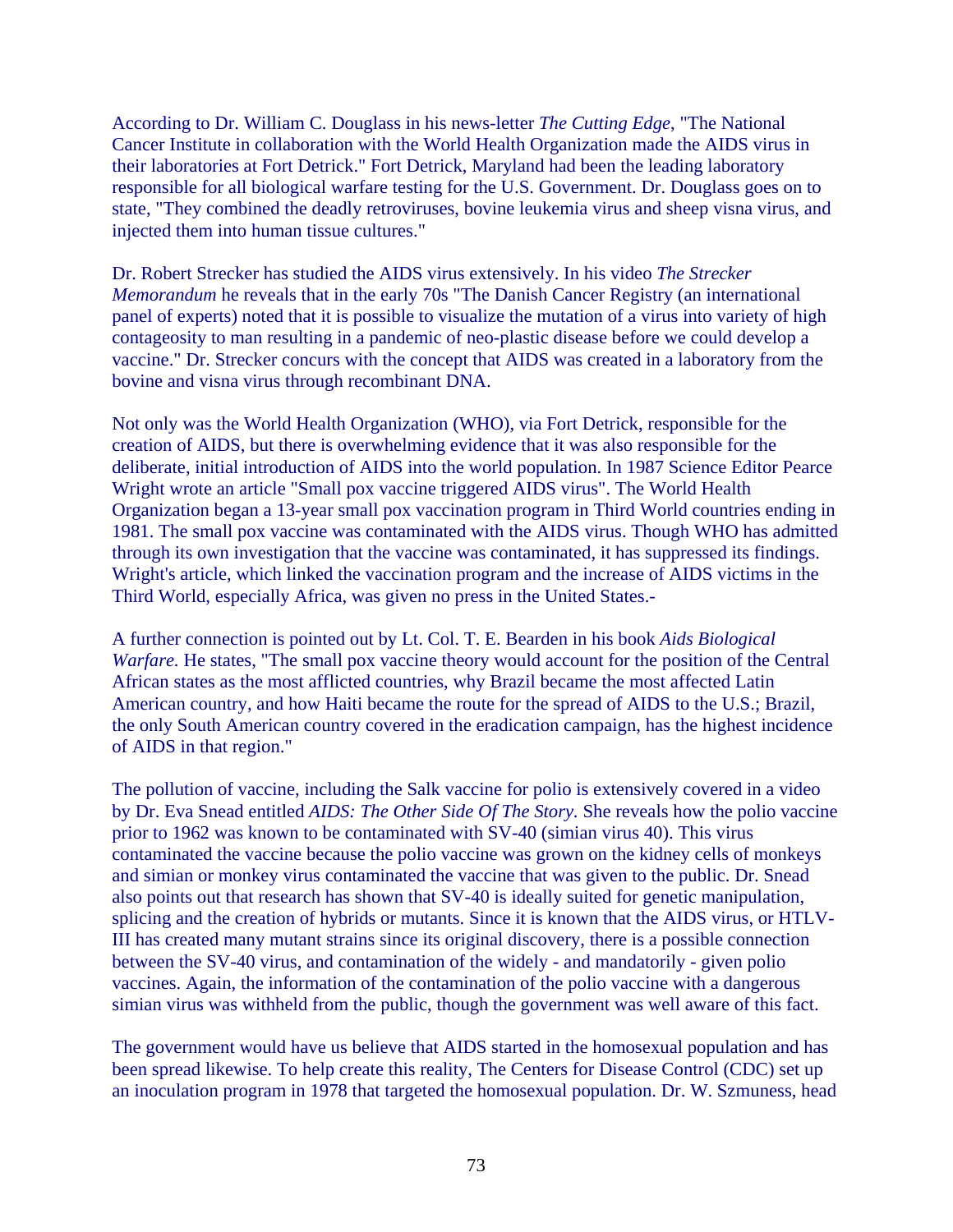of the New York City blood bank, devised rules for a hepatitis vaccine study. It was to be administered to non-monogamous homosexual males between the ages of 20 and 40. There were over 1000 inoculated. Dr. Alan Cantwell reports in his book *AIDS And The Doctors Of Health* that "newly liberated homosexuals were anxious to cooperate with the government in matters of gay health ... Within a decade, most of the men in the experiment would be doomed to die." The CDC admitted in 1984 that at least 60 percent of those who received the hepatitis vaccine were infected with AIDS. They have since refused to give any more information on the subject. [End quoting.]

#### **ALDOUS HUXLEY**

In a 1959 lecture delivered in Santa Barbara, California, Aldous Huxley said, in part:

"In general, one can say that it is only when human beings are threatened by somebody else that they are ready to unite and to accept short-range privations for long-range goods; they are ready to unite under the threat of war and catastrophe. Undoubtedly, the best thing for world government under law would be invasion from Mars. Unfortunately, this is rather unlikely to take place. But is it possible to persuade ourselves that after all human beings are their own Martians, that with over-population and over-organization and over-technicalization, we are committing immense aggressions against ourselves? Can we unite against ourselves for our own higher interest? It might be possible, that what we regard as a piping time of peace is not, in fact, a piping time of peace, but that there is a real threat overhanging us all the time against remote speculation, but it is possible that some such argument might finally persuade people to take the step of getting together and forming a government in which all should live together under law."

#### **THE GLOBAL 2000 REPORT TO THE PRESIDENT ENTERING THE 21ST CENTURY**

[Quoting, through several subsections:] **COMMISSION ON POPULATION GROWTH AND THE AMERICAN FUTURE (1970)**

In July 1969 President Nixon sent to Congress a historic first population message, recommending the establishment by legislation of a blue-ribbon commission to examine the growth of the nation's population and the impact it will have on the American future. John D. Rockefeller III, who had started the Population Council, had been urging since the early days of the Eisenhower Administration that such a commission be established. Lyndon Johnson had refused to see Rockefeller in 1964, but by 1968, he was ready to yield to pressure and established the President's Committee on Population and Family Planning: The Transition from Concern to Action, suggested the establishment of a presidential commission to give the problem further study. It recommended that family planning services be extended to every American woman unable to afford them. It also recommended an increase in the budgets of HEW and the Office of Economic Opportunity for the purpose of population research. The report was released without publicity in January 1969, just before Johnson left office. He did not meet with the Committee to receive the report, nor make a statement on it.

In early 1969, Rockefeller's pressure for a presidential commission was abetted by presidential counselor Moynihan, who convinced Nixon that the time had come to face the problems of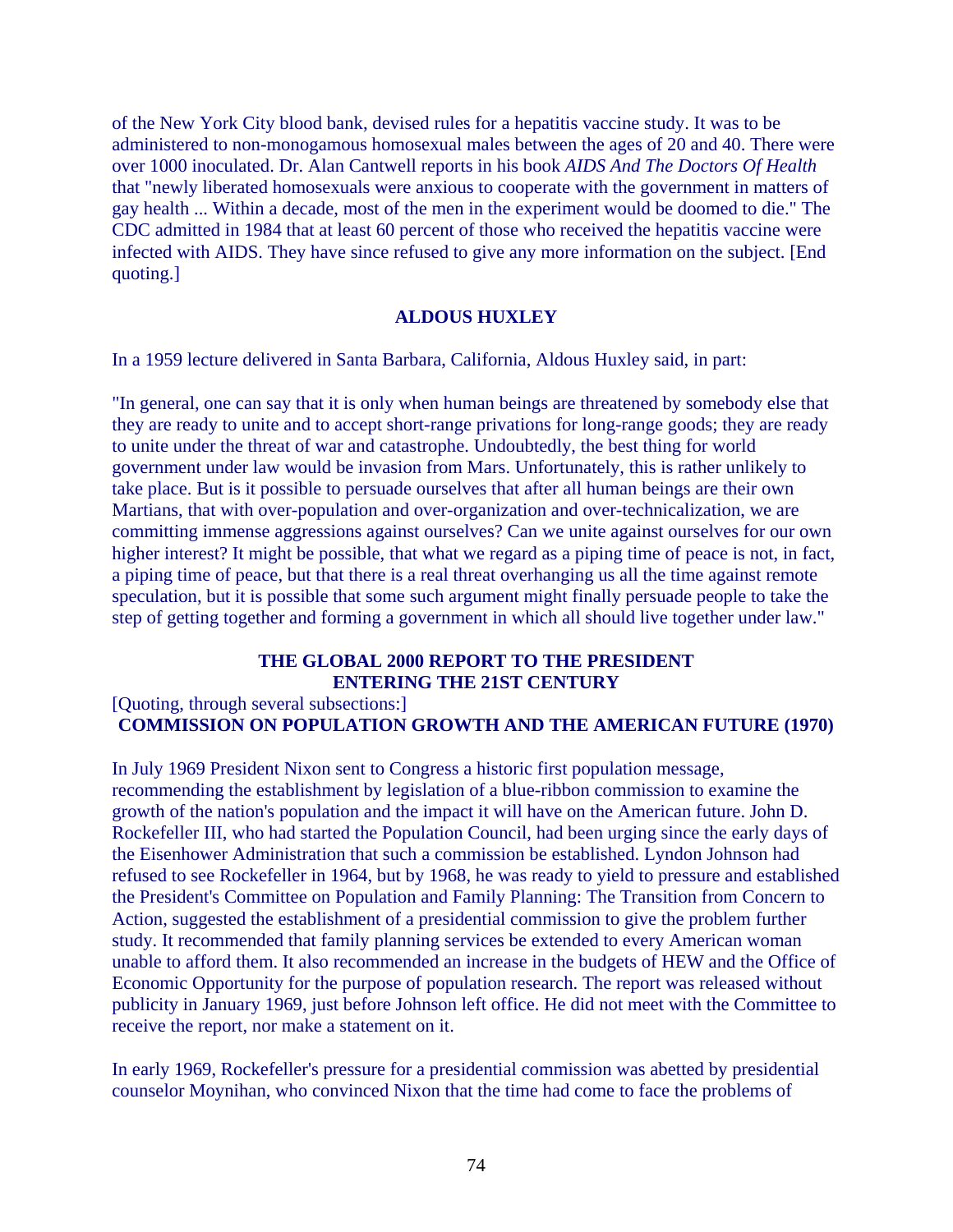population. The President asked in his message to Congress that a Commission be assigned to develop population projections and estimate the impact of an anticipated 100 million increase in U.S. population by the year 2000. For the interim, the President called for more research "on birth control methods" and for the establishment, as a national goal, of "the provision of adequate family planning services within the next five years for all those who want them but cannot afford them." In his message to Congress, Nixon stated:

*One of the most serious challenges to human destiny in the last third of this century will be the growth of the population. Whether man's response to that challenge will be a cause for pride or for despair in the year 2000 will depend very much on what we do today. If we now begin our work in an appropriate manner, and if we continue to devote a considerable amount of attention and energy to this problem, then mankind will be able to surmount this challenge as it has surmounted so many during the long march of civilization.*

When the Congress passed a bill in March 1970 creating the Commission on Population Growth and the American Future, President Nixon named John D. Rockefeller III chairman of the 24 member group.

The Commission's conclusion was that no substantial benefits would result from continued growth of the nation's population.

"The population problem, and the growth ethic with which it is intimately connected, reflect deeper external conditions and more fundamental political, economic, and philosophical values. Consequently, to improve the quality of our existence while slowing growth, will require nothing less than a basic recasting of American values."

The more than 60 Population Commission recommendations included:

- Creation of an Office of Population Growth and Distribution within the Executive Office of the President;
- Establishment, within the National Institutes of Health, of a National Institute of Population Sciences to provide an adequate institutional framework for implementing a greatly expanding program of population research;
- Legislation by Congress establishing a Council of Social Advisers, with one of the main functions the monitoring of demographic variables;
- The addition of a mid-decade census of the population; and
- National planning for a stabilized population.

These recommendations were overshadowed, at least in the publicity given them, by the recommendations that states adopt legislation permitting minors "to receive contraceptive and prophylactic information and services in appropriate settings sensitive to their needs and concerns" and "that present state laws restricting abortion be liberalized along the lines of the New York statute, such abortion to be performed on request by the duty licensed physicians under conditions of medical safety." The Commission also recommended that abortion be covered by health insurance benefits, and that established federal, state, and local governments make funds available to support abortion in states with liberalized statutes.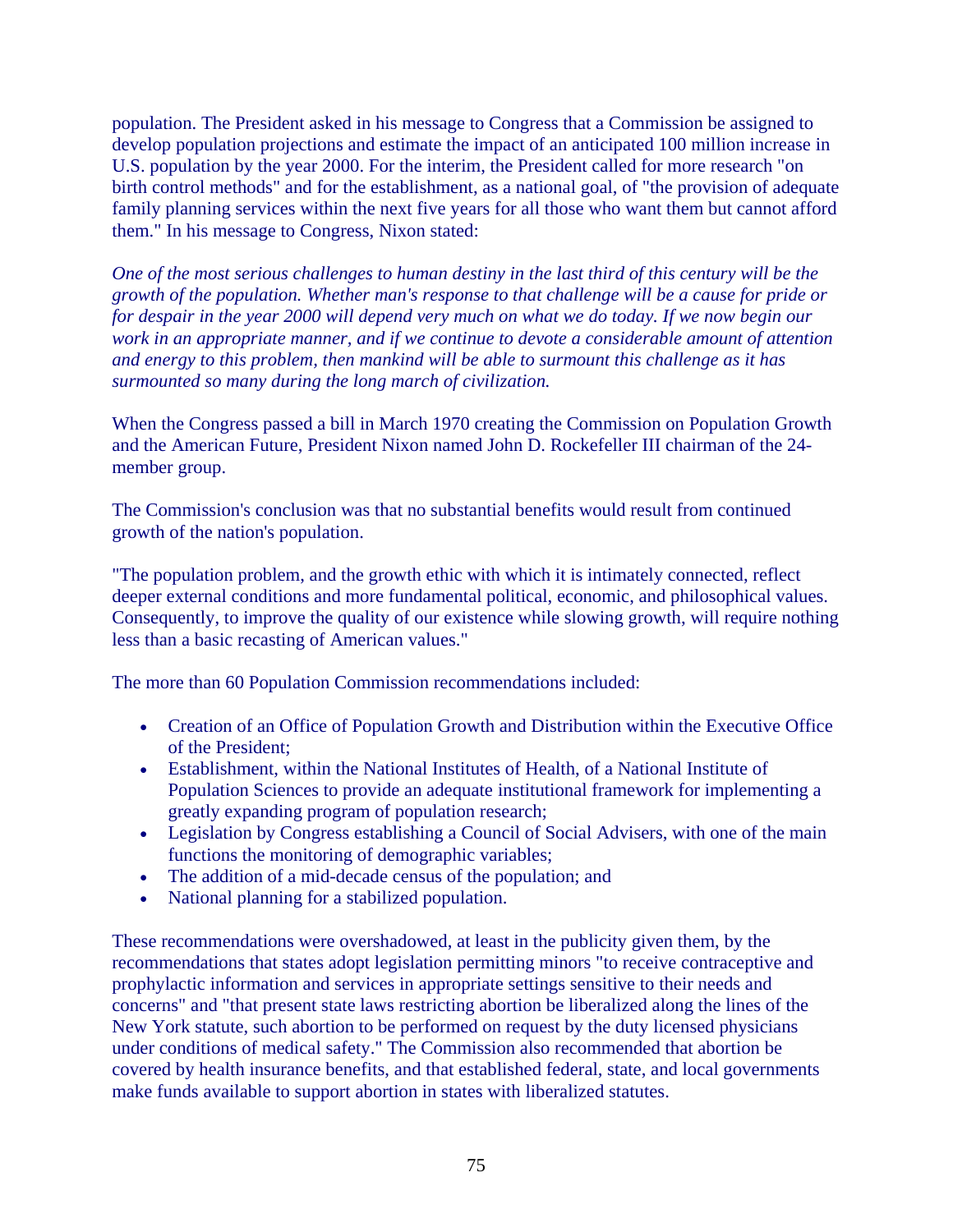President Nixon was unhappy with the Commission report, released in March 1972 at the beginning of his re-election campaign, largely because of the recommendations on liberalized abortion and the furnishing of contraceptives to teenagers (which in 1972 was a bigger issue than abortion). The President met only a few minutes with Mr. Rockefeller. He perfunctorily received the Commission report, but issued a statement repudiating it. No word of support was forthcoming for the stabilized population concept that he had backed in 1969.

Although all members of the Commission showed their support for the report by signing it, several members wrote minority statements about certain recommendations, especially the one on abortion. The Commission debated whether to finesse the two controversial issues, since these recommendations were not of major demographic importance. But Chairman Rockefeller felt it was only right that the majority of the Commission be able to state an opinion on all relevant issues.

The timing of the report was unfortunate in that during the three years since Nixon's population message, the public had come to agree on stabilizing population growth, and the goal of the twochildren family was already being achieved in the statistics.

No recommendations were made by the Commission in the resources and environment areas.

The deputy director of the Population Commission staff, Robert Parke, felt that the report and the research volumes made a strong base for future efforts at meeting population growth problems. And he believed the Commission and its staff had learned at least one valuable lesson: A commission studying a controversial subject should not publish its report during a presidential campaign.

# **NATIONAL COMMISSION ON MATERIALS POLICY (1970)**

Congress legislated a New National Commission on Materials Policy in the fall of 1970 as a part of the Resources Recovery Act.

The Materials Policy Commission did not attempt a materials resources inventory and update of the Paley Commission but rather concentrated its attention on the policy area and emphasized the environmental aspects of resources problems, an area which the Paley Commission had ignored. The new Commission contracted for a study of the estimated demand for 10 commodities by the year 2000.

The major recommendations of the Commission, when it reported to the President and Congress in June 1973, were mostly general policy directives:

"Strike a balance between the need to produce goods and the need to protect the environment by modifying the materials system so that all resources, including environmental, are paid for by users. Strive for an equilibrium between the supply of materials and the demand for their use by increasing primary materials production and by conserving materials through accelerated waste recycling and greater efficiency-of-use of materials. Manage materials policy more effectively by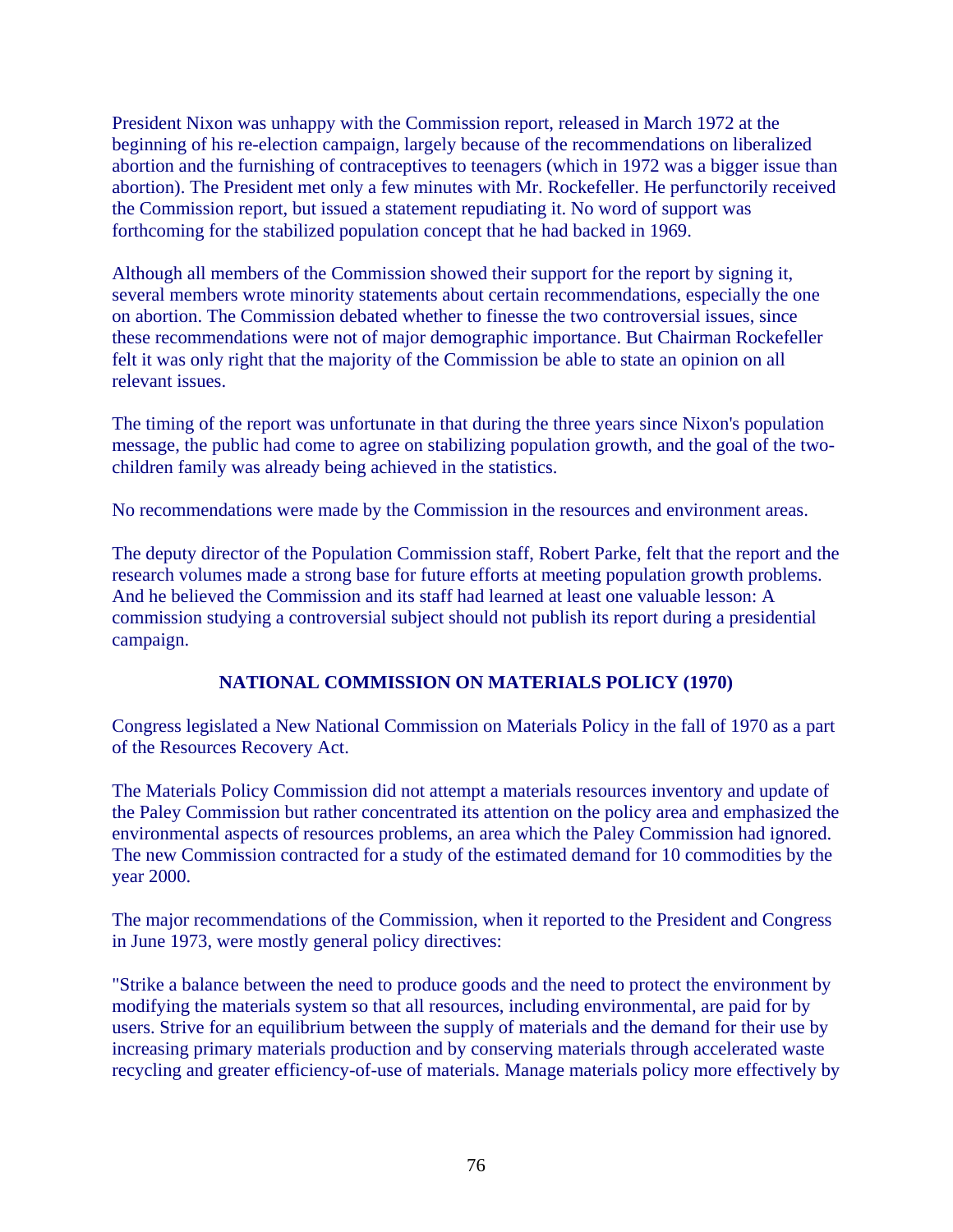recognizing the complex interrelationships of the materials - energy - -environment system so that laws, executive orders, and administrative practices reinforce policy and not counteract it."

#### **INTERNATIONAL INSTITUTE FOR APPLIED SYSTEMS ANALYSIS (1972)**

A unique institute with a holistic approach to common problems that cannot be solved by any single country alone is the International Institute for Applied Systems Analysis (IIASA). The Institute is situated near Vienna, Austria, and supports about 100 research scientists. It is considered non-governmental because its members are scientific institutions from the participating nations and not the political entities of the governments themselves. It was founded in October 1972 on the initiative of the academies of science or equivalent institutions in 12 industrial nations, both East and West (institutions from five other countries have since joined the Institute). The Academy of Science of the U.S.S.R. and the U.S. National Academy of Sciences (funded through the National Science Foundation) contribute the largest part of the financial support, and private sources such as philanthropic or corporate foundations contribute about \$1 million a year.

IIASA's programs are classified as either "global" (programs that affect and can be resolved only by the actions of more than one nation) and "universal" (those that affect and can be resolved by actions of individual nations but which all nations share). As the name of the Institution indicates, its scientific research and study concentrate on applying modern methods of analysis to contemporary problems of society, using the tools of modern management, such as systems theory, operations research, and cybernetics. Emphasis is placed on attempting to bridge the gap between scientists and decision-makers. The results of studies are widely communicated through publications distributed by members scientific institutions, and an effort is made to inform the non-expert of the results of studies of international problems.

Two current major global projects are on energy systems and on food and agriculture. The energy project is concentrating on finding strategies for the transition over the next 15 to 50 years from an energy economy based on oil, gas, and conventional coal to an economy based on the virtually inexhaustible resources - solar, nuclear, and geothermal - as well as to some extent on new sources of coal. Research activities include studying systems implications of the exploitation of scarce energy resources; energy demand studies, such as one that projects global energy demand with regard to the development of regions, world population growth, and changes in life-style; and a study of strategies relating the nuclear-risk problem to decisionmaking. The final energy project report is expected in 1979.

Although IIASA is composed of scientific representatives from industrial nations, the food and agriculture program is concerned also with a number of less developed countries (LDCs) that have agricultural economies. The program objectives are to evaluate the nature and dimensions of the world food situation, to study alternative policy actions at the national, regional, and global level that may alleviate existing and emerging food problems, and to determine how to meet the nutritional needs of the growing global population.

Typical projects include developing a model of the dynamic interdependence between migration and human settlement patterns and agricultural technology, identifying and measuring the environmental consequences of water use in agriculture as constraints on agricultural structures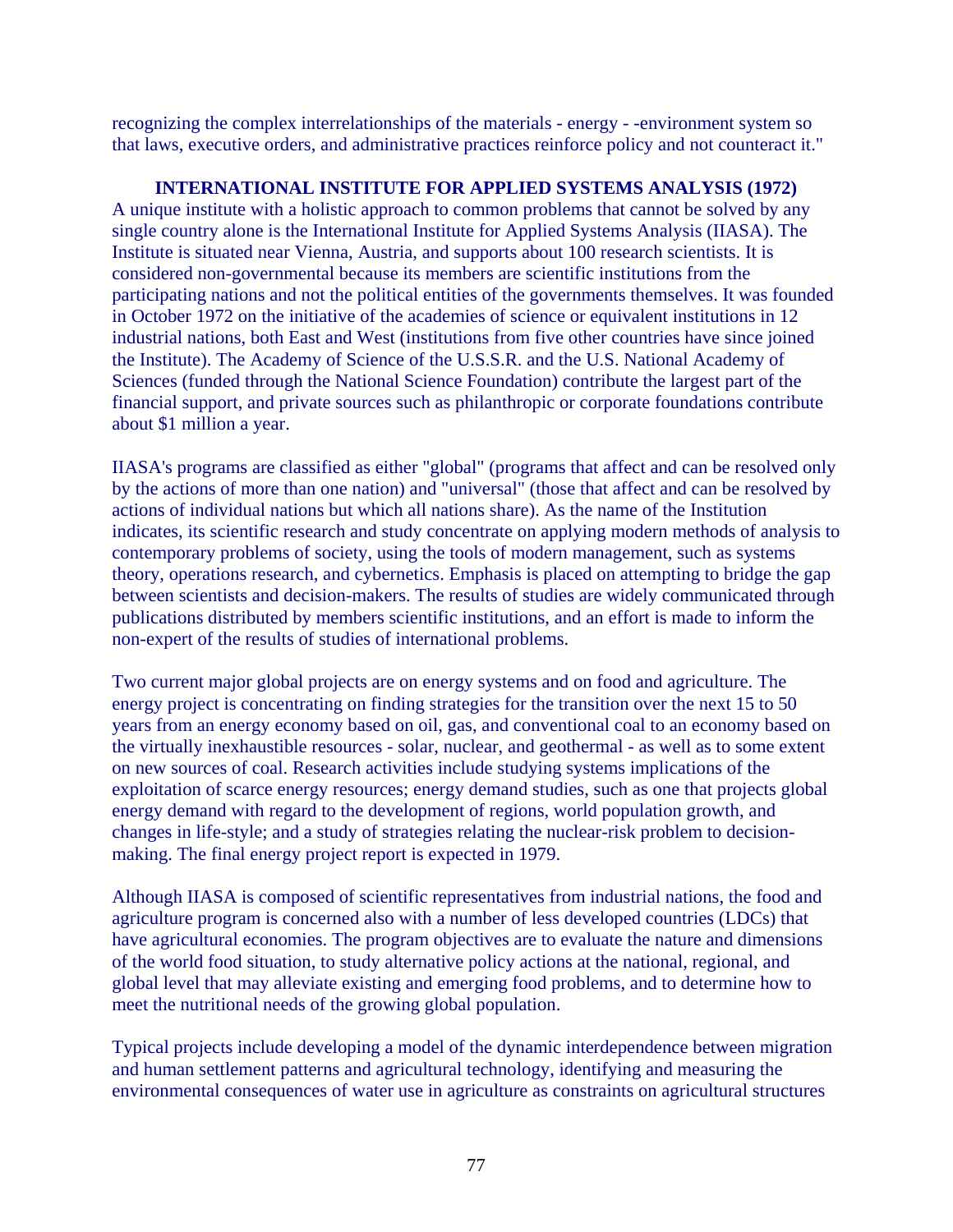of some pilot LDCs - describing their agricultural policy objectives and devising planning models suitable for estimating the consequences of alternative national policies.

### **NATIONAL COMMISSION ON SUPPLIES AND SHORTAGES: ADVISORY COMMITTEE ON NATIONAL GROWTH POLICY PROCESSES (1975)**

Another Nixon-Ford era initiative in the materials field with a major institutional objective was the National Commission on Supplies and Shortages and its separate Advisory Committee on National Growth Policy Processes. These activities, like the 1971-73 National Commission on Materials Policy, were conceived by Congress.

The Commission did not attempt any new data collection or make supply-and-demand projections into the future. Instead it analyzed available information, concluding that "we see little reason to fear that the world will run out of natural resources during the [next] quarter century."

The Commission's report, *Government and the Nation's Resources*, was released the first week of 1977.

In its report to the President and Congress, the Advisory Committee urged that the nation become not a *planned* society, but a *planning* society. Adequate and open planning for the future would result in less government interference, and the necessary government intervention would be more considered, more timely, and less heavy-handed. The report's prime recommendation was for the institutionalization of the planning process in an independent executive branch agency to be created by Congress and called the National Growth and Development Commission. The new Commission would have the mandate "to examine emerging issues of middle-to-long-range growth and development, and to suggest feasible alternatives for the Congress, the President, and the public."

[Still quoting from *The Global 2000 Report to the President of the United States - Entering the 21st Century,* published in 1980:]

#### **SOME OBSERVATIONS**

For the past 70 years the nation's leadership has perceived periodically a need for long-term analysis of problems relating to natural resources, population, or the environment. For the most part, these issues have been addressed on an *ad hoc* basis by appointing presidential commissions and other temporary groups to study the situation, make their reports, and then disband. As a result, decision-makers continue to deal primarily with immediate problems, while consideration of how to prepare for conditions that might exist 10, 20, or 30 years in the future is postponed for lack of adequate or systematic information on the options available and on the social, economic, and environmental impacts of alternative choices.

Future-oriented commissions or study groups have generally studied natural resources problems separately from problems related to population and the environment. There has been insufficient recognition of the interrelation of these three issues. Each succeeding year, as the problems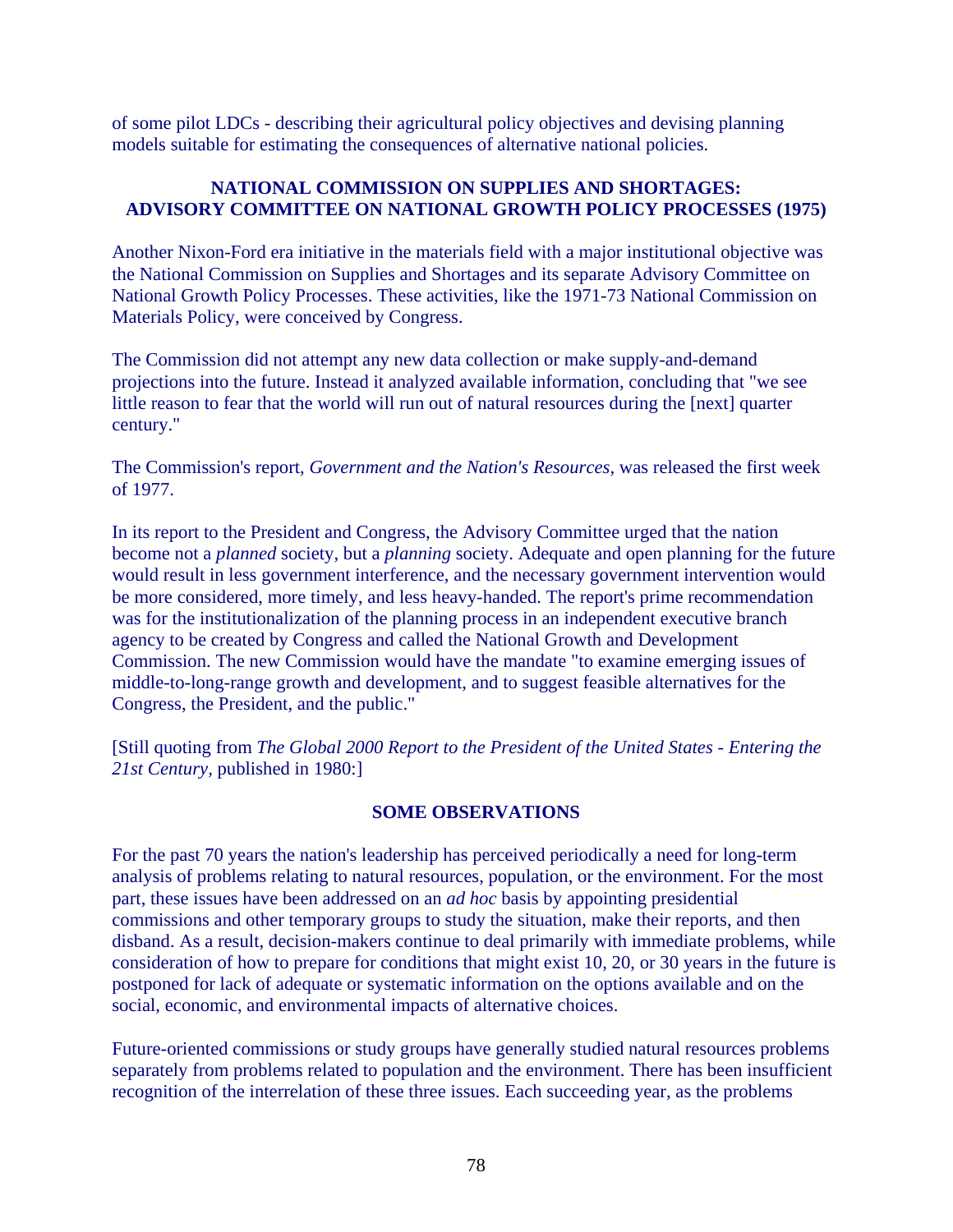become more complex and the interrelationships more involved, the need for a holistic approach to decision-making becomes more urgent.

Most analyses of future problems in population, natural resources, and the environment have been made only on a national basis. President Truman recognized the need for assessing global implications of natural resources when he constructed his Materials Policy Commission in 1951 to make its study of materials policy international in scope, at least to the extent of considering the needs and resources of friendly nations. But while the harmful effects of population growth, resource consumption, and pollution spread across borders and oceans, the international approach to long-range planning for solutions to these problems continues to be neglected.

When commissions or other bodies have been formed to consider long-term problems in population, natural resources, and the environment, their effectiveness has been hampered by lack of provisions for following up on their recommendations. In several cases the heads of commissions felt so strongly about the need for ongoing institutions that they set up private organizations on their own to follow up with their group's recommendations, which have lead to some efforts of ongoing analysis.

One recommendation has been made by virtually every presidential commission on population, natural resources, or the environment: the establishment of a permanent body somewhere high in the executive branch for performing continuous future research and analysis. Although ideas for location of such a permanent group have varied, proposals have generally indicated that a statutorily created institution with access to the President could explore potential goals, watch for trends, and look at alternative possibilities for accomplishing stilted objectives.

A permanent institution would have much more freedom in choosing the moment to present new ideas, and thus avoid the timing and politics-related problems that have often hindered activities of temporary presidential commissions. The interest of a President or Congress or the public proved to be much greater at the time a study is started than when it is completed - The Materials Policy Commission was appointed by President Truman in January 1951, when military involvement in Korea had reintroduced fears of shortages that were still fresh in the minds of administrators and the public following World War II. But when the Commission's report went to the President in June 1952, the scarcity issue had lost its priority and public concern. When President Nixon sent a message to Congress in 1969 asking for creation of a commission to study population growth, the subject was politically attractive inasmuch as people were concerned about rising birthrates. But by the time the Population Commission's report was submitted, statistics showed that the birthrate in the nation had already declined to a stability rate - two children per family - and the subject had less political importance. Another unfavorable timing factor was that the report was sent to the President at the start of his 1972 re-election campaign; some of the Commission's recommendations raised controversy, causing the President to repudiate the Commission's work. On the other hand, the release of the report of the Outdoor Recreation Resources Review Commission came at a time when the popularity of outdoor recreation was booming, and Congress welcomed help in devising solutions to the problems connected with the growing recreation use of public lands, national parks, and national forests. Another problem of timing was the frequent long delays between the request for a commission and its creation, or between the time the law was passed and the President appointed the public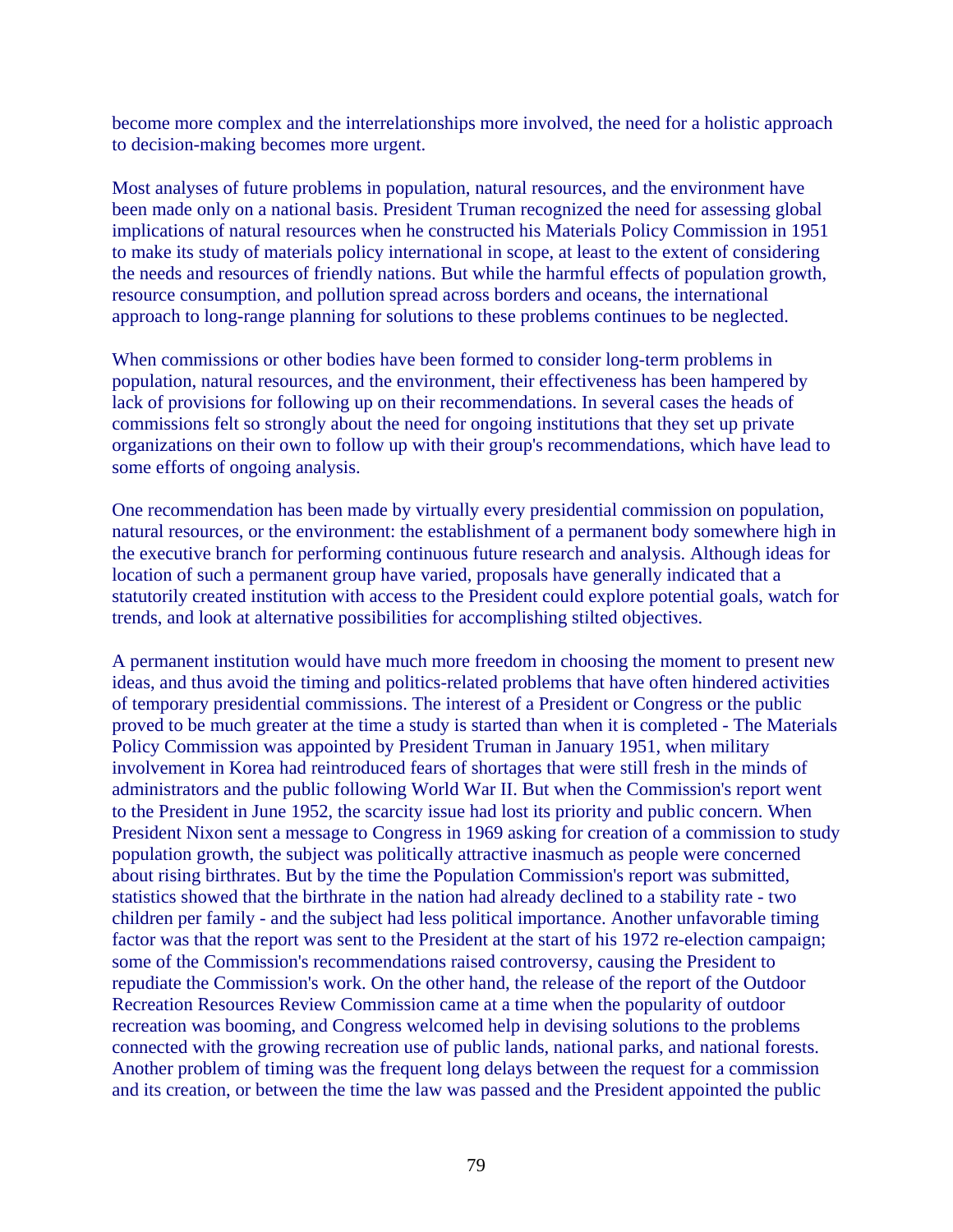members. Sometimes the period allowed for a study was too short, as with the preparation of *Toward a Social Report*. That study also ran into a frequent timing problem: having been started by one President, the study is then submitted either at the end of his term or to his successor.

For all these reasons, many observers have urged the establishment by law of a permanent group in Executive Office of the President to institutionalize the coordination of long-term global and holistic considerations of population, resources, environment, and their related issues.

## **MAJOR FINDINGS AND CONCLUSIONS IN THE GLOBAL 2000 REPORT**

If present trends continue, the world in 2000 will be more crowded, more polluted, less stable economically, and more vulnerable to disruption than the world we live in now. Serious stresses involving population, resources, and environment are clearly visible ahead. Despite greater material output, the world's people will be poorer in many ways than they are today.

For hundreds of millions of the desperately poor, the outlook for food and other necessities of life will be no better. For many it will be worse. Barring revolutionary advances in technology, life for most people on Earth will be more precarious in 2000 than it is now - unless the nations of the world act decisively to alter current trends.

This, in essence, is the picture emerging from the U.S. Government's projections of probable changes in world population, resources, and environment by the end of the century, as presented in the *Global 2000 Study*. They do not predict what will occur. Rather, they depict conditions that are likely to develop if there are no changes in public policies, institutions, or rates of technological advance, and if there are no wars or other major disruptions. A keener awareness of the nature of the current trends, however, may induce changes that will alter these trends and the projected outcome.

Rapid growth in world population will hardly have altered by 2000. The world's population will grow from 4 billion in 1975 to 6.35 billion in 2000, an increase of more than 50 percent. Ninety percent of this growth will occur in the poorest countries.

World food production is projected to increase 90 percent over the 30 years from 1970 to 2000. At the same time, real prices for food are expected to double.

Arable land will increase only 4 percent by 2000, so that most of the increased output of food will have to come from higher yields. Most of the elements that now contribute to higher yields fertilizer, pesticides, power for irrigation, and fuel for machinery - depend heavily on oil and gas.

During the 1990s world oil production will approach geological estimates of maximum production capacity, even with rapidly increasing petroleum prices. The Study projects that the richer industrialized nations will be able to command enough oil and other commercial energy supplies to meet rising demands through 1990. With the expected price increases, many less developed countries will have increasing difficulties meeting energy needs. For the one-quarter of humankind that depends primarily on wood for fuel, the outlook is bleak. Needs for fuel-wood will exceed available supplies by about 25 percent before the turn of the century.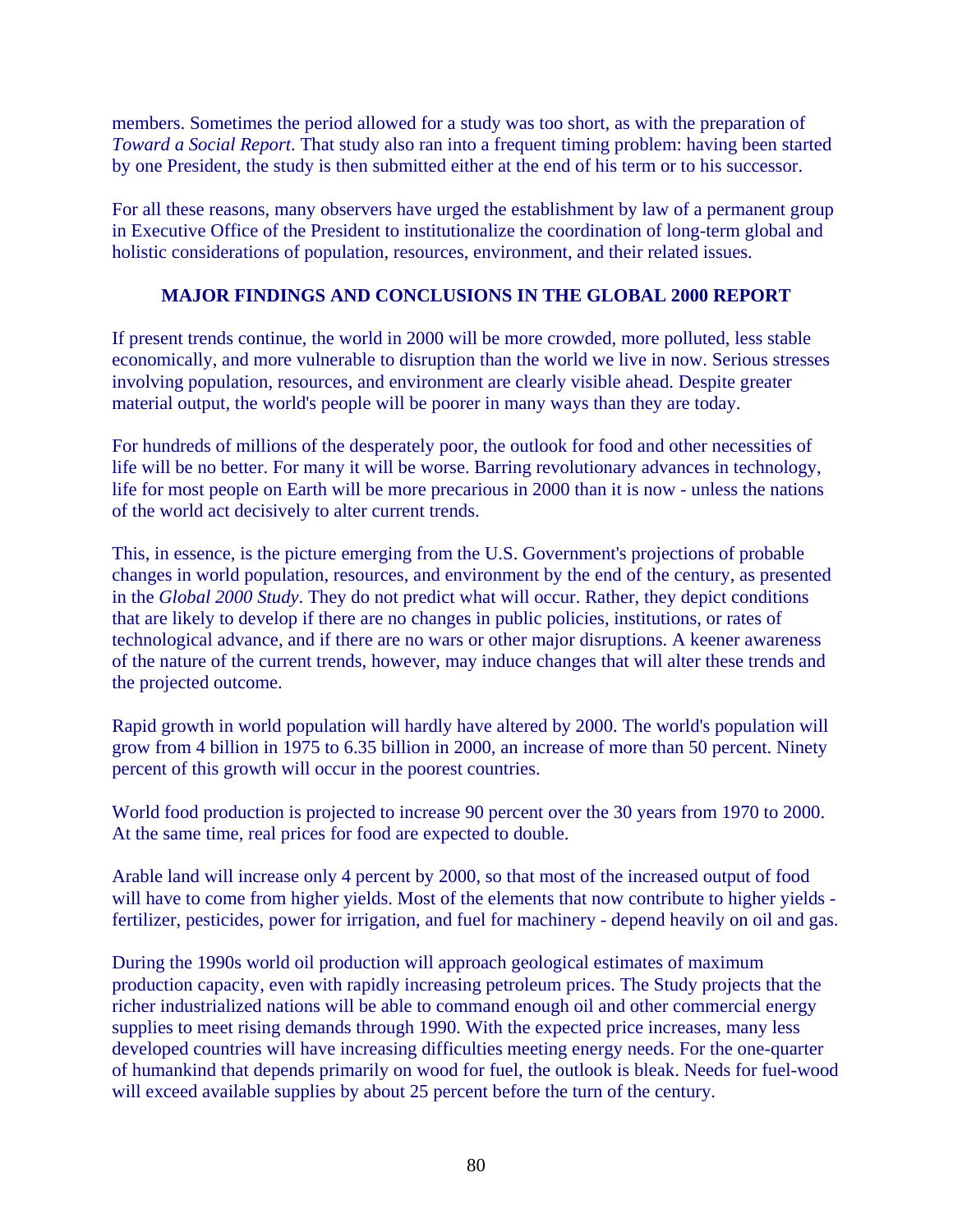While the world's finite fuel resources - coal, oil, gas shale, tar sands and uranium - are theoretically sufficient for centuries, they are not evenly distributed; they pose difficult economic and environmental problems; and they vary greatly in their amenability to exploitation and use.

Non-fuel mineral resources generally appear sufficient to meet projected demands through 2000, but further discoveries and investments will be needed to maintain reserves. In addition, production costs will increase with energy prices and may make some non-fuel mineral resources uneconomic. The quarter of the world's population that inhabits industrial countries will continue to absorb three-fourths of the world's mineral production.

Regional water shortages will become more severe. In the 1970-2000 period population growth alone will cause requirements for water to double in nearly half the world. Still greater increases would be needed to improve standards of living. In many LDCs, water supplies will become increasingly erratic by 2000 as a result of extensive deforestation. Development of new water supplies will become more costly virtually everywhere.

Significant losses of world forests will continue over the next 20 years as demand for forest products and fuel-wood increases.

Serious deterioration of agricultural soils will occur worldwide, due to erosion, loss of organic matter, desertification, salinization, alkalinization, and water-logging. Already, an area of cropland and grassland approximately the size of Maine is becoming barren wasteland each year, and the spread of desert-like conditions is likely to accelerate.

Atmospheric concentrations of carbon dioxide and ozone-depleting chemicals are expected to increase at rates that could alter the world's climate and upper atmosphere significantly by 2050. Acid rain from increased combustion of fossil fuels (especially coal) threatens damage to lakes, soils, and crops. Radioactive and other hazardous materials present health and safety problems in increasing numbers of countries.

Extinctions of plant and animal species will increase dramatically.

The future depicted by the U.S. Government projections, briefly outlined above, may actually understate the impending problems.

At present and projected growth rates, the world's population would reach 10 billion by 2030 and would approach 30 billion by the end of the twenty-first century. These levels correspond closely to estimates by the U.S. National Academy of Sciences of the maximum carrying capacity of the entire planet.

Indeed, the problems of preserving the carrying capacity of the Earth and sustaining the possibility of a decent life for the human beings that inhabit it are enormous and close upon us. Yet there is reason for hope. It must be emphasized that the *Global 2000 Study's* projections are based on the assumption that national policies regarding population stabilization, resource conservation, and environmental protection will remain essentially unchanged through the end of the Century.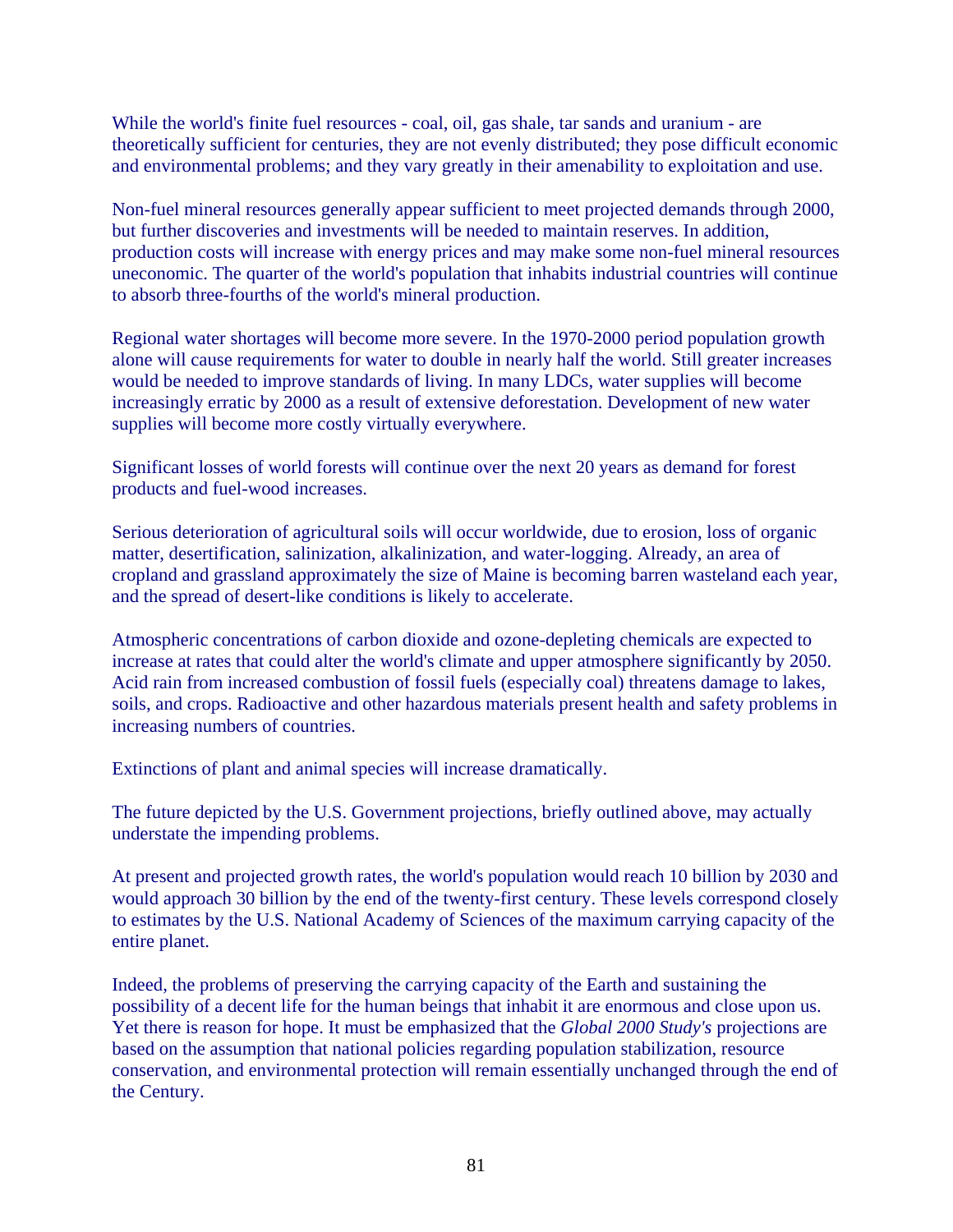The United States, possessing the world's largest economy, can expect its policies to have a significant influence on global trends. An equally important priority for the United States is to cooperate generously and justly with other nations - particularly in the areas of trade, investment, and assistance - in seeking solutions to the many problems that extend beyond our national boundaries.

With its limitations and rough approximations, the *Global 2000 Study* may be seen as no more than a reconnaissance of the future; nonetheless its conclusions are reinforced by similar findings of other recent global studies that were examined in the course of the *Global 2000 Study*. All these studies are in general agreement on the nature of the problems and on the threats they pose to the future welfare of humankind. The available evidence leaves no doubt that the world including this Nation - faces enormous, urgent, and complex problems in the decades immediately ahead. Prompt and vigorous changes in public policy around the world are needed to avoid or minimize these problems before they become unmanageable. Long lead times are required for effective action. If decisions are delayed until the problems become worse, options for effective action will be severely reduced. [End quoting.]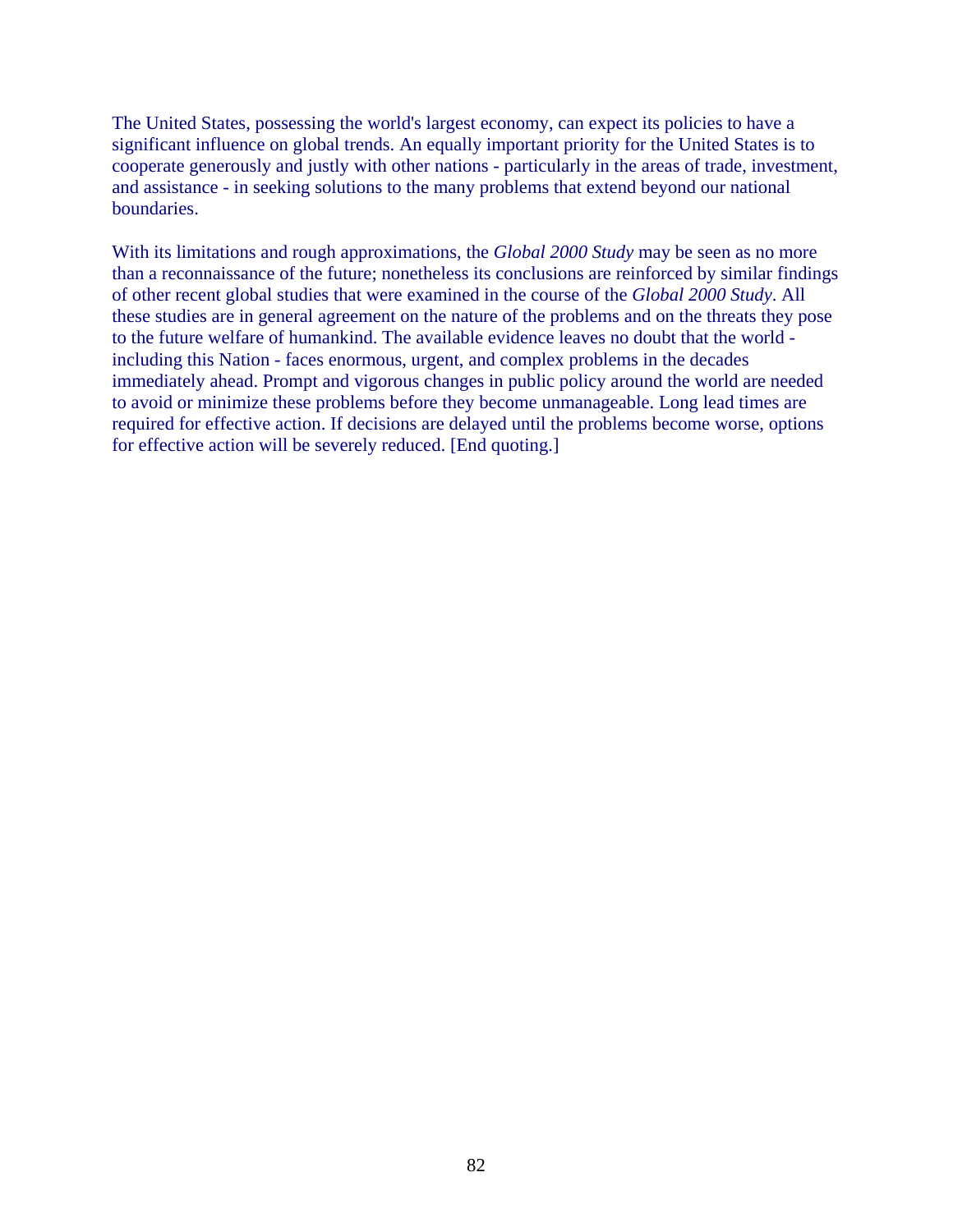### **Part V: U.N. Rings The Alarm**

In their book *[The Healing Planet - Strategies For Resolving The Environmental Crisis](http://www.amazon.com/exec/obidos/tg/stores/detail/-/books/0201632241/reviews/102-2634798-0808142)*, [Paul](http://www.overpopulation.com/paul_ehrlich.html) and [Anne Ehrlich](http://dieoff.org/page27.htm) write:

"In this century, humanity has become a truly planetary ecological force, its effects going far beyond the transformation of the landscape to include altering the composition of the atmosphere globally, interfering with planetary nutrient cycles, modifying climate, and exterminating other life forms. In historical perspective, the switch - from a modest to an overwhelming scale of impact, and from a positive to a negative impact on carrying capacity - was almost instantaneous and monumental: human activities now appear to be lowering the long-term carrying capacity and incurring risks on a scale unimaginable less than a lifetime ago."

And, also, later in the book: "Controlling population growth is critical. We cannot emphasize too strongly that significant resources must be directed into programs that limit population growth both in the United States and abroad. Because of the built-in time lags, unless the surge in human numbers is halted soon and a gradual population *shrinkage* begun, there is no hope of solving the problems discussed in this volume."

From the environmental impact side of the discussion, the Ehrlichs write [quoting:]

Measured by commercial energy use, each American, on average, causes some 70 times as much environmental damage as a Ugandan or Laotian, 20 times that of an Indian, 10 times that of a Chinese, and roughly twice that of citizens of Japan, the United Kingdom, France, Sweden, or Australia. Americans use about 50 percent more commercial energy than Soviet citizens, (who nonetheless have caused even more havoc by using it with minimum efficiency and virtually no effort to prevent environmental damage). In terms of per-capita energy use, only Canada, Luxembourg, and a few oil producers are really in our league.

Viewed in this light, the United States is the world's most overpopulated nation. It is the world's fourth largest nation in population, now numbering more than a quarter-billion people, and the average American consumes more of Earth's riches than an average citizen of any of the other "big ten" nations ... Because of this combination of a huge population, great affluence, and damaging technologies, the United States has the largest impact of any nation on Earth's fragile environment and limited resources. [End quoting.]

### **[ECO-92](http://www.wealth4freedom.com/truth/chapter6.htm) ... [EARTH CHARTER](http://www.sierraclub.ca/national/earth-charter/earth-charter-final.html)**

(SEPT. 20, 1991)

In September 1991, as a [preliminary](http://wealth4freedom.com/population.html) to the United Nations ["Earth Summit](http://www.ecouncil.ac.cr/ftp/riodoc.htm)" Conference held in Brazil in 1992, the United Nations Associations of the United States, Canada, and Iowa sponsored a Midwest Public Hearing in Des Moines, Iowa. At the Iowa Hearing, held in cooperation with the Secretariat of the U.N. Conference in Brazil, a rather startling document was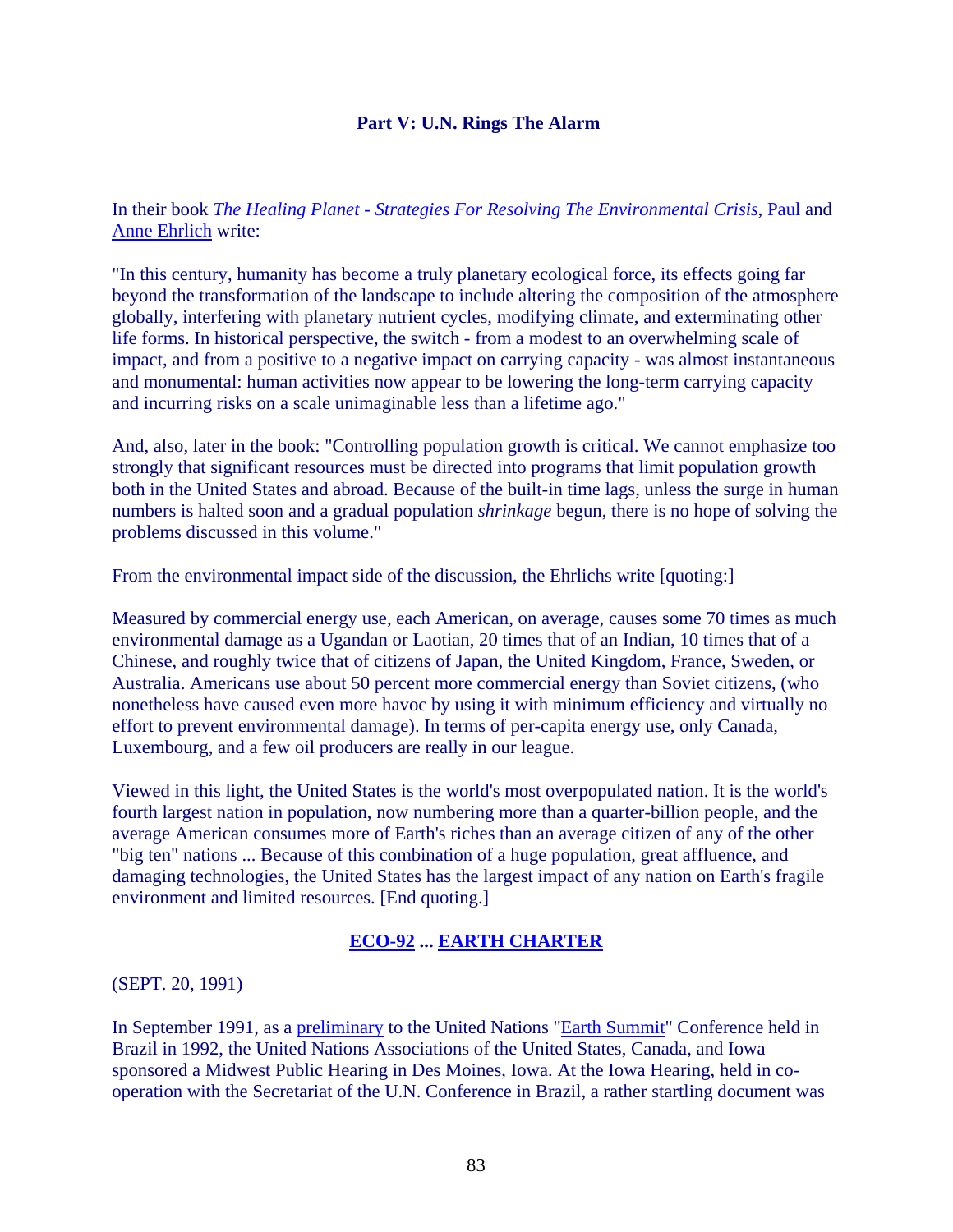circulated privately to some of the officials. It reveals U.N. thinking on world population. [Quoting:]

A. The time is pressing. The Club of Rome was founded in 1968, *Limited To Growth* was written in 1979, but insufficient progress has been made in population reduction.

B. Given global instabilities, including those in the former Soviet bloc, the need for firm control of world technology, weaponry, and natural resources is now absolutely mandatory. The immediate reduction of world population, according to the mid-1970s recommendations of the Draper Fund, must be immediately effected.

C. The present vast overpopulation, now far beyond the world-carrying capacity, cannot be answered by future reductions in the birth rate due to contraception, sterilization, abortion, but must be met in the present by the reduction in the numbers presently existing. **This must be done by whatever means necessary**.

D. The issue is falsely debated between a political and a cultural approach to population and resources, when in fact, faced with stubborn obstruction and day-to-day political expediency which make most of the leaders of the most populous poor countries unreliable, the issue is compulsory cooperation.

E. Compulsory cooperation is not debatable with 166 nations, most of whose leaders are irresolute, conditioned by localist cultures, and lacking appropriate notions of the New World Order. Debate means delay and forfeiture of our goals and purpose.

This same document directs that the following policy must be implemented:

A. The [Security Council](http://www.un.org/Overview/Organs/sc.html) of the United Nations, led by the [Anglo-Saxon](http://www.georgetown.edu/labyrinth/subjects/british_isles/anglo-saxon/anglo-saxon.html) Major Nation powers, will decree that henceforth the Security Council will inform all nations that its sufferance on population has ended, that all nations have quotas for reduction on a yearly basis, which will be enforced by the Security Council by selective or total embargo of credit items of trade including food and medicine, or by military force, when required.

B. The Security Council of the U.N. will inform all nations that outmoded notions of all national sovereignty will be discarded and that the Security Council has complete legal, military, and economic jurisdiction in any region in the world and that this will be enforced by the Major Nations of the Security Council.

C. The Security Council of the U.N. will take possession of all natural resources, including the watersheds and great forests, to be used and preserved for the good of the Major Nations of the Security Council.

D. The Security Council of the U.N. will explain that not all races and peoples are equal, nor should they be. [Sounds remarkably similar to George Orwell's *Animal Farm*.] Those races proven superior by superior achievements ought to rule the lesser races, caring for them on sufferance that they cooperate with the Security Council. Decision making, including banking,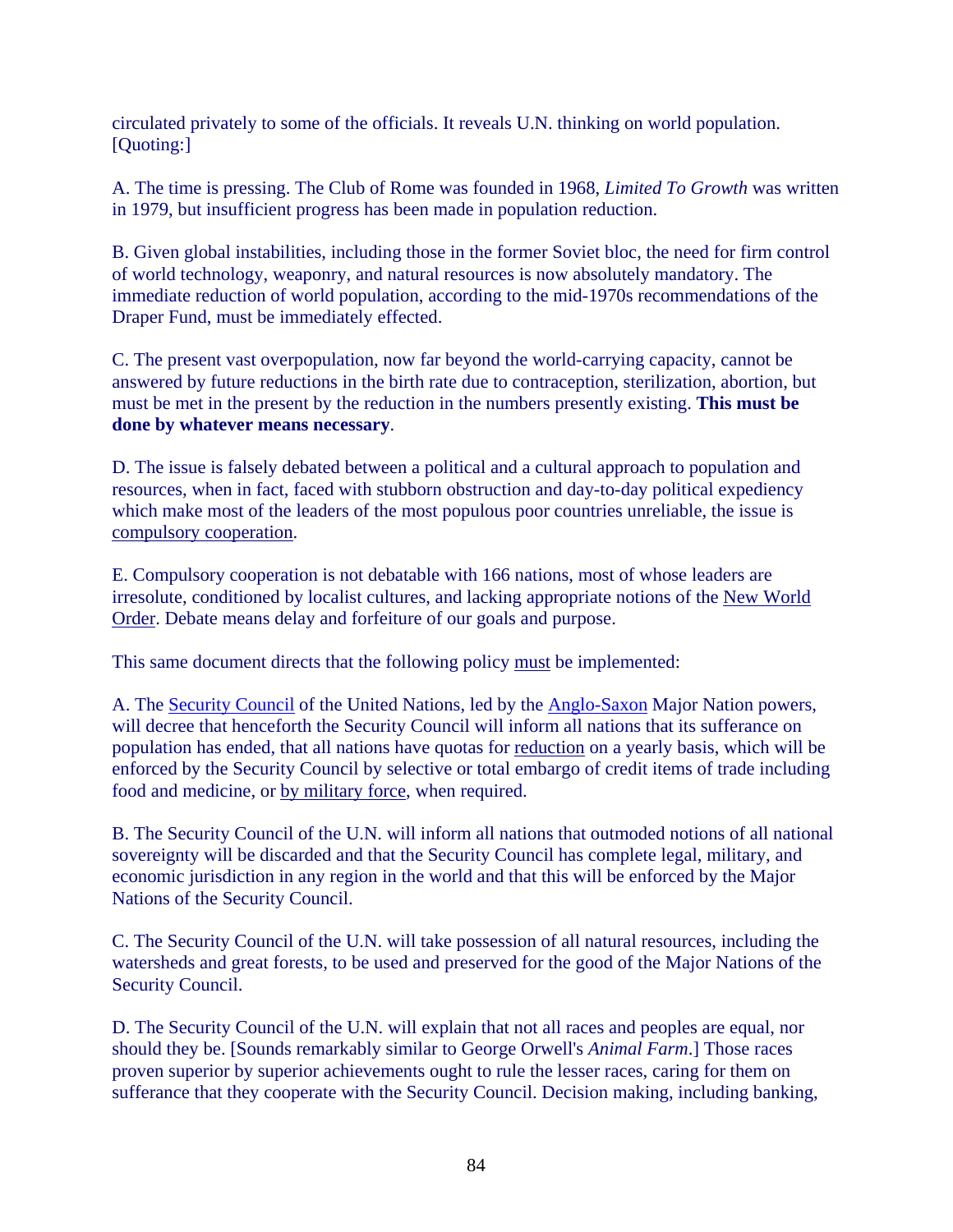trade, currency rates, and economic development plans, will be made in stewardship by the Major Nations.

E. All of the above constitute the New World Order, in which Order, all nations, regions and races will cooperate with the decisions of the Major Nations of the Security council.

The purpose of this document is to demonstrate that action delayed could well be fatal. All could be lost if mere opposition by minor races is tolerated and the unfortunate vacillations of our closest comrades is cause for our hesitations. Open declaration of intent followed by decisive force is the final solution. This must be done before any shock hits our financial markets, tarnishing our credibility and perhaps diminishing our force. [End quoting.]

### **UNITED NATIONS CONFERENCE ON ENVIRONMENT & DEVELOPMENT**

On December 22, 1989, Resolution 44/228 titled *United Nations Conference On Environment and Development*, was adopted without a vote. This resolution called for the Earth Summit which was held in Brazil in 1992, and called for [Earth Day](http://www.earthsite.org/day.htm) on June 5, 1992.

Let's look at the contents of this tremendously important, yet little known, U.N. resolution. [Note to our readers - I realize that most "resolutions" are pretty dry reading. Not so in this case well, maybe a little. Read along and be surprised at the broad, sweeping impact this has on everyone. Due to the importance and scope of the resolution, I've decided to include most of the document here.] [Quoting:]

Recalling its resolution 43/196 of 20 Dec. 1988 on a United Nations conference on environment and development,

Taking note of decision 15/3 of 25 May 1989 of the Governing Council of the United Nations Environment Program 161/[A/44/25] on a United Nations conference on environment and development,

Taking note also of Economic and Social Council resolution 1989/87 of 26 July 1989 on the convening of a United Nations conference on environment and development,

Taking note of Economic and Social Council resolution 1989/101 July 1989 entitled "Strengthening international co-operation on environment: provision of additional financial resources to developing countries",

Recalling also General Assembly resolution 42/186 of 11 Dec. 1987 on the Environmental Perspective of the Year 2000 and Beyond, and resolution 42/187 of 11 Dec. 1987 on the report of the World Commission on Environment and Development, 162/[A/42/427],

*Taking note of* the report of the Secretary-General on the question of the convening of a United Nations conference on environment and development, 163/[A/44/256/1989/66],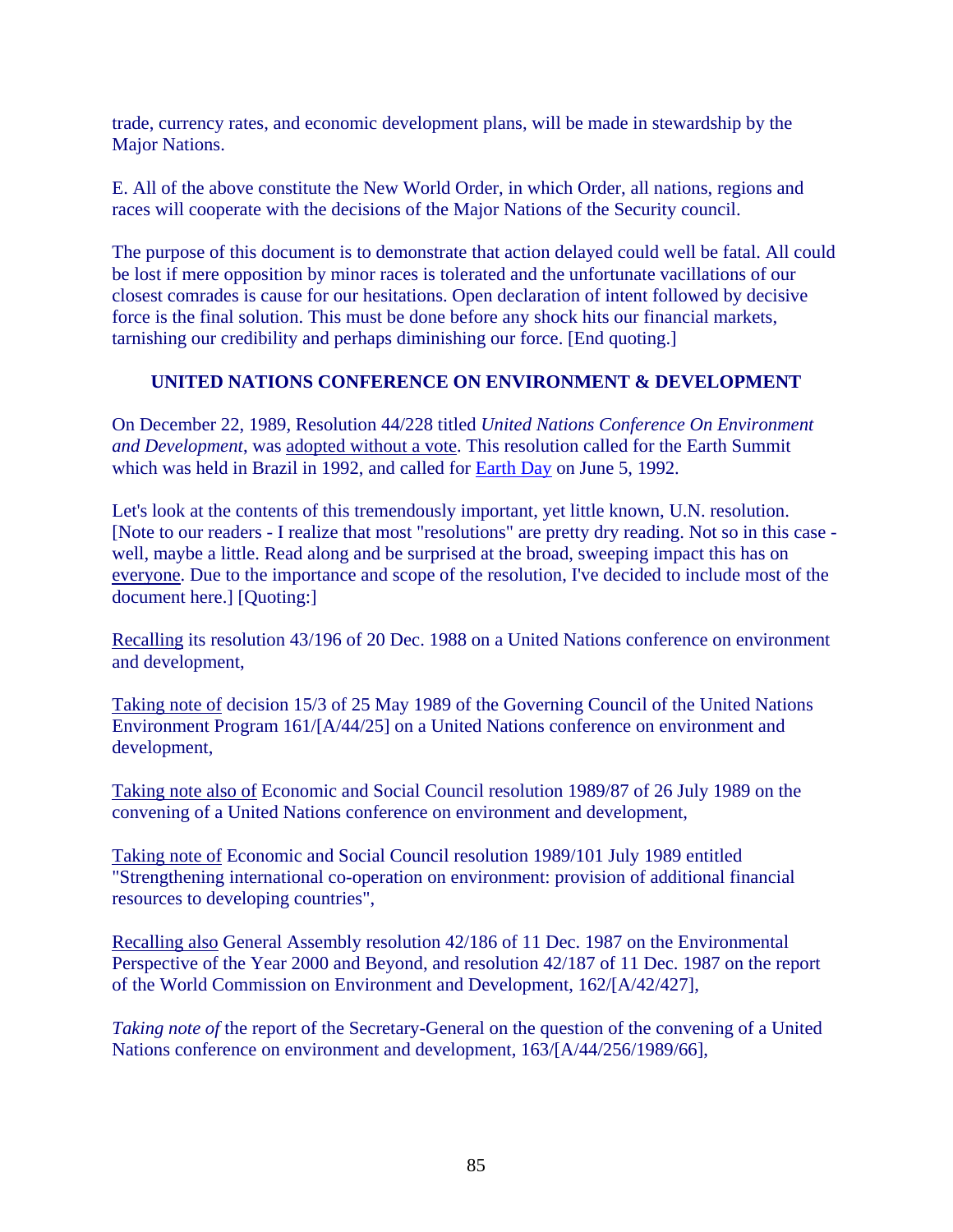Mindful of the views expressed by Governments in the plenary debate held at its forty-fourth session on the convening of a United Nations conference on environment and development,

Recalling the Declaration of the United Nations Conference on the Human Environment. 164/,

Deeply concerned by the continuing deterioration of the state of the environment and the serious degradation of the global life-support systems, as well as by trends that, if allowed to continue, could disrupt the global ecological balance, jeopardize the life-sustaining qualities of the Earth and lead to an ecological catastrophe, and recognizing that decisive, urgent and global action is vital to protecting the ecological balance of the Earth,

Recognizing the importance for all countries of the protection and enhancement of the environment,

Recognizing also that the global character of environmental problems, including climate change, depletion of the ozone layer, transboundary air and water pollution, the contamination of the oceans and seas and degradation of land resources, including drought and desertification requires actions at all levels, including the global, regional and national levels and involving the commitment and participation of all countries,

Gravely concerned that the major cause of the continuing deterioration of the global environment is the unsustainable pattern of production and consumption, particularly in industrialized countries,

Stressing that poverty and environmental degradation are closely interrelated and that environmental protection in developing countries must, in this context, be viewed as an integral part of the development process and cannot be considered in isolation from it,

Recognizing that measures to be undertaken at the international level for the protection and enhancement of the environment must take fully into account the current imbalances in global patterns of production and consumption,

Affirming that the responsibility for containing, reducing and eliminating global environmental damage must be borne by the countries causing such damage, must be in relation to the damage caused and must be in accordance with their respective capabilities and responsibilities, *[based on Ehrlich's statement above, this sounds a lot like America will pay for it]*

Recognizing the environmental impact of material remnants of war and the need for further international co-operation for their removal,

Stressing the importance for all countries to take effective measures for the protection, restoration and enhancement of the environment in accordance, inter alia, with their respective capabilities, while at the same time acknowledging the efforts being made in all countries in this regard, including international co-operation between developed and developing countries,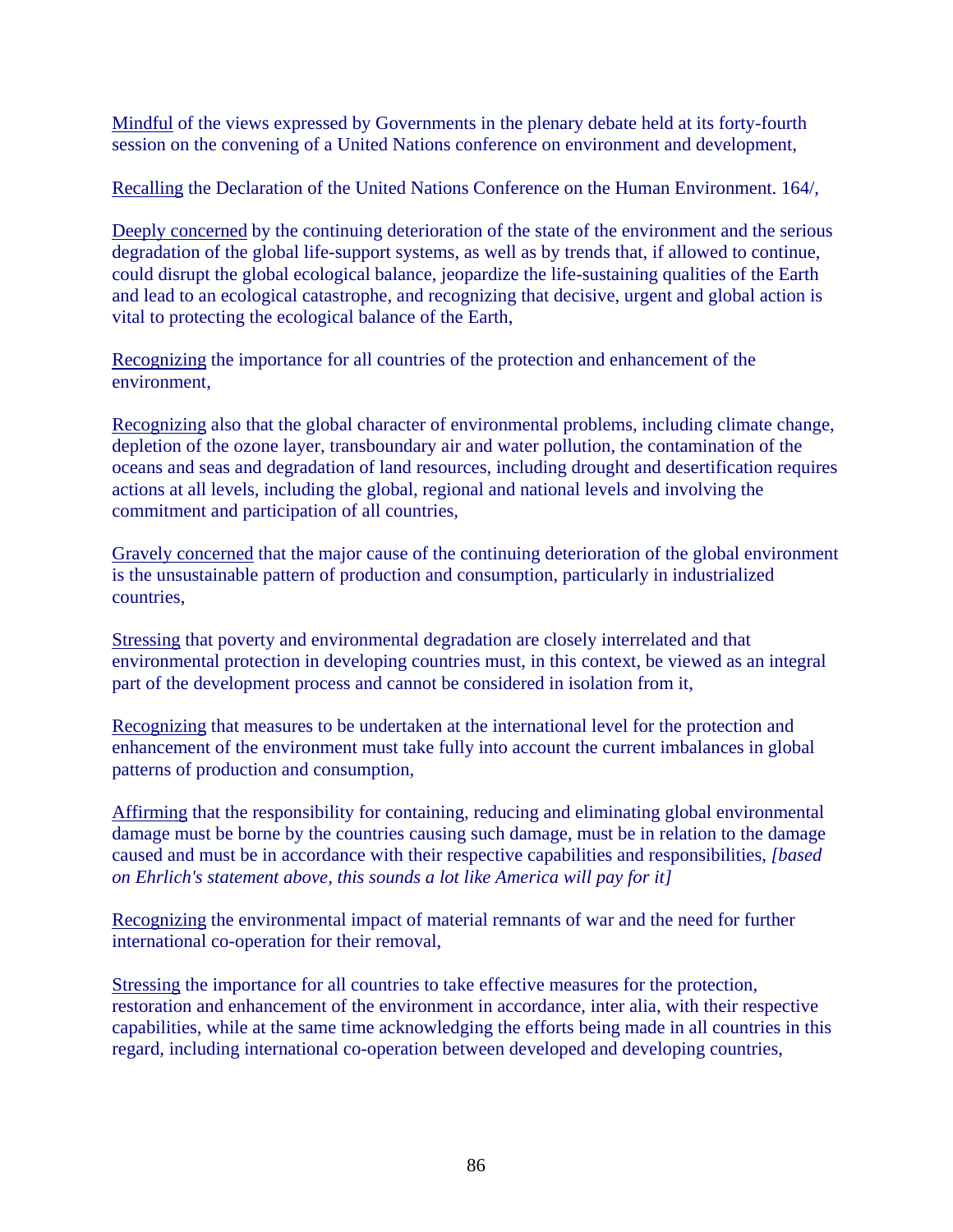Stressing the need for effective international co-operation in the area of research, development and application of environmentally sound technologies,

Conscious of the crucial role of science and technology in the field of environmental protection and of the need of developing countries, in particular, concerning favorable access to environmentally sound technologies, processes, equipment and related research and expertise through international co-operation designed to further global efforts for environmental protection, including the use of innovative and effective means,

Recognizing that new and additional financial resources will have to be channeled to developing countries in order to ensure their full participation in global efforts for environmental protection, [still quoting:]

**I**

1. Decides to convene a United National Conference on Environment and Development of two weeks' duration and at the highest possible level of participation to coincide with [World](http://www.epa.gov/INFOTERRA/wed.htm) [Environment Day,](http://www.epa.gov/INFOTERRA/wed.htm) 5 June 1992;

2. Accepts with deep appreciation the generous offer of the Government of Brazil to host the Conference;

3. Affirms that the Conference should elaborate strategies and measures to halt and reverse the effects of environmental degradation in the context of strengthened national and international efforts to promote sustainable and environmentally sound development in all countries;

4. Affirms that the protection and enhancement of the environment are major issues that affect the well-being of peoples and economic development throughout the world;

5. Also affirms that the promotion of economic growth in developing countries is essential to address problems of environmental degradation;

6. Further affirms the importance of a supportive international economic environment that would result in sustained economic growth and development in all countries for protection and sound management of the environment;

7. Reaffirms that States have, in accordance with the Charter of the United Nations and the applicable principles of international law, the sovereign right to exploit their own resources pursuant to their environmental policies, and also reaffirms their responsibility to ensure that activities within their jurisdiction or control do not cause damage to the environment of other States or of areas beyond the limits of national jurisdiction and the need for States to play their due role in preserving and protecting the global and regional environment in accordance with their capacities and specific responsibilities;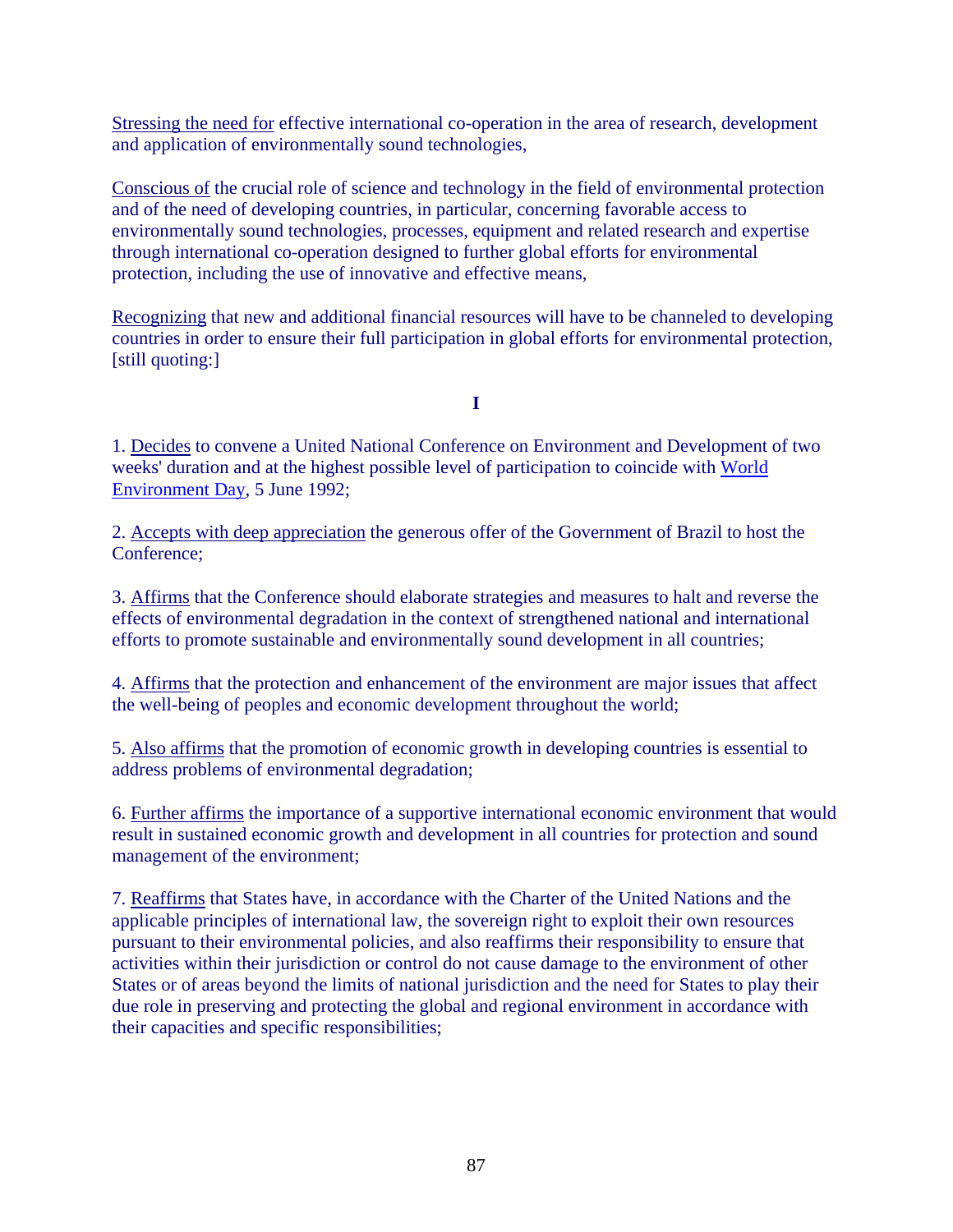8. Affirms the responsibility of States for the damage to the environment and natural resources caused by activities within their jurisdiction or control through transboundary interference, in accordance with national legislation and applicable international law;

9. Notes that the largest part of the current emission of pollutants into the environment, including toxic and hazardous wastes, originates in developed countries, and therefore recognizes that those countries have the main responsibility for combating such pollution;

10. Stresses that large industrial enterprises, including transnational corporations, are frequently the repositories of scarce technical skills for the preservation and enhancement of the environment, conduct activities in sectors that have an impact on the environment and, to that extent, have specific responsibilities and that, in this context, efforts need to be encouraged and mobilized to protect and enhance the environment in all countries;

11. Reaffirms that the serious external indebtedness of developing countries, and other countries with serious debt-servicing problems, has to be addressed efficiently and urgently in order to enable those countries to contribute fully and in accordance with their capacities and responsibilities to global efforts to protect and enhance the environment;

12. Affirms that in the light of the above, the following environmental issues, which are not listed in any particular order of priority, are among those of major concern in maintaining the quality of the Earth's environment and especially in achieving environmentally sound and sustainable development in all countries:

(a) Protection of the atmosphere by combating climate change, depletion of the ozone layer and transboundary air pollution;

(b) Protection of the quality and supply of freshwater resources;

(c) Protection of the oceans and all kinds of seas, including enclosed and semi-enclosed seas, and of coastal areas and the protection, rational use and development of their living resources;

(d) Protection and management of land resources by, inter alia, combating deforestation, desertification and drought;

(e) Conservation of biological diversity;

(f) Environmentally sound management of biotechnology;

(g) Environmentally sound management of wastes, particularly hazardous wastes, and of toxic chemicals, as well as prevention of illegal international traffic in toxic and dangerous products and wastes;

(h) Improvement of the living and working environment of the poor in urban slums and rural areas, through eradicating poverty, inter alia by implementing integrated rural and urban development programs, as well as taking other appropriate measures at all levels necessary to stem the degradation of the environment;

(i) Protection of human health conditions and improvement of the quality of life;

13. Emphasizes the need for strengthening international co-operation for the management of the environment to ensure its protection and enhancement and the need to explore the issue of benefits derived from activities, including research and development, related to the protection and development of biological diversity;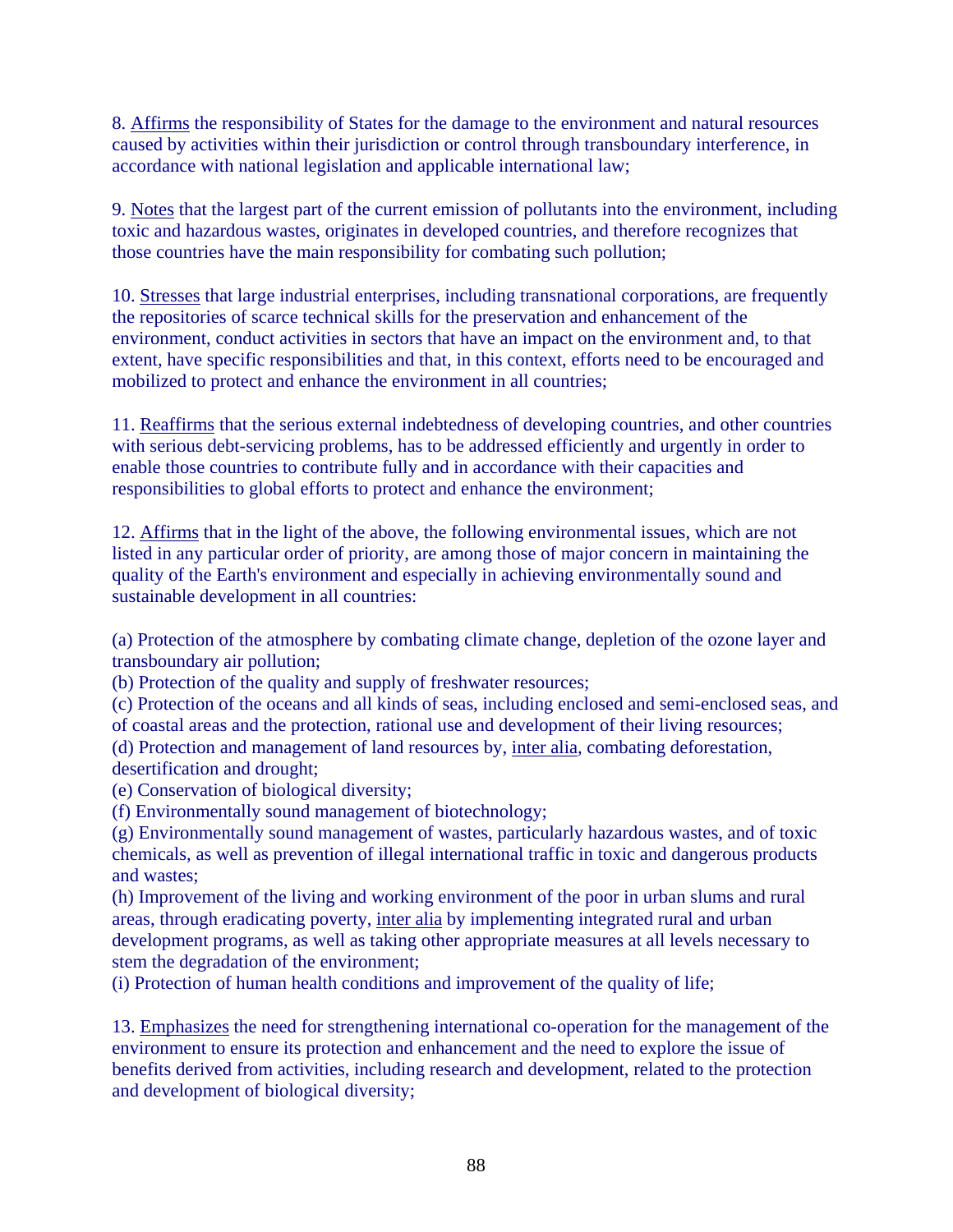14. Reaffirms the need to strengthen international co-operation, particularly between developed and developing countries, in research and development and the utilization of environmentally sound technologies;

15. Decides that the Conference, in addressing environmental issues in the development context, should have the following objectives:

(a) To examine the state of the environment and changes that have occurred since the 1972 United Nations Conference on the Human Environment and since the adoption of such international agreements as the Plan of Action to Combat Desertification, 165/[1977-A/Conf. 74/36] the [Vienna Convention for the Protection of the Ozone Layer,](http://www.greenpeace.org/%7Eintlaw/vien-htm.html) adopted on 22 March 1985, and the [Montreal Protocol on Substances that Deplete the Ozone Layer](http://www.greenpeace.org/%7Eintlaw/mont-htm.html), adopted on 16 September 1987, taking into account the actions taken by all countries and intergovernmental organizations to protect and enhance the environment;

(b) To identify strategies to be coordinated regionally and globally, as appropriate, for concerted action to deal with major environmental issues in the socio-economic development processes of all countries within a particular time-frame;

(c) To recommend measures to be taken at the national and international levels to protect and enhance the environment, taking into account the specific needs of developing countries, through the development and implementation of policies for sustainable and environmentally sound development with special emphasis on incorporating environmental concerns in the economic and social development process, and of various sectorial policies and through, inter alia, preventive action at the sources of environmental degradation, clearly identifying the sources of such degradation and appropriate remedial measures, in all countries;

(d) To promote the further development of international environmental law, taking into account the Declaration of the United Nations Conference on Human Environment, 166/ [U.N. pub. sales no. E.73.II.A.14] as well as the special needs and concerns of the developing countries, and to examine, in this context, the feasibility of elaborating general rights and obligations of States, as appropriate, in the field of the environment, also taking into account relevant existing international legal instruments;

(e) To examine ways and means further to improve co-operation in the field of protection and enhancement of the environment between neighboring countries with a view to eliminating adverse environmental effects;

(f) To examine strategies for national and international action with a view to arriving at specific agreements and commitments by Governments for defined activities to deal with major environmental issues, in order to restore the global ecological balance and to prevent further deterioration of the environment, taking into account the fact that the largest part of the current emission of pollutants into the environment, including toxic and hazardous wastes originates in developed countries, and therefore recognizing that those countries have the main responsibility for combating such pollution;

(g) To accord high priority to drought and desertification control and to consider all means necessary, including financial, scientific and technological resources, to halt and reverse the process of desertification with a view to preserving the ecological balance of the planet; (h) To examine the relationship between environmental degradation and the structure of the international economic environment, with a view to ensuring a more integrated approach to environment-and-development problems in relevant international forums without introducing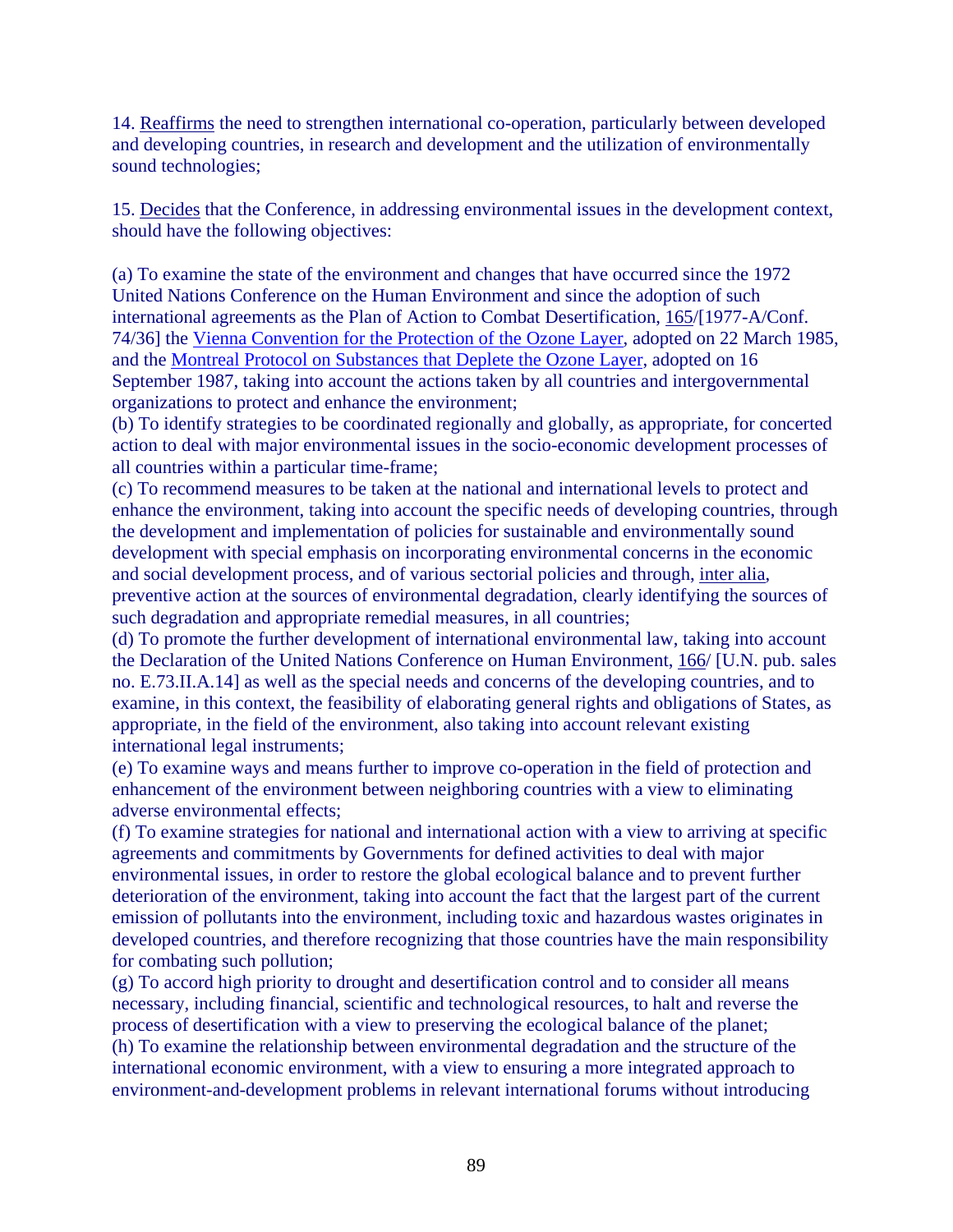new forms of conditionality;

(i) To examine strategies for national and international action with a view to arriving at specific agreements and commitments by Governments and by intergovernmental organizations for defined activities to promote a supportive international economic environment that would result in sustained and environmentally sound development in all countries, with a view to combating poverty and improving the quality of life, and bearing in mind that the incorporation of environmental concerns and considerations in development planning and policies should not be used to introduce new forms of conditionality in aid or in development financing and should not serve as a pretext for creating unjustified barriers to trade;

(j) To identify ways and means to provide new and additional financial resources, particularly to developing countries, for environmentally sound development programs and projects in accordance with national development objectives, priorities and plans and to consider ways of establishing effective monitoring of the implementation of the provision of such new and additional financial resources, particularly to developing countries, so as to enable the international community to take further appropriate action on the basis of accurate and reliable data;

(k) To identify ways and means to provide additional financial resources for measures directed towards solving major environmental problems of global concern and especially to support those countries, in particular developing countries, for whom the implementation of such measures would entail a special or abnormal burden, in particular owing to their lack of financial resources, expertise or technical capacity;

(l) To consider various funding mechanisms, in eluding voluntary ones, and to examine the possibility of a special international fund and other innovative approaches, with a view to ensuring the carrying out, on a favorable basis, of the most effective and expeditious transfer of environmentally sound technologies to developing countries;

(m) To examine with the view to recommending effective modalities for favorable access to, and transfer of, environmentally sound technologies, in particular to the developing countries, including on concessional and preferential terms, and for supporting all countries in their efforts to create and develop their endogenous technological capacities in scientific research and development, as well as in the acquisition of relevant information, and, in this context, to explore the concept of assured access for developing countries to environmentally sound technologies in its relation to proprietary rights with a view to developing effective responses to the needs of developing countries in this area;

(n) To promote the development of human resources, particularly in developing countries, for the protection and enhancement of the environment;

(o) To recommend measures to Governments and the relevant bodies of the United Nations system, with a view to strengthening technical co-operation with the developing countries to enable them to develop and strengthen their capacity for identifying, analyzing, monitoring, managing or preventing environmental problems in accordance with their national development plans, objectives and priorities;

(p) To promote open and timely exchange of information on national environmental policies, situations and accidents;

(q) To review and examine the role of the United Nations system in dealing with the environment and possible ways of improving it;

(r) To promote the development or strengthening of appropriate institutions at the national, regional and global levels to address environmental matters in the context of the socio-economic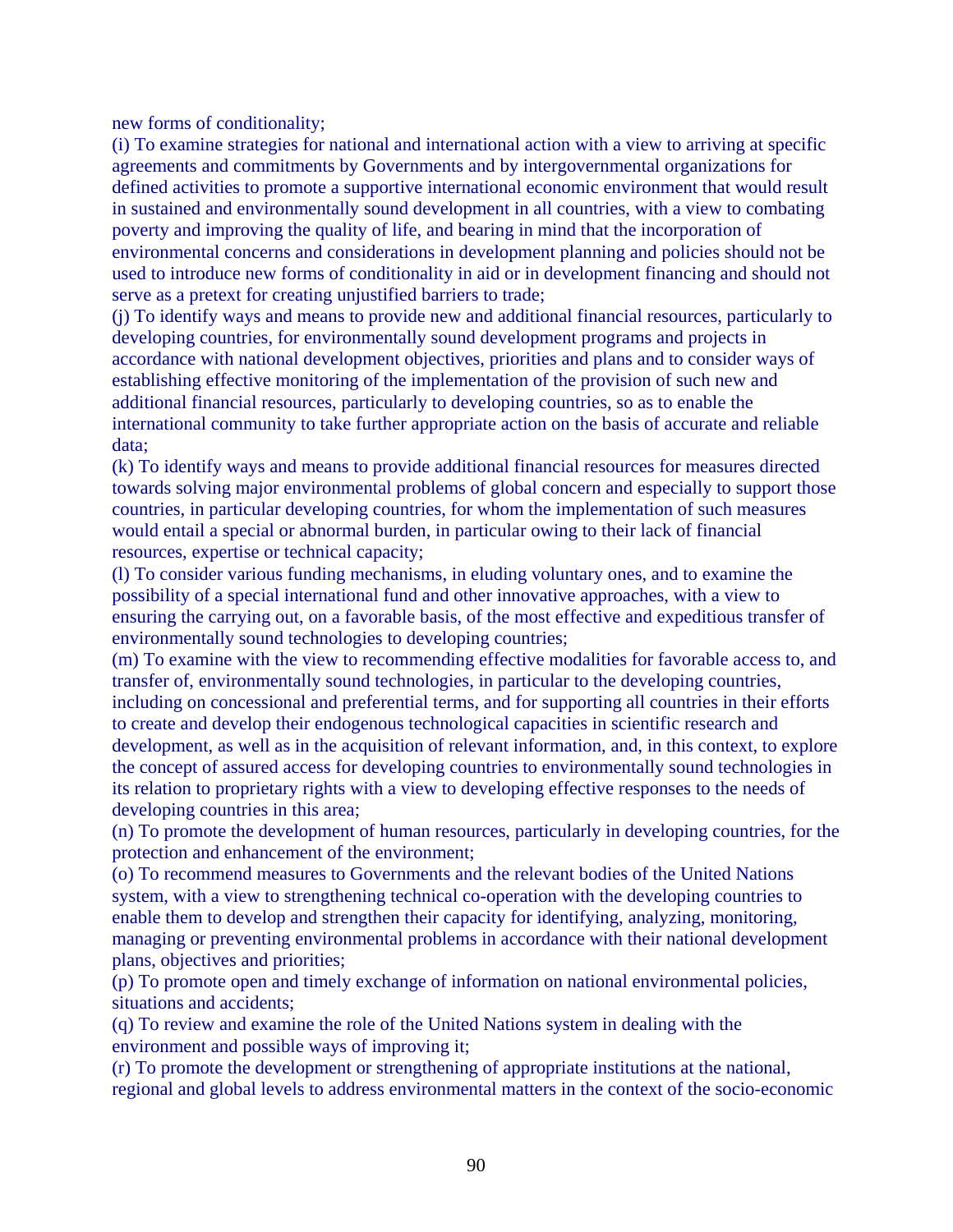development processes of all countries;

(s) To promote environmental education, especially of the younger generation, as well as other measures to increase awareness of the value of the environment;

(t) To promote international co-operation within the United Nations system in monitoring, assessing and anticipating environmental threats and in rendering assistance in cases of environmental emergency;

(u) To specify the respective responsibilities of and support to be given by the organs, organizations and programs of the United Nations system for the implementation of the conclusion of the Conference;

(v) To quantify the financial requirements for the successful implementation of Conference decisions and recommendations and to identify possible sources, including innovative ones, of additional resources;

(w) To assess the capacity of the United Nations system to assist in the prevention and settlement of disputes in the environmental sphere and to recommend measures in this field, while respecting existing bilateral and international agreements that provide for the settlement of such disputes. [End quoting.]

Section II, the final section of the resolution, goes on to outline the specific logistics from Committees to participants and ways to co-ordinate the Conference and future actions.

# **[AGENDA 21](http://www.un.org/esa/earthsummit) - THE EARTH SUMMIT**

In the book Agenda 21: *The Earth Summit Strategy To Save Our Planet*, edited by Daniel Sitarz, we find [quoting:]

*Agenda 21* is, first and foremost, a document of hope. Adopted at the [Earth Summit](http://www.georgetown.edu/centers/woodstock/report/r-fea28.htm) in Brazil [1992] by nations representing over 98% of the Earth's population, it is the principal global plan to confront and overcome the economic and ecological problems of the late 20th century. It provides a comprehensive blueprint for humanity to use to forge its way into the next century by proceeding more gently upon the Earth. As its sweeping programs are implemented world-wide, it will eventually impact on every human activity on our planet. Deep and dramatic changes in human society are proposed by this monumental historic agreement. Understanding those changes is essential to guide us all into the future on our fragile planet.

Humanity is at a crossroads of enormous consequence. Never before has civilization faced an array of problems as critical as the ones now faced. As forbidding and portentous as it may sound, what is at stake is nothing less than the global survival of human kind.

The effects of human impact upon the Earth have been accelerating at a rate unforeseen even a handful of decades ago. Where once nature seemed forever the dominant force on Earth, evidence is rapidly accumulating that human influence over nature has reached a point where natural forces may soon be overwhelmed. Only very recently have the citizens of Earth begun to appreciate the depth of the potential danger of human impact on our planet. The equilibrium of the planet is in jeopardy, as judged by forces as profound as the global climate and the atmospheric protection from the Sun's damaging rays. Major changes in the ecological balance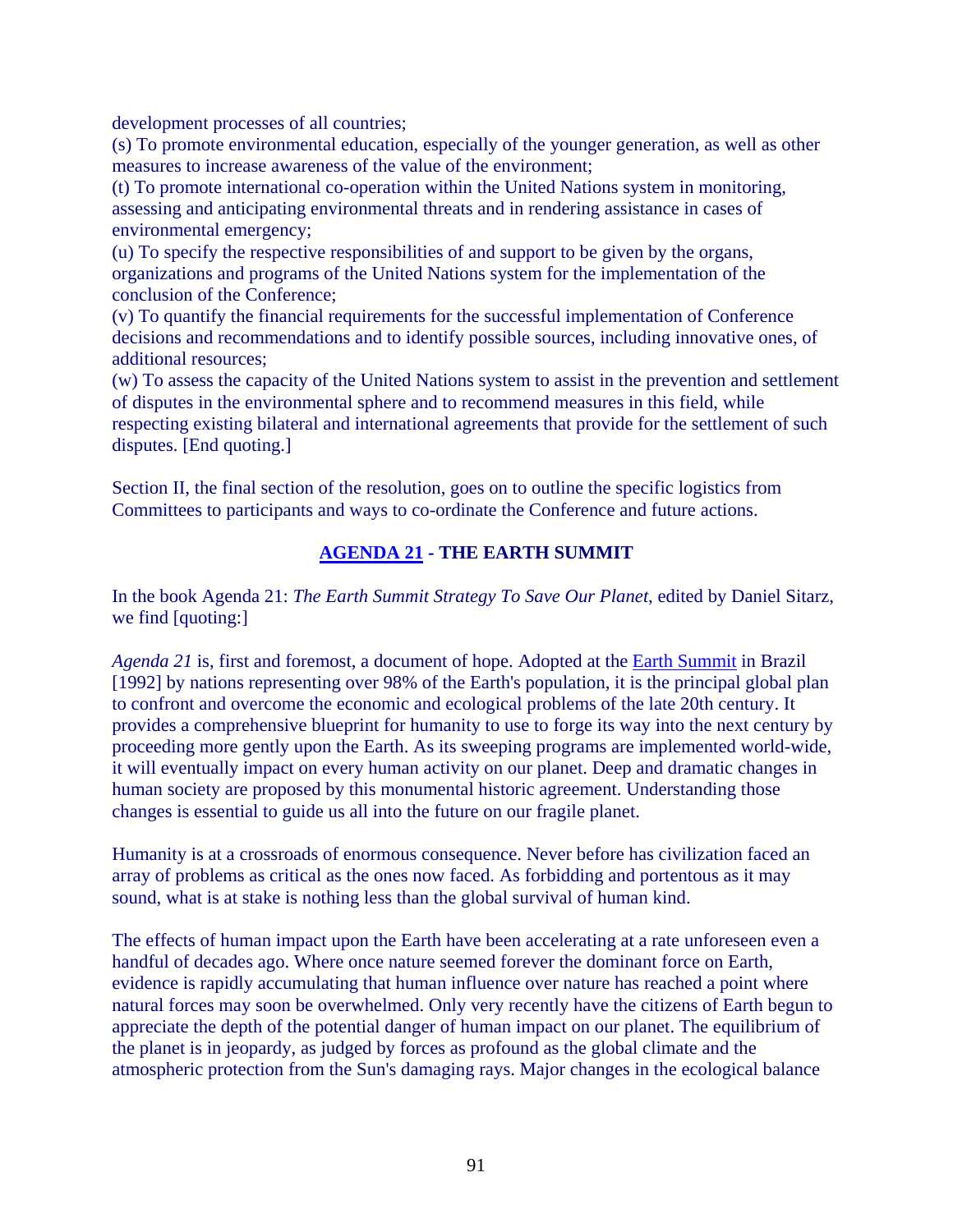of the world are occurring very rapidly, more rapidly in many cases than humanity's ability to assess the dangers.

Despite perceived feelings of superiority over nature, humanity remains fully and totally dependent upon the natural world. We need the bounty of nature to survive on this planet. We need the fresh air to breathe, the clean water to drink, the fertile soil to provide our sustenance. Human impact upon these vital substances has reached the point of causing potentially irreversible damage. Scientists around the world, in every country on Earth, are documenting the hazards of ignoring our dependence upon the natural world.

There is strong evidence from the world's scientific community that humanity is very, very close to crossing certain ecological thresholds for the support of life on Earth. The Earth's [ozone layer](http://vest.gu.se:70/1s/ozone), our only protection from the harmful rays of the Sun is being depleted. Massive erosion is causing a rapid loss in the fertile soil of our planet and with it a potentially drastic drop in the ability to produce food for the world's people. Vast destruction of the world's forests is contributing to the spread of the world's deserts, increasing the loss of bio-diversity and hampering the ability of the Earth's atmosphere to cleanse itself. The planet's vast oceans are losing their animal life at a staggering rate and are fast reaching the limit of their ability to absorb humanity's waste. The land animals and plants of our planet are experiencing a rate of extinction unseen on Earth since the time of the dinosaurs; extinctions brought on not by cataclysmic events of nature but by the impact of a single species: homo-sapiens. The increasing pollution of air, water and land by hazardous and toxic waste is causing wide-spread health problems that are only now beginning to be understood. All of these problems are being intensified by the explosive growth in the sheer numbers of human beings in the last half of the 20th century.

For the first time in history, humanity must face the risk of unintentionally destroying the foundation of life on Earth. The global scientific consensus is that if the current levels of environmental deterioration continue, the delicate life-sustaining qualities of this planet will collapse. It is a stark and frightening potential. To prevent such a collapse is an awesome challenge for the global Community. [Continuing to quote portions of *[Agenda 21](http://www.igc.apc.org/habitat/agenda21/index.html)*:]

In December of 1989, the General Assembly of the United Nations confronted this daunting task. The urgency of the problems of development and environment prompted the nations of the world to call for an unprecedented meeting - a meeting of all of the nations on Earth - an Earth summit. The United Nations Conference on Environment and Development was set for June of 1992 in Rio de Janeiro, Brazil.

**The scope of attendance at this historic meeting clearly defines the importance of its task. It was, very simply, the largest gathering of heads of state in the history of life on Earth. On June 13, 1992, nearly 100 world leaders met around a single table in Rio de Janeiro in the largest face-to-face meeting of national leaders in the history of international diplomacy.**

*Agenda 21* is not a static document. It is a plan of action. It is meant to be a hands-on instrument to guide the development of the Earth in a sustainable manner. Recognizing the global nature of the environmental problems that face humanity, it is based on the premise that sustainable development of the Earth is not simply an option: it is a requirement - a requirement increasingly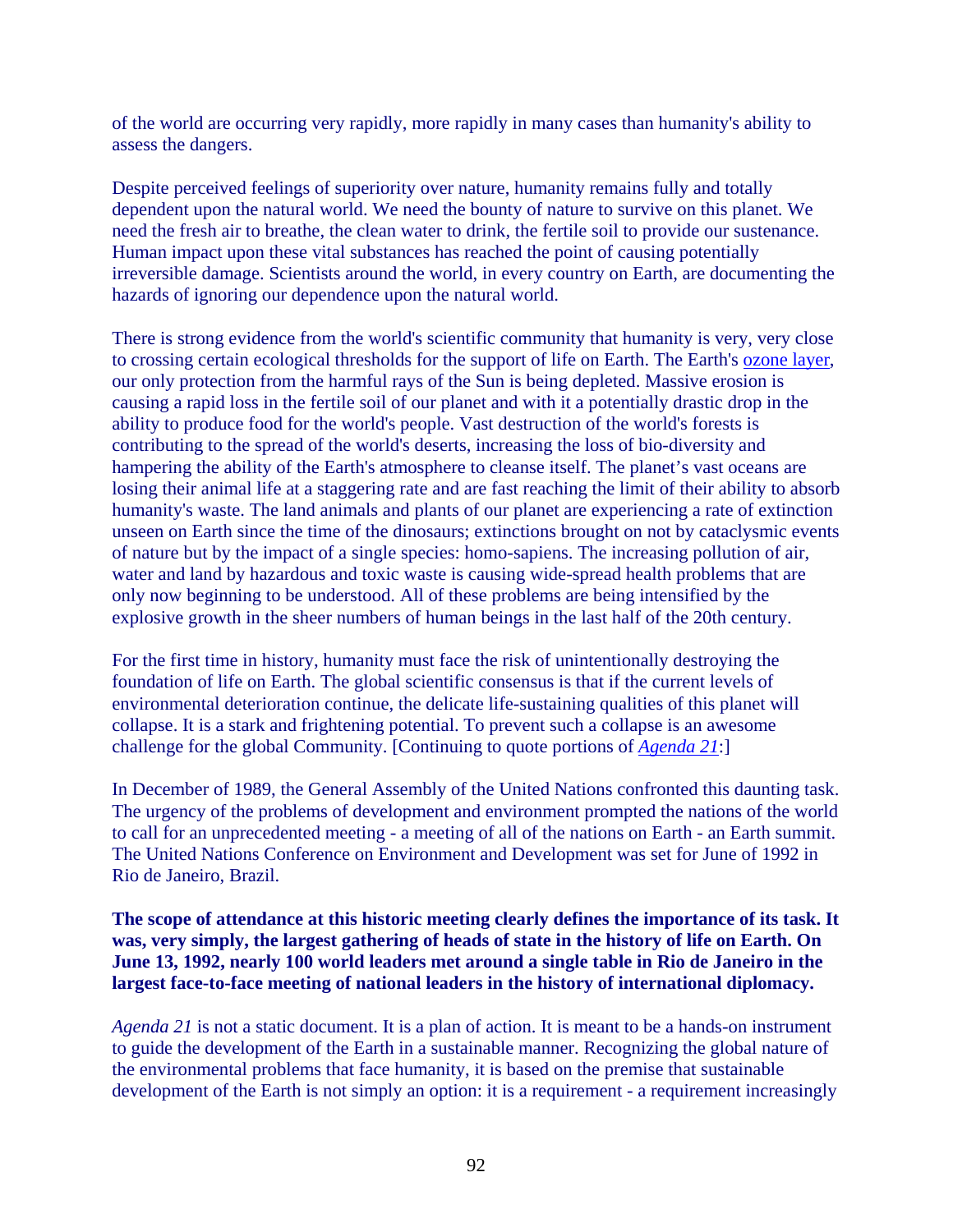imposed by the limits of nature to absorb the punishment which humanity has inflicted upon it. *[Agenda 21](http://www.un.org/esa/earthsummit/ga97nat.htm)* is also based on the premise that sustainable development of the Earth is entirely feasible. The transition to a global civilization in balance with nature will be an exceedingly difficult task, but *[Agenda 21](http://iisd1.iisd.ca/rio+5/agenda/roadto.htm)* is the collective global alert that there is no alternative. We must align human civilization with the natural equilibrium of our planet and we must do so very rapidly if we are to prevent an irreversible decline in the quality of life on Earth.

The bold goal of *Agenda 21* is to halt and reverse the environmental damage to our planet and to promote environmentally sound and sustainable development in all countries on Earth. It is a blueprint for action in all areas relating to the sustainable development of our planet into the 21st century. It calls for specific changes in the activities of all people. It includes concrete measures and incentives to reduce the environmental impact of the industrialized nations, revitalize development in developing nations, eliminate poverty world-wide and stabilize the level of human population.

Effective execution of *[Agenda 21](http://www.un.org/esa/agenda21/natlinfo/)* will require a profound reorientation of all human society, unlike anything the world has ever experienced - a major shift in the priorities of both governments and individuals and an unprecedented redeployment of human and financial resources. This shift will demand that a concern for the environmental consequences of every human action be integrated into individual and collective decision-making at every level.

The successful implementation of the far-ranging actions proposed by *[Agenda 21](http://ecoethics.net/ops/ops-006.htm)* will require active participation by people throughout the world, at the local, national and global levels. There are measures that are directed at all levels of society - from international bodies such as the United Nations and the [World Bank](http://www.worldbank.org/) to local groups and individuals. There are specific actions which are intended to be undertaken by multinational corporations and entrepreneurs, by financial institutions and individual investors, by high tech companies and indigenous people, by workers and labor unions, by farmers and consumers, by students and schools, by governments and legislators, by scientists, by women, by children - in short, by every person on Earth.

The overall levels and patterns of human consumption and production must be compatible with the finite capacities of the Earth. As the human population on Earth increases, there will be ever greater pressure for people throughout the world to attain a higher standard of living. If the model lifestyle for this increasing populace is based on the current excessive consumption levels and inefficient production methods of the industrialized countries, the thresholds of economic and environmental disaster will soon be reached. Sustainable patterns of consumption and efficient methods of production must be developed and encouraged in all societies.

One of the most important root causes of the intensifying human impact on our planet is the unprecedented growth in the sheer numbers of human beings in the last 50 years. The world's population is now growing by nearly 100 million people every year. Population pressures are placing increasing stress on the ecological systems of the planet. All countries must improve their ability to assess the environmental impact of their population growth rates and develop and implement appropriate policies to stabilize populations.

[Still quoting from *Agenda 21*, under the heading *Controlling Population Growth*, we read:]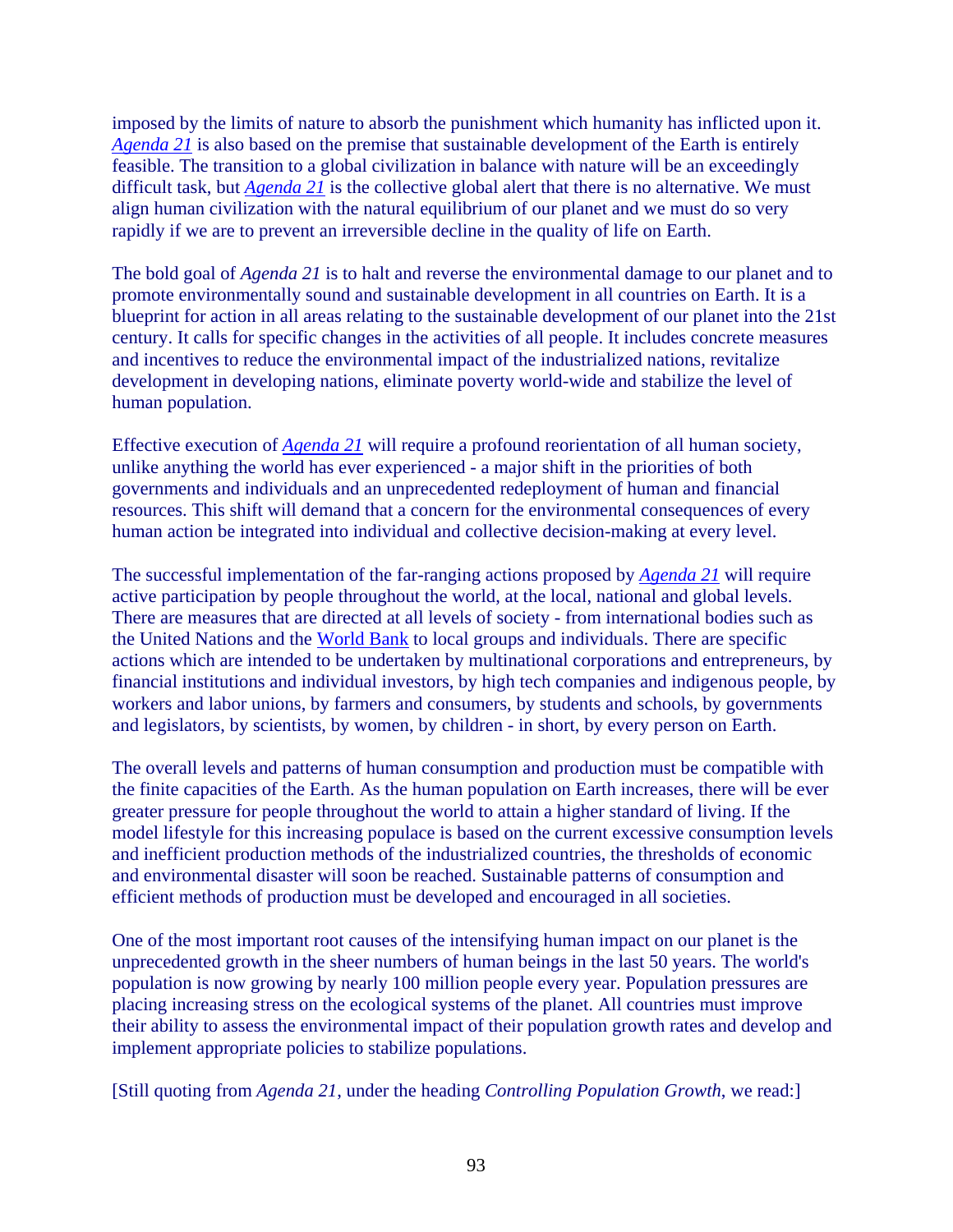The spiraling growth of world population fuels the growth of global production and consumption. Rapidly increasing demands for natural resources, employment, education and social services make any attempts to protect natural resources and improve living standards very difficult. There is an immediate need to develop strategies aimed at controlling world population growth. There is an urgent demand to increase awareness among decision-makers of the critical role that population plays in environmental protection and development issues.

#### [Then, under *National Population Policies*, we find:]

Existing plans for sustainable development have generally recognized that population is a vital factor which influences consumption patterns, production, lifestyles and long-term sustainability. Far more attention, however, must be given to the issue of population in general policy formulation and the design of global development plans. All nations of the world have to improve their capacities to assess the implications of their population patterns. The long term consequences of human population growth must be fully grasped by all nations. They must rapidly formulate and implement appropriate programs to cope with the inevitable increase in population numbers. At the same time, measures must be incorporated to bring about the stabilization of human population. The full consequences of population growth must be understood and taken into account at all levels of decision-making.

#### [*Agenda 21* ends with:]

**In the next few years, the basic tenets of** *Agenda 21* **will begin to influence decision-making at every level of society.** A deep understanding of the rationale behind the drive for sustainable global development will enable every person to contribute to the success of *Agenda 21* programs. For the far-ranging programs of *Agenda 21* to be successful, a concern for the environment must begin to be integrated into every human action and every personal decision. What we manufacture, what we buy, what we wear, how we travel, what we eat, who we choose as leaders: these and a myriad of other daily questions must begin to be answered with a recognition that every single human action has an impact upon both the environment and upon all other people. Humanity has reached the point in its history when it must begin the difficult and demanding task of taking responsibility for each and every one of its actions. The sheer numbers of human beings are now causing our collective actions to have an unprecedented effect upon the planet.

As humanity approaches the end of this century, it is poised at a crossroads of unmatched magnitude. The very existence of human life on Earth may well depend upon the direction which is taken in the next few years. Without question, the character and quality of human life on this planet is at stake. The potential for catastrophe is huge. However, the possibilities for success are encouraging. *Agenda 21* is itself a monument to the ability of humanity to join together in a global effort to solve the major problems of civilization. We each now have the opportunity and responsibility to help shape the future of life on our fragile planet. The consequences of our collective decisions will be our heritage. [End quoting.]

# **[VACCINES](http://members.aol.com/Tauwillow/index.htm)**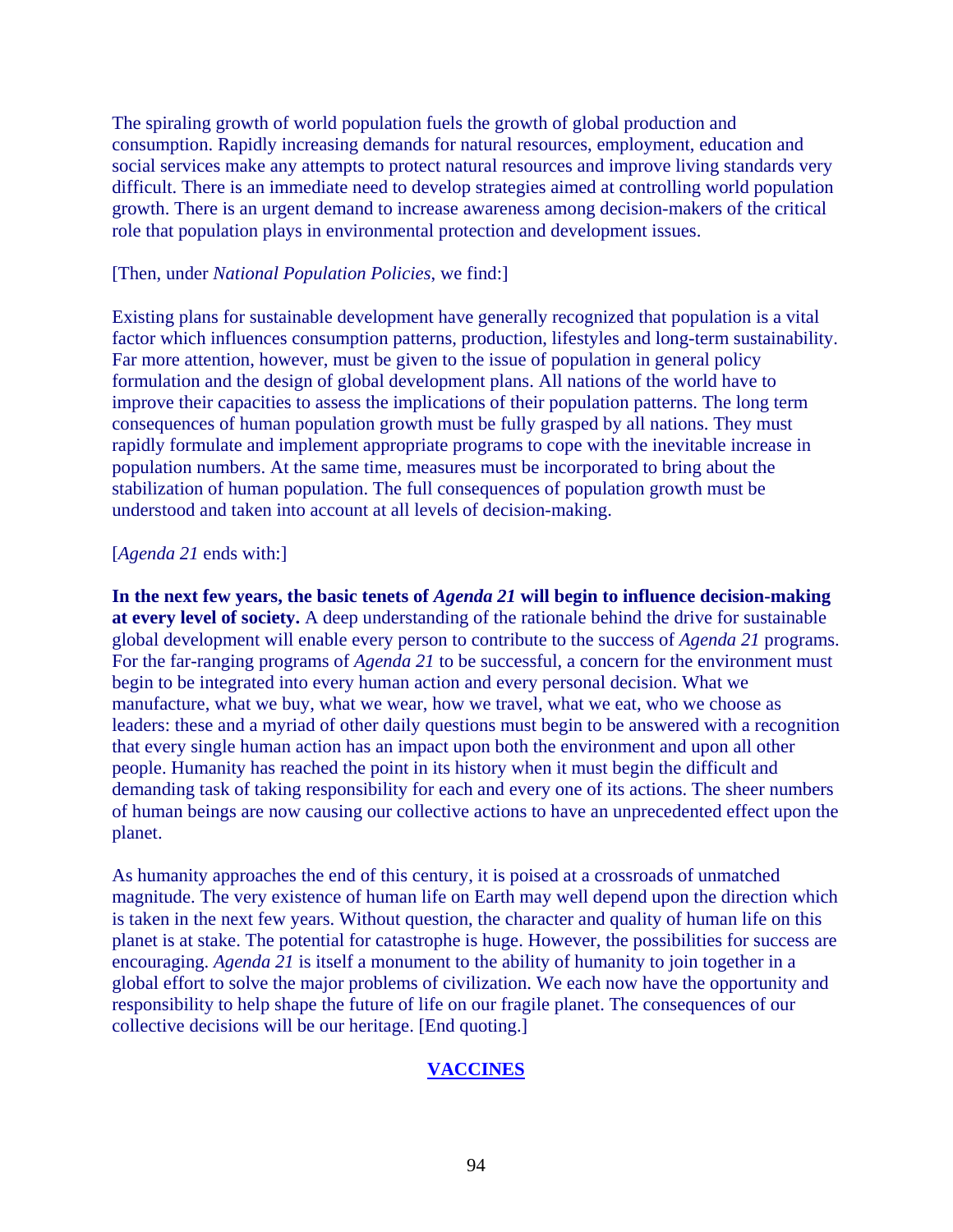In his book *[Vaccines: Are They Really Safe And Effective?](http://herbsfirst.com/discriptions/Vaccines.html)*, [Neil Miller](http://www.songsforhispeople.org/vaccine.html) (National Vaccine Information Center) writes [quoting:]

A brief [review](http://www.linkny.com/%7Ecivitas/page204.html) of the data presented in this book indicates that:

1) Many of the vaccines were not the true cause of a decline in the incidence of the disease. Increased nutritional and sanitary measures probably deserve credit. Some diseases may also have their own evolutionary cycles; the virulent nature of the virgin disease is transformed into a tame illness as members of the population are exposed to it and gain "herd" immunity. 2) *None* of the [vaccines](http://gulfwarvets.com/board/board/messages/2668.html) can confer genuine immunity. Often the opposite is true; the [vaccine](http://www.geocities.com/HotSprings/1158/NOSODES.HTM) *increases* the chance of contracting the disease. (Published "vaccine efficacy rates" are misleading. They are often evaluated by measuring blood antibody levels - not by comparing infection rates in vaccinated and unvaccinated persons.)

3) All of the [vaccines](http://www.nccn.net/%7Ewwithin/vaccine.htm) can produce side-effects. Reactions range from soreness at the injection site to brain damage and death.

4) The long-term effects of *all* [vaccines](http://www.webaxs.net/%7Enoel/vaccine.htm) are unknown. Particularly distressing are the implications that [vaccines](http://childvaccinesinjury.homestead.com/Links.html) can be devastating to the young child's immature immune system. Studies were presented showing impaired health protection following injections. Lowered physical defenses may be responsible for a new breed of autoimmune diseases. Other studies showed damage to the brain and nervous system following shots - post-vaccinal encephalitis. This, in turn, causes large numbers of children to grow up with physical, mental and emotional disabilities of varying degrees. All of these conditions affect the individual, his or her family, and society as well.

5) Several of the [vaccines](http://www.whale.to/vaccines.html) can be especially dangerous. Nevertheless, the Medical-lndustrial Complex continues to maintain its deceptive practice of disregarding vaccine reactions. In fact, medical officials recently suggested that they were justified in administering new and unproven [vaccines](http://www.compassionatesouls.com/chickenpox.html) by claiming it is unethical to withhold them! Meanwhile, creative propaganda on the merits of [vaccinations](http://home.sprynet.com/%7Egyrene/ribbon.htm) remains a lucrative ploy. For example, the AMA admits that "adult [vaccines](http://www.mindspring.com/%7Eschlafly/vac/vacclink.htm) need a gimmick." CDC physicians suggest a catchy slogan, like ["Vaccines](http://home.iae.nl/users/lightnet/health/vaccination.htm) are not just kid stuff." Our policy-makers have lobbied for laws against freedom of choice. Their patterns of coercion and denial are notorious among the enlightened members of the population (parents who question [vaccines\)](http://www.access1.net/via/PETS/pets.htm), though sadly their awakenings may have cost them dearly - often the life or health of their own child. [End quoting.]

#### **MURDER BY INJECTION**

In his book *Murder By Injection - The Story Of The Medical Conspiracy Against America*, Eustace Mullins writes [quoting:]

One of the few doctors who has dared to speak out against the Medical Monopoly, Dr. Robert S. Mendelsohn, dramatized his stand against Modern Medicine by defining it as a Church which has Four Holy Waters. The first of these, he listed as Vaccination. Dr Mendelsohn termed vaccination "of questionable safety." However, other doctors have been more explicit. It is notable that the Rockefeller interests have fought throughout the nineteenth century to make these Four Holy Waters compulsory throughout the United States, ignoring all the protests and warnings of their dangers.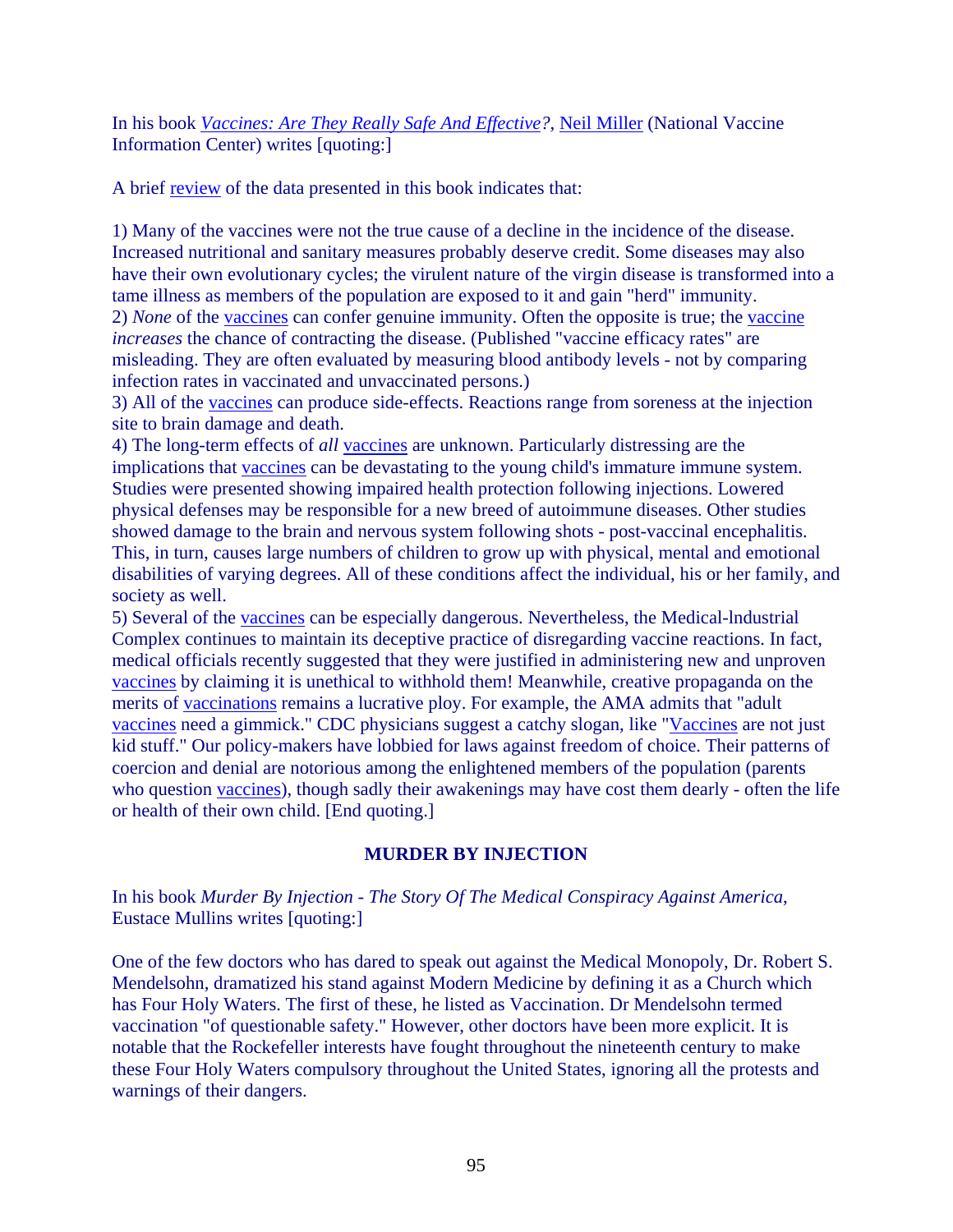Of these four items, which might well be termed the [Four Horsemen of the Apocalypse,](http://www.graceandtruth.net/tracts/fourhorsemenapocalypse.htm) because they too are known to bring death and destruction in their wake, the most pernicious in its longterm effects may well be the practice of immunization. This practice goes directly against the discovery of modern holistic medical experts that the body has a natural immune defense against illness. The Church of Modern Medicine claims that we can only be absolved from the peril of infection by the Holy Water of vaccination, injecting into the system a foreign body of infection, which will then perform a Medical Miracle, and will confer life-long immunity, hence the term, "immunization." The greatest heresy any physician can commit is to voice publicly any doubt of any one of the Four Holy Waters, but the most deeply entrenched in modern medical practice is undoubtedly the numerous vaccination programs. They are also the most consistently profitable operations of the Medical Monopoly. Yet one physician, Dr. Henry R. Bybee, of Norfolk, Virginia, has publicly stated, "My honest opinion is that vaccine is the cause of more disease and suffering than anything I could name. I believe that such diseases as cancer, syphilis, cold sores and many other disease conditions are the direct results of vaccination. Yet, in the state of Virginia, and in many other states, parents are compelled to submit their children to this procedure while the medical profession not only receives its pay for this service, but also makes splendid and prospective patients for the future."

From London comes an alarming observation from a practitioner of excellent reputation and long experience. Dr. Herbert Snow, senior surgeon at the Cancer Hospital of London, voiced his concern, "in recent years many men and women in the prime of life have dropped dead suddenly, often after attending a feast or a banquet. I am convinced that some eighty percent of these deaths are caused by the inoculation or vaccination they have undergone. They are well known to cause grave and permanent disease of the heart. The coroner always hushes it up as "natural causes".

You cannot find any such warning in any medical textbook or popular book on health. In fact, this writer was able to locate it in a small volume buried deep in the stacks in the [Library of](http://www.loc.gov/)  [Congress.](http://www.loc.gov/) Yet such an ominous observation from an established medical practitioner should be as widely circulated as possible, if only to be attacked by those who can refute its premise. At least it cannot be attacked by the Establishment as quackery, because Dr. Snow is not attempting to sell some substitute for vaccination, but merely warning of its dangers.

Another practitioner, Dr. W. B. Clarke of Indiana, finds that "Cancer was practically unknown until compulsory vaccination with cowpox vaccine began to be introduced. I have had to deal with at least two hundred cases of cancer, and I never saw a case of cancer in an unvaccinated person."

At last, we have the breakthrough for which the American Cancer Society has been searching, at such great expense, and for so many years. Dr. Clarke has never seen a case of cancer in an unvaccinated person. Is not this a lead which should be explored?

In the land where freedom rings, or is supposed to ring, it is even more surprising to find that every citizen is compelled to submit to a compulsory vaccination ritual. Here again, we are speaking of a civilization which is now being visited by two plagues, the plague of cancer and the plague of AIDS, yet compulsory vaccination offers no protection against the plagues which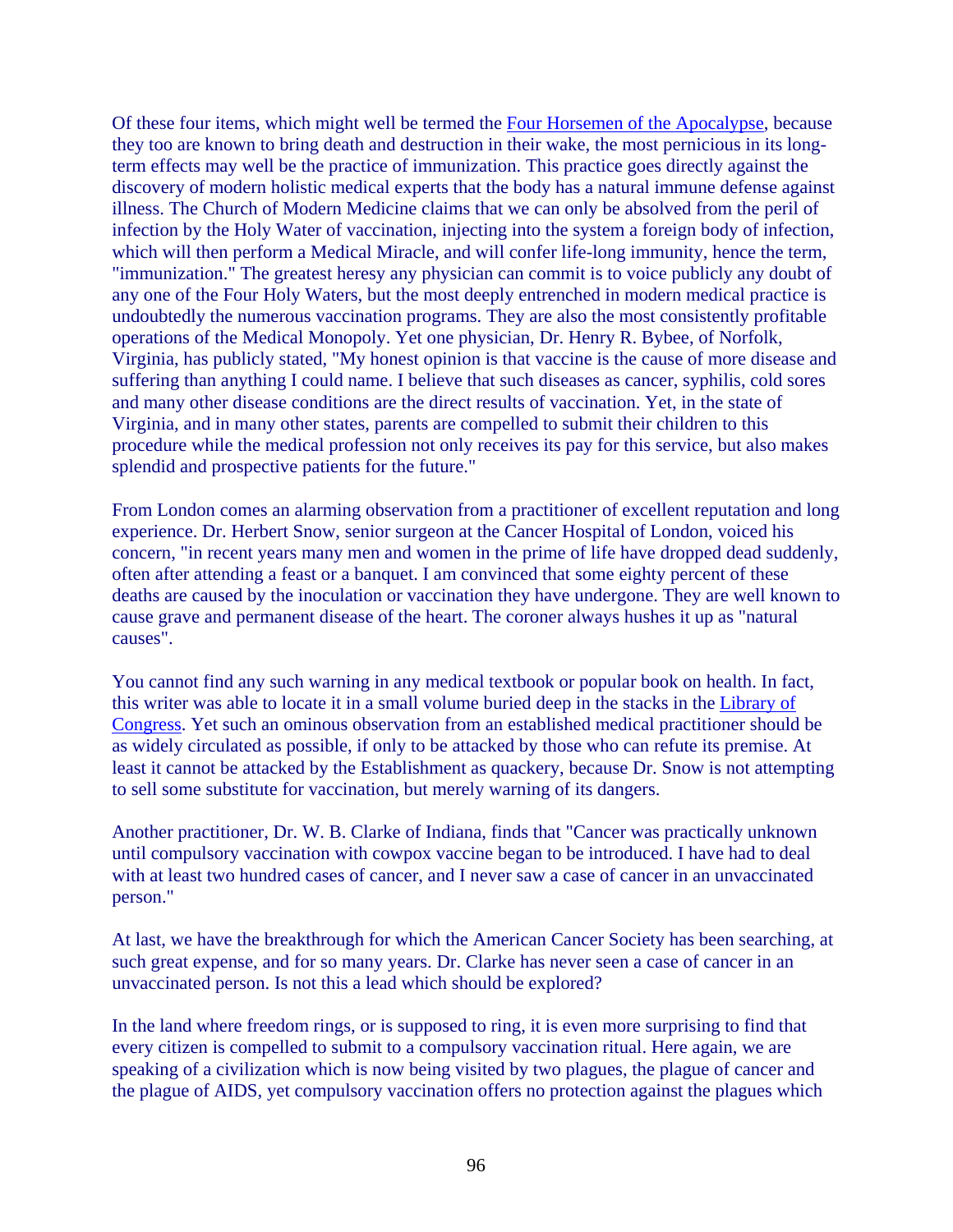threaten us. It is good-bye whooping cough, good-bye diphtheria and hello AIDS. The Medical Monopoly is searching desperately for some type of "immunization" against these plagues, and no doubt will eventually come up with some type of "vaccine" which will be more dreadful than the disease. From the outset, our most distinguished medical experts have proudly informed us that AIDS is incurable, which is hardly the approach we expect from those who demand that we accept their infallibility in all things to do with medicine.

Another well known medical practitioner, Dr. J. M. Peebles of San Francisco, has written a book on vaccine, in which he says, "The vaccination practice, pushed to the front on all occasions by the medical profession through political connivance made compulsory by the state, has not only become the chief menace and the greatest danger to the health of the rising generation, but likewise the crowning outrage upon the personal liberties of the American citizen; compulsory vaccination, poisoning the crimson currents of the human system with brute-extracted lymph under the strange infatuation that it would prevent smallpox, was one of the darkest blots that disfigured the last century."

Dr. Peebles refers to the fact that cowpox vaccine was one of the more peculiar "inventions or discoveries of the Age of Enlightenment." However, as I have pointed out in *[The Curse Of](http://www.consumerhealthbooks.com/ctlg/3052.html)  [Canaan](http://www.consumerhealthbooks.com/ctlg/3052.html)*, the Age of Enlightenment was merely the latest program of the Cult of Baal and its rituals of child sacrifice, which, in one guise or another, has now been with us for some five thousand years. Because of this goal, the Medical Monopoly is also known as "The Society for Crippling Children."

Perhaps the most telling comment of Dr. Peebles' criticism is his reference to "brute-extracted lymph." Could there be some connection between the injection of this substance and the spread of a hitherto unknown form of cancer, cancer of the lymph glands? This type of cancer is not only one of the most commonly encountered versions of this disease; it is also one of the most difficult to treat, because it rapidly spreads throughout the entire system. A diagnosis of cancer of the lymph glands now means a virtual death sentence.

In an article in *Science*, March 4, 1977, Jonas and Darrell Salk warn that, "Live virus vaccines against influenza or poliomyelitis may in each instance produce the disease it intended to prevent ... the live virus against measles and mumps may produce such side effects as encephalitis (brain damage)."

If vaccines present such a clear and present danger in children who are forced to submit to them, we must examine the forces which demand that they submit. In the United States, vaccines are actively and incessantly promoted as the solution for all infectious diseases by such government agencies as the Centers for Disease Control in Georgia, by HEW, USPHS, FDA, AMA and WHO. It is of more than passing interest that the federal agencies should be such passionate supporters of compulsory use of vaccines, and that they also should go through the "revolving door" to the big drug firms whose products they have so assiduously promoted, throughout their years of service to the public. It is these federal agents who have drafted the procedures which forced the states to enact compulsory vaccination legislation which had been drafted by the attorneys for the Medical Monopoly, to become "the law of the land."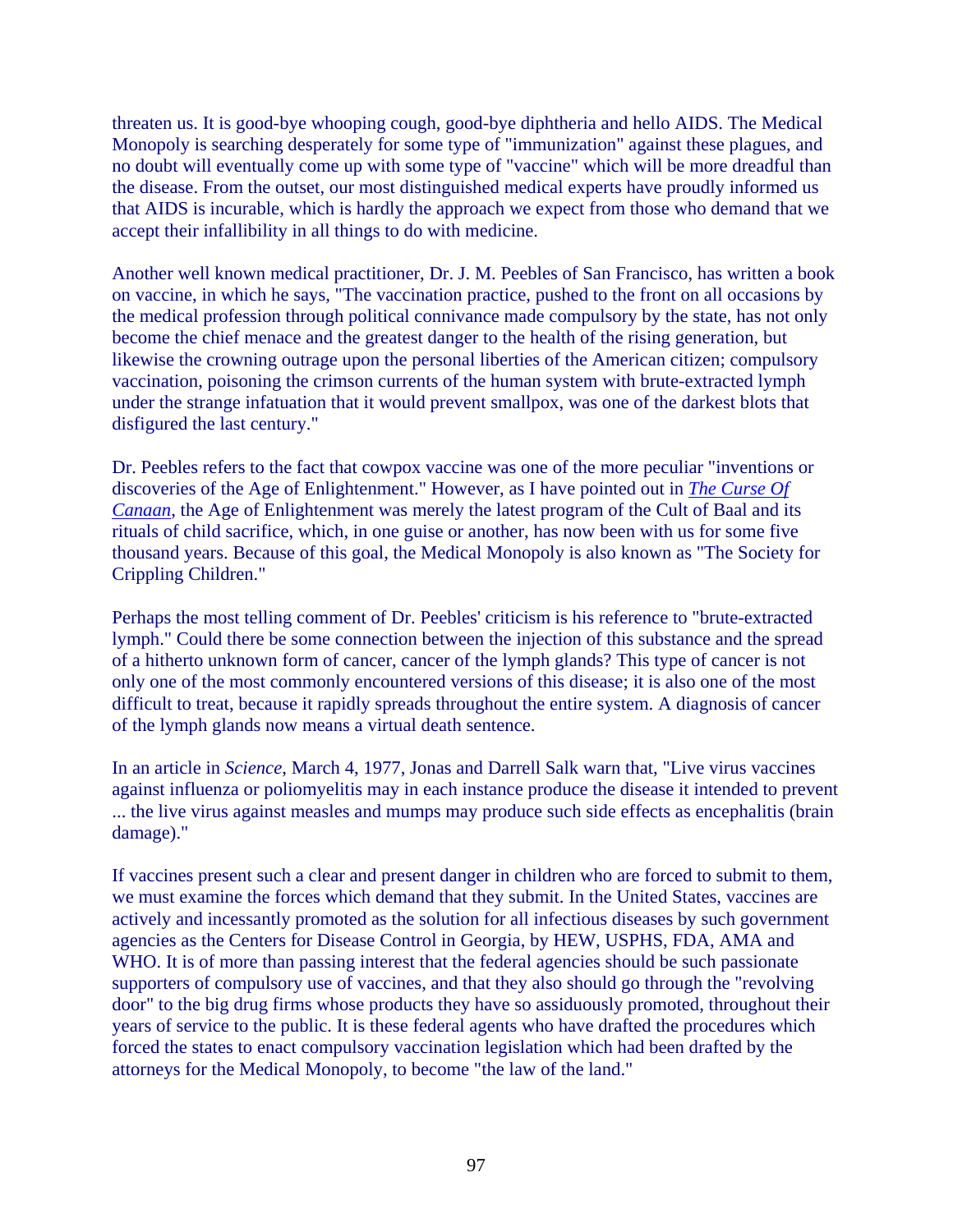Medical historians have finally come to the reluctant conclusion that the great flu "epidemic" of 1918 was solely attributable to the widespread use of vaccines. It was the first war in which vaccination was compulsory for all servicemen. The *Boston Herald* reported that forty-seven soldiers had been killed by vaccination in one month. As a result, the military hospitals were filled, not with wounded combat casualties, but with casualties of the vaccine. The epidemic was called "the [Spanish Influenza,](http://www.haverford.edu/biology/edwards/disease/viral_essays/cummingsvirus.htm)" a deliberately misleading appellation, which was intended to conceal its origin. This flu epidemic claimed twenty million victims; those who survived it were the ones who had refused the vaccine. In recent years, annual recurring epidemics of flu recalled "the Russian Flu." For some reason, the Russians never protest, perhaps because the Rockefellers make regular trips to Moscow to lay down the party line.

The perils of vaccination were already known. *Plain Talk* magazine notes that "during the Franco-Prussian War, every German soldier was vaccinated. The result was that 53,288 otherwise healthy men developed smallpox. The death rate was high."

In what is now known as "the Great [Swine Flu](http://www.press.uchicago.edu/cgi-bin/hfs.cgi/99/johns_hopkins/81047590.ctl) Massacre," the President of the United States, Gerald Ford, was enlisted to persuade the public to undergo a national vaccination campaign. The moving force behind the scheme was a \$135 million windfall profit for the major drug manufacturers. They had a "[swine flu](http://www.hsph.harvard.edu/Organizations/ddil/swineflu.html)" vaccine which suspicious pig raisers had refused to touch, fearful it might wipe out their crop. The manufacturers had only tried to get \$80 million from the swine breeders; balked in this sale, they turned to the other market, humans. The impetus for the national [swine flu](http://www.haverford.edu/biology/edwards/disease/viral_essays/warnervirus.htm) vaccine came directly from the Disease Control Center in Atlanta, Georgia. Perhaps coincidentally, [Jimmy Carter,](http://www.interlink-cafe.com/uspresidents/39th.htm) a member of the Trilateral Commission, was then planning his presidential campaign in Georgia. The incumbent President, [Gerald Ford,](http://www.pbs.org/newshour/character/essays/ford.html) had all the advantages of a massive bureaucracy to aid him in his election campaign, while the ineffectual and little known Jimmy Carter offered no serious threat to the election. Suddenly, out of Atlanta, came the Centers for Disease Control plan for a national immunization campaign against "swine flu." The fact that there was not a single known case of this flu in the United States did not deter the Medical Monopoly from their scheme. The swine breeders had been shocked by the demonstrations of the vaccine on a few pigs, which had collapsed and died. One can imagine the anxious conferences in the headquarters of the great drug firms, until one bright young man remarked, "Well, if the swine breeders won't inject it into their animals, our only other market is to inject it into people."

The Ford-sponsored swine flu campaign almost died an early death, when a conscientious public servant, Dr. Anthony Morris, formerly of HEW and then active as director of the Virus Bureau of the Food and Drug Administration, declared that there could be no authentic swine flu vaccine, because there had never been any cases of swine flu on which they could test it. Dr. Morris then went public with his statement that "at no point were the swine flu vaccines effective." He was promptly fired, but the damage had been done. The damage control consisted of that great humanitarian, [Walter Cronki](http://lonestar.utsa.edu/jchampag/cronkite.html)te, and the President of the United States, combining their forces to come to the rescue of the Medical Monopoly. Walter Cronkite had President Ford appear on his news program to urge the American people to submit to the inoculation with the swine flu vaccine. CBS then or later could never find any reason to air any analysis or scientific critique of the swine flu vaccine, which was identified as containing many toxic poisons,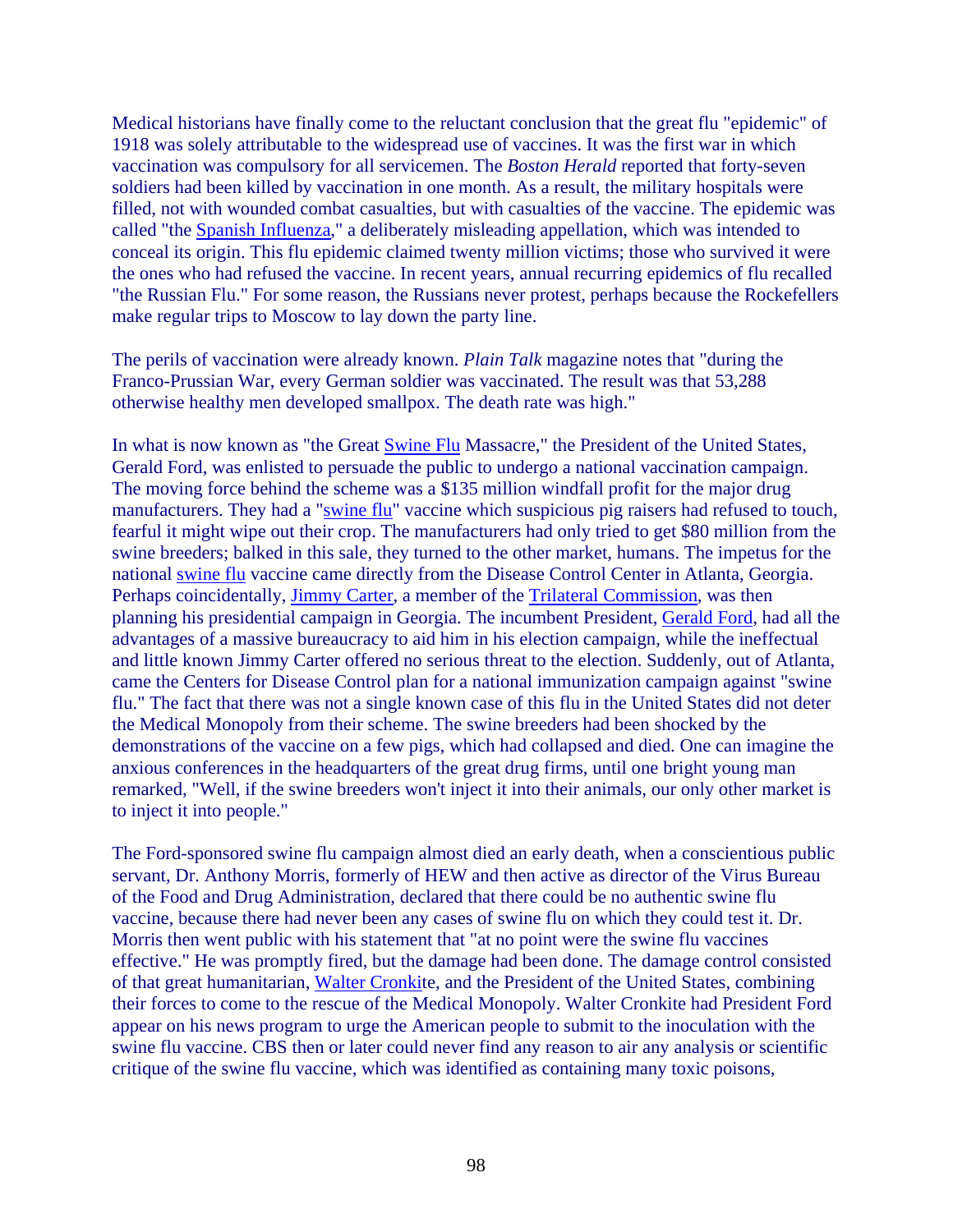including alien vital protein particles, formaldehyde, [theimorosal](http://www.ummah.net.pk/dajjal/vaccine1.html) (a derivative of poisonous mercury), polysorbate and some eighty other substances.

Meanwhile, back at the virus laboratories, after Dr. Anthony Morris has been summarily fired, a special team of workers was rushed in to clean out the four rooms in which he had conducted his scientific tests. The laboratory was filled with animals whose records verified his claims, representing some three years of constant research. All of the animals were immediately destroyed, and Morris' records were burned. They did not go so far as to sow salt throughout the area, because they believed their job was done.

On April 15, 1976, Congress passed Public Law 94-266, which provided \$135 million of taxpayers' funds to pay for a national swine flu inoculation campaign. HEW was to distribute the vaccine to state and local health agencies on a national basis for inoculation, at no charge. Insurance agencies then went public with their warning that they would not insure drug firms against possible studies from the results of swine flu inoculation, because no studies had been carried out which could predict its effects. It was to foil the insurance companies that CBS had Gerald Ford make his impassioned appeal to 215,000,000 Americans to save themselves while there was still time, and to rush down to the friendly local health department and get the swine flu vaccination, at absolutely no charge. This may have been CBS' finest hour in its distinguished career of "public service."

Hardly had the swine flu campaign been completed than the reports of the casualties began to pour in. Within a few months, claims totaling \$1.3 billion had been filed by victims who had suffered paralysis from the swine flu vaccine. The medical authorities proved equal to the challenge; they leaped to the defense of the Medical Monopoly by labeling the new epidemic, "[Guillain-Barre Syndrome](http://www.adsnet.com/jsteinhi/html/gbs/gbsmain.html)." There have since been increasing speculations that the ensuing epidemic of AIDS which began shortly after Gerald Ford's public assurances, were merely a viral variation of the swine flu vaccine. And what of the perpetrator of the Great Swine Flu Massacre, President Gerald Ford? As the logical person to blame for the catastrophe, Ford had to endure a torrent of public criticism, which quite naturally resulted in his defeat for election (he had previously been appointed when the agents of the international drug operations had ushered Richard Nixon out of office). The unknown Jimmy Carter, familiar only to the super-secret fellow members of the Trilateral Commission, was swept into office by the outpouring of rage against Gerald Ford. Carter proved to be almost as serious a national disaster as the swine flu epidemic, while Gerald Ford was retired from politics to life. Not only did he lose the election, he was also sentenced to spend his remaining years trudging wearily up and down the hot sandy stretches of the Palm Springs Golf course.

At the annual ACS Science Writers Seminar, Dr. Robert W. Simpson, of Rutgers University, warned that "immunization programs against flu, measles, mumps and polio may actually be seeding humans with RNA to form proviruses which will then become latent cells throughout the body ... they can then become activated as a variety of diseases including lupus, cancer, rheumatism and arthritis."

This was a remarkable verification of the earlier warning delivered by Dr. Herbert Snow of London more than fifty years earlier. He had observed that the long-term effects of the vaccine,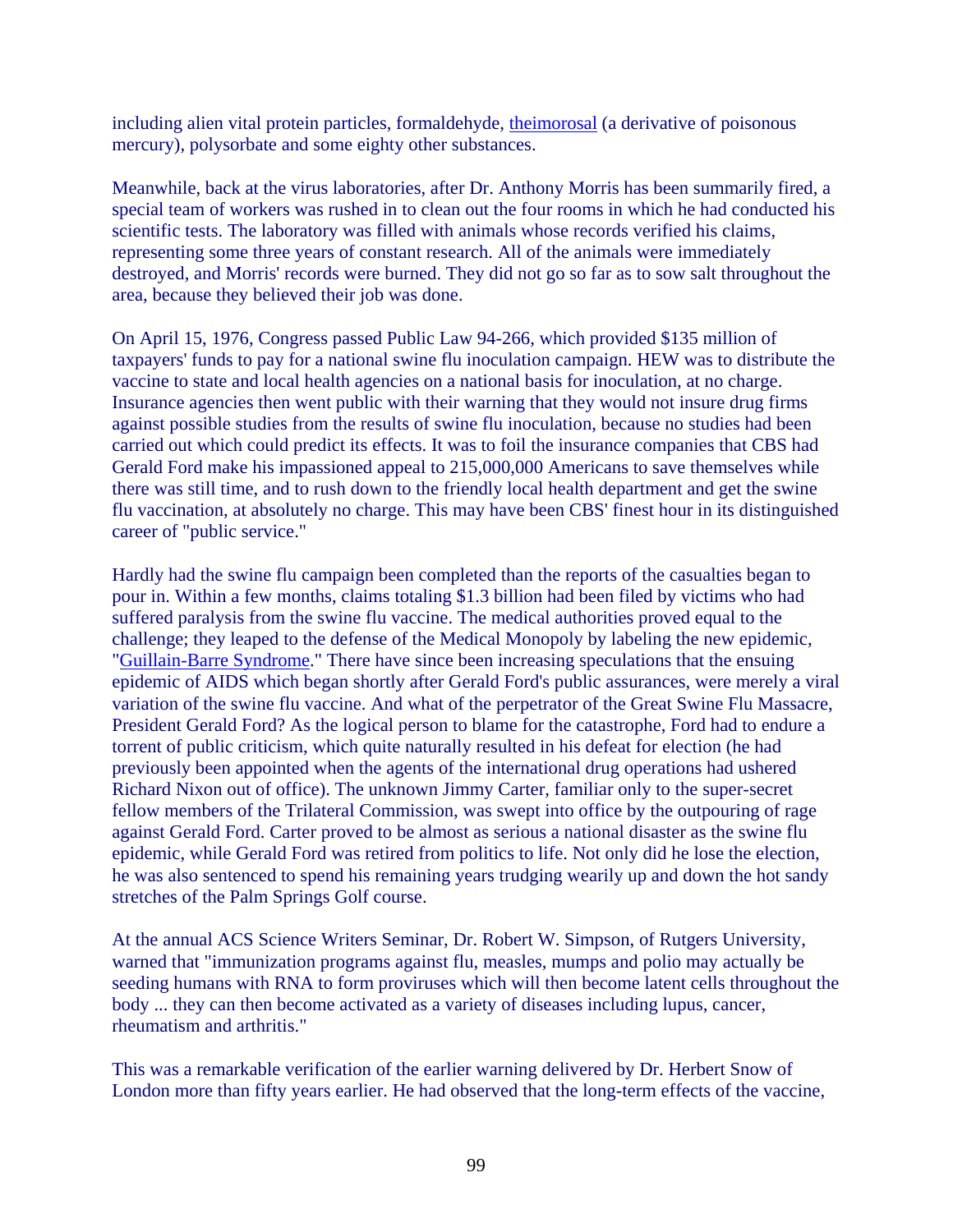lodging in the heart or other parts of the body, would eventually result in fatal damage to the heart. The vaccine becomes a time bomb in the system, festering as what are known as "slow viruses", which may take ten to thirty years to become virulent. When that time arrives, the victim is felled by a fatal onslaught, often with no prior warning, whether it is a heart attack or some other disease.

[Herbert M. Shelton](http://www.rawfood.com/shelton.html) wrote in 1938 in his book, *Exploitation Of Human Suffering* that "Vaccine is pus - either septic or inert - if inert it will not take - if septic it produces infection." This explains why some children have to go back and receive a second inoculation, because the first one did not "take" - it was not sufficiently poisonous, and did not infect the body. Shelton says that the inoculations cause sleeping sickness, infantile paralysis, haemophlagia or tetanus.

The Surgeon General of the United States, Leonard Scheele, pointed out to the annual AMA convention in 1955 that "No batch of vaccine can be proven safe before it is given to children." James R. Shannon of the National Institute of Health declared that, "The only safe vaccine is a vaccine that is never used."

With the advent of [Dr. Jonas Salk](http://www.time.com/time/time100/scientist/profile/salk.html)'s polio vaccine in the 1950s American parents were assured that the problem had been solved, and that their children were now safe. The ensuing suits against the drug manufacturers received little publicity. *David v. Wyeth Labs*, a suit involving Type 3 Sabin Polio Vaccine, was judged in favor of the plaintiff, David. A suit against Lederle Lab involving Orimune Vaccine was settled in 1962 for \$10,000. In two cases involving Parke-Davis' Quadrigen, the product was found to be defective. In 1962, Parke-Davis halted all production of Quadrigen. The medical loner, Dr. William Koch, declared that "The injection of any serum, vaccine, or even penicillin has shown a very marked increase in the incidence of polio, at least by 400%."

The Centers for Disease Control stayed out of sight for some time after the Great Swine Flu Massacre, only to emerge more stridently than ever with a new national scare program on the dangers of another plague, which was named "Legionnaires' Disease" after an outbreak at the Bellevue Stratford Hotel in Philadelphia. [End quoting.]

#### **SWINE VIRUS \*\*\*\*ALERT\*\*\*\***

In a headline from the Dec. 18, 1995 edition of the *San Francisco Examiner* we read the following AP story. [Quoting:]

### **Swine Viruses Pose Ongoing Threat Of Global Flu Epidemic**

Pig and human bugs joining DNA may spawn new strain.

WASHINGTON - It may start with a pig on a remote farm in Asia.

A human influenza virus and a swine virus somehow lodge near each other in the throat of a porker. The two viruses exchange DNA, forming a unique genetic combination. Suddenly a brand new form of influenza is born.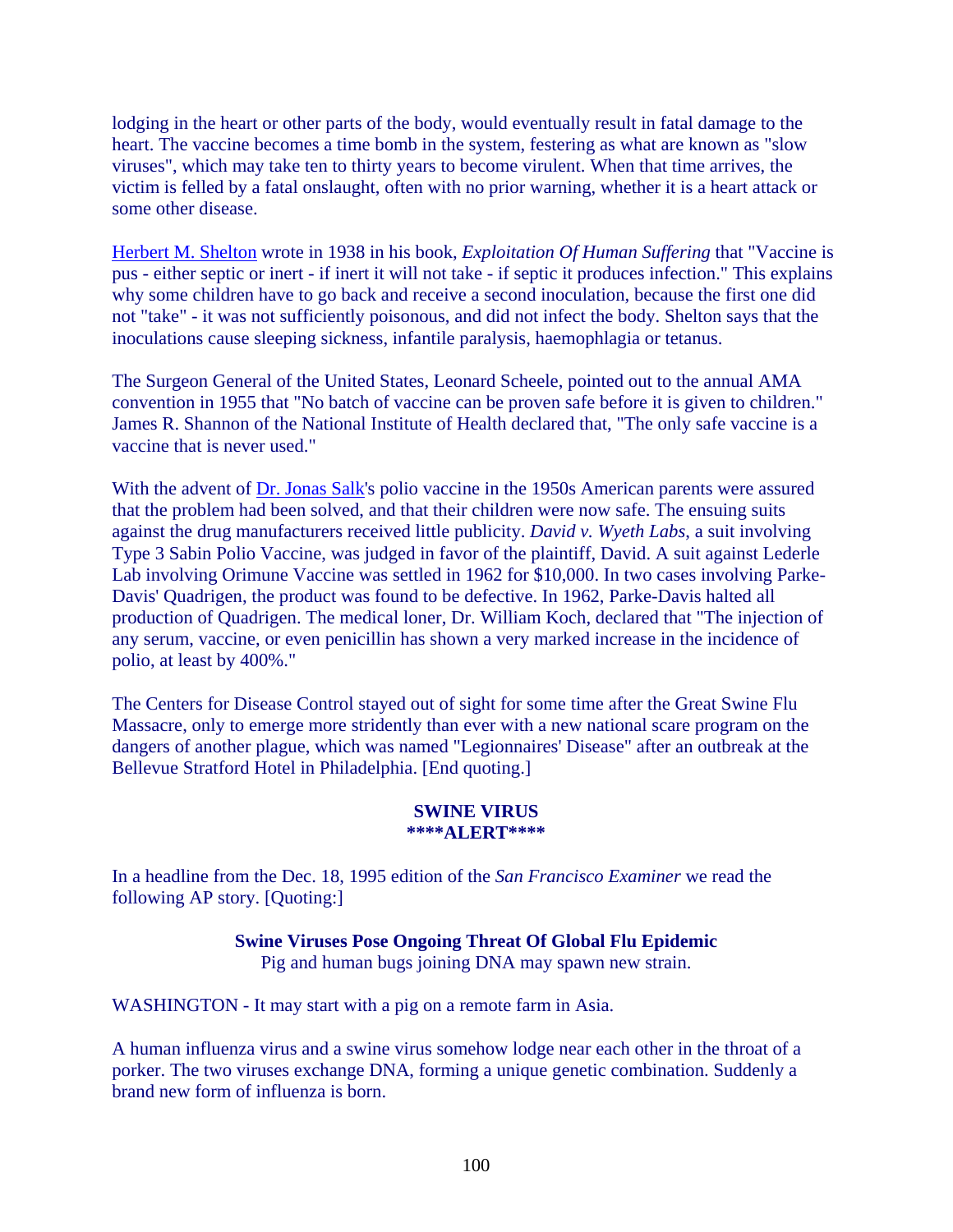With a simple snort by the pig, the new flu is airborne and introduced into the world. Inhaled by the farmer, it quickly reproduces by the millions and is transported to town, passed around to other humans and then hitches a ride to the city in the bronchial passages of a traveler.

Within days, thousands of humans are hacking, coughing and feverish from the new virus. The bug continues to spread, to train stations, airports and ships. In only a few weeks, a virus created by chance in that remote pig pen is felling people on six continents around the world.

That, many experts say, is how the next pandemic - or worldwide epidemic - -of killer flu could happen. Time after time, going back hundreds of years, new forms of the flu bug have broken loose and killed millions. Now, say the experts, the world may be overdue for that to happen yet again.

In an age of antibiotics and vaccines, most people regard flu as dangerous only to the elderly, the very young and those already ill. But, to experts, it lurks as a constant threat to all.

"Flu in the last decade has assumed something of a secondary status," said Dr. John LaMentague of the National Institute of Allergy and Infectious Diseases. "But we who have dealt with the infection recognize its power." The flu virus, he said, "is constantly changing and dynamic and very resourceful." [End quoting.]

#### **MORE ON VIRUSES**

In [Dr. Eva Snead](http://www.aumpublications.qpg.com/)'s *Some Call It AIDS - I Call It Murder*, we read [quoting portions from several chapters:]

### **[Vaccines, Friend or Foe?](http://www.garynull.com/issues/Vaccines/VaccinationActionFile.htm%22)**

Under the title of "Bad Vaccines?", a journal as conservative as *Newsweek* expounds on the subject of vaccine contamination with retrovital microbes. "Could any of the world's stock of vaccine be contaminated by animal retroviruses similar to AIDS?", it asks. It tells of Jeremy Rifkin's request that the World Health Organization test its smallpox vaccines for such contaminants.

In the case of Rifkin's concern about the smallpox vaccination, the main concern was to find possible "BIV" closely related to the human AIDS virus - and people at high risk of exposure, such as meatpackers, for BIV antibodies.

#### **Type "A" blood substance and "some other proteins" are unexpected materials present in cultures used to manufacture vaccines**

Humans have diverse blood groups, the most well known are "A", "B" and "0". Blood groups determine compatibility or lack thereof, in blood transfusions. *Animal* blood and tissues contain a substance that is very similar to *blood substance "A"*.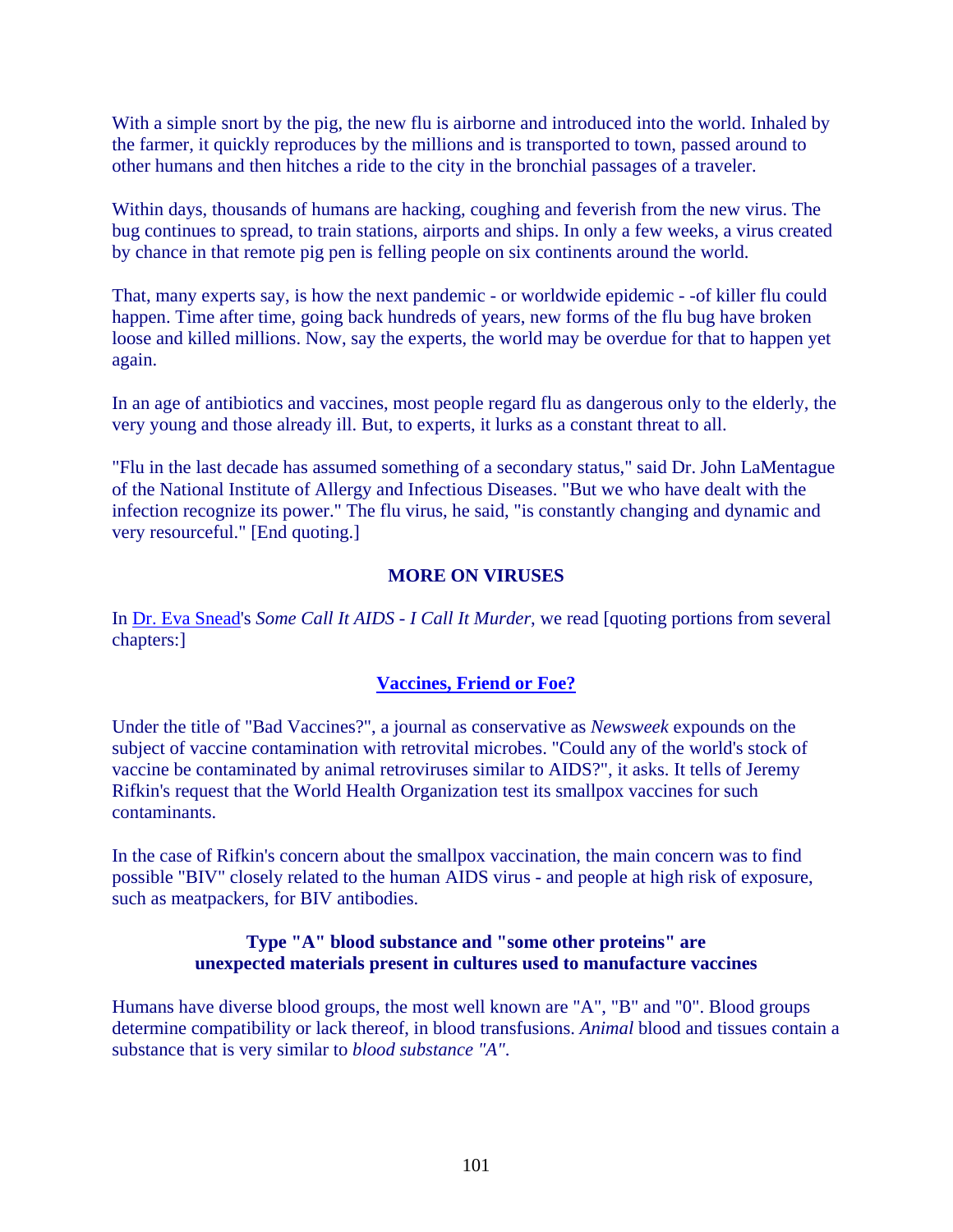Substances with a proteic structure, promote the production of antibodies when injected. Some aspects of this subject were discussed at the 1967 NCI meeting by Dr. J.P. Fox, who was intrigued about certain myxoviruses which had surface antigens on them. He wondered if they provoked antibody responses in recipients.

"The crude influenza vaccines we have been using in the past do contain group "A" blood substance ... This substance also is found in chick embryo. So *either* the influenza virus has group "A" substance in it ... or else the vaccine carries some of the chick embryo with it."

"And I pointed out there is a lot of chick embryo protein in finished influenza vaccine, and the group A substance *probably* comes from the chick embryo tissues; this can be eliminated as a significant problem IF the influenza virus is grown in a *cleaner* substrate or is purified. Certainly, the myxoviruses do carry over some of the host protein."

Again, the total lack of control of procedure, and scientific accuracy is appalling. I think that a butcher places more emphasis in properly dissecting a side of beef, than a cell culture lab in supervising the accuracy of such a dangerous undertaking.

# **Adenovirus and SV-40, A Dangerous Combination**

A favorite cop-out used by virologists and other "scientists" who wish to conceal their closetskeletons, is that inter-species infection with viruses is difficult. They usually refer to singlevirus tests, not the use of viral systems. For instance, although human adenoviruses infect monkey kidneys rather poorly, if SV-40 is added, the human adenovirus infection becomes strong and lytic (destructive) of the cells. According to Fox and Baum, "The ability of SV-40 genetic material to increase the yield of adenovirus by 100 or 1,000 fold has been termed enhancement."

On the other hand, stocks *E46* and *SP2* of a certain strain of *adenovirus (type 7)* can induce the information of *[papovavirus](http://206.124.248.65/default.asp?req=http://206.124.248.65/pubs/aidsline/1991/aug/M9180340.html) SV40 tumor antigen (T antigen) in African Green Monkey Kidney cells (GMK)*. What actually happens is that a new virus may form when an adenovirus acquires new genetic material from the 8V-40 virus. These viral combinations were called *hybrids* in 1965, whereas today they are referred to as *recombinants*. Since we have established this equivalence, we must become aware, at this moment, that genetic engineering was alive and well long before anyone had used that term, and in total absence of any containment precautions or regulations. The impact this may have had on the environment is probably just manifesting with the plagues of the eighties and nineties.

Since SV-40 has such an *enhancing* effect on *adenovirus*, and *hybrids* (combinations, or what *today we would call recombinants*) of SV-40 and adenovirus are found in monkey kidneys used in the process of vaccine manufacturing, many virologists have researched other such *SF-40* and other virus combinations. They found several, including *measles + SV-40, foamy virus + SV-40 reovirus + SV-40*. SV-40 is like good rum, a great mixer! [And last, but certainly not least, from Dr. Snead:]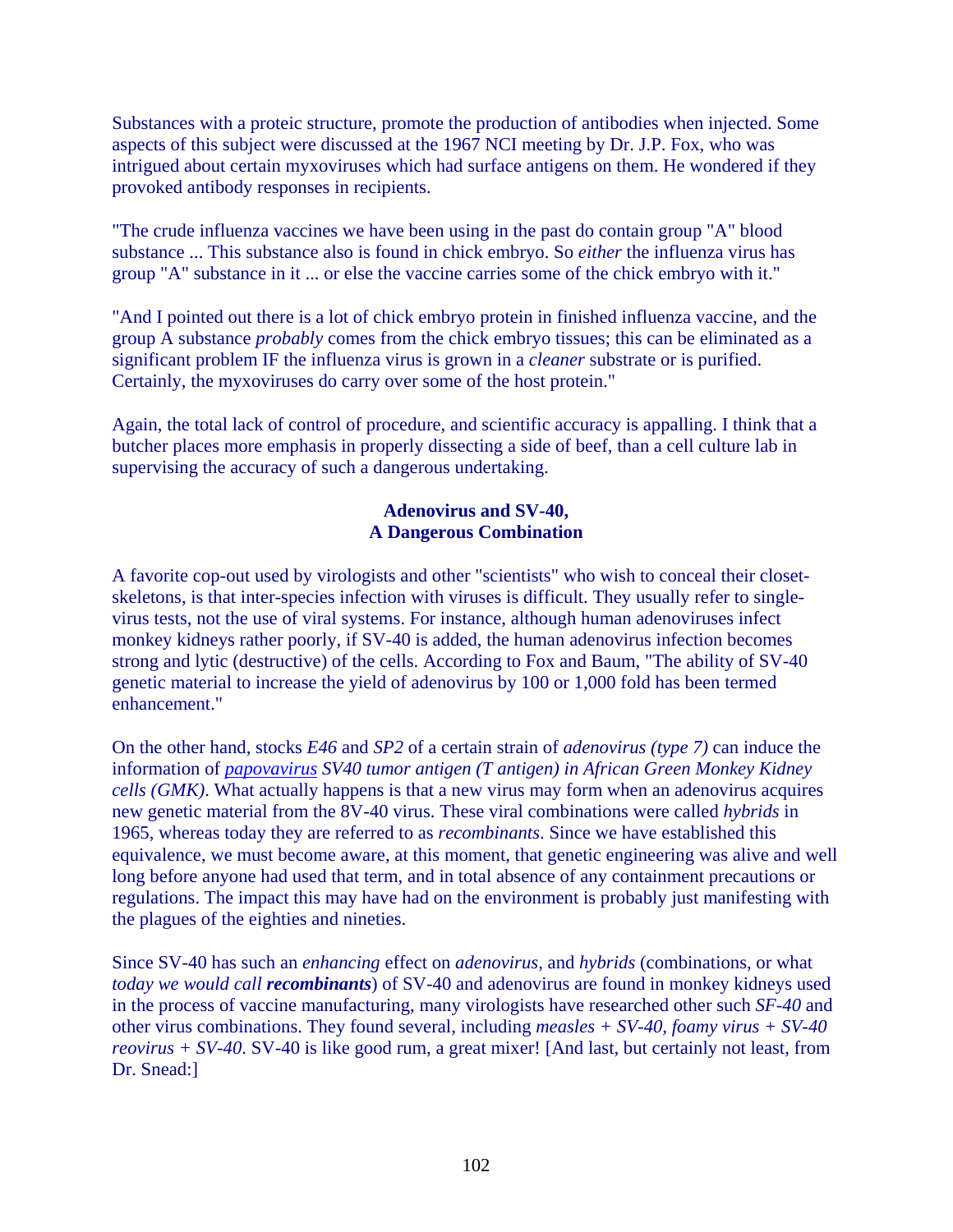#### **The African Swine Fever Virus (ASFV) Connection**

Some "AIDS" patients harbor *swine fever* viruses similar to those found in certain specialized research centers.

A scientist who worked in Uganda in 1985, reported to Senator Ted Kennedy about a civil war in that country, which was accompanied by an epidemic of African Swine Fever Virus. At the same time, AIDS cases were being reported in alarming numbers. The researcher noticed that swine were roaming freely in people's yards. This information was released in the *New York Native* of Sept. 30, 1985.

These facts were not particularly appreciated by the medical establishment, and those who dared pursue this line of thinking were chided in more than one way.

Dr. C.L.V. Martins, who researched phenomena occurring in swine, studied the behavior of one of the cellular elements that protects the body: the *[macrophage](http://wsrv.clas.virginia.edu/%7Erjh9u/macro.html)*. "Loss of macrophage function during infection may be important in determining resistance or susceptibility of a host." In all the studies performed by this author, the macrophages not only had reduced function, but they also often kept the virus in a latent state. These studies were done on swine, not humans. Since one must be exposed to *raw, living pig tissue and fluids* to acquire these viruses, most people assume they could not be infected with these organisms in the daily course of their lives. But the truth lies elsewhere. With the usual hypocrisy so characteristic of bureaucracies, humans are, on the one hand, frequently warned of the dangers inherent to the improper cooking of pork, and, on the other, fed *raw swine-juice* ever since their birth, by direct command of health authorities. Impossible? All vaccines are treated with *trypsin*, raw stomach extracts of swine. [Insulin](http://web.idirect.com/%7Ediscover/) and other biologicals of porcine origin are other sources. Those who dared to suggest that AIDS could have some connection with swine flu were violently chided by the powers of the "health and illness monopoly". The violent reaction of the establishment against those who first found porcine viruses in AIDS patients and then informed the public is highly suspicious and may suggest that some cover-up is under way. [End quoting.]

#### **[BLACK PLAGUE](http://www.byu.edu/ipt/projects/middleages/LifeTimes/Plague.html) NEEDED**

In a newspaper clipping with the above headline, source unknown, which reads "excerpted from Dr. Aurelio Peccei of the Club of Rome's *News Watch* magazine from Jan. 2, 1995," we see the following, [quoting:] Sir Julian Huxley said, "Overpopulation is, in my opinion, the most serious threat to the whole future of our species." The project, called MK-NAOMI, was carried out at Fort Detrick, Maryland. AIDS was made to reduce the population.

Specifically targeted were the black, Hispanic, and homosexual populations.

The incurable disease AIDS has been spread with the willful aid of international agencies whose policies call for a drastic reduction of the population, using any means necessary. Already, medical experts say as many as 30 million people in Africa have been infected with the AIDS virus.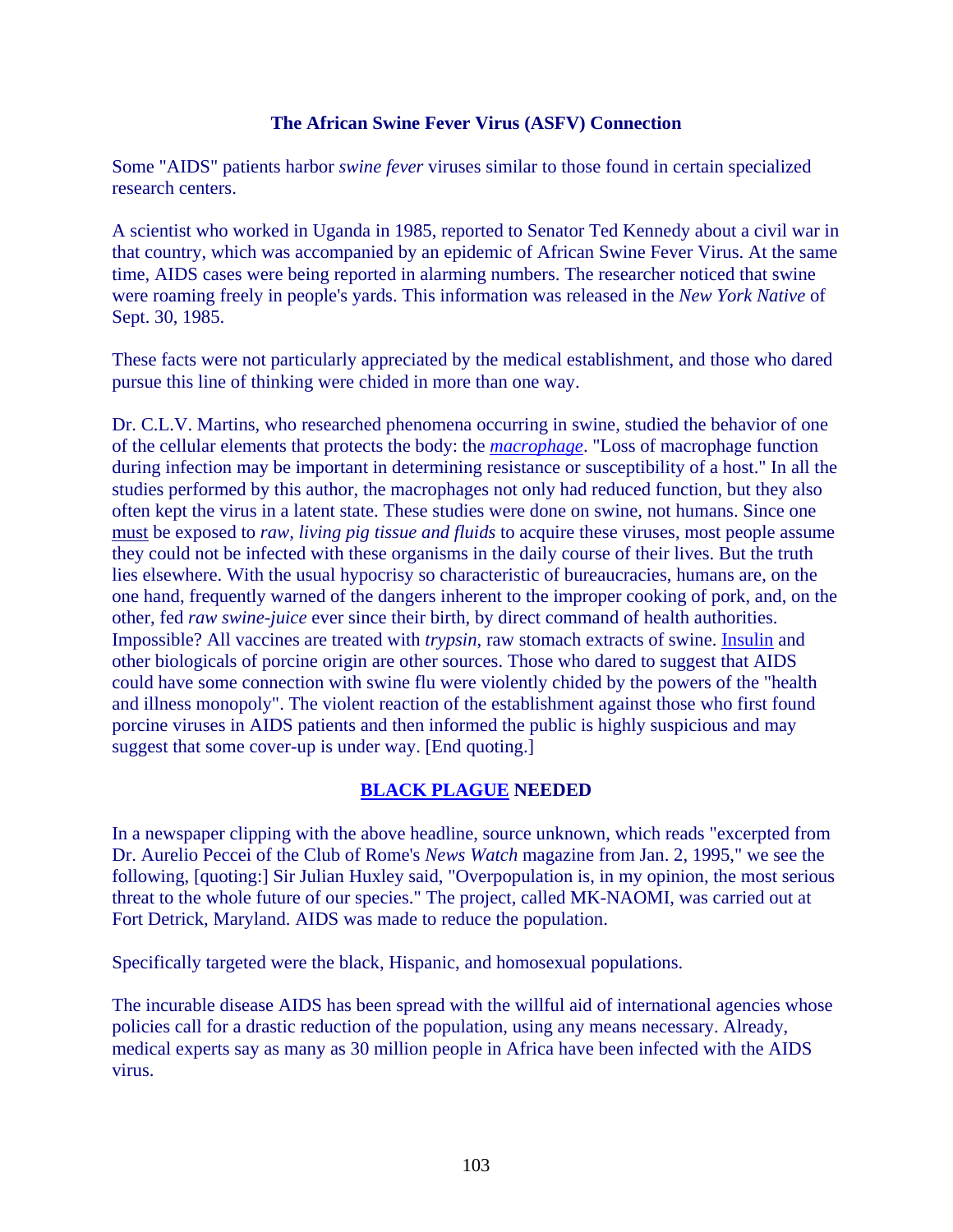WHO, World Health Organization, was established in 1948 with the help of Dr. John Rawlings Rees, the psychological warfare expert whose notorious Tavistock Institute and Clinic in London used brainwashing techniques as a means to carry out racial policies of genocide.

Since its inception, the WHO membership and policies have overlapped those of the WFMH and UNESCO, established in 1946 by British racialist Julian Huxley, as a vehicle for wiping out 3rd World populations with a new ["Dark Ages"](http://www.geocities.com/%7Ebetapisces/kingart/arthur6.htm) of famine and pestilence.

Each of the organizations named were set up as a project of the British "liberal" networks of Bertrand Russell and company whose explicit, stated policies of population control included Russell's published call for the "creation of a Black Death every 50 years" to curb the black and yellow population.

The Club of Rome's raison d'être is to wipe out half the human race in this century.

Several Top Secret recommendations were made by Dr. Aurelio Peceei of the Club of Rome. He advocated that a plague be introduced that would have the same effect as the famous Black Death of history. The chief recommendation was to develop a microbe which would attack the auto-immune system and thus render the development of a vaccine impossible. [End quoting.]

## **[PAST PLAGUES](http://www2.itexas.net/%7Ejburks/plague.htm%22)**

In Michael Tobias' book *World War Ill - Population And The Biosphere At The End Of The Millennium,* he writes [quoting:]

Until recently, human beings were very much a part of this biological system of checks and balances, which seem to hold firm for all organisms. Four primary inclemencies kept *Homo Sapiens* in relative population calm: high infant mortality, war, famine, and disease, all contributing to a meager life expectancy. The Black Plague *[\(Pasteurella pestis\)](http://yiqid.lcsd.wednet.edu/stu/Ray_M/The_Black_plague.html)* was transmitted from the [Tibetan](http://www.humboldt.edu/%7Egeog309i/ideas/raysilk.html) [Silk Route](http://www.china.trav.net/china/attractions/silkrd4.html) to a harbor at Sicily in 1347. Rodents account for 50 percent of all mammals, and it was the friendly rat, carrier of the rat flea *[\(Xenopsylla cheopis\)](http://www.cdc.gov/ncidod/dvbid/cheob6x4.htm)*, that caused such demolition. At least 30 percent of the human population died out - 50 percent between Iceland and India. Boom and bust need operate according to food scarcities and resulting famine. Disease, acting upon a host, or dense network of hosts, plays a similar role in the maintenance of populations. Not unlike the moths and the lemmings, Europeans witnessed a spectacular revival of their populations within a century of the Plague, exceeding their pre-Plague numbers.

A climatic change in eighteenth century Scandinavia allegedly compelled the Norwegian gray rat (which does not carry the plague) to find passage into western Europe, where it successfully ousted the indigenous flea-carrying black rat, thus eliminating the most incisive threat to human population.

"More than any single carrier, it is human encroachment that ultimately precipitates the emergence of killer viruses," writes [Stephen S. Morse.](http://www.netstoreusa.com/sabooks/019/0195104846.shtml) In Japan ([Japanese encephalitis\)](http://www.res.bbsrc.ac.uk/mirror/auz/ICTVdB/26014000.htm), Argentina [\(hemorrhagic fever](http://www.bartleby.com/65/he/hemorfev.html)), U.S. ([Seoul virus](http://www.res.bbsrc.ac.uk/mirror/auz/ICTVdB/11020100.htm) in Baltimore), Panama [\(Venezuelan equine](http://geo.arc.nasa.gov/esdstaff/health/projects/vee/veerpt1.html)  [encephalomyelitis](http://geo.arc.nasa.gov/esdstaff/health/projects/vee/veerpt1.html)), and in nearly every other country, the connection between increasing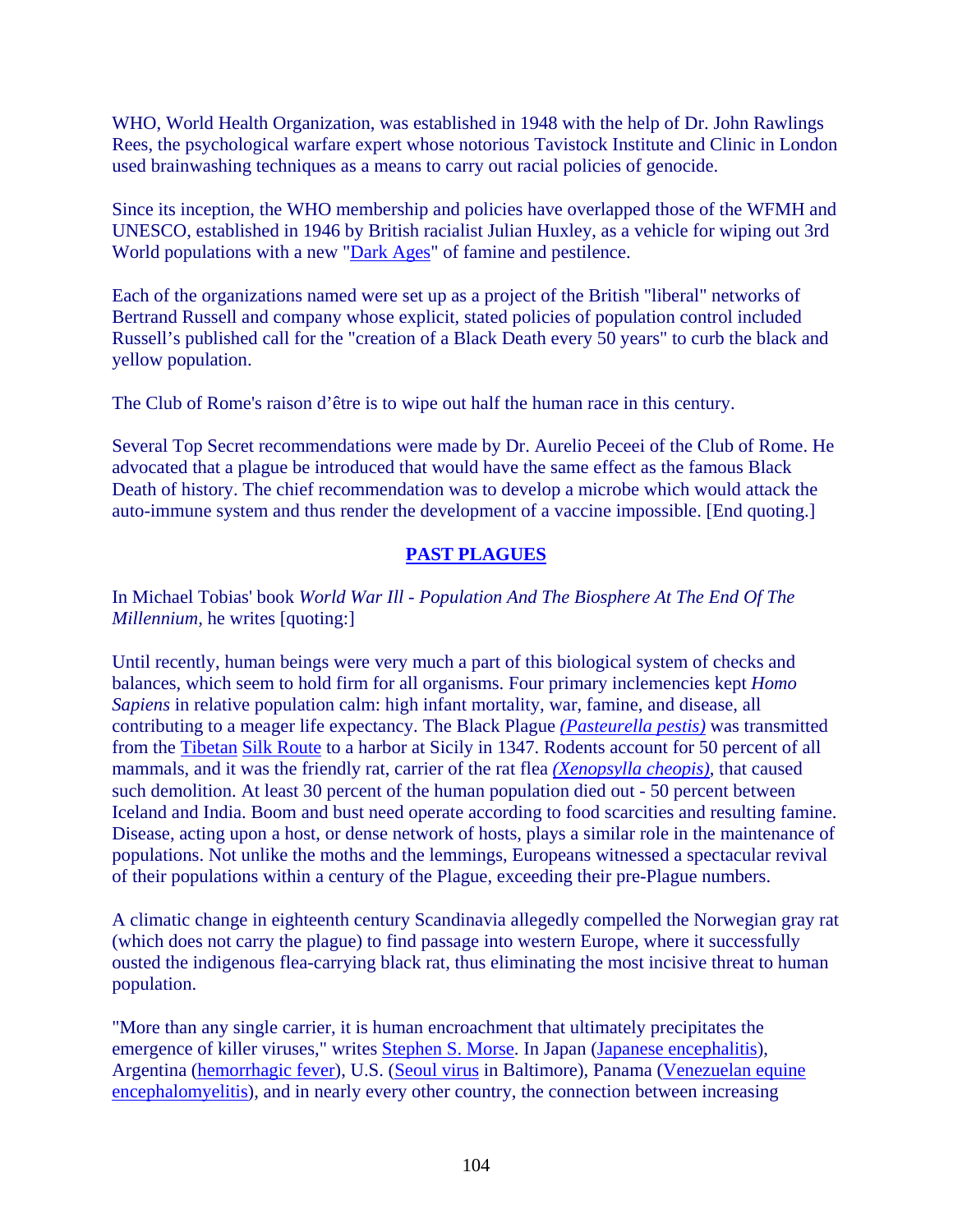ecological destruction and the sudden exposure of humans to long isolated or dormant bacteria, protozoans, fungi and viruses, has been identified.

Never before has there been such an avid exchange of "information" between large species (Homo Sapiens) and microbes. Of the more than 100 zoonoses (animal infections transmittable to humans) and over 520 known arthropod-born ["arboviruses"](http://www.cdc.gov/ncidod/dvbid/arbobr.htm), at least 100 have been shown to cause diseases in people. Some are among the deadliest diseases every encountered. In 1976 in Zaire and Sudan, as many as 90 percent of those infected with [Ebola virus](http://www.who.int/emc/diseases/ebola/ebolapic.html) died horribly within weeks.

The most recent incident of plague, caused by the bacterium *[Yersinia pestis](http://www.kcom.edu/faculty/chamberlain/Website/lectures/lecture/plague.htm)*, occurred in India at the turn of the twentieth century and killed more than 10 million people. At the same time, a small outbreak among Chinese occurred in San Francisco. Another outbreak of the magnitude of that in India has been postulated for the United States.

In 1918 influenza A pandemic claimed 20 million lives worldwide in less than a year. It is believed to have originated in the United States, went to France, then returned to the U.S. where it spread rapidly from New York to California. Since then there have been serious global influenza outbreaks on at least five occasions. [End quoting.]

While I was working on this portion of the *depopulation* story, Hatonn wrote *["Disaster In Flu's](http://geocities.com/missionstmichael/Flu.html)  [Clothing"](http://geocities.com/missionstmichael/Flu.html)*. Hatonn's timely warning further emphasizes the immediate importance of this subject currently at hand. It is for this reason that I have chosen to somewhat expand Part V to include many current alarming headlines on the very subject of viruses and current disease.

### **AND NOW A LOOK AT SOME CURRENT HEADLINES**

#### **Global diseases close to "crisis", blood probe told.**

In a story from the Dec. 2, 1995 edition of *The Toronto Star*, written by Nick Pron, we read quoting:]

The spread of infectious diseases worldwide is reaching "crisis" levels, and no country is immune to the problem, a federal Commission was told yesterday. Canadians have to "stop thinking of ourselves in terms of isolation from the rest of the world" and get "tuned in to what's happening around the planet," Dr. Kevin Kain told the inquiry conducted by Mr. Justice Horace Krever, who is probing the safety of Canada's blood system. [End quoting.]

### **Officials Warn of a Virus Deadly to Children**

In the Dec. 8, 1995 edition of the *New York Times*, we read [quoting:]

A winter respiratory virus that kills about 4,500 children a year in the United States has appeared once again, with cases already being reported across the country, federal health officials said today.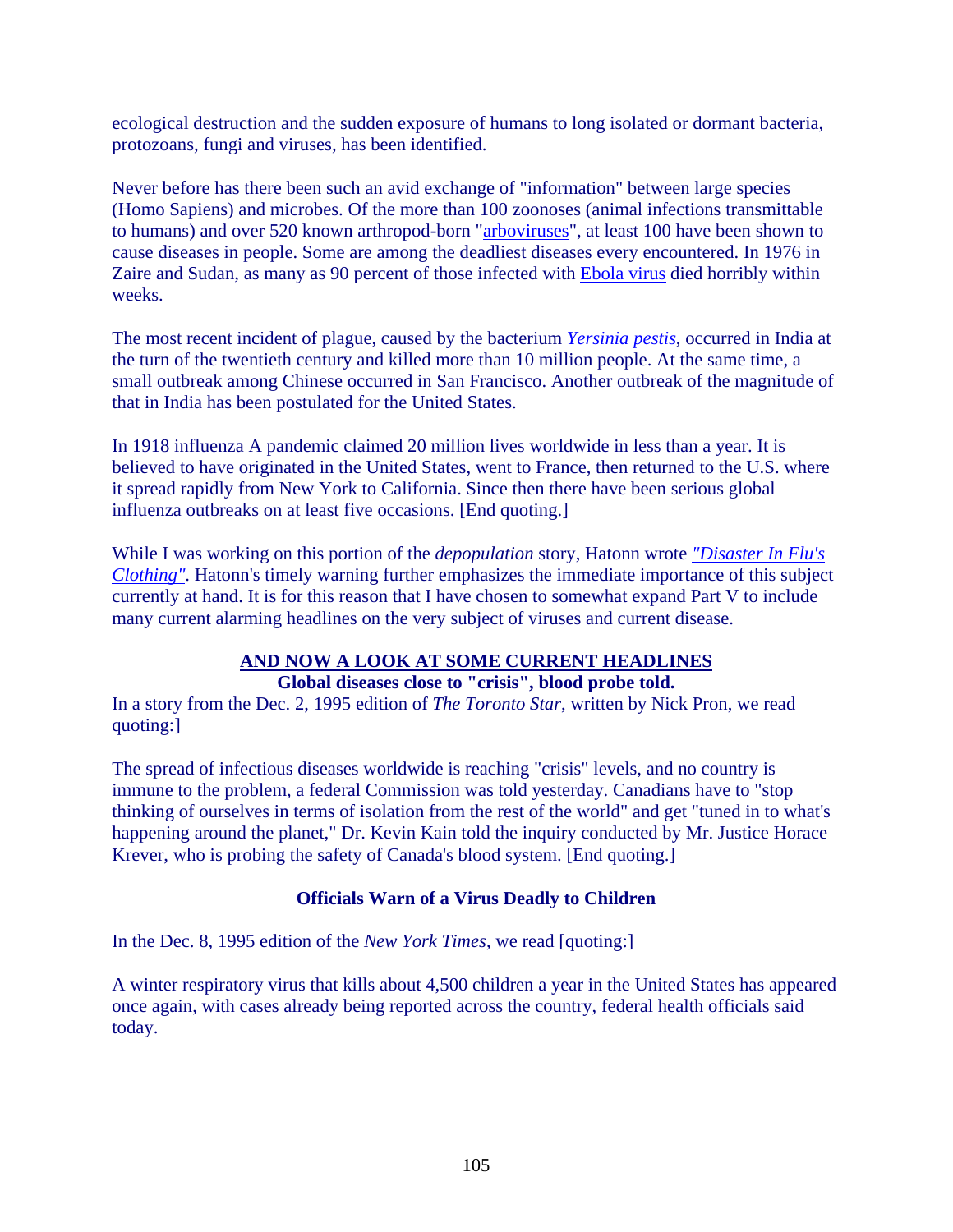The officials of the Centers for Disease Control and Prevention here, said [respiratory syncytial](http://www.icnpharm.com/pharma/whatrsv.htm)  [virus](http://www.icnpharm.com/pharma/whatrsv.htm), or R.S.V., caused 90,000 infants and young children to be hospitalized each year with lower respiratory tract disease.

Dr. Tom Torok, a medical epidemiologist at the agency's National Center for Infectious Disease, said the virus could also cause serious respiratory disease in the elderly and in people with weakened immune systems.

"R.S.V. is under-appreciated as a cause of respiratory disease in adults," he said. "The actual magnitude has not been well studied."

During the last month, the virus has been found in all 44 states that report the results of tests for it. Activity usually begins in early November, peaks between late January and mid-February and continues until April or early May.

Dr. Torok said thc virus was most difficult to distinguish from influenza when it occurred in adults. "We don't really know whether or not there are good clinical indicators of R.S.V. versus influenza," he said.

Researchers are working on vaccines to protect against the respiratory virus and are studying the effect of giving infants a serum laden with antibodies against it. [End quoting.]

### **13,000 a day infected by [HIV](http://hiv-web.lanl.gov/) - One out of five carriers of deadly virus lives in southeast Asia**

In the Dec. 1, 1995 edition of the *Calgary Herald* we read [quoting:]

About 13,000 people a day worldwide are infected by the virus that causes AIDS, and southeast Asia is fast becoming a main casualty zone for the disease, a leading U.S. expert said Thursday.

[Jonathan Mann,](http://www.civic.net/civic-values.archive/199809/msg00005.html) director of the Global AIDS Policy Coalition, an independent international research group based at the [Harvard School of Public Health,](http://www.hsph.harvard.edu/) said one out of five carriers of HIV lives in southeast Asia.

"We estimate that during 1995, about 4.7 million people became newly infected with HIV around the world.

"If it continues to go as it is, it may well be in the 70-80 million range by the year 2000." [End quoting.]

### **Plagues scourge Latin America as experts despair**

In an article from the Nov. 29, 1995 edition of *The Montreal Gazette*, written by Laurie Goering we read [quoting:]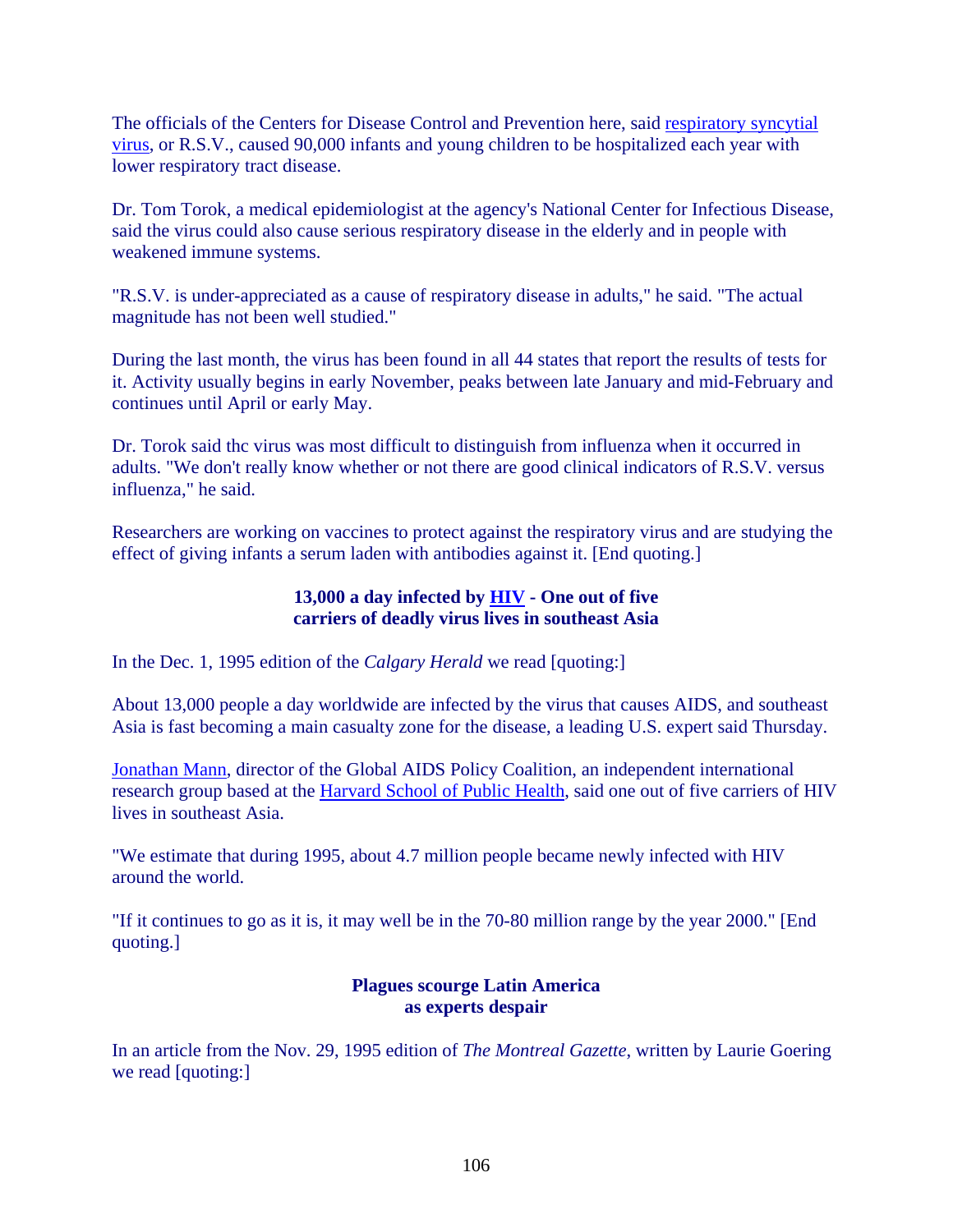Manaus Brazil - It starts with a fever, like a hundred less deadly plagues. Then comes a growing weakness. The skin turns yellow. In the abdomen, internal bleeding begins. Soon blood pours from the body, through the eyes and in the endless black vomit. In nine out of ten cases, the liver dissolves and the victim dies.

lt's not Ebola. It's Labrea black fever, just one of a half dozen deadly and little understood viral diseases, emerging from the rain forest of Latin America. "People all the time are going to the jungle and coming back with strange fevers no one knows about said Bedsy Dutary Thatcher, a malaria specialist at Brazil's National Institute for Amazon Research in Manaus. "If we started looking for them we could isolate a new variety every week."

Perhaps never has the battle against disease looked so bleak as it does right now in Latin America and in much of the Third World. Across the planet, new diseases are appearing at a frightening pace, researchers say. Even more disturbing: old scourges once thought relegated to history are making a comeback, particularly in Latin America.

Tuberculosis, thought conquered after the introduction of new drugs in the 1940s, has roared back and is spreading out of control. Malaria, one of the world's oldest plagues, also is making a comeback. Latin America reported more than a million new cases last year, half of them in Brazil.

In Nicaragua and Honduras, a mystery illness characterized by chills, fever and severe bleeding in the lungs has been tentatively identified as leptospirosis, an animal disease contracted through contact with animal waste. The outbreak has killed 16 people and sickened more than 2,000 in the two countries over the last two months. A similar outbreak in Brazil killed more than 40 people in February.

In Columbia. what appears to have been an outbreak of mosquito-borne equine encephalitis killed at least 26 people and drove 13,000 others to seek treatment in September.

In Mexico and across much of Latin America dengue fever, characterized by high fever and intense body pain, has struck nearly 200,000 people this year and is threatening to move into the United States. A deadly variant of the disease, dengue hemorrhagic fever, has stricken another 3,500 people.

In Guyana, an unidentified illness characterized by high fever, vomiting and convulsions killed five toddlers and threatened eight others at an eastern Guyana hospital this month.

"Communicable diseases are resurging," said Dan Epstein, a spokesman for the Pan American Health Organization, based in Washington, D.C. "We've had a whole series of hemorrhagic fevers, including dengue, and the problems continue to increase." [End quoting]

#### **Deadly Virus Second outbreak of Ebola checked**

In a newspaper clipping faxed to us this week, we read the following AP story [quoting:]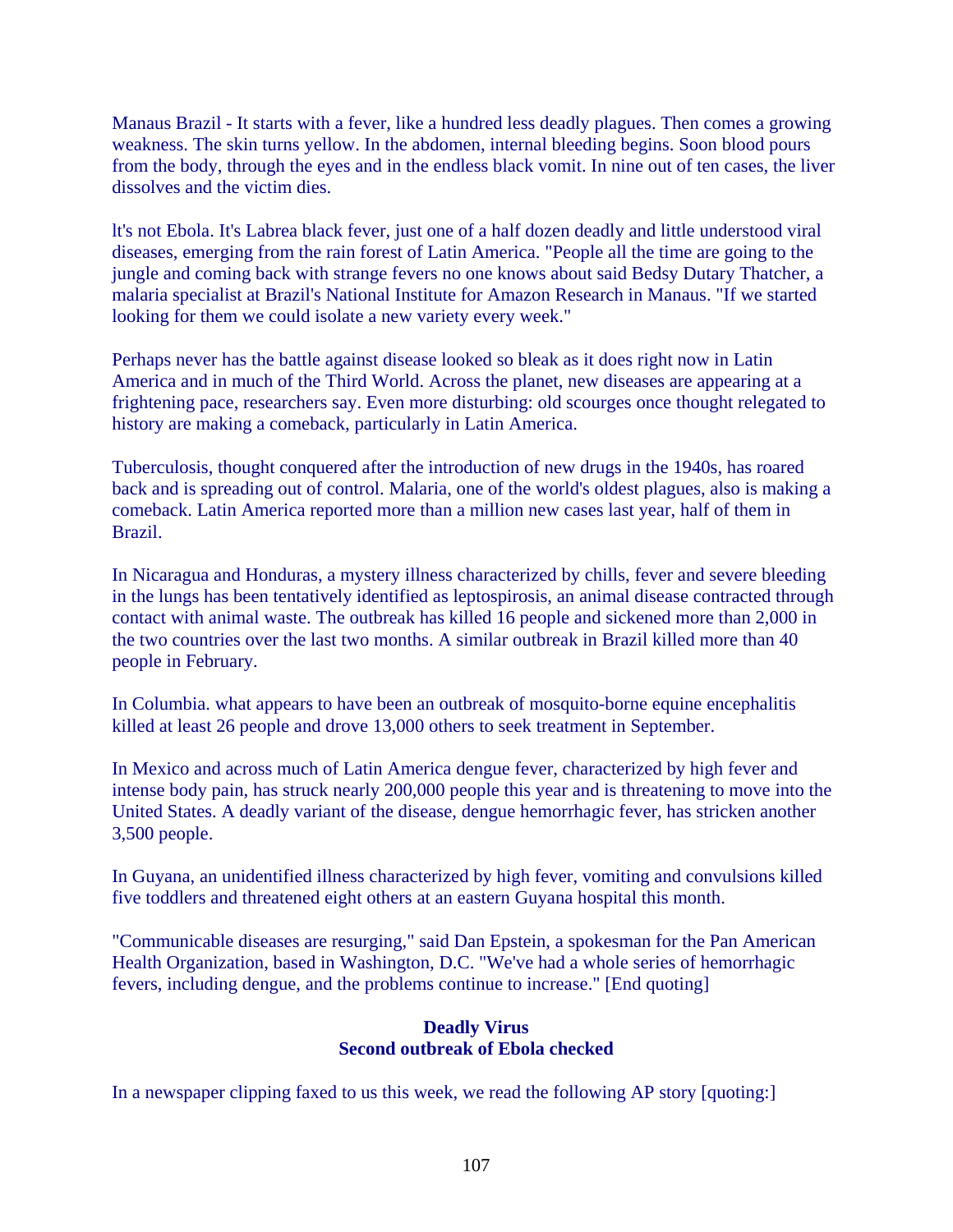Experts trying to contain an outbreak of the deadly Ebola virus in Liberia are investigating reports of deaths in a second location, a World Health Organization spokesman said.

### **Ebola Tamed - for Now**

In the Jan. 1996 edition of *Discover* appears an article of the above title. This article opens with, "Last Spring's plague movie, *Outbreak*, had to compete with a real life cliff-hanger: an appearance, in Zaire, of the dreaded Ebola virus."

Contained within this article on Ebola, is another article written by Sarah Richardson titled "Breakbone Outbreak", which opens with: "While Zaire's deadly Ebola virus was flaring up briefly, a far more widespread vital scourge was threatening the Americas. In 1995 [dengue fever,](http://www.lambtonhealth.on.ca/immunization/travel/dengue.htm)  [nicknamed breakbone fever](http://www.lambtonhealth.on.ca/immunization/travel/dengue.htm) for the terrible joint pain it causes, reached epidemic proportions in Latin America and Caribbean countries, sickening more than 140,000 and killing 38."

Have you noticed that CNN, within the last two or three months, has run several half-hour specials on *[Ebola Zaire](http://geo.arc.nasa.gov/sge/health/projects/ebola/ebola.html)*? Coincidence? They said in one program that it isn't a question of if, it is a question of when *Ebola* will strike in the United States. Also keep in mind what Peter Kawaja has said about the Gulf War Illness - being a form of *[Ebola Reston](http://www.who.int/disease-outbreak-news/n1996/april/n30apr1996.html)*, a slow acting form of *[Ebola](http://www.newsmax.com/archives/articles/2000/11/29/123520.shtml%22)*. More on that later.

## **[HEPATITIS](http://www.hepatitismag.com/)**

In a one-page ad appearing in the Jan. 11, 1996 edition of *Rolling Stone* magazine, we read:

### **"Five million Americans have hepatitis. Do you?"**

In another headline from the Nov. 29, 1995 edition of *The Montreal Gazette* [quoting:]

### **Aussies exult as deadly virus hits rabbits**

Broken Hill, Australia - It sounds like a script for a horror film: a deadly virus escapes from a biohazard lab. Corpses litter the landscape as a plague spreads across a continent.

But rather than flee in terror, Australians are cheering a virus that is wiping out rabbits across the outback. The real plague, people say, is the rabbit population.

"It's history, and we'll look back on this month and say what a wonderful thing it was," said sheep-rancher David Lord. [End quoting]

In a faxed newspaper article appearing in the Dec. 24, 1995 edition of the *Chicago Tribune*, written by Kenan Heise, sent to us with a note written across the top which says, "This is how they silence...", we read [quoting:]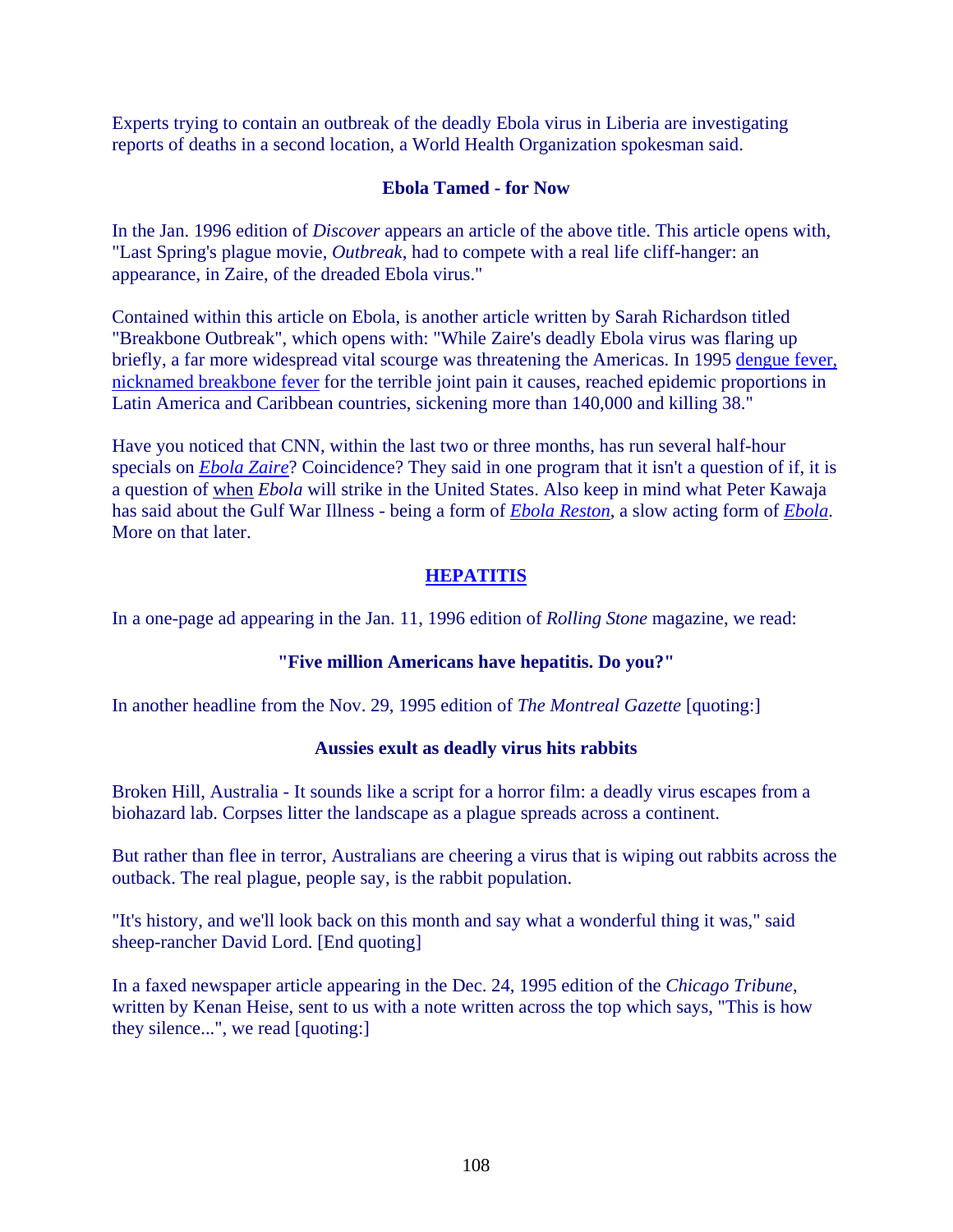#### **Obituaries - George B. Craig, Jr., 65; expert on disease-carrying mosquitoes**

George B. Craig, Jr., 65, an entomologist and professor of biology at the University of Notre Dame, was a world-renowned expert on mosquitoes, particularly those that transmit such diseases as yellow and dengue fevers and encephalitis.

A resident of South Bend, Indiana, he died Thursday at a meeting of the American Society of Entomologists in Las Vegas.

Professor Craig has been outspoken in his criticism of this country's failure to control the spread of the Aedes albopictus, or Asian tiger mosquito. This species, named for the stripes on the mosquitoes' legs and bodies, probably invaded the United States in a shipment of used tires sent to Houston from Japan in 1985. Although rare in the North, the mosquitoes have been seen in the Chicago area. They carry sometimes fatal diseases such as dengue and several forms of encephalitis.

Professor Craig co-wrote a report in a 1992 issue of the journal *Science* that established that the species had carried a serious illness into this country - Eastern equine encephalitis. In a 1992 *Tribune* interview, he reported that half of those who recover from the disease "have destroyed brains" and that "of all kinds of encephalitis, this is by far the worst."

Most recently, he had been directing research of the dengue hemorrhagic fever epidemic that began in Mexico and has crossed into the U.S., as well as of an encephalitis epidemic in Michigan and an outbreak of LaCrosse encephalitis in West Virginia. [End quoting.]

#### **Horses, Handlers Killed by Mystery Virus**

In an article from the Dec. 5, 1995 edition of the *Daily Times* of Harrison, Arkansas, written by AP writer Peter James Spielmann, [quoting:]

Sydney, Australia - First the horses lost their appetite, then they began to twitch. That turned into convulsions, the animals flailing against their stalls. Within two weeks, their lungs hemorrhaged and they drowned in their own blood, which gushed from their mouths and nostrils. Then the disease struck the horses' handlers, eating holes in their lungs until they choked to death.

It was the first time in medical history that a virus previously unknown to science suddenly appeared in one mammal and then jumped to another with such deadly effect, killing two horse handlers.

The culprit: a type of [morbillivirus,](http://www.qub.ac.uk/bb/pearle/morbil/MINDEX.HTM) from the family of viruses that include measles, canine distemper and cattle plague.

But it is unclear why it suddenly became so virulent, why it has adapted to killing humans and when it will strike again. [End quoting.]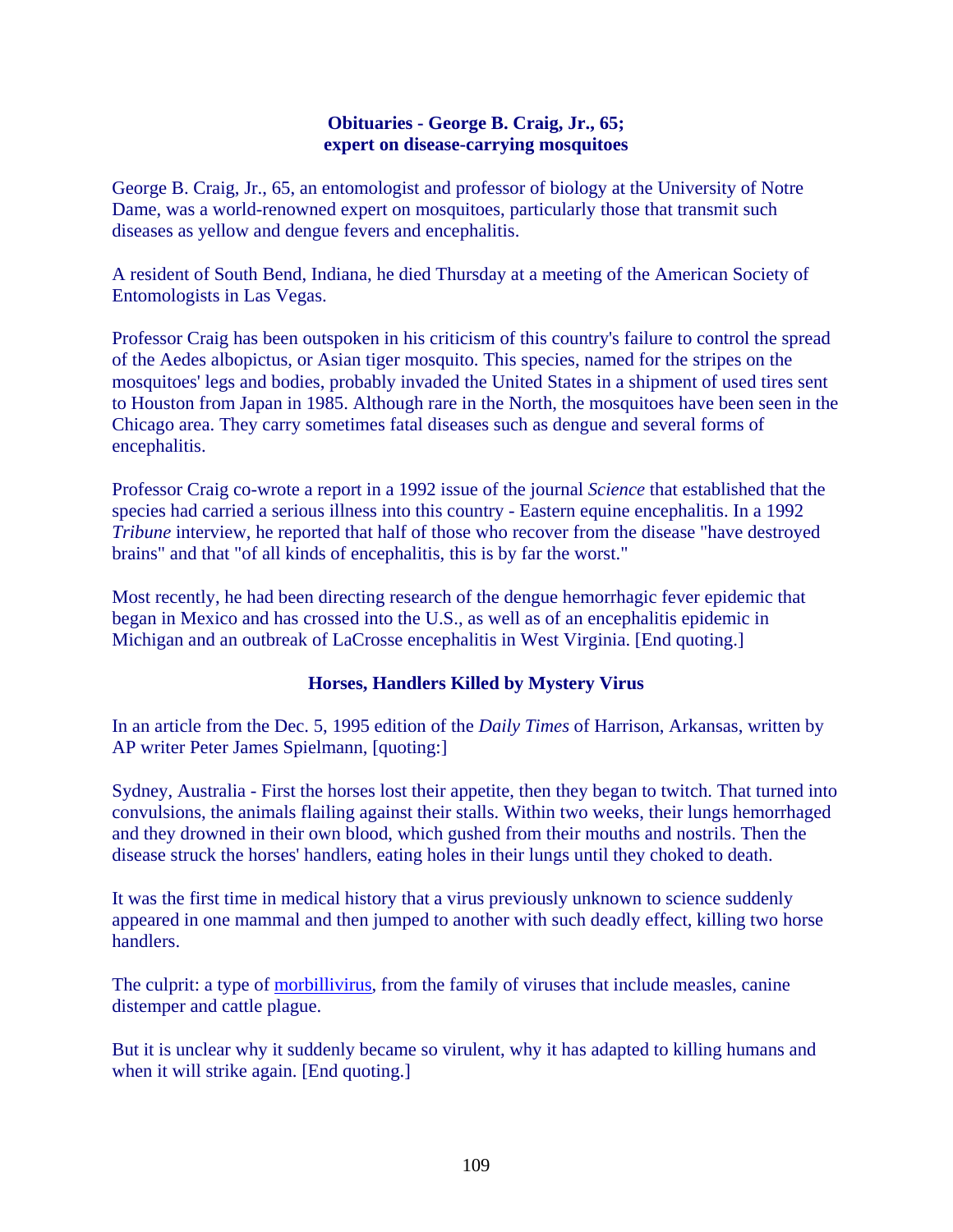#### **More on Ebola**

In John Coleman's new book titled, *Socialism: The Road To Slavery*, we read [quoting:]

The "surplus to requirements" population of the world - and this includes the United States - is already being decimated by laboratory made mutant viruses that are killing hundreds of thousands of people. This process will be speeded up in terms of the Club of Rome's Global 2000 genocidal blueprint - after the mobs have served their purpose. The experiments begun in Sierra Leone with Lassa fever and media visna mutant viruses is being brought to perfection in the laboratories of Harvard University in August of 1994.

A new, even more deadly virus than AIDS is about to be released.

Already released and working with deadly efficiency are the new flu viruses. These mutant flu viruses are believed to be 100 percent more effective than the "Spanish flu" viruses tested on French Moroccan troops in the fading days of WWI. Like the [Lassa fever](http://www.diseaseworld.com/lassa.htm) viruses, the "Spanish flu" virus got out of control, and in 1919, swept the world and killed more people than the total military casualties of both sides in WWI. There was no stopping it. Casualties in the United States were horrendous. One out of every seven people in big cities in America were swept away by "Spanish flu". People fell ill in the morning from fever and a debilitating tiredness. Within one or two days, they died - by the millions.

Who knows when the new flu mutant viruses will strike? In 1995 or perhaps the summer of 1966? Nobody knows. Also waiting in the wings is Ebola fever, its proper title, "Ebola Zaire" named after the African country of Zaire, where it first surfaced. Ebola fever cannot be stopped; it is a merciless killer, which acts fast and leaves its victims horribly contorted and bleeding from every opening in the body. Recently, Ebola Zaire has surfaced in the United States, but the news media and the Centers for Disease Control are saying little about it. Research experiments have been going on with Ebola viruses at the U.S. Army Medical Research Institute involving this and other highly dangerous viruses.

What is the purpose behind unleashing these dreadful killer viruses? Population control is given as the reason, and if we read the statements made by Lord [Bertrand Russell](http://www.users.drew.edu/%7Ejlenz/brtexts.html), [Robert S.](http://www.usis-israel.org.il/publish/press/whouse/archive/1997/october/wh21022.htm) [McNamara](http://www.usis-israel.org.il/publish/press/whouse/archive/1997/october/wh21022.htm) and [H.G. Wells,](http://www.kirjasto.sci.fi/hgwells.htm) the new killer viruses are merely what these men said was coming. In the eyes of the Committee of 300 and the Socialist camarilla, there are just too many unwanted people on the Earth.

But that is not the whole story. The real reason behind the alarmed global mass genocide is to create a climate of instability. Destabilize nations, set people's hearts fluttering with fear. War is part of that plan, and in 1994, war is everywhere. There is no peace on Earth. [End quoting.]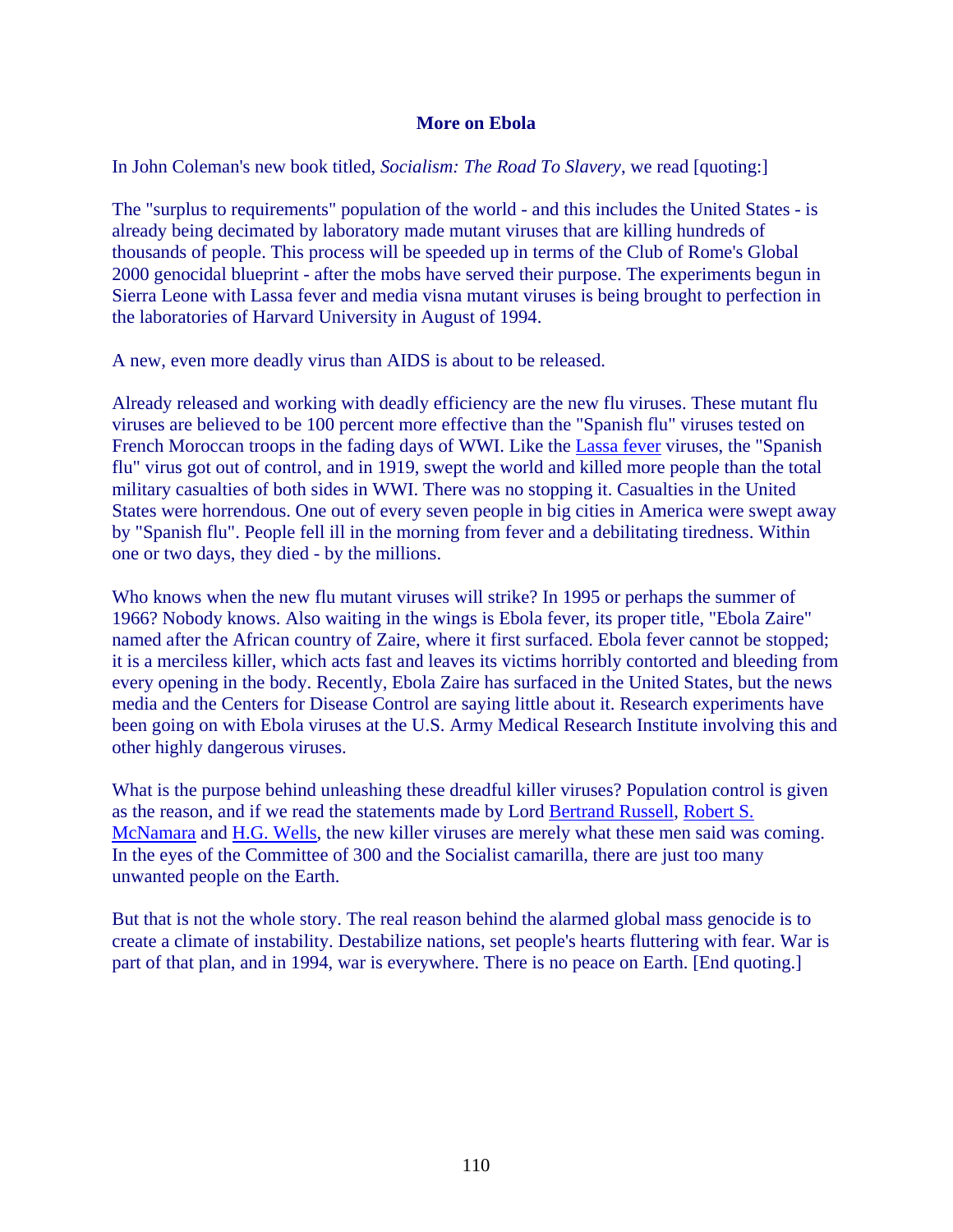### **Part VI:**

### **The Final Chapter**

In a newspaper article from the Dec. 3, 1995 edition of the *Calgary Herald*, written by Mark Hume, we read [quoting:]

#### **[Nuclear Peril](http://www.bullatomsci.org/issues/1999/nd99/nd99norris.html) - [Doomsday Clock](http://www.bullatomsci.org/clock/doomsdayclock.html) shows signs of inching toward midnight again**

On the [Doomsday Clock](http://www.bullatomsci.org/clock/nd95moore1.html) there is no time past midnight. There is no a.m. No morning after.

The clock, which illustrates the extent of nuclear peril in the world, is frozen at 17 minutes to midnight.

The hands, set by the *[Bulletin of Atomic Scientists](http://www.bullatomsci.org/clock.html)* are moved only after lengthy debate.

Some of the world's leading experts will gather this week at the University of Chicago to discuss what is expected to be the first movement of the hands since 1991.

Most people think the hands will tick forward again, advancing for the first time in a decade marked by a series of backward ticks.

In 1984, with the arms race accelerating, the time was put at three minutes to midnight. By 1988, with a Soviet-U.S. treaty limiting intermediate range nuclear forces, it ticked back to six minutes to the hour. 1990 saw it go to 10 to midnight with the end of the [Cold War](http://www.stmartin.edu/%7Edprice/cold.war.html) and finally, in 1991, with the signing of the [strategic-arms-reduction treaty,](http://www.fas.org/nuke/control/start1/index.html) it went to its current time.

"I'd put it close to midnight right now," said John Mate, an anti-nuke campaigner for [Greenpeace](http://www.greenpeace.org/home.shtml)  [International](http://www.greenpeace.org/home.shtml), who believes the clock is ticking forward again.

"Unless France and others sign a comprehensive test-ban treaty, I think there's a huge threat." Mate isn't a global-security expert, but he's got more of an up-front view of the threat than most, having just returned to Vancouver from the South Pacific where he protested France's most recent nuclear-test.

On the night France exploded the world's latest nuclear bomb, Mate was aboard a small yacht just outside the 20 kilometer exclusion zone off Mururea atoll, in French Polynesia.

In the distance, he could see the glow of lights from France's nuclear-testing facility.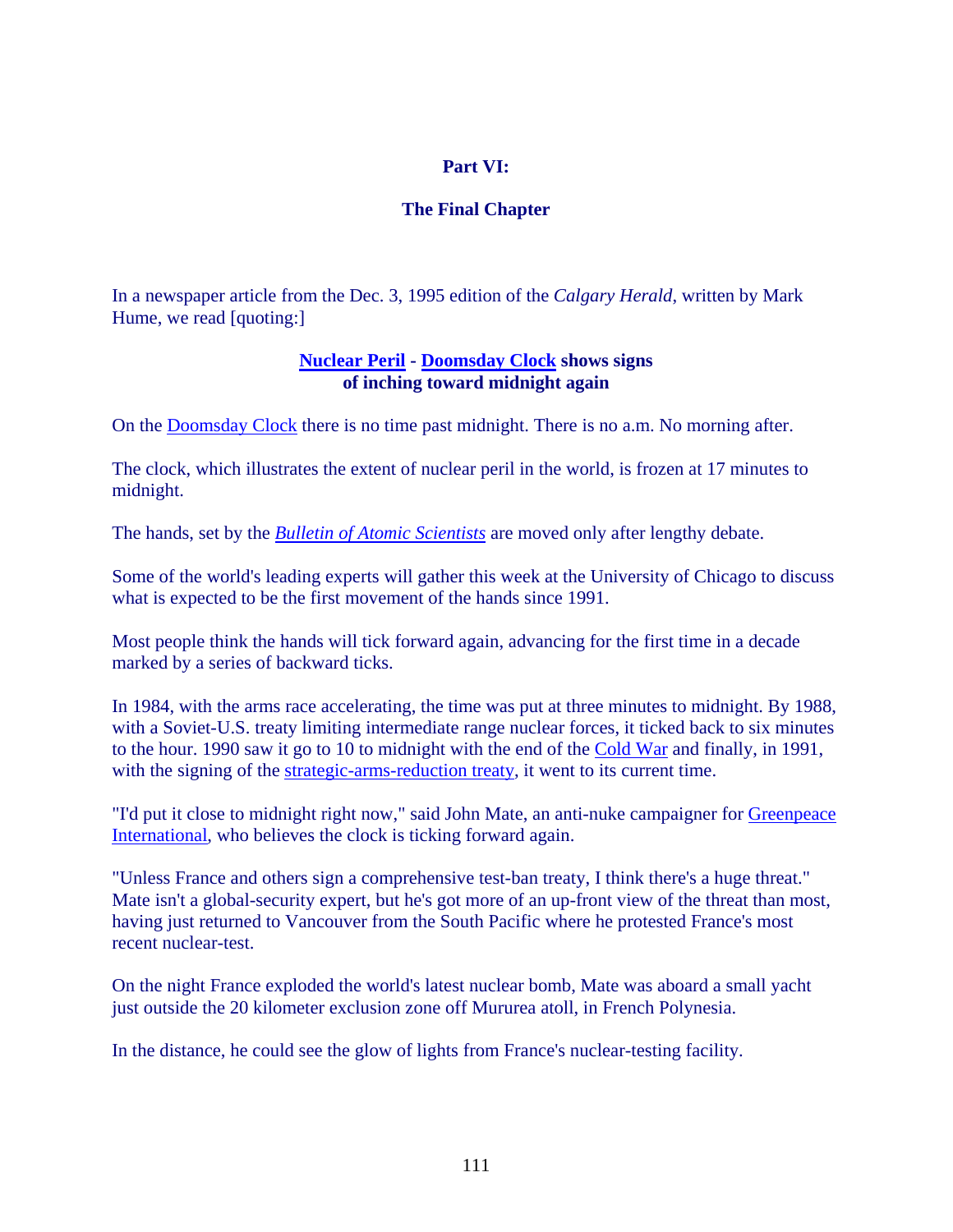Mate said watching the warm electrical radiance reflecting on the waters of the South Pacific Ocean filled him with a sense of dread.

"I saw Mururea as a place that symbolizes the greatest evil that humanity can perpetrate on the planet," said Mate. "I used to refer to the testing program as *nuclear madness*, but since going to Mururea, I now just say it is evil."

Bill Epstein felt the political tremors in New York, where for the past 25 years he has served the Canadian government on United Nations committees concerned with nuclear proliferation.

Epstein said that by ignoring world opinion and continuing to build its nuclear arsenal, France has made it easier for other countries to do the same.

"There are 40 countries in the world today that have the capability to make a nuclear weapon if they so decide," he said. "Most of them don't, because they have signed the nuclear nonproliferation treaty. But they can withdraw from that with three months' notice - and some of them have warned now that they might do just that."

Epstein said that if he were setting the clock today, he'd push the minute hand forward five minutes - to 12 minutes to midnight. "With the end of the Cold War a lot of people thought peace had broken out. but there is still a very real danger out there," Epstein said. [end quoting.]

### **[GULF WAR SYNDROME](http://www.trufax.org/menu/gulf.html)**

In his [Pentagon] report dated July 14, 1995, titled *The "Cover-Up" of [Gulf War Syndrome](http://vaccines.net/gulfwar.htm) - A Question of National Integrity*, Dr. Lindsey Arison writes, [quoting:]

Gulf War Syndrome is the direct health consequence of prolonged (chronic) exposure to low (non-lethal) levels of chemical and biological agents released primarily by direct Iraqi attack via missiles, rockets, artillery, or aircraft munitions and by fallout from allied bombings of Iraqi chemical warfare munitions facilities during the 38-day air war.

The effects of these exposures were exacerbated by the deleterious and synergistic side-effects of unproven [Pyridostigmine bromide](http://veterans.house.gov/hearings/schedule106/nov99/11-16-99/news.htm) pills (nerve agent pre-treatment pills which were administered involuntarily), the investigational botulinum toxoid vaccines (which were also involuntary), anthrax vaccines, [depleted uranium](http://bob.nap.edu/html/gulf_war/) residues principally from battlefield vehicles damaged by depleted uranium-tipped armor-penetrating munitions, and to a much lesser extent, other environmental hazards such as [oil fire](http://climate.gsfc.nasa.gov/%7Ecahalan/KuwaitFires/) contamination, pesticides, petrochemicals, and electromagnetic radiation from radars and communications equipment.

The infinite number of combinations and permutations of the effects of chronic exposure to low, non-lethal levels of cumulatively-effecting chemical nerve agents, to blister agents, biological agents and "cocktails", coupled with the effects of nerve agent pills, botulinum and anthrax vaccines, depleted uranium dusts, and other environmental contaminants, has produced the infinite variations in symptomatologies in Gulf War veterans. Therefore, the "mystery illness". There is, however, one principle cause.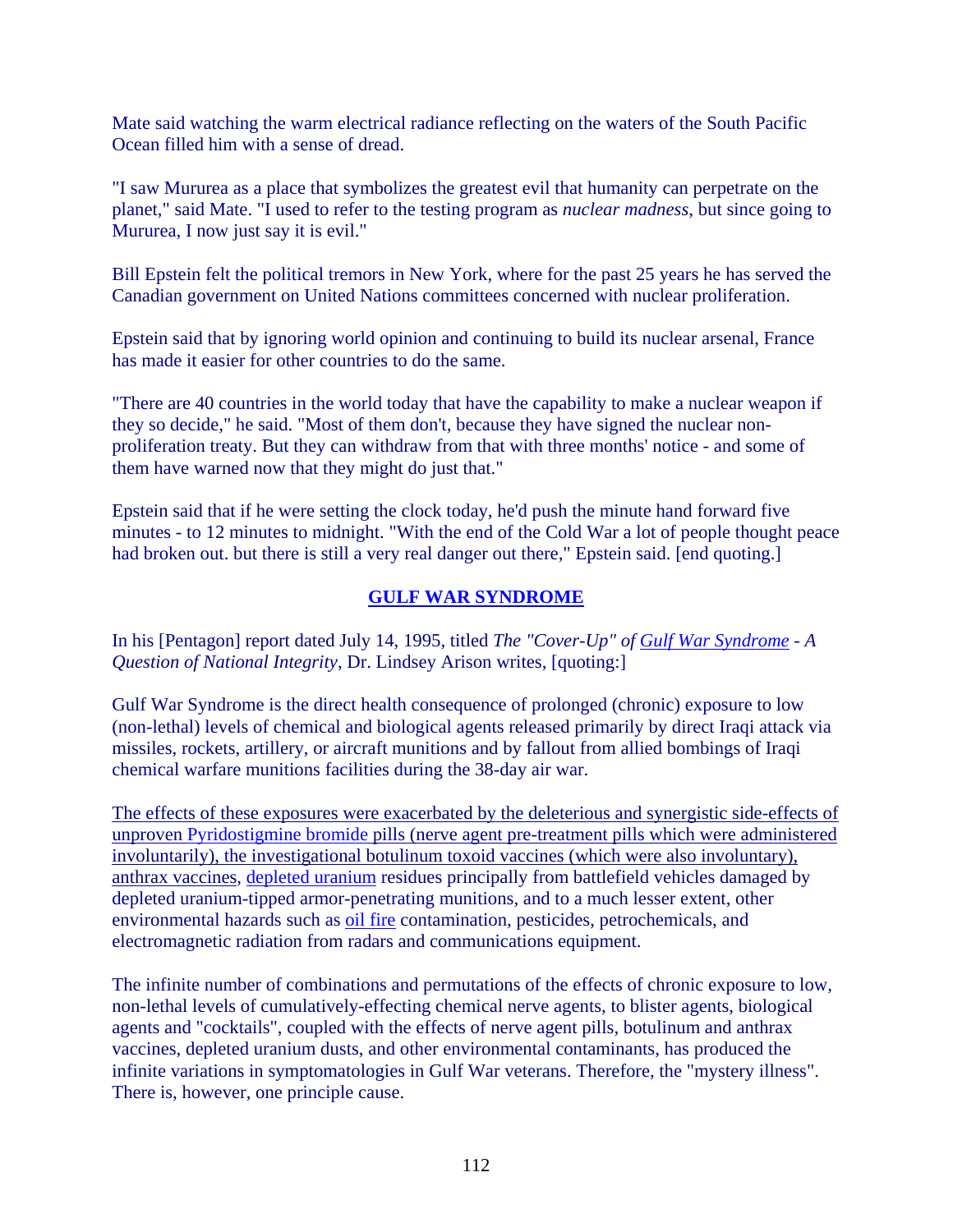The Department of Defense, however, continues to deny that chemical and biological agents were used during the Gulf War.

DoD is lying to our veterans and their families, to the U.S. Congress, and to the American people about the exposure of U.S. soldiers to chemical and biological agents during the Gulf War. [End quoting.]

### **GULF WAR ILLNESS - EBOLA RESTON**

In a document received from Peter Kawaja titled *The Saddest Chapter In America's History Is Now Being Written*, we read [quoting:]

Gulf War Illness is a communicable disease, spreading worse than AIDS, by mere casual contact, through perspiration, or by being close to someone who coughs. You can become infected by brushing by someone at a store. Your children can be infected at a playground or at school. [Mycoplasma incognitus](http://4.17.177.49/immunet/atn.nsf/page/a-095-01) contains most of the HIV (AIDS) envelope, which was tampered with by humans. It is a warfare agent by design. Our government is involved in this great crime and cover-up. A nationwide/worldwide panic is going to be created, of such magnitude, that it will threaten our very existence. This same government will then step in to offer a solution; they will have "an antidote", a treatment, but only those who will accept the medical ID card will be treated, all others will be considered a danger and threat to society, hunted down, and imprisoned or killed. Americans will welcome this solution, will turn in their neighbors and friends in order to survive themselves. At the same time, this instrument will suspend the *Constitution* of these United States, to allow United Nations rule, the New World Order, One World Government.

America will be enslaved. Approximately 40% (from confidential sources) of the American population is already a carrier of one form (or another) of HIV, as there are now over 2,000+ strains, effectively making almost half of the population a carrier to infect others of (example) Ebola Reston, a slow-acting deadly agent, taking years to manifest itself, killing you in pain worse than Ebola Zaire, which is quick acting.

The government is already leaking news stories through the mainstream media, warning America: it is not IF, but WHEN, we will soon face a worldwide outbreak. They are preparing you for what they already know and have planned. What they are saying, however, is that this will happen by accident, because of international air travel, and Americans are believing it. [End quoting.]

### **[SPY SATELLITES](http://copland.udel.edu/%7Emhelf/spy.html) STUDY NATURE**

In an article written by William J. Broad from the Nov. 28, 1995 edition of *The Denver Post*, reprinted from the *New York Times*, we read [quoting:]

With the cold war a fading memory, the nation's [spy satellites](http://infomanage.com/international/intelligence/spychron.html) are beginning to turn some of their attention to nature.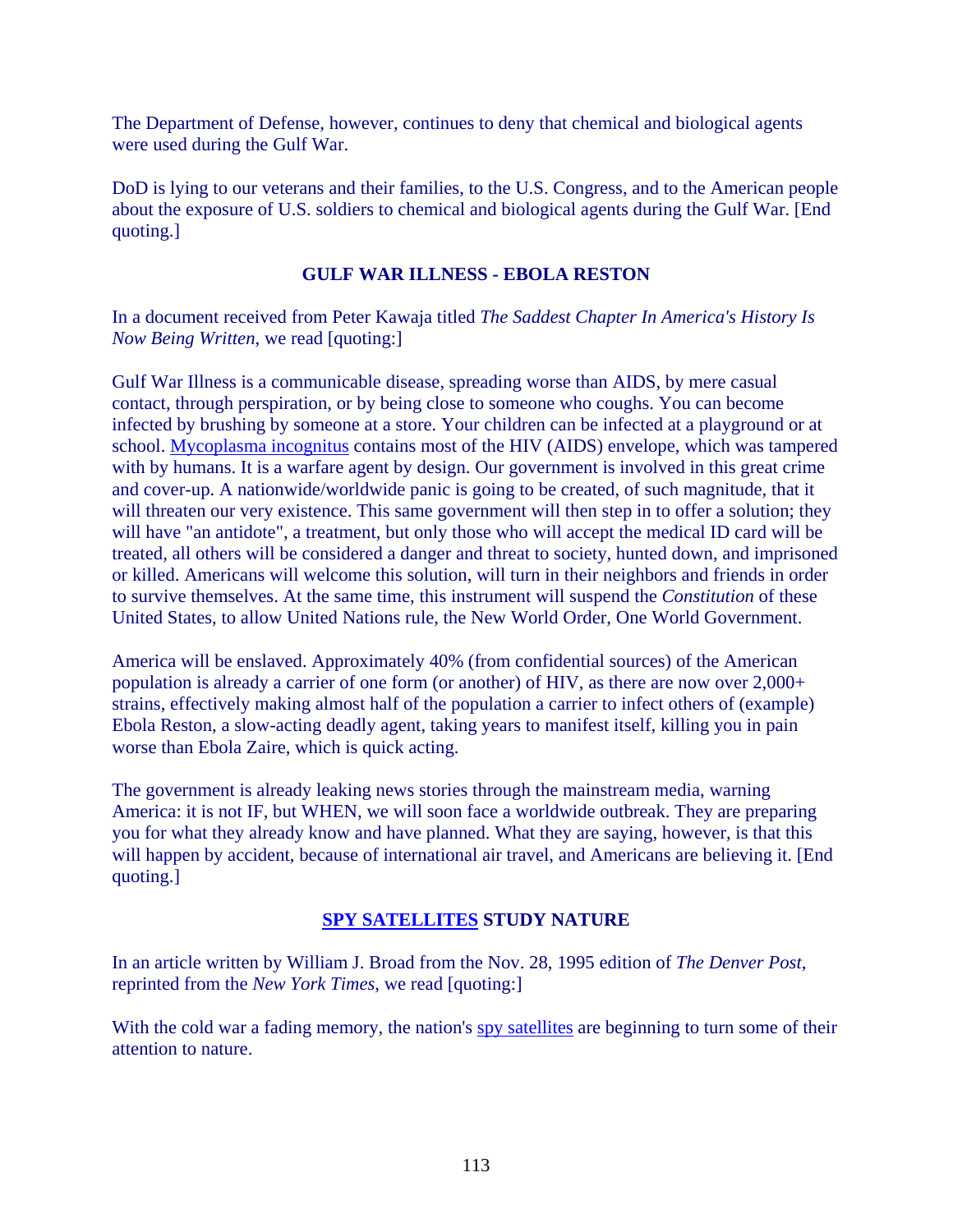In addition to peering at the usual military targets, they are monitoring such natural phenomena as clouds, glaciers, sea ice, deserts and tropical rain forests to gather clues about long-term global climatic change and ecological threats.

At the urging of [Vice President Gore](http://washingtonpost.com/wp-srv/politics/campaigns/galleries/lifeofgore/splash.htm), and with the support of Congress, the new program is directing spy satellites to study about two dozen ecologically sensitive sites around the world. Ultimately, it is to monitor about 500 sites.

Scientists are programming the satellites to study diverse habitats vulnerable to environmental shifts and damage, including some that are unusually remote and forbidding. *[Say, [Antarctica?](http://astro.uchicago.edu/cara/vtour/)]*

"In terms of turning swords into plowshares, this is about as good of an example as I can think of," said Dr. Jeff Dozier, dean of the school of environmental science at the University of California at Santa Barbara and a member of the program's management team. The data will be archived for future generations of scientists and will remain secret for now to conceal the abilities of the nation's reconnaissance systems, the scientists say.

Intelligence experts always try to hide the exact abilities of their [surveillance systems](http://www.shoptheplaza.com/1spy/menu.html) so foes are less likely to know how to evade and counter them. And in any event, the data will be most interesting in future decades because it seeks to reveal trends over time.

The program picks areas of the Earth that are thought to be particularly revealing of changes in the natural world and repeatedly photographs them on a fixed schedule, seasonally in some cases.

Data are to be collected for decades, in theory revealing subtle ecological shifts that might otherwise be missed. [End quoting.]

# **EARTH IN THE BALANCE**

In his book *[Earth In The Balance](http://www2.southwind.net/%7Ejeremiah/earth2.html) - Ecology And The Human Spirit*, then-Senator Al Gore writes:

"I have come to believe that we must take bold and unequivocal action: we must make the rescue of the environment the central organizing principle for civilization. Whether we realize it or not, we are now engaged in an epic battle to right the balance of our Earth, and the tide of this battle will turn only when the majority of people in the world become sufficiently aroused by a shared sense of urgent danger to join an all-out effort."

On the issue of population, Mr. Gore writes: "The first strategic goal should be the **stabilizing of world population**, with policies designed to create in every nation of the world the conditions necessary for the so-called demographic transition - the historic and well-documented change from a dynamic equilibrium of high birth rates and death rates to a stable equilibrium of low birth rates and death rates."

And also, "No goal is more crucial to healing the global environment than stabilizing human population. The rapid explosion in the number of people since the beginning of the scientific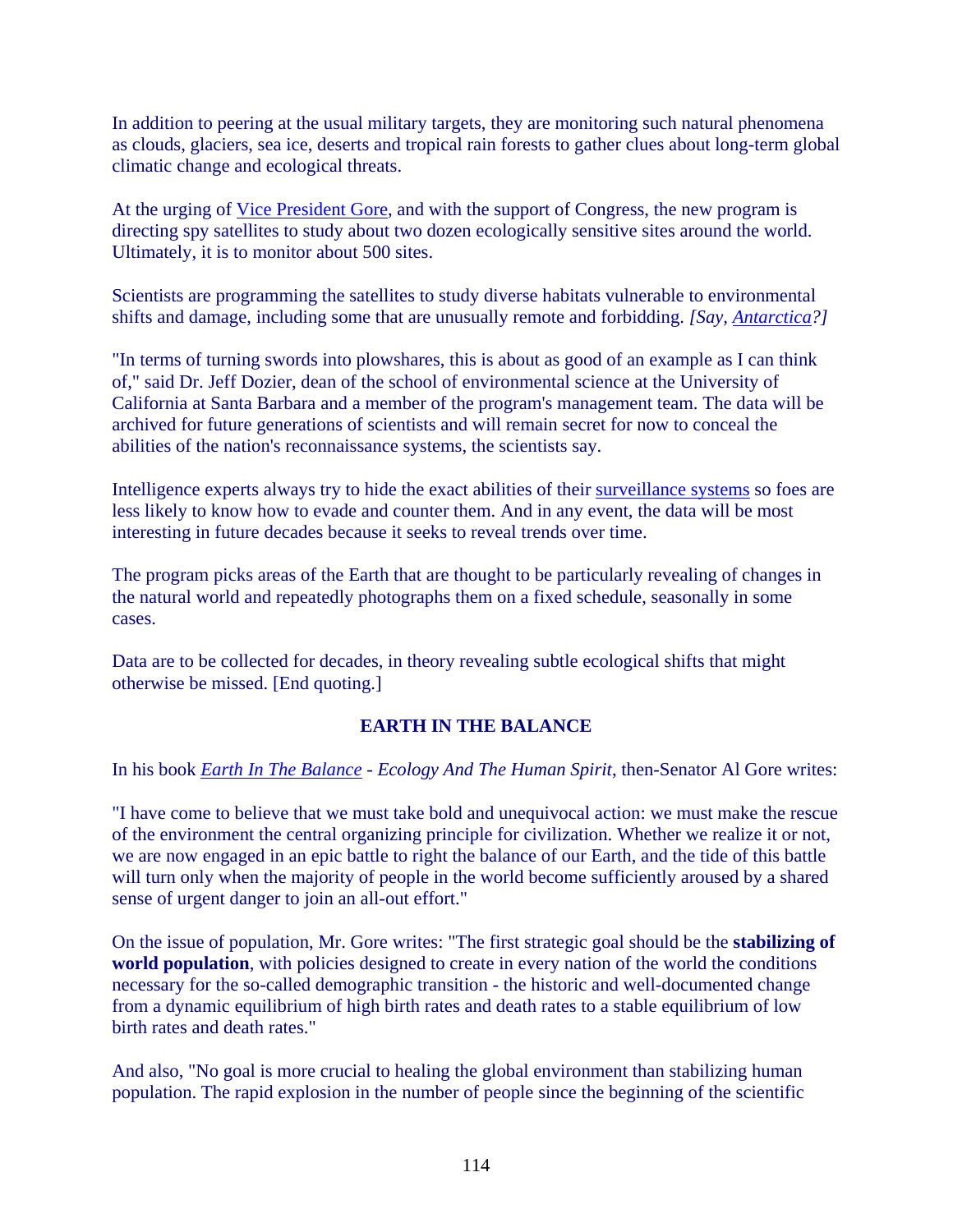revolution - and especially during the latter half of this century - is the clearest single example of the dramatic change in the overall relationship between the human species and the Earth's ecological system."

Gore begins his concluding statements with, "Life is always motion and change. Fueled by the fruits of sun and soil, water and air, we are constantly growing and creating, destroying and dying, nurturing and organizing. And as we change, the world changes with us. The human community grows ever larger and more complex, and in doing so demands ever more from the natural world. Every day, we reach deeper into the storehouse of the Earth's resources, put more of these resources to use, and generate more waste of every kind in the process. Change begets change, then feeds on its own momentum until finally the entire globe seems to be accelerating toward some kind of profound transformation."

### **[THE GEORGIA GUIDESTONES](http://www.radioliberty.com/stones.htm) MESSAGE AND MYSTERY FOR MANKIND**

## [Quoting:]

Elberton Granite's reputation as one of the world's best monumental stones, Elbert County's geographic location, and fate seem to be key elements in why one of the nation's most unusual monuments was unveiled near Elberton. Already called ["America's Stonehenge](http://ngeorgia.com/site/guidestones.html)", after the mysterious monuments in England which have puzzled men for ages, the Georgia Guidestones have attracted nationwide publicity and promises to become a major tourist attraction.

Overwhelming in size and steeped in enigma, the [Guidestones](http://www.gothictomb.com/guidestones/) were revealed to the nation in the Winter, 1979. The [guidestones](http://members.aol.com/Eltanin/inquirer/guidestones/index.html) are as much as mystery now as they were then - and probably still will be when man ceases to record his history. The gargantuan, six-piece monument stands 19feet high in the beautiful hill country eight miles north of Elberton and proclaims a [message](http://home.sprynet.com/%7Eeastwood01/geoguide.htm) for the conservation of mankind. Its origins and sponsors are unknown; hence, the mystery.

The components were manufactured from Elberton Granite Finishing Company, Inc.'s "Pyramid Blue Granite", and the firm's President, Joe H. Fendley, Sr., said the project was one of the most challenging ever for his quarrying and monument manufacturing concern - partly because of the magnitude of the materials and partly because of the exacting specifications from the mysterious group of sponsors, "and those specifications were so precise that they had to be compiled by experts on stone as well as construction," said Fendley.

He said it all began late on a Friday afternoon in June when a well-dressed and articulate man walked into his offices on the Tate Street Extension in Elberton and wanted to know the cost of building a large monument to conservation. He identified himself as "Mr. Christian." He told Fendley that he represented a small group of loyal Americans living outside Georgia who wished to remain anonymous forever, and that he chose the name "Christian" because he was a Christian. He inquired where Fendley banked and Joe put him in touch with both local banks. Wyatt C. Martin, President of the Granite City Bank, was selected by "Mr. Christian" to be the intermediary for the mysterious project.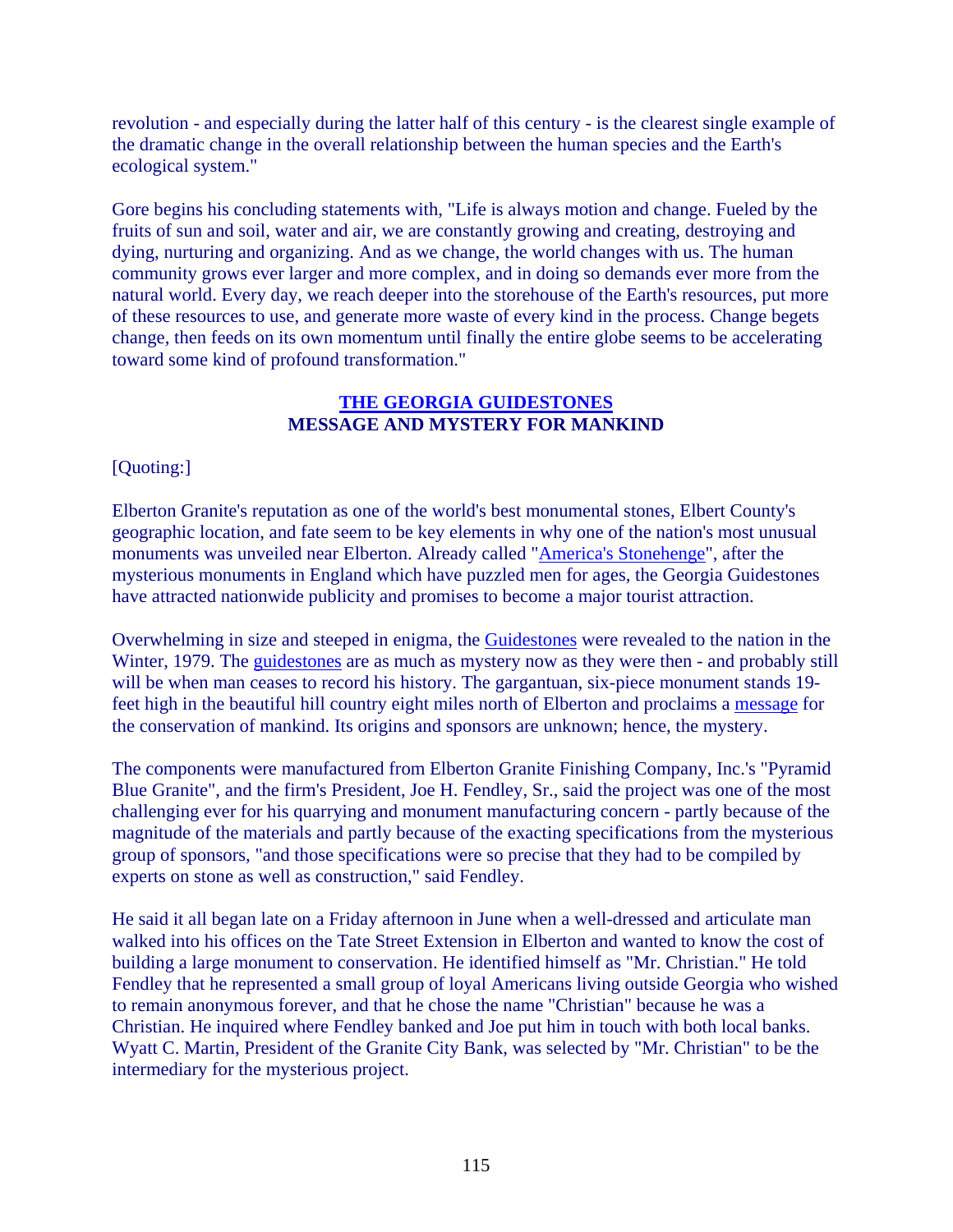According to Martin, the man showed up at his office 30 minutes later, explained the project, and said after completion he hoped other conservation-minded groups would erect even more stones in an outer ring and carry the monument's message in more languages. He told Martin that he wanted the monument erected in a remote area away from the main tourist centers. The gentleman also said that Georgia was selected because of the availability of excellent granite, generally mild climate, and the fact that his great-grandmother was a native Georgian.

Martin persuaded the mystery man that Elbert County was the ideal location for the memorial; and he agreed, provided a suitable location could be found. He returned later and he and Martin inspected sites. "Mr. Christian", who now called himself "R. C. Christian", chose a five-acre plot on the farm of contractor Wayne Mullenix. It is the highest point in Elbert County. A few weeks later, Martin contacted Joe Fendley and told him that funds for the project were in an escrow account and to start work immediately. Martin promised that when the project was completed, he would deliver his file on the affair to the anonymous sponsors and that the secret would never he known.

He said "Christian" told him that the sponsors had planned the monument for years and that the ten "[guides"](http://www.catholic-dispatch.com/guidestones.htm) for the conservation of mankind and the Earth were carefully worded as a moralistic appeal to all peoples, regardless of nationality, religion, or politics.

## **GUIDESTONE FACTS (WEIGHTS & DIMENSIONS)**

Overall Height: 19 ft., 3 in. Amount of Granite: 951 Cubic Feet Weight (Grand Total): 237,746 pounds (119 tons) Four Upright Stones: 6 ft, 6 in. wide; 16 ft. 4 in. high; 1 ft., 7 in. thick. Weight - 42,437 lbs. each (avg.) - total weight 169,750 lbs. *One Center Stone*: (the gnomon Stone) 3 ft., 3 in. wide; 16 ft., 4 in. high; 1 ft., 7 in. thick. Weight - 20,957 lbs. total One Cap Stone: 6 ft., 6 in wide; 9 ft., 8 in. long; 1 ft., 7 in. thick. Weight - 24,832 lbs. total Four Support Stones: (Bases) 7 ft., 4 in. long; 2 ft., 0 in. wide; 1 ft., 4 in. thick. Weight - 4,875 lbs. each (avg.) - 19,500 lbs. total One Support Stone: (Base) 4 ft., 2.5 in. long; 2 ft., 2 in. wide; 1 ft., 7 in. thick. Weight - 2,707 lbs. total Description of Lettering: Over 4,000 sandblasted letters, each approximately 4 in. high.

### **ASTRONOMICAL ASPECTS OF THE GUIDESTONES**

The four large upright blocks pointing outward are oriented to the limits of the migration of the moon during the course of the year.

An eye-level, oblique hole is drilled from the South to the North side of the center gnomon stone so that the North Star is always visible, symbolizing constancy and orientation with the forces of nature.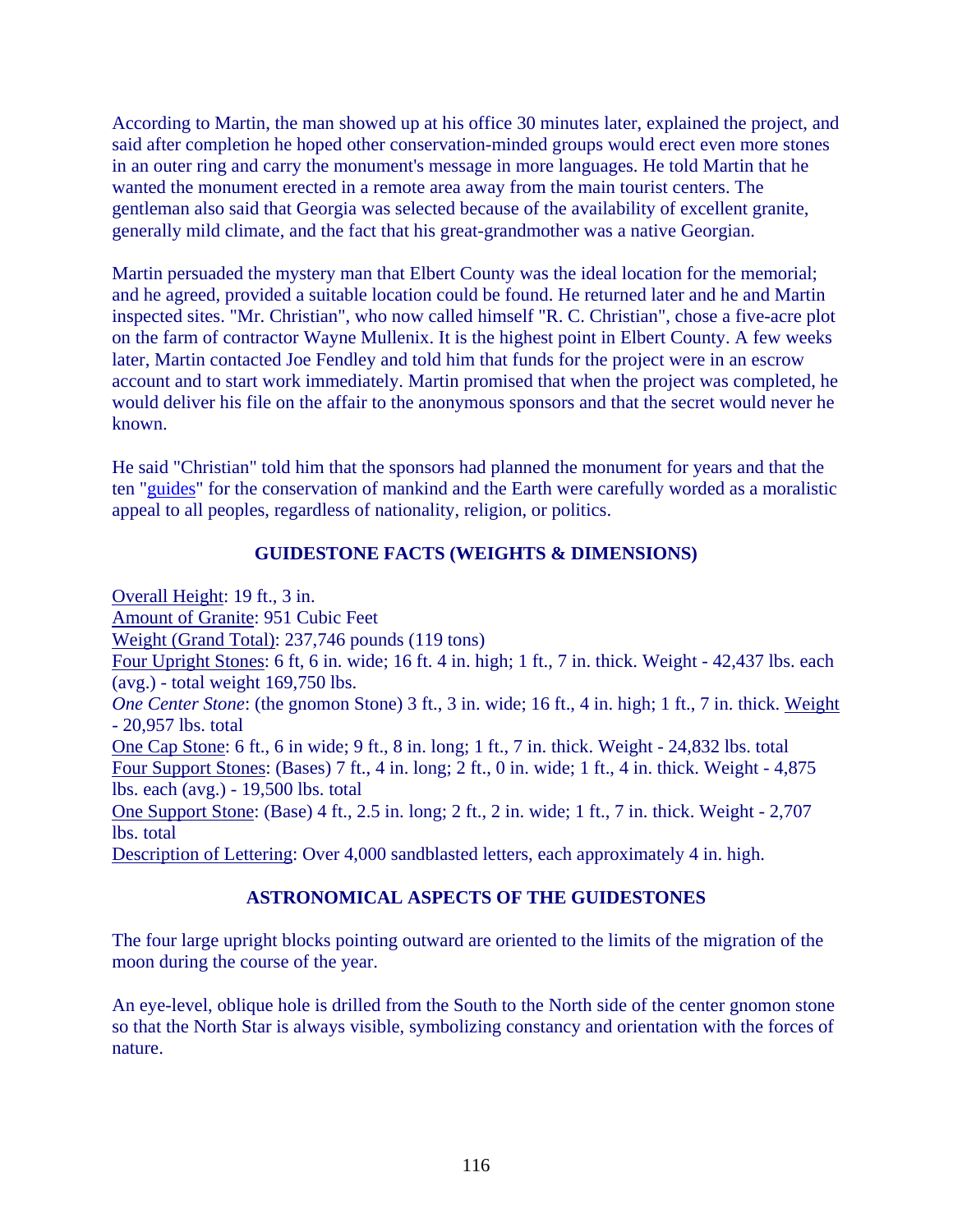A slot is cut in the middle of the [Gnomon](http://dictionary.msn.com/find/entry.asp?refid=1861614390&wwi=37869) stone to form a "window" which aligns with the positions of the rising sun at the Summer and Winter Solstices and at the Equinox so that the noon sun shines to indicate noon on a curved line.

The capstone includes a calendar of sorts where sunlight beams through a 7/8 in. hole at noon and shines on the South face of the center stone. As the sun makes its travel cycle, the spot beamed through the hole can tell the day of the year at noon each day. Allowances are made because of variations between standard time and sun time to set the beam of sunlight at an equation of time.

The site, eight miles north of Elberton, Georgia on Highway 77, was chosen because it commands a view to the East and to the West and is within the range of the Summer and Winter sunrises and sunsets. The stones are oriented in those directions.

### **THE GUIDES EXPLAINED THE MESSAGE**

The wording of the message proclaimed on the monument is in 12 languages, including the Archaic languages of Sanskrit, Babylonian Cuneiform, Egyptian Hieroglyphics and Classical Greek, as well as English, Russian, Hebrew, Arabic, Hindi, Chinese, Spanish and Swahili.

The guides, followed by explanatory precepts, are as follows. The words here are exactly as the Sponsors provided them:

#### **Maintain humanity under 500,000,000 in perpetual balance with nature.**

Means the entire human race at its climax level for permanent balance with nature.

#### **Guide reproduction wisely - improving fitness and diversity.**

Without going into details as yet undiscovered, this means humanity should apply reason and knowledge to guiding its own reproduction. "Fitness" could be translated as "health". "Diversity" could be translated as "variety".

#### **Unite humanity with a living new language**

A "living" language grows and changes with advancing knowledge. A "new" language will be developed "*de novo*" - and need not necessarily be adapted from any languages now in existence.

### **Rule Passion - Faith - Tradition - and all things with tempered reason.**

"Faith" here may be used in a religious sense. Too often people are ruled by blind faith even when it may be contrary to reason. Reason must be tempered with compassion here - but must prevail.

### **Protect people and nations with fair laws and just courts.**

Courts must consider justice as well as law.

#### **Let all nations rule internally resolving external disputes in a world court.**

Individual nations must be free to develop their own destinies at home as their own people wish but cannot abuse their neighbors.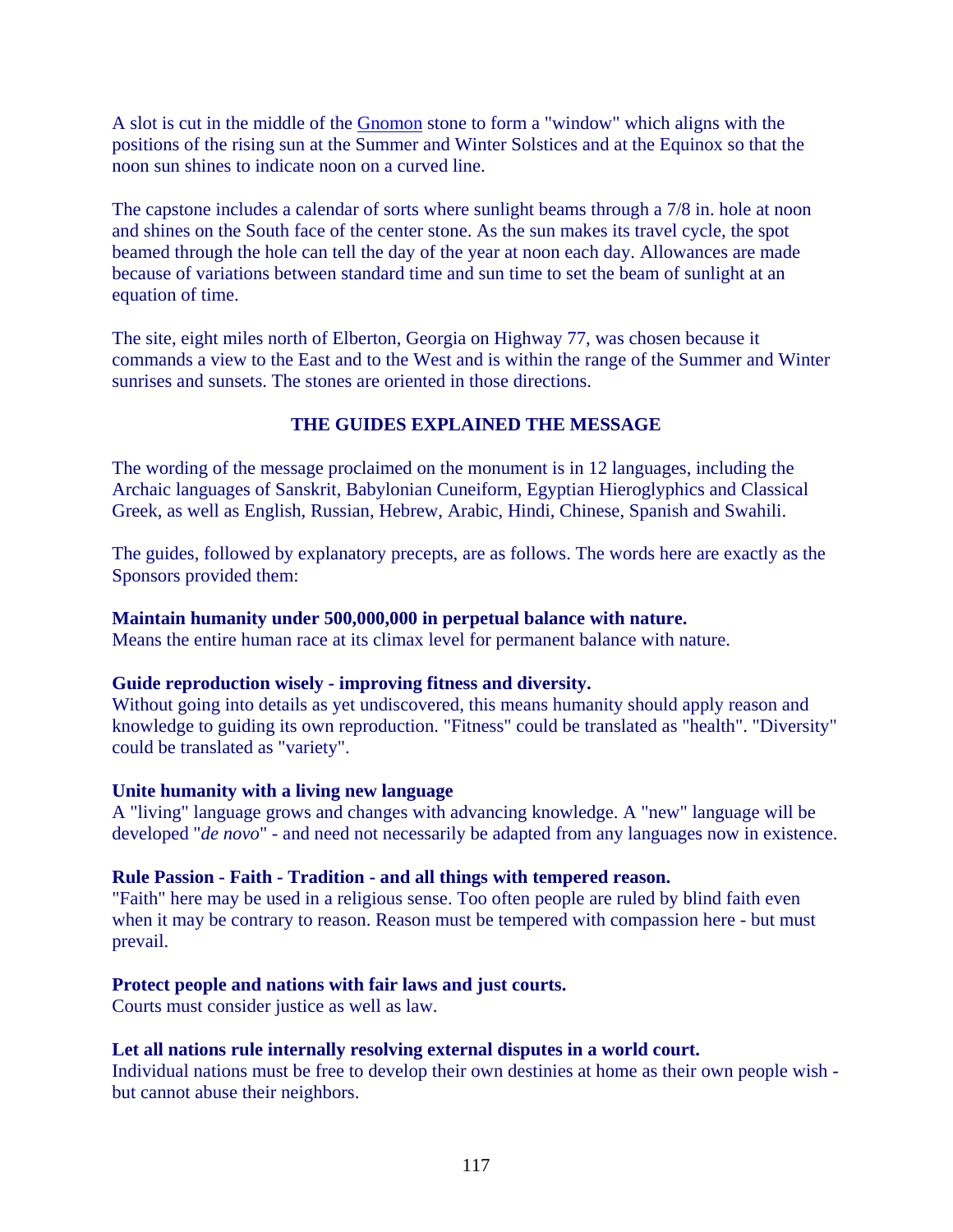#### **Avoid petty laws and useless officials.**

Self explanatory.

#### **Balance personal rights with social duties.**

Individuals have a natural concern for their personal welfare, but man is a social animal and must also be concerned for the group. Failure of society means failure for its individual citizens.

### **Prize truth - beauty - love - seeking harmony with the infinite.**

The infinite here means the supreme being - whose will is manifest in the workings of the cosmos - if we will seek for it.

#### **Be not a cancer on the Earth - Leave room for nature - Leave room for nature**

In our time, the growth of humanity is destroying the natural conditions of the Earth which have fostered all existing life. We must restore reasoned balance. [End quoting.]

#### **CONSIDER THIS**

While it may seem that I have presented many unrelated and divergent writings in this series on depopulation of a planet, I believe by now you will see the direct connection and how, once again, Little Crow's phrase, "Everything is connected to everything", is reaffirmed. The groundwork laid by Thomas Malthus, Georg Hegel, Karl Marx, the Fabian Society, George Orwell, Bertrand Russell and Aldous Huxley, were carried as themes through countless publications concerning the issue of population.

When examining the countless books on population it becomes exceedingly clear that, for over a century, great and not so great minds have put their concentration to this critical issue which faces, and now slams in the face of, our living planet Gaia [Shan]. What stands out in *neon* when reviewing all of the treatises on the subject of population is the total absence of God. That's right, God. He is never mentioned - never included in the equation for hope and resolution. We know that God has a Plan 2000 too, yet somehow even saying this sounds trite, like some born-again comeback. But those who KNOW God, know that God's Plan is so far out of man's reach of understanding that its magnificence will shine as the noonday sun.

Instead of hope and inclusion of God into the equation for balance, we are presented with images of teeming masses who, like lemmings, move en masse toward their destination in a given moment. Always the conclusions are the same - reduce growth and depopulate or face ruin. Well, we can be sure that thanks to places such as Porton Down, England; Fort Detrick, Maryland; and the World Health Organization, the tools for death and destruction are locked and loaded and dispensed to the sleeping innocents in Third World countries where trusting eyes look up to those giving the injections and say in their native tongue, "Thank you" as the countdown to their own death begins.

Have I intended for this series to be depressing fear-mongering? Far from it. I went into this series entirely "open" to find whatever the evidence presented to me, and I believe the evidence by now is so overwhelming for even the greatest of skeptics that it is safe to say, "*They* really are trying to kill us off!" And the tools at their disposal cross all boundaries and come in such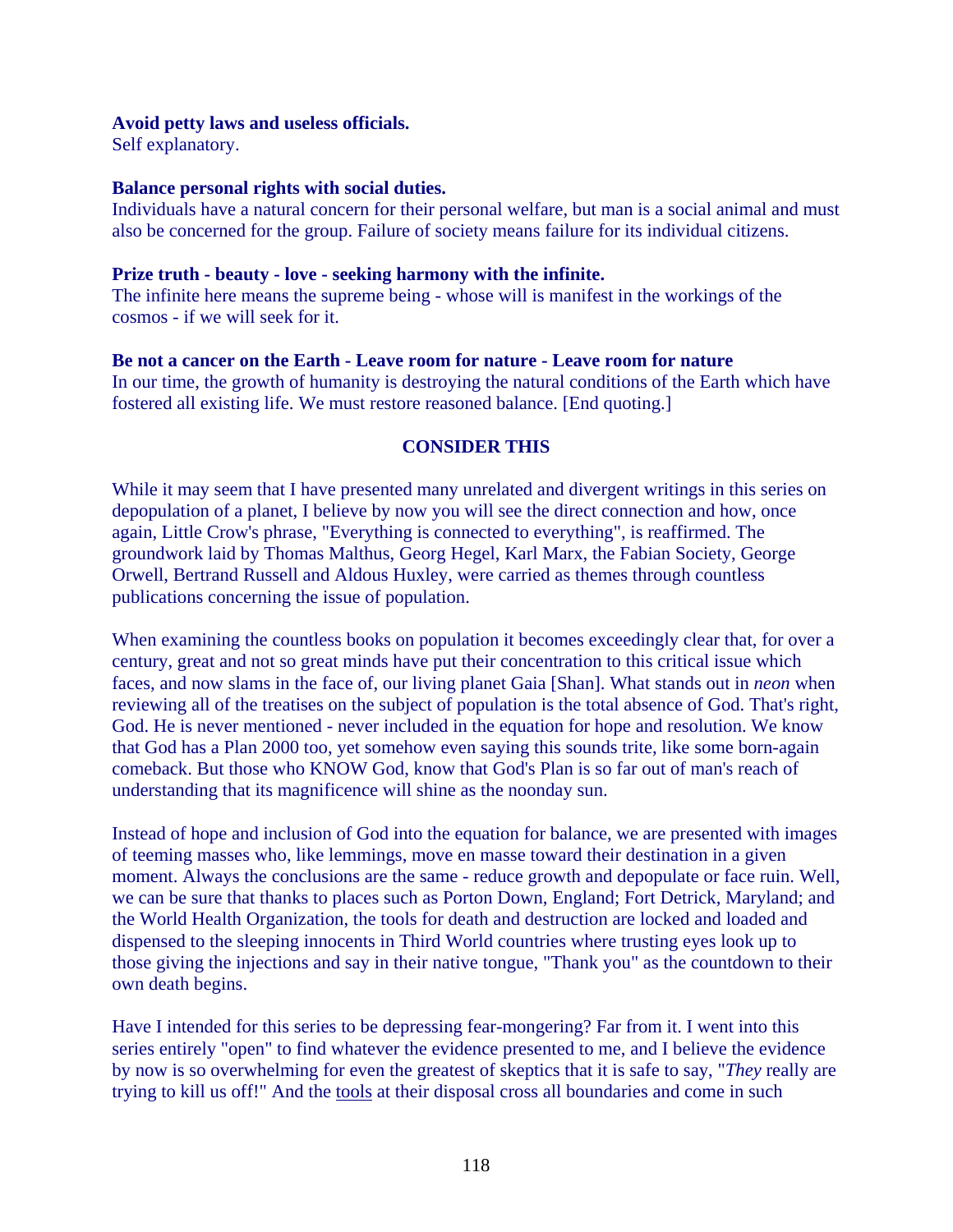divergent forms as: disease-carrying ticks and fleas, clouds of gas, contaminated drinking water, on-the-hoof transmission through our meat to out-and-out nuclear weapons. The agenda for depopulation is right on track and accelerating rapidly. And, so too, the subject is so big, so overwhelming in scope, that most simply resign themselves and throw their hands up in the air and say, "There's nothing I can do about it."

It is no accident that CNN has recently run several specials on the Ebola virus. The public is being psychologically prepared for massive outbreaks, and massive outbreaks there will be. At this point in time, with all that has already been unleashed upon us, outbreaks are inevitable.

Those in power and control of this world do not know how to create, but they are extremely proficient at destruction and that is the path they are walking. They may make wondroussounding declarations about the need to protect Mother Earth, such as you just read in *Agenda 21* (which will effect everyone), but the cost in human lives will be without measure.

You will know by now that the issues confronting us as a planet are so complex, so interwoven, that there are no easy answers. But who are Aurelio Peccei, Eduard Pestel, Hugo Thiemann, Carroll Wilson, Alexander King, Saburo Okita of the Club of Rome to dictate to mankind that thinning the masses is required? I do not advocate violence, but there was a time in history when crimes of such high treason against humanity were dealt with in a very precise manner. At the very least, ones such as Club of Rome members should be called to answer before a World Court. But then, I suppose following this line of reasoning further, charges would have to include administrators of such facilities as Porton Down, Fort Detrick, and perhaps even the World Health Organization itself. Obviously, in our present world, this isn't going to happen.

It is only through the selfless and courageous efforts of such brilliant scholars as Eustace Mullins, Dr. Eva Snead, Dr. John Coleman, Robert Harris and Jeremy Paxan, to name just a few, that we are given the side of the story that allows for true understanding. Under the black cloak of *national security* all manner of evil lurks, waiting to rub out the very essence of souled life as we know it.

For purposes of our discussion here, let's take Louis Farrakhan's march on Washington. Most people knew and expected that there would be major trouble, riots, rebellion, and, to use Gary Wean's phrase, initiated "race riots and revolution." And yet, what happened? The finest example of peaceful assembly ever witnessed. And why was this march so successful? Because [God/Aton](http://searchpdf.adobe.com/proxies/0/74/71/7.html) was included in the equation. He was the guiding force. His intervention was requested, in earnest, and He did intervene and it was nothing short of a miracle. Let me just ask a simple question: If God will intercede on behalf of those petitioning for peaceful assembly, don't you think He would intercede directly on behalf of preserving His own Creation if genuinely asked by souled beings everywhere in heartfelt prayer? Would He not send His Hosts to assist in resolution. But man does not think of this and many would say it is too late already. Well, with God, yea unto the midnight hour, it is not too late.

So, too, God HAS sent His Hosts in response to man's petition for help. The help is coming in many ways, but most notably in the form of THE WORD, which means, knowledge. Who is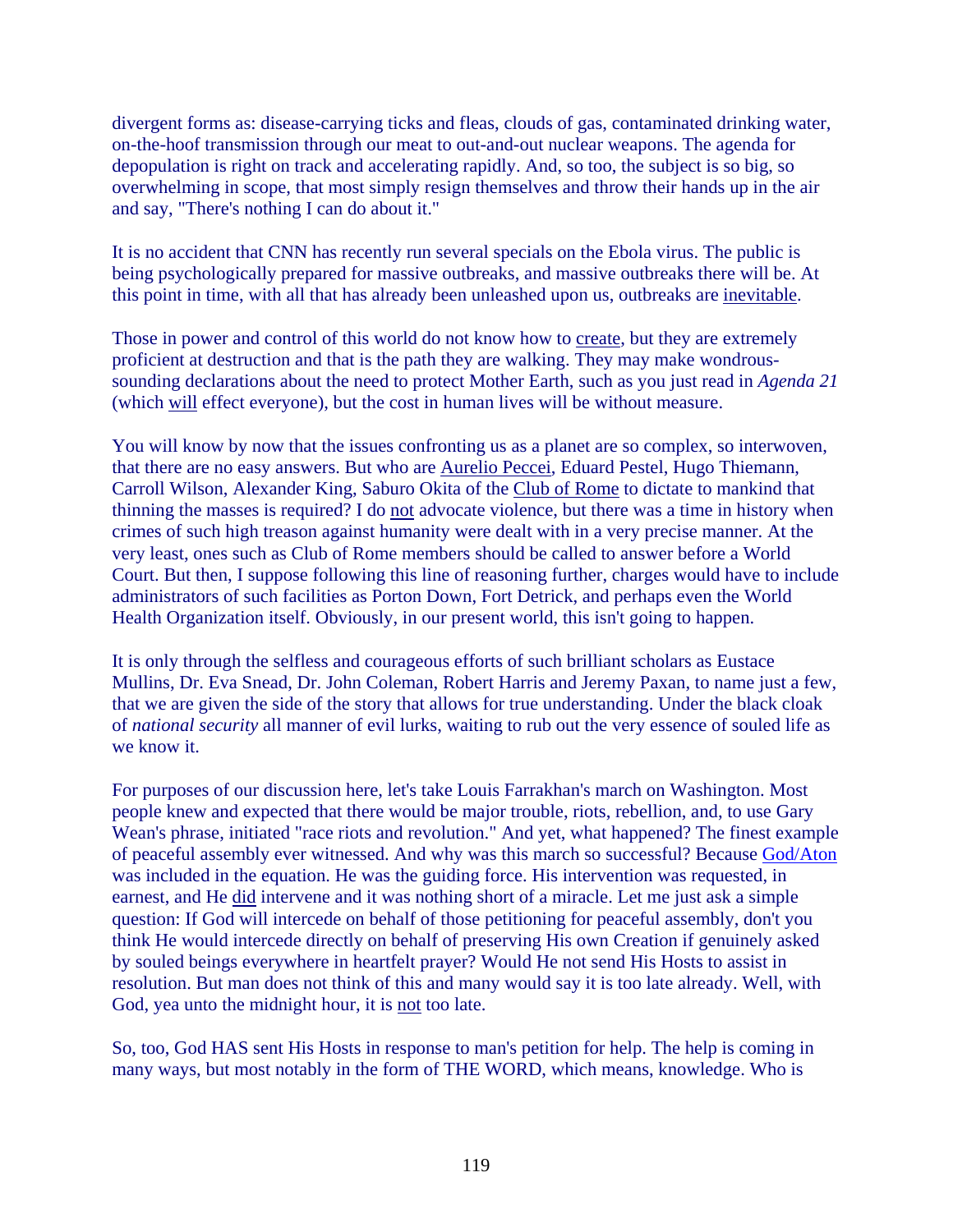listening? Who is reading THE WORD? God has kept His promises. And I don't mean for this to sound like preaching but, rather, just telling it like it IS.

As now Vice President Al Gore noted in his book *Earth In The Balance - Ecology And The Human Spirit*, "[Sir Crispin Tickell](http://www.sciencenet.org.uk/slup/Opinion/ctickell.html), a leading British diplomat and environmentalist, noted in a speech to the [Royal Society](http://www.royalsoc.ac.uk/) in London in 1989 that 'a heavy concentration of people is at present in low-lying coastal areas along the world's great river systems. Nearly one-third of humanity lives within kilometers of a coastline. A rise in mean sea level of only twenty-five centimeters would have substantial effects - a problem of an order of magnitude which no one has ever had to face - in virtually all countries the growing numbers of refugees would cast a dark and lengthening shadow.'"

Of course, most writings on the subject of population do not take into account [Mother Earth/Gaia](http://www.kheper.auz.com/gaia/Gaia.htm) taking her own steps to bring the planet into balance. These steps would include massive geophysical changes in the form of tectonic plate shifting, tidal waves, land masses rising and sinking, and yes, even a possible polar shift or magnetic pole shift. We know the magnetic poles are, NOW, in a state of flux and extremely unstable.

Will mankind's legacy be one of a spent planet, a hollow shell, radiated and used up? Or, will the higher collective consciousness of man, in co-creation with Creator God turn this planet in crisis around?

On Nov. 8, 1995, Aton wrote,

"NEW CONTINENTS SHALL BE FORMED AND RAISED UP FROM THE DEPTHS OF THE SEAS AND MOUNTAINS SHALL RISE EVEN HIGHER AND THERE SHALL BE OCEANS WHERE THERE WERE MOUNTAINS AND MAN SHALL BE LOST WITHIN THOSE SEAS. IF MAN CONTINUES TO DESTROY AND MASSIVELY ANNIHILATE THE GLOBE - HE SHALL BE ENCAPSULATED WITHIN HIS OWN HELL AND ISOLATED FROM HIS COSMIC BRETHREN AND ORBITING PLANETS. IF ENERGY OF SUCH MAGNITUDE IS UNLEASHED AS TO DESTROY THE PLANET IT SHALL BE ENCAPSULATED AND ISOLATED SO THAT THE NEIGHBORS MIGHT NOT BE ANNOYED."

### **CONCLUSION**

According to [Hopi prophecy,](http://geocities.com/newageinternational/Hopi.html) 1996 is to be "**the second migration** to the new world which will be leaving behind on Grandmother Earth those who are choosing to continue to hold the power on this planet within the space of all the Sacred Twelve."

Will the Georgia Guidestones serve as mankind's legacy, as some historical marker for future civilizations to discover and decipher? Or will the guidestones provide the necessary wisdom for mankind to begin moving civilization closer its true heritage, that of HU-man, higher universal man, in close connection with God?